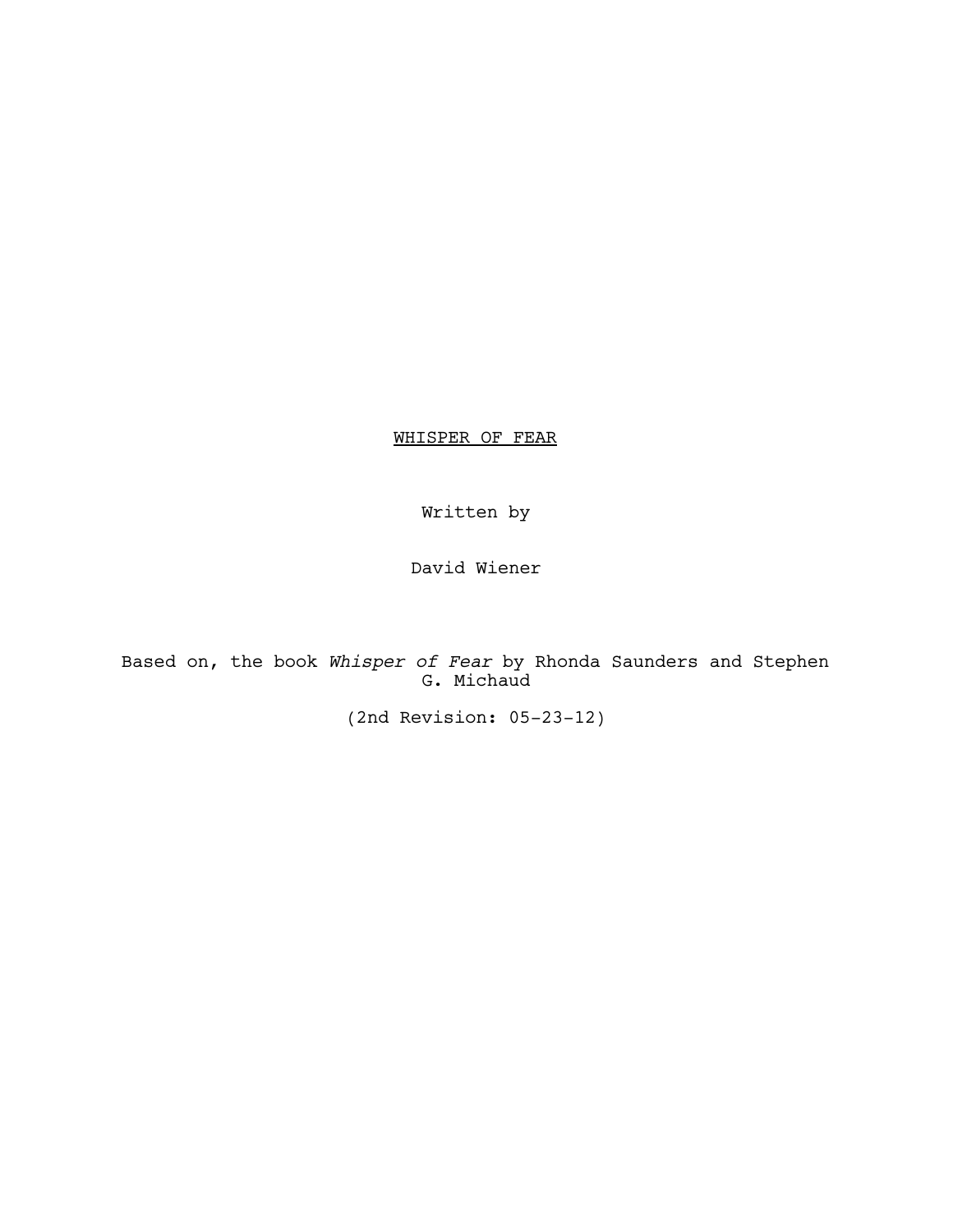I/E. CAR - DESERT HIGHWAY - ANTELOPE VALLEY - DAY

Scorching. The blacktop shimmers with heat as it cuts across the barren waste.

In the car, OLD SCHOOL R&B plays above the hum of the hatchback's 4-cylinder. ABIGAIL JAMES (a tired 36) sings along as she speeds down the nearly-deserted highway. She's happy. The rear of Abigail's car is stuffed with camping supplies and the remainder of her worldly possessions.

Up ahead, a lone SUV dawdles in the right lane. Abigail glides left to pass and glances at the YOUNG FAMILY within-- A HUSBAND, WIFE, and GIRL (6). As if sensing Abigail's gaze, the Girl turns and waves. Abigail smiles back. But something about the child has darkened her mood. Abigail pulls in front of the SUV, kills the radio, picks up her cell and dials. RING. Voicemail.

> ABIGAIL (INTO PHONE) Hey Mom, it's Abby. Thought I might catch the girls before you took them to school. But, um...

In the rear-view, Abigail doesn't see the LARGE PICKUP TRUCK emerge from behind the SUV. It's moving fast-- too fast.

> ABIGAIL (CONT'D) I'm just leaving LA now. So I'll see you all in a day or so... I guess I just wanted to--

CRASH! -- The pickup violently crushes the hatchback's rear end. Abigail brakes hard as her car skids off the road and slams into the guardrail.

WE HEAR the PINGING of a SEATBELT ALARM as Abigail hoists her bloody face from the airbag. She's dazed but alive. WE FOLLOW ABIGAIL'S GAZE up to the turning sky--

EXT. DESERT HIGHWAY - ANTELOPE VALLEY - LATER

--A malevolent BLACK SUN looms overhead as THE FRAME EXPANDS. WIDER now, we see this is not a sun at all, but a human pupil. The turning sky is a reflection in the iris of:

Abigail James-- the same woman, but changed. Her mouth hangs slack and open, her eyes wide as if amazed.

We PAN DOWN to discover the odd contortion of Abigail's body. She lays splayed back over the guardrail, arms open to the desert sky. A small dark hole in her shoulder gives forth a plume of blood.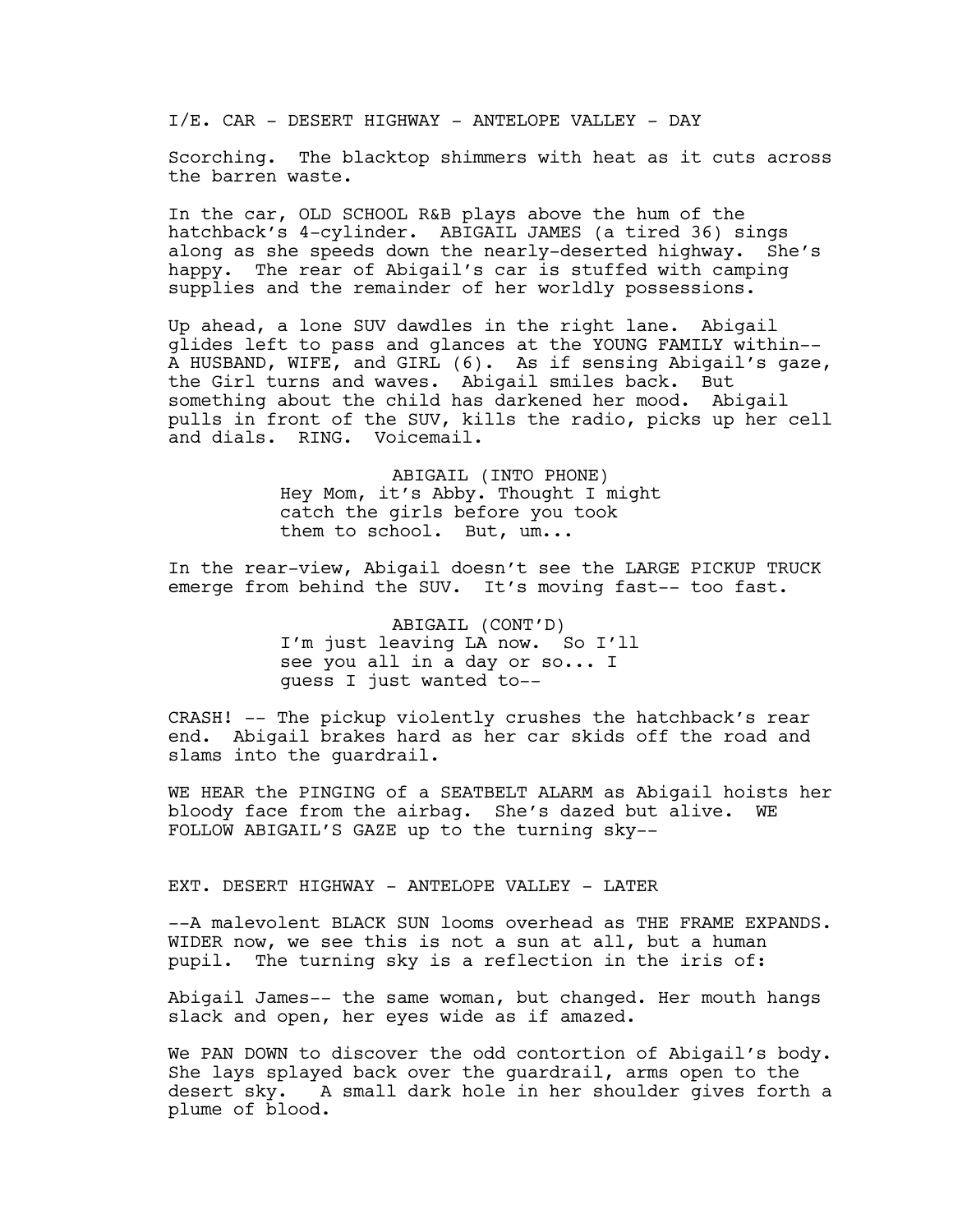A few inches left of her sternum, the second (and fatal) gunshot wound is grizzly and wide-- an exit wound. Abigail was shot in the back. She was shot in the heart.

A HAND reaches into the frame and closes Abigail's eyes.

THE CAMERA PIVOTS TO REVEAL -- this hand belongs to DIANE HARPER (36), an LAPD detective. Diane is tall and lean, her jet-black hair pulled into a tight bun that reflects her constant state of being -- vigilant, taut, tense. This woman is the straining spring before the trap is sprung.

Diane removes her sun-glasses. THE FRAME EXPANDS as her eyes follow the trail of debris up the highway-- odd household items scattered amid broken glass, skid marks, oil, smoke.

Several paces from Abigail's body, Diane kneels in the road. Her fingers trail across a constellation of paint chips and brake light fragments. As if communicating with this evidence, Diane closes her eyes. We witness the curious way her mind works, as we violently--

FLASH BACK - DESERT HIGHWAY - 46 MINUTES AGO

--CRASH! The pickup's impact, obliterates the rear window and scatters Abigail's possessions across the highway.

(NOTE: Diane's reconstruction of the events surrounding Abigail's death take on a strange hue and pace-- Bent recollections of violence in which time compresses then uncoils-- fast, slow, fast again. NO SOUND.)

# EXT. DESERT HIGHWAY - ANTELOPE VALLEY - NOW

Near the rear of Abigail's car, the contents of several exploded cans of split pea soup sizzle on the asphalt. Diane mutters to herself as she observes footprints in the muck.

> DIANE You went forward and then you stopped. Why'd you stop?

FLASHBACK - DESERT HIGHWAY - 44 MINUTES AGO

Disoriented and bleeding from her nose, Abigail leans on her car as she inspects the crushed rear bumper. Still foggy, Abigail looks down at her shoes. They're covered in-- what is that, soup?

The SUV stops. The Husband emerges from the vehicle. In silence, we see his lips move; "Hey lady, you okay?"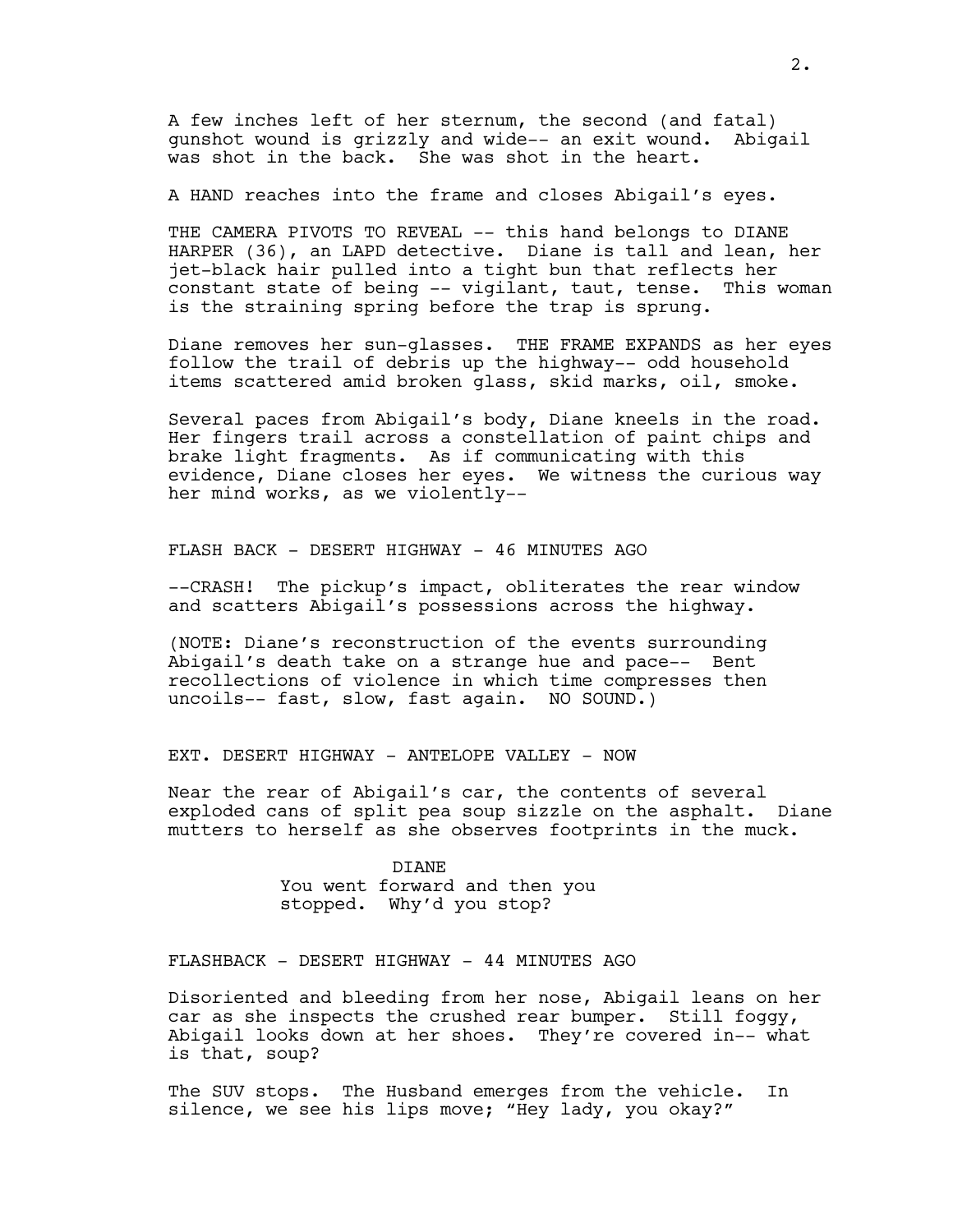Abigail holds up her hand, nods. Then she spins to address a noise behind her.

EXT. DESERT HIGHWAY - ANTELOPE VALLEY - NOW

Diane follows a slick of oil up the highway.

She glances to the median where her partner, CLIFF PARSONS (40) interviews the Husband from the SUV. Affable but tough, Cliff left the Marines after Desert Storm. He kept the hair cut. CHiPS and FORENSIC SPECS mill about. The Husband's words filter through the WARBLE of POLICE RADIO CHATTER.

> HUSBAND (O.C.) (Traumatized:) I don't know what you want me to say-- there wasn't any, you know, hesitation. Guy didn't even blink.

Diane looks down. At her feet, the oil mixes with crimson blood. Two shell casings lie gleaming in the puddle. Diane is placing an evidence marker when--

FLASHBACK - DESERT HIGHWAY - 43 MINUTES AGO

--A HOODED MAN exits the pick up truck and approaches Abigail. She's pissed off now, screaming as the Hooded Man closes the distance. The Husband escapes his Wife's grasp and moves to restrain Abigail. The Hooded Man reaches into his waistband. Abigail's eyes go wide in recognition.

SFX: Abigail's shocked INTAKE OF BREATH.

We see THE GUN now-- Huge, silver, gleaming with menace.

The husband scrambles for cover. The Wife screams. Abigail remains in place, frozen by fear.

Still in silence, we see THE MUZZLE FLASH. The round strikes Abigail in the shoulder, spinning her to the earth. Abigail rises quickly and sprints for the railing. TIME SLOWS. We see the terror in Abigail's eyes and then-- SFX: BOOM.

EXT. DESERT HIGHWAY - ANTELOPE VALLEY

--The GUNSHOT snaps Diane back to the here and now.

Cliff stands in front of her.

CLIFF Diane. Hey Harper, you okay?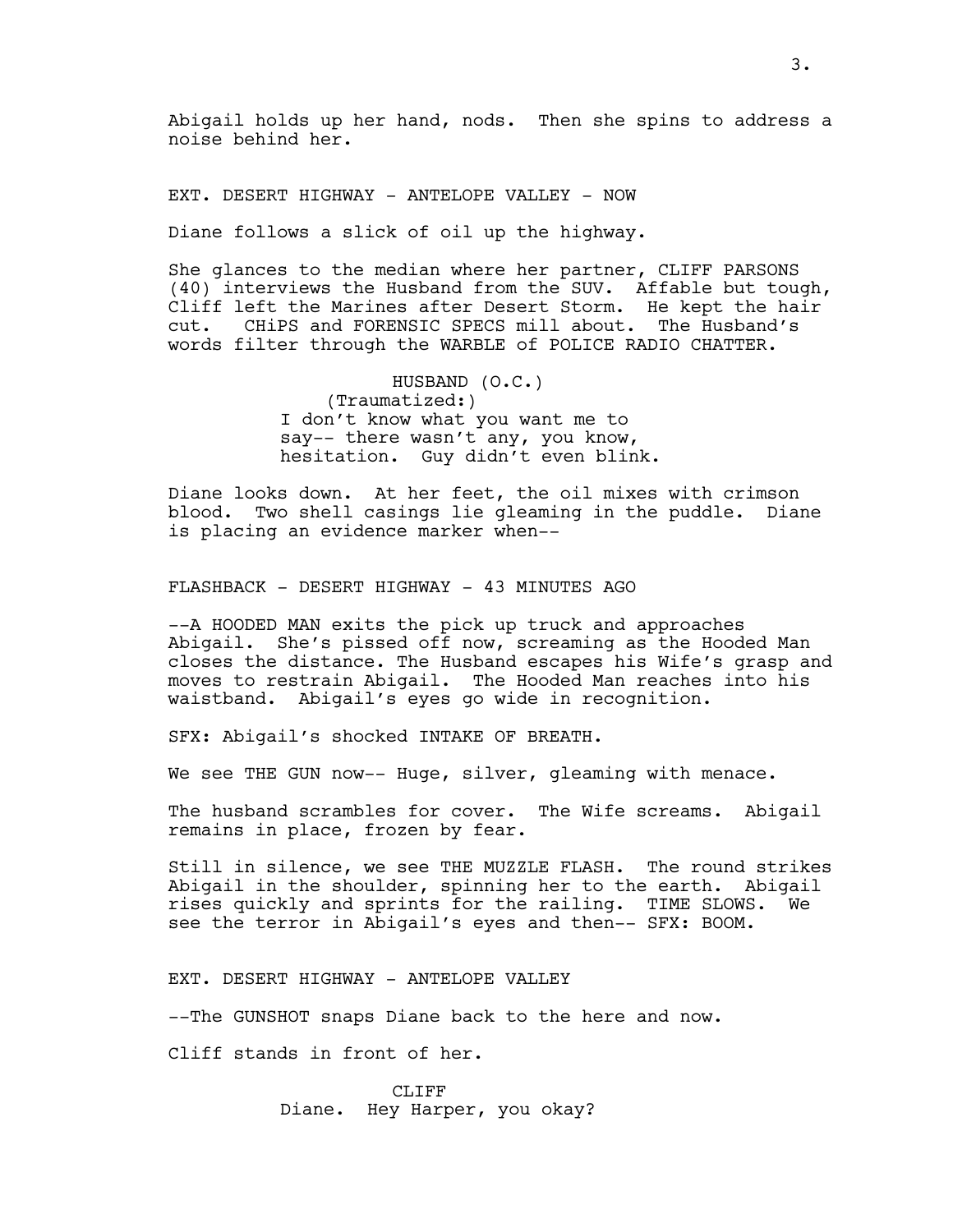DIANE She knew him. CLIFF Wow. Not bad. I was coming to tell you that. (Cliff takes out his note pad, reads:) Hollis James. Same last name as the deceased.

Diane's focus goes to the CHP cruiser that's arriving.

CLIFF (CONT'D) They got him just west of here. Jackass tried to drive through a fence. Wrapped the axel. CHP's bringing him here for witness ID.

Diane watches the cruiser's door open. Two CHP officers pull the hooded man from the back seat and march him past Cliff and Diane. One of the CHiPs pulls back the man's hood. Diane meets the eyes of HOLLIS JAMES (38). He smiles.

The cops orient Hollis for the witness behind the sedan's tinted rear window. Inside the car, Diane can make out the Wife's silhouette speaking to a CHP SERGEANT seated in the front. The Sergeant hops out and joins Cliff and Diane.

> CHP SERGEANT (MIKE) That's our shooter. Witness is onehundred percent.

CLIFF County will take custody. (To Diane:) Smile. They ain't all this easy.

But Diane isn't listening. She's still fixated on Hollis as the CHiPs march him back to the cruiser.

> HOLLIS (As he passes Diane:) Told her it wasn't over.

Hollis grins-- complete satisfaction.

Diane snaps. Her hand shoots out and seizes Hollis' throat.

CLIFF Whoa! No! No! Hey--

Diane is about to crush Hollis' wind pipe when Cliff finally pries her off. Sgt. Mike and OTHER OFFICERS restrain her.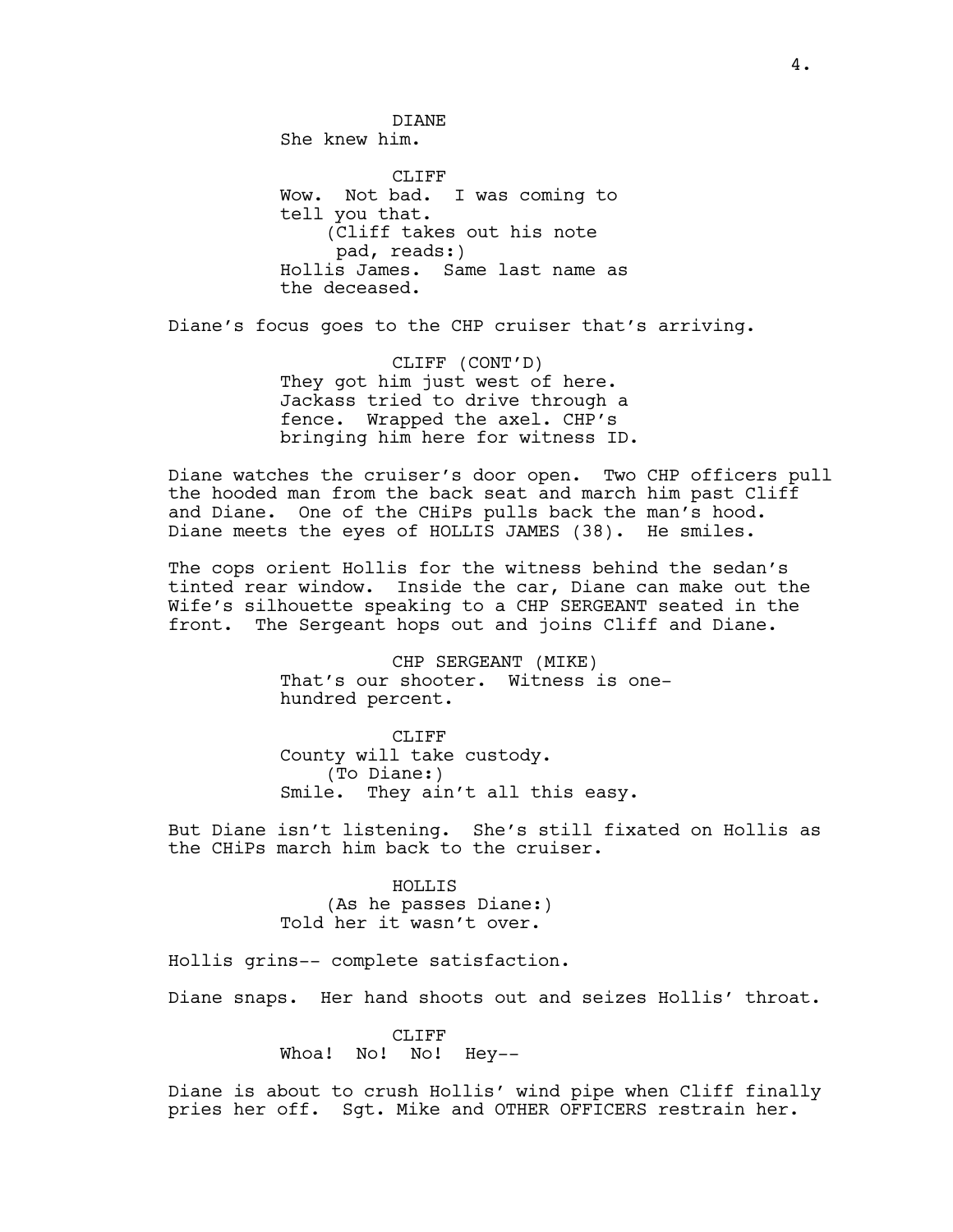DIANE (To Hollis:) Keep smiling you son of a bitch!

CLIFF<sub></sub> Get her the hell out of here!

Diane thrashes as the Officers pull her away. Cliff leans forward to check on Hollis who is doubled over, wheezing. Hollis spits blood and laughs. The CHiPs carry him toward the cruiser as Sgt. Mike watches Diane grapple with his men.

> CHP SERGEANT Your partner seems like a sweet gal Cliff. She always like this?

CLIFF I don't know. First day.

ROLL TITLES:

INT. OFFICE - DAY

CLOSE ON: A PHONE. SFX: BEEP

A HAND REACHES INTO THE FRAME and swats at the intercom button-- miss. Again, BEEP. The hand flails once more and manages to depress the button. We hear the voice of--

> DA JACOB WARREN (O.C.) Hold my calls Janet!

JANET (OVER INTERCOM) I have Supervisor Coleman on one.

DA WARREN (O.C.) I'm in a ow-- in a meeting!

JANET (OVER INTERCOM)

But the--

Janet is silenced by the phone being ripped from its cord. We PULL BACK TO REVEAL-- DA JACOB WARREN (50s, dashing). His meeting consists entirely of the gorgeous woman with her legs wrapped around his hips. This is ADA JULIA WHITMAN (35, driven). Warren drops the phone to the floor.

> JULIA (In throes of passion:) Shouldn't... you take that?

DA WARREN He'll call back.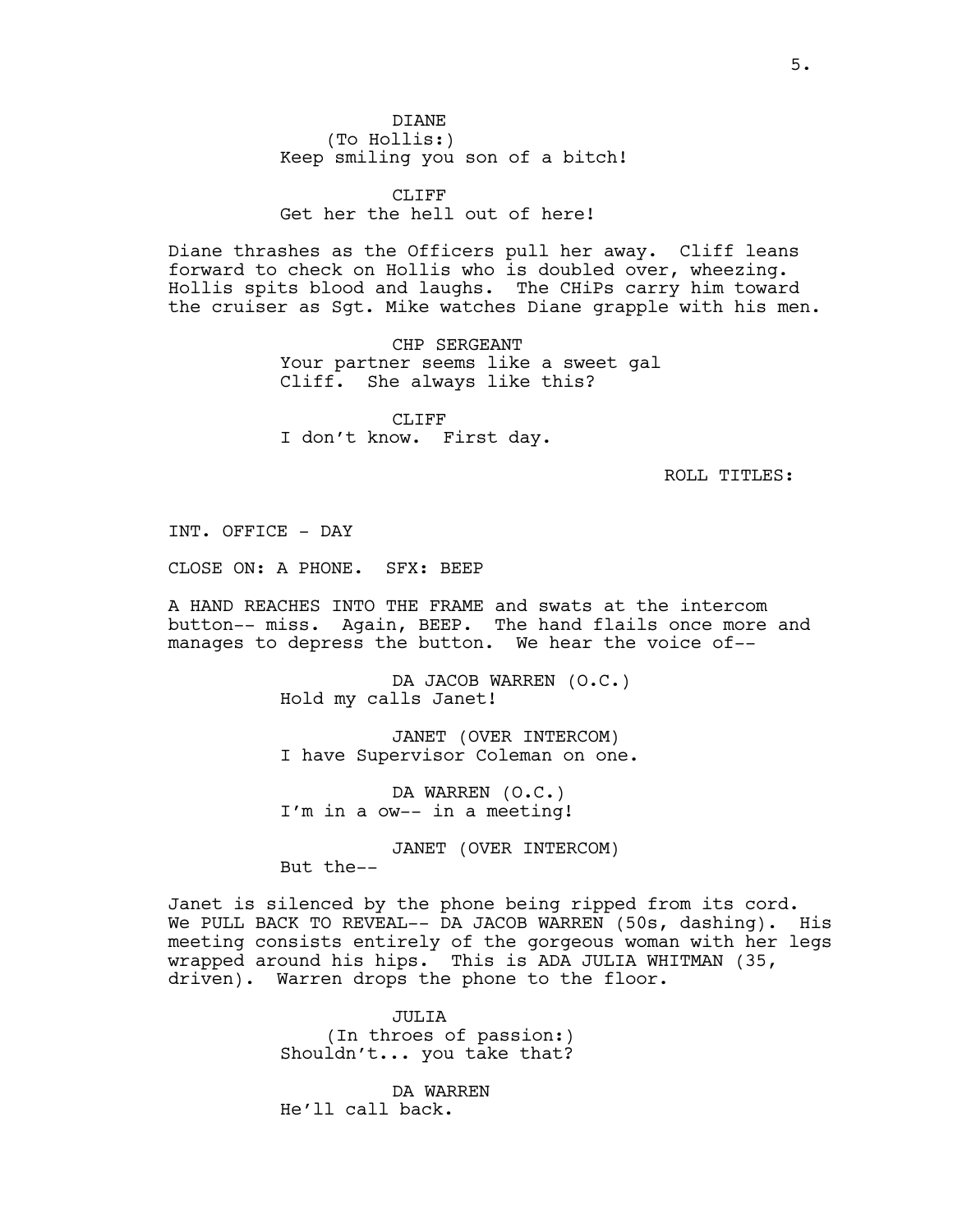# JULIA

Okay.

Julia reaches back and clears Warren's desk. He drops her onto the blotter as they continue their "meeting."

> JULIA (CONT'D) Do you think he saw the article?

> > DA WARREN

What?

JULIA The article today about my celebrity stalking convictions.

DA WARREN Wouldn't you rather discuss this some other time?

# JULIA

Sorry. (Resuming sex:) It's just that, with the hearing today, I thought the article was good timing, don't you?

DA WARREN Yes. You're very hot... Judicially speaking.

She laughs. They screw.

JULIA But you talked to him, right?

DA WARREN

What?

JULIA Coleman. He's going to back my task force.

DA WARREN (Stopping.) I can't think about Jack Coleman and do this at the same time. (Off Julia:) This job is about what happens in the courtroom and not in front of those cameras.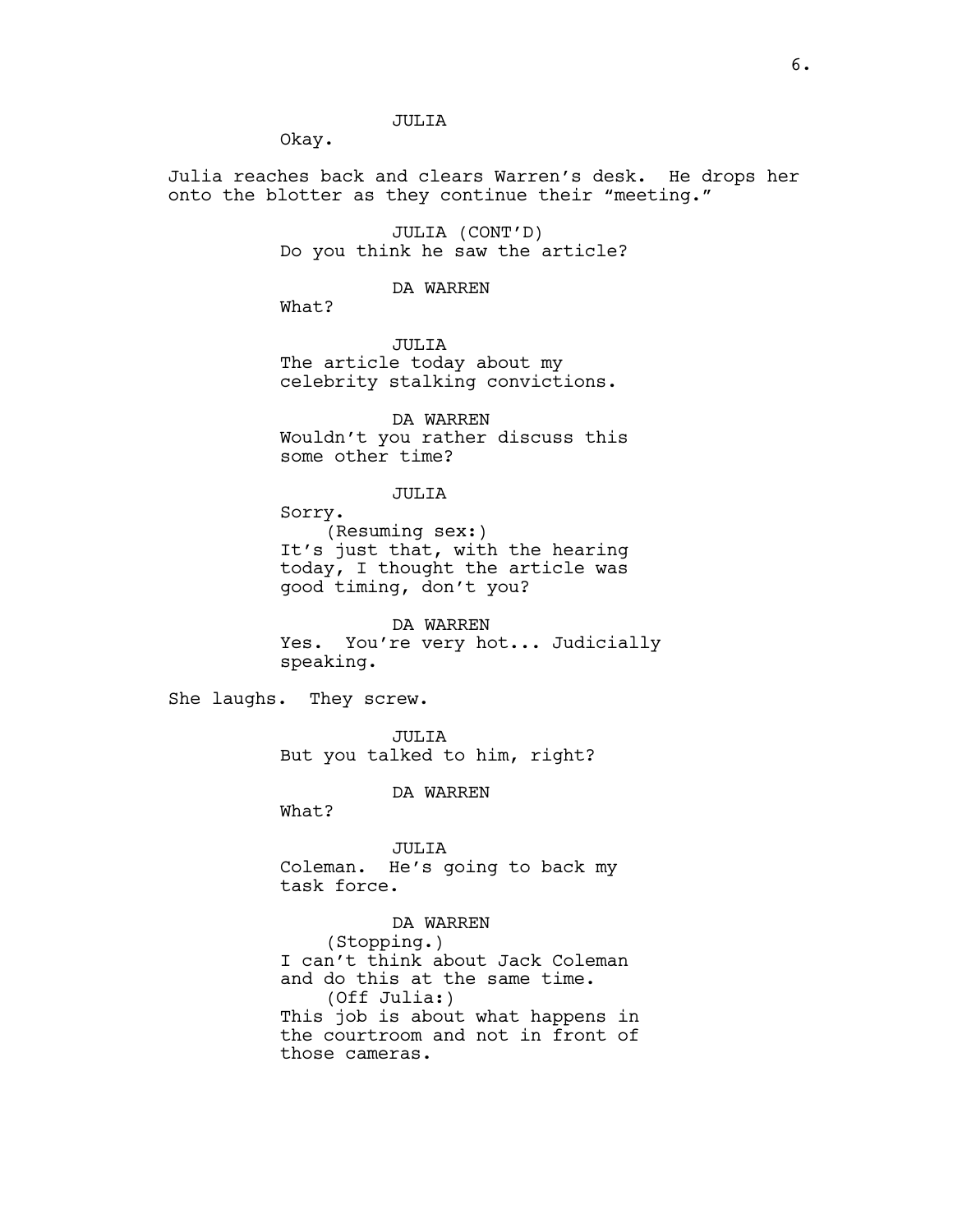JULIA Wow, you almost sound like you believe that Jacob.

Warrens's eyes flash with anger and... she likes this.

They resume with fervor-- their enthusiasm causes them to slip off the desk and fall onto the floor.

> JULIA (CONT'D) If I didn't know any better, I'd say you're jealous. I do get a lot of press. Now. Maybe. If. You. Gave. Me some-- God-- real cases--

DA WARREN I just want to make sure I'm using your talents in the best possible waaayyy--

She flips him over, straddling him.

JULIA The board's going to follow Coleman's lead. It would be nice to confirm--

DA WARREN Don't take this the wrong way, but please shut up.

As the pace of their love making increases, Julia glances over to the desk clock on the floor beside her.

> JULIA Oh my God is that the time?

DA WARREN (Breathing heavily:) No. No, no, I think it's fast.

JULIA (Glancing at her watch:) No it's not!

She throws Warren aside and begins fixing her clothes.

DA WARREN Where are you going?

JULIA The hearing is in hour!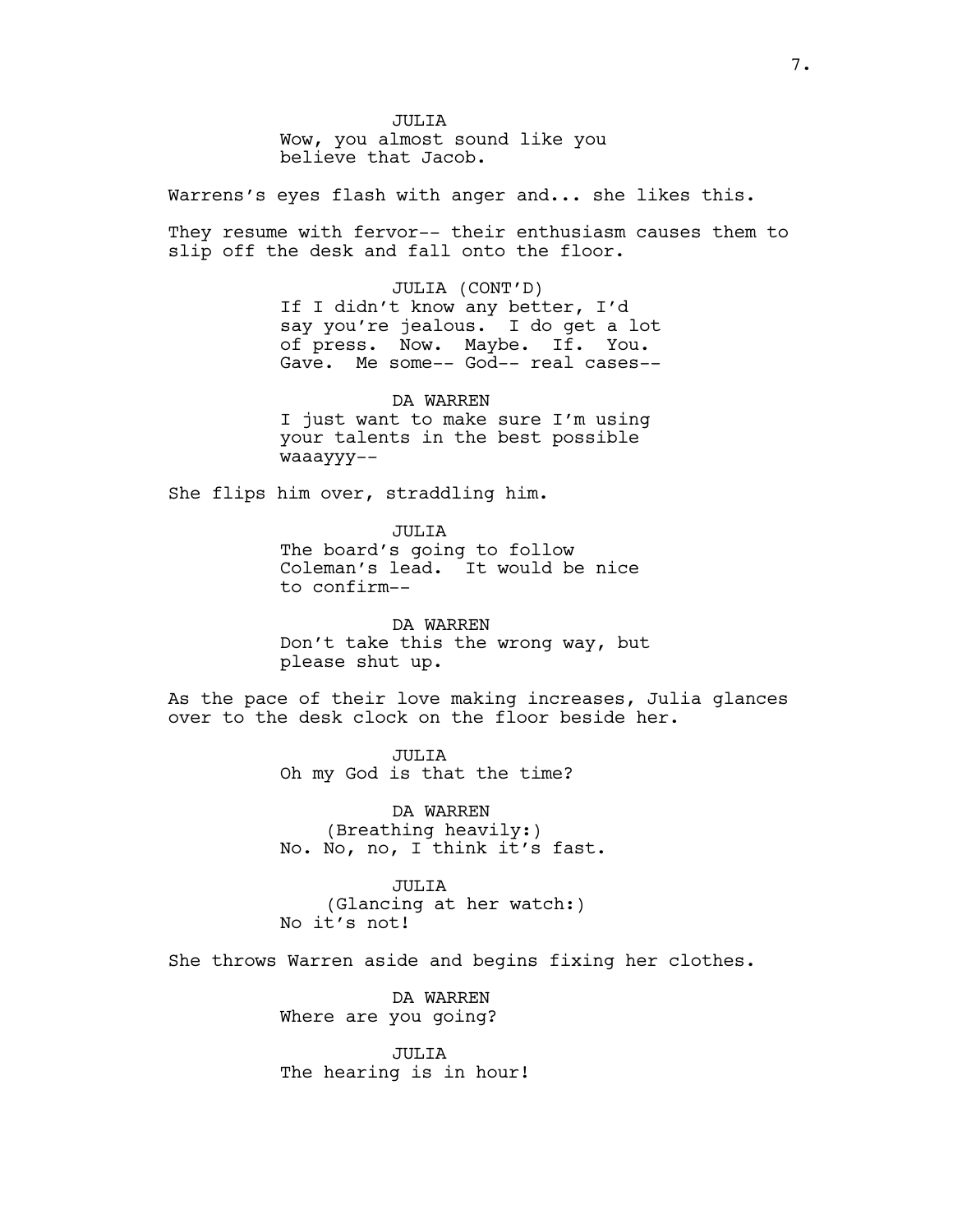DA WARREN Come back. I'll be quick.

JULIA Jacob, those are not the words every woman longs to hear.

# DA WARREN

Please.

JULIA Would you take this seriously? I know this seems like a small thing for a man of your stature but I've been working for this taskforce for the past three years. I may not get another chance. (Heading out:) Pants.

Warren pulls his pants up from his ankles. He reconnects the phone, presses the intercom.

> DA WARREN (Into phone:) Janet. Get Coleman back-- What meeting? Oh, right. Adjourned.

I/E. SEDAN - CA ROUTE 14 - LATER

Cliff drives with one eye on the road as he scolds his new partner. Diane stares out at the blurring chaparral.

> CLIFF You're here what, two whole weeks, and I'm your third partner? See, I don't know how it is in-- wherever you're from, but out here, that's kind of a lot of turn-over, partnerwise. So if you have some issue with authority, or you don't play well with others, or your daddy wasn't nice to you, or maybe your daddy was *too* nice to you, I don't care. I actually don't. But if you happen to be like completely rubber-cell-Mel-Gibson-monkeyhouse crazy, that is something I would like to know. As a professional courtesy. To your partner. (No response:) (MORE)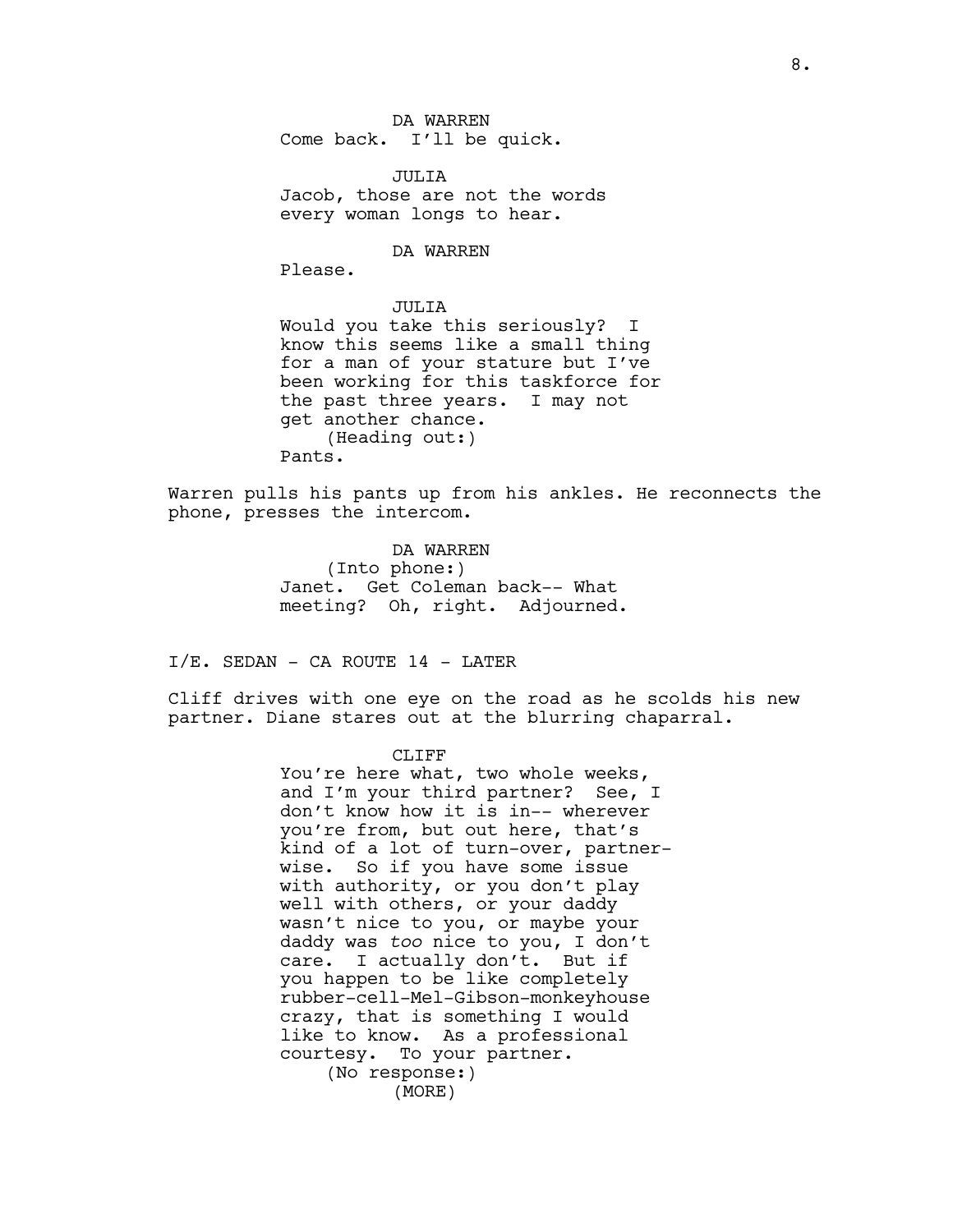And since I'm also your supervising officer, let me say that if you ever, *ever*, put your hands on another suspect in my custody, I will have your badge, you understand me? Are we clear? CLIFF (CONT'D)

No response. Cliff pulls over and stares Diane down.

DIANE (A beat. Cold:) As a bell.

Cliff puts the car in drive.

PRELAP:

JULIA (V.O.) Stalking is a crime of intimacy. A crime of power, in which the stalker seeks to control every facet of the victim's life. There is a pattern. A progression...

INT. MUNICIPAL BUILDING - COMMITTEE ROOM - DAY

A well-attended presentation for the judicial board. Julia's nervous. The five POLITICIANS on the dais listen, their expressions blank, inscrutable.

> JULIA ...Inappropriate gifts, repeated phone calls, threatening letters, appearances at the victim's home, their workplace, threats to the victim's friends and--

At the center of the dais, sits the most powerful man in the room. We can almost hear REP. LAWRENCE COLEMAN's eyes rolling as Julia signals for the next slide, entitled:

POWERPOINT SLIDE: "STALKING BEHAVIOR AS AGGRAVATING FACTOR IN PROSECUTION OF VIOLENT FELONIES"

> JULIA (CONT'D) --co-workers, violence against pets, vandalism and even--

REP. LAWRENCE COLEMAN (To the others on dais:) I'm sorry, pets? Did she say pets?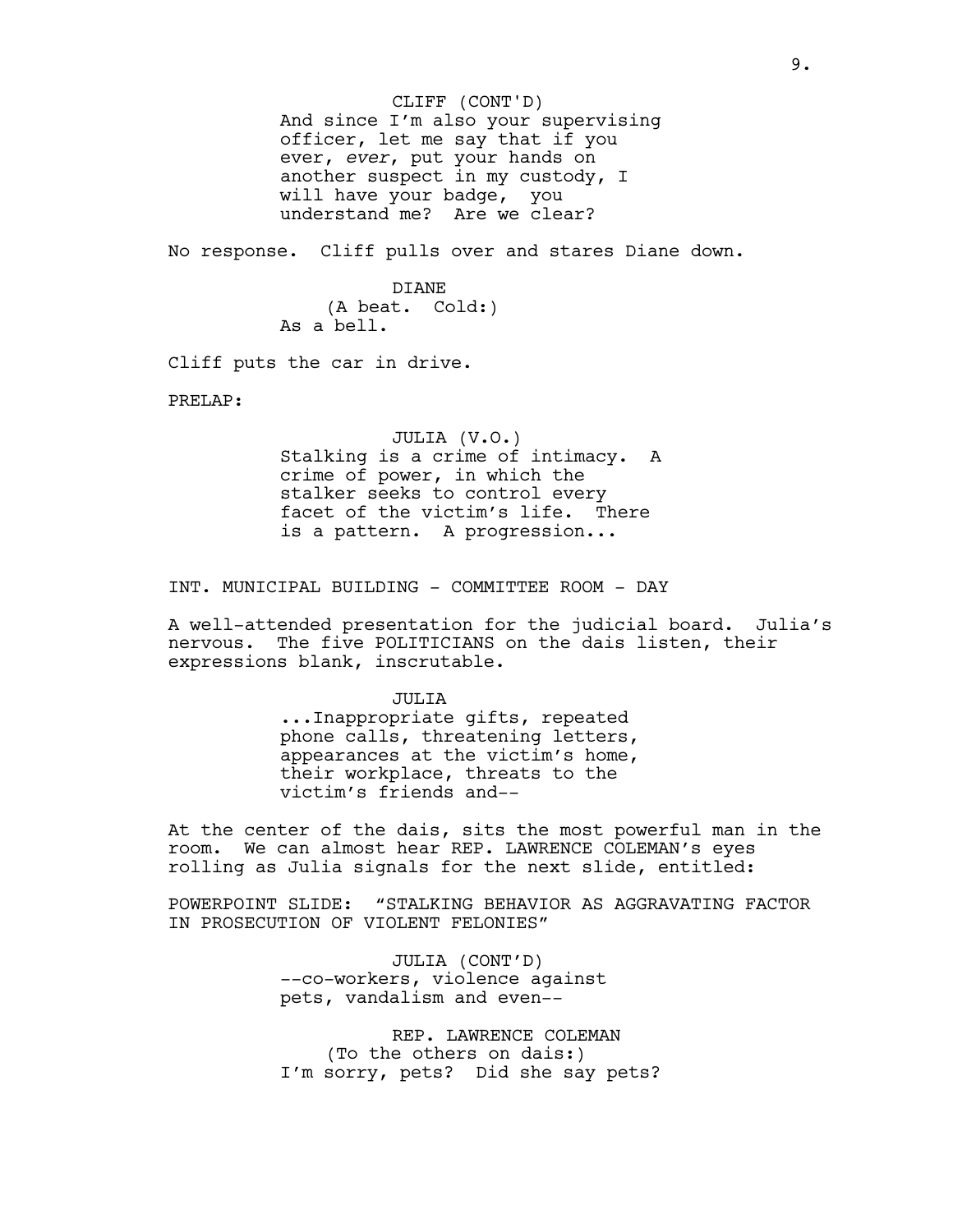The other Politicians chuckle. Julia is thrown. Aware she's losing them, Julia signals her assistant, BRIAN GILMAN (28, slick). Brian clicks. A graph appears.

> JULIA Formal studies in Germany have shown a connection between the escalation of violence and--

REP. LAWRENCE COLEMAN Yes, I know we all share your concern for the doggies Julia. Even the German ones.

More chuckles from the dais. Julia glances at DA Warren, who is seated in the first row. He avoids her eyes.

JULIA

Pardon me?

REP. LAWRENCE COLEMAN No, pardon me, because I'm no fancy lawyer, but all these crimes you're talking about here, assault, murder, what have you. I was under the impression that these things are already illegal.

JULIA

Yes sir, but in stalking cases, violence is only the final act in a campaign of psychological terrorism-

REP. LAWRENCE COLEMAN Uh-huh, crank calls, nasty notes, I get it. You have a fine record as a prosecutor especially your work with celebrities.

JULIA Hold on--

REP. LAWRENCE COLEMAN So it is with all due respect that I ask you h*ow in the hell* you expect the members of this committee to spend the taxpayers' good time and money funding a task force just so you can send somebody to prison for being a pest?

JULIA A *what?* Now wait one second here--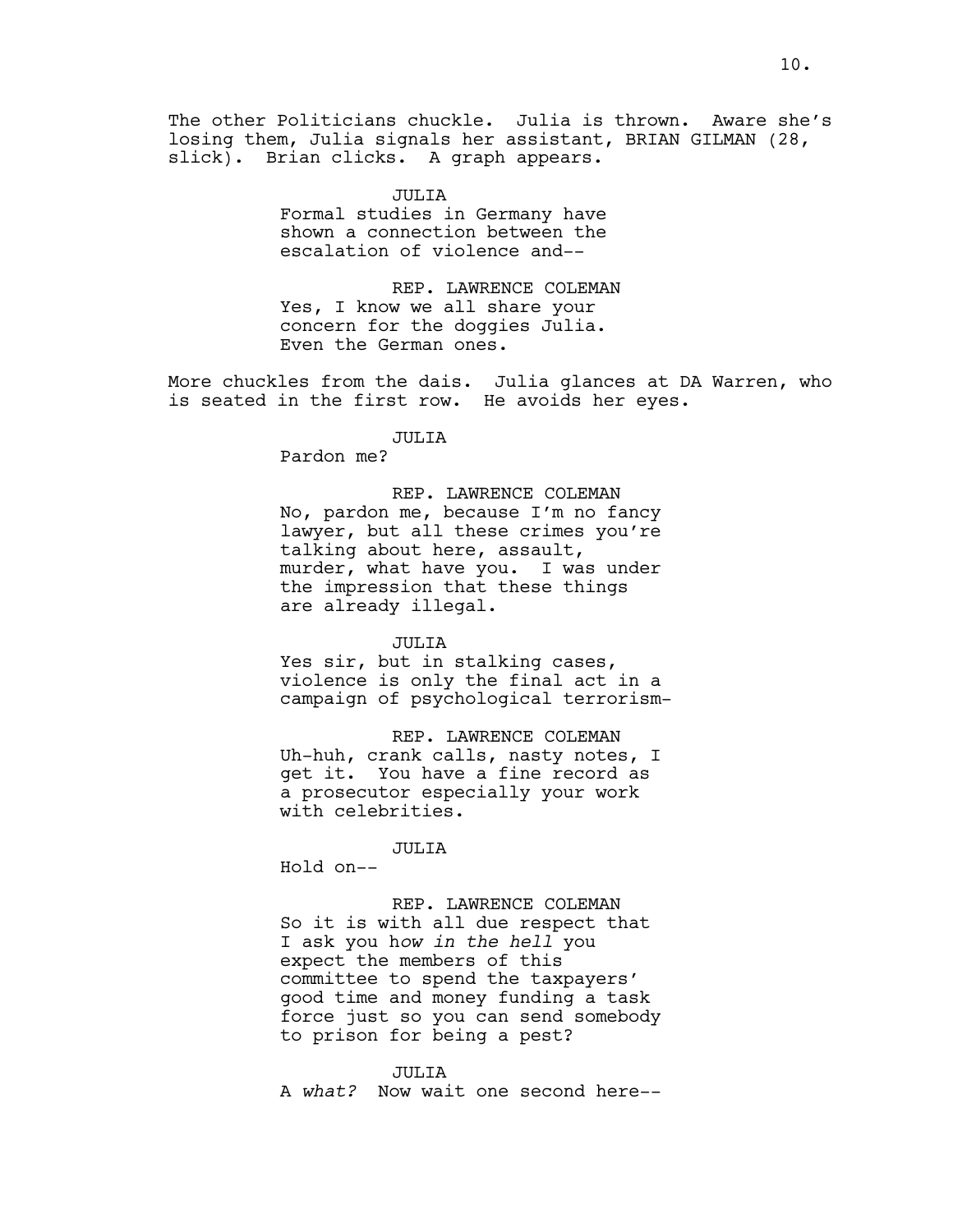Julia watches Coleman's focus go over her head. She turns to see the TELEVISION NEWS CAMERAS at the back of the room.

> REP. LAWRENCE COLEMAN Not when we can find *real* and *affordable* ways to prevent actual crime on our streets. That's why today I'm pleased to announce the Coleman Public Safety Initiative. Which I will enact when I become the next. Mayor. Of this city--

INT. MUNICIPAL BUILDING - MOMENTS LATER

The buzz ignited by Coleman's announcement echoes as Brian pursues a fuming Julia down the stairs.

> BRIAN --You can't give them studies and statistics. They're politicians Julia. They want a story. An image. They need a human face to put on the issue.

JULIA (Whirling on him:) How's this one?

This face scares the shit out of Brian.

BRIAN

Hey I'm on your side, remember?

JULIA

Well too bad for you. Because my side is losing. My side let thirtysix sociopaths walk out the door this year because violating a restraining order is a frigging *misdemeanor-- There he is! DA Warren! Jacob!*

Julia pursues DA Warren through the crowd. He glances back and then continues, as if he heard nothing. Julia finally grasps his shoulder.

> JULIA (CONT'D) Jacob, you said Coleman would back my task force. What just happened?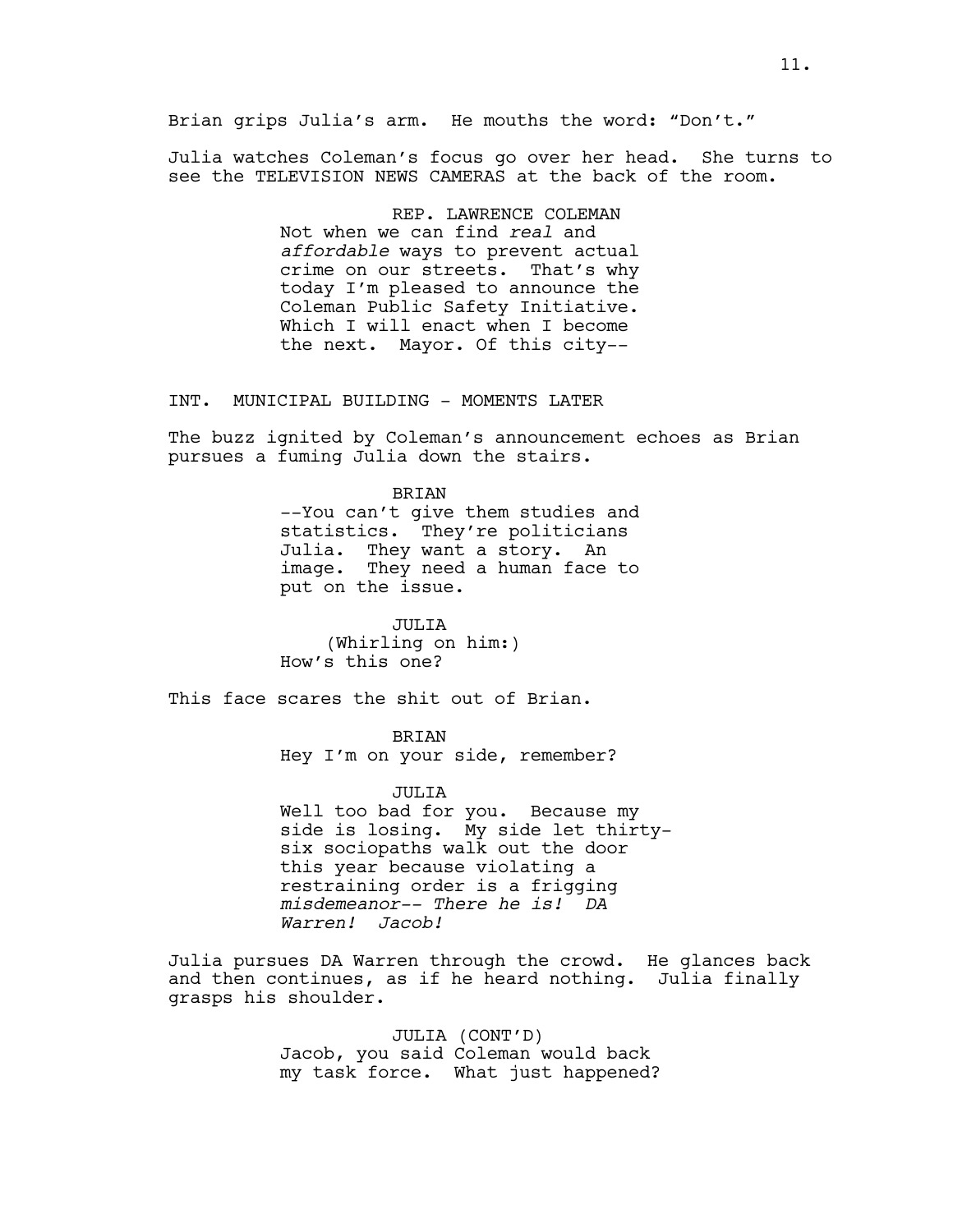JULIA

Give? I *deserve* this-- Jacob.

But Warren turns his back, already fielding questions from reporters. Brian pulls Julia away. She's crushed.

BRIAN

Listen to me, you're a great prosecutor Julia. But that's not a courtroom in there.

JULIA Then what the hell is it?

BRIAN

In there... it's an election year. Look, we can still petition DA Warren for discretionary funds. It's not much but maybe it's enough for a limited version of your task force.

JULIA You think this is about an antistalking task force? No, Brian. This is about me. (Off Brian:) A task force has no oversight Brian. It would be my own thing. My people, my rules. This is how an ADA makes a name for herself. It's the only way. Coleman and his flunkies know it. And when they give it to you, they're saying, you're one of us. You're ready to take the next step. DA, mayor, who knows... But when they don't... well, they just don't.

Brian watches Julia disappear into the crowd.

I/E. SEDAN - LOS ANGELES - LATER

Awkward silence. Cliff, feeling guilty for his earlier tirade, steals glances at Diane while he drives. He adjusts the rearview and... she has nice legs. Cliff adjusts the mirror again. Diane meets his eyes-- he's so busted.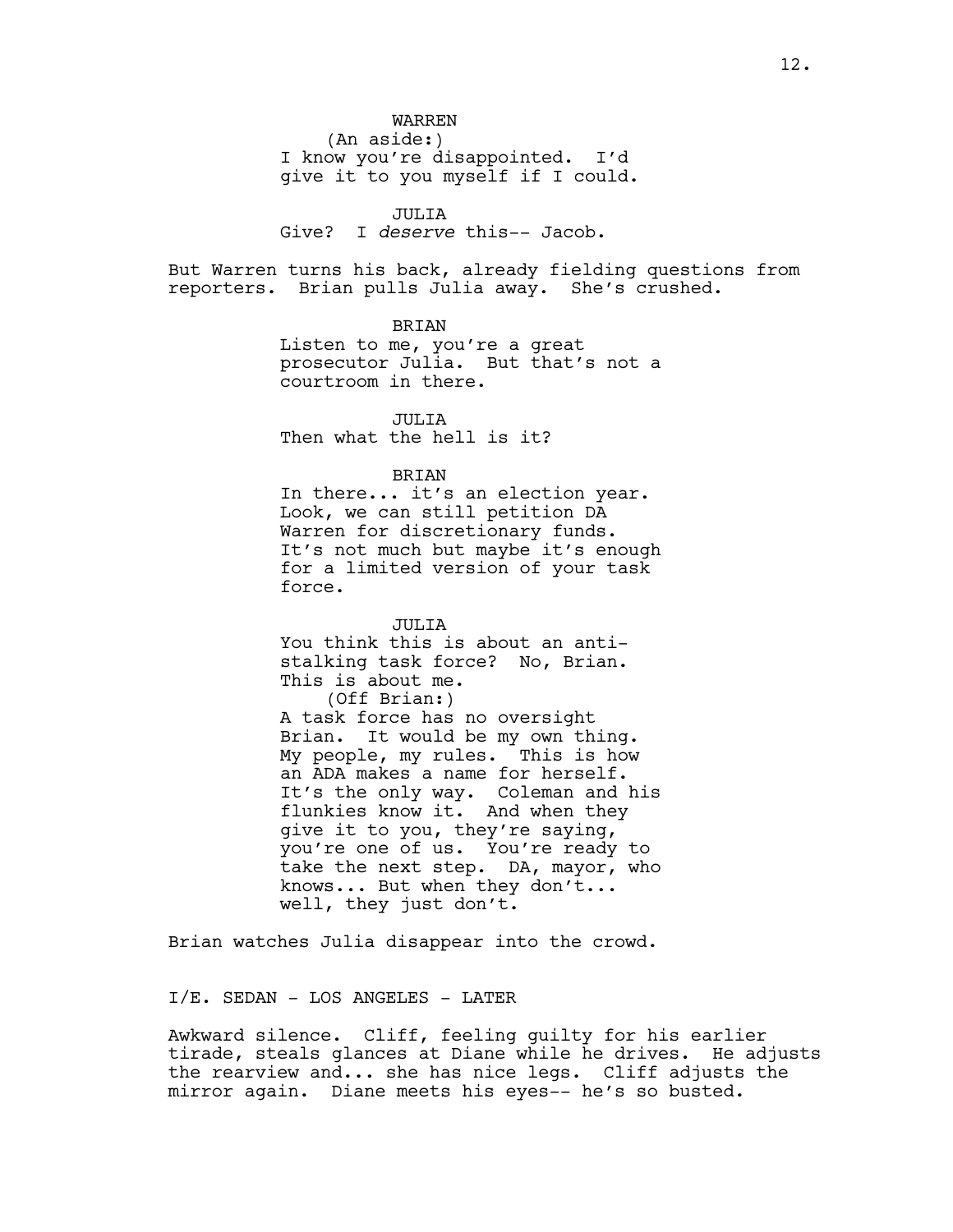CLIFF

(Trying to cover:) I um, think about the wedding... when I see something like that. (Off Diane:) I mean, at some point, these two people were saying "I do", right? The preacher, the cake, the whole thing. They just registered for a fondue set or something. Then one day, hubby blows a fuse and leaves the Mrs. in a ditch.

DIANE What's your point?

# CLIFF

That something changed. Maybe they weren't even crazy until they got hitched. You ask me, simple case of marriage with a deadly weapon.

DIANE

You think what happened on that highway was simple DV? She had a hot plate, map, stove, motel keys--

CLIFF My ex took the lawnmower, so?

DIANE So she wasn't just leaving Cliff. She was on the run. From him.

CLIFF Don't make it more than it is. It's a twisted institution. But I guess that's not news to you, huh?

Diane tenses. She follows Cliff's line of sight to her hand. The faint impression of a wedding ring is still visible.

> CLIFF (CONT'D) What can I say, I'm a detective.

Cliff smiles. Diane turns away. Silence again. Cliff parks. Outside, the lot is full of COPS changing shifts.

> CLIFF (CONT'D) Look, it's none of my business. But I figure, woman like yourself, comes all the way out here from...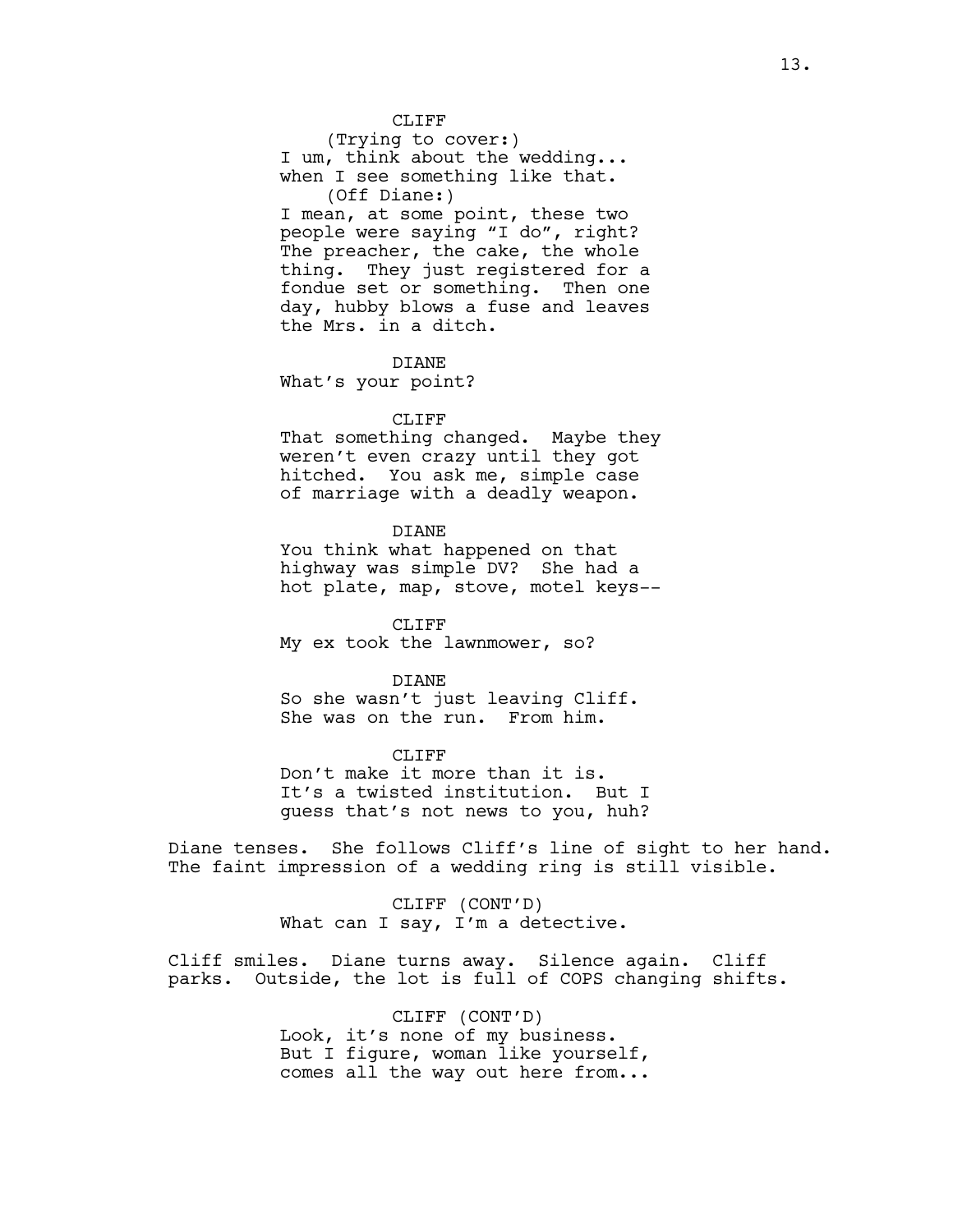Las Vegas.

CLIFF<sub></sub> Right. Anyway, I admire it. Takes guts to start over. I've been there. New place. Strange faces. Gets lonely, am I right?

DIANE Yes. It *is* none of your business.

> CLIFF (Stung:)

What the hell is your problem?

DIANE I'm a cop. A good one. And I need this job. But I don't need a baby sitter. And I certainly don't need someone to keep me warm at night. So, no thanks.

CLIFF Hold on-- You got the wrong idea.

Diane tilts the mirror back at Cliff and gets out of the car. Cliff tries to follow but nearly hangs himself on his seatbelt. By the time he gets free, Diane is halfway across the lot. Cliff jumps from the car and calls after Diane.

> CLIFF (CONT'D) Hey come on! I was just trying to be nice to you lady!

Cliff glances around at the gawking cops. He blushes then, to save some face:

> CLIFF (CONT'D) Maybe you could keep a partner if you weren't a total bitch!

INT. POLICE STATION - CONTINUOUS

The word rings in Diane's ears as the door closes behind her. She swipes her access card and heads for the elevators.

INT. POLICE STATION - HOMICIDE UNIT - LATER

Diane hunches in front of her computer. In the search field she types: "ABIGAIL JAMES". On her screen, the progress bar hangs: "SEARCHING..."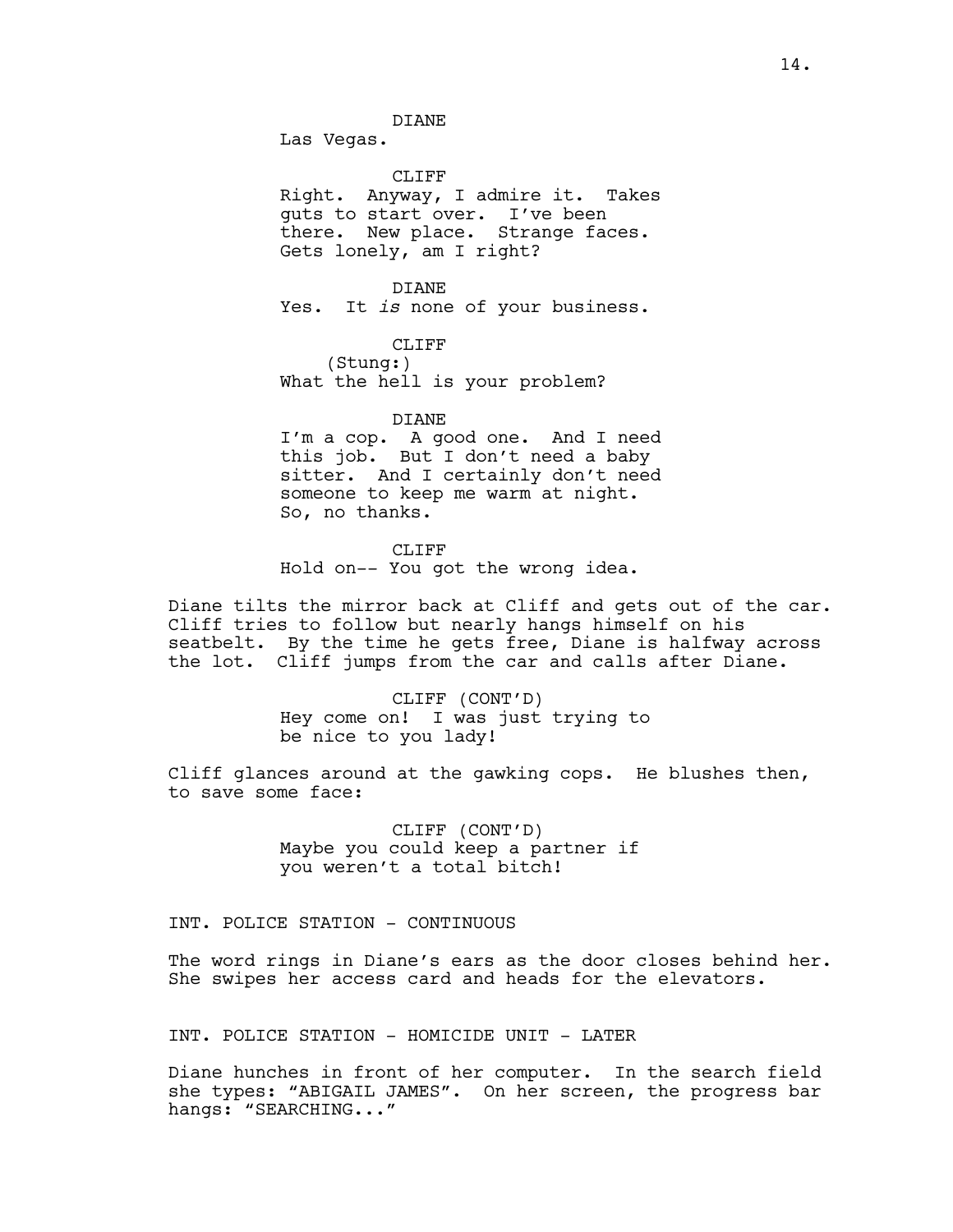Diane watches Cliff hold court with the VETERAN COPS huddled around his cubicle. They are: ROMERO (35), COX (32), MCGILL (55), TANAKA (45). They're out of ear shot, but to Diane, the laughter and hushed tones mean one thing-- joke's on her.

Across the room, Diane notices the data specialist, TIM (29, arrogant) eyeing her with some degree of infatuation.

Diane looks back at her screen. Her eyes grow wide:

"QUERY RESULT: 27 RECORDS FOUND." Diane clicks PRINT, reads.

INT. POLICE STATION - HOMICIDE UNIT - LATER

Boom. A STACK OF PAPER lands on Cliff's desk. He looks up.

# DIANE

Twenty-seven. That's how many complaints Abigail James filed against Hollis. Six restraining orders, and that's just *in state*--

Cliff sees the other detectives beginning to take notice. He beckons and leads Diane back towards her desk.

# DIANE (CONT'D)

--I've seen this before. There's no system to aggregate the data, so no one connects the dots. Hollis was *hunting* her. For *years*. Abigail never had a chance. Think about all the others that must be out there. I'm not even talking about the ones who are too scared to--

# CLIFF

(Parks Diane at her desk:) They took thirty-three percent out of the budget this year so I don't know how you landed here when veteran cops are getting the axe. You got friends in high places, good for you. But I'm not riding on some crusade that's going to embarrass this department and get my ass on the night shift at Home Depot. You want to make a good impression? Try doing your job.

#### DIANE

I am doing my--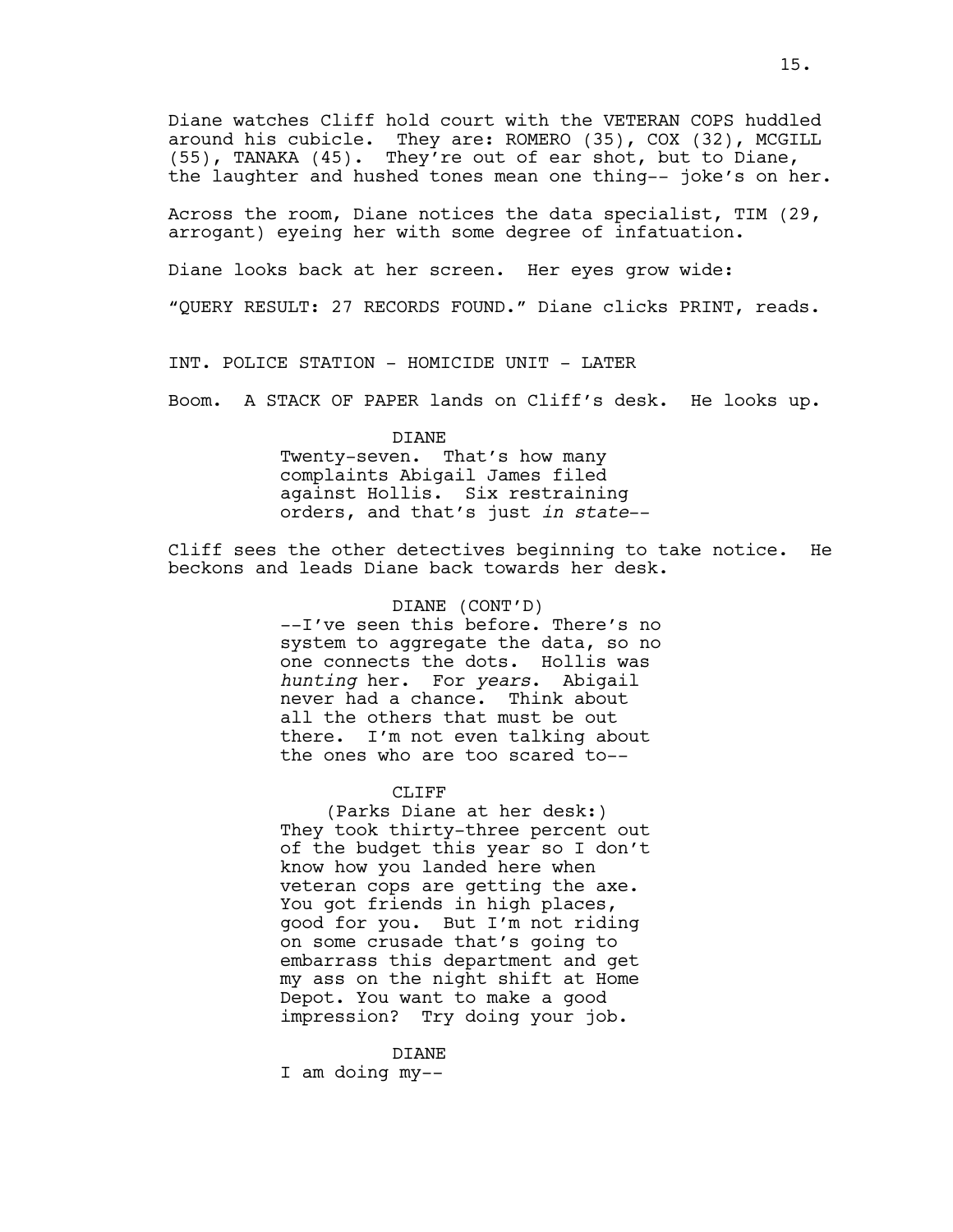CLIFF

No, your job goes like this. Victim, dead. Perp, arrested. Case, closed. Report, on my desk.

Cliff walks off. The other cops resume their business. Diane meets Tim's eyes across the squad room.

INT. POLICE STATION - HOMICIDE UNIT - LATER

Diane refers Tim to a list of highlighted words.

DIANE I need a search for case files that contain these key words. (A beat, off Tim:) Look, if you can't do it--

TIM I didn't say that.

Tim cautiously scans the room as he types. BEEP.

ON SCREEN (RED FONT) - "186 FILES"

DIANE Wow. Okay. Narrow that down. Just show me the open files, just the ones from this division.

**TTM** You're looking at them.

DIANE (Stunned, beat.) Can you get these for me?

TIM Red flies are confidential. So not without a requisition order from your supervising officer.

DIANE Well, here's the thing Tom--

**TTM** 

Tim.

DIANE (Re: Cliff:) Here's the thing Tim, my supervising officer, is an ass.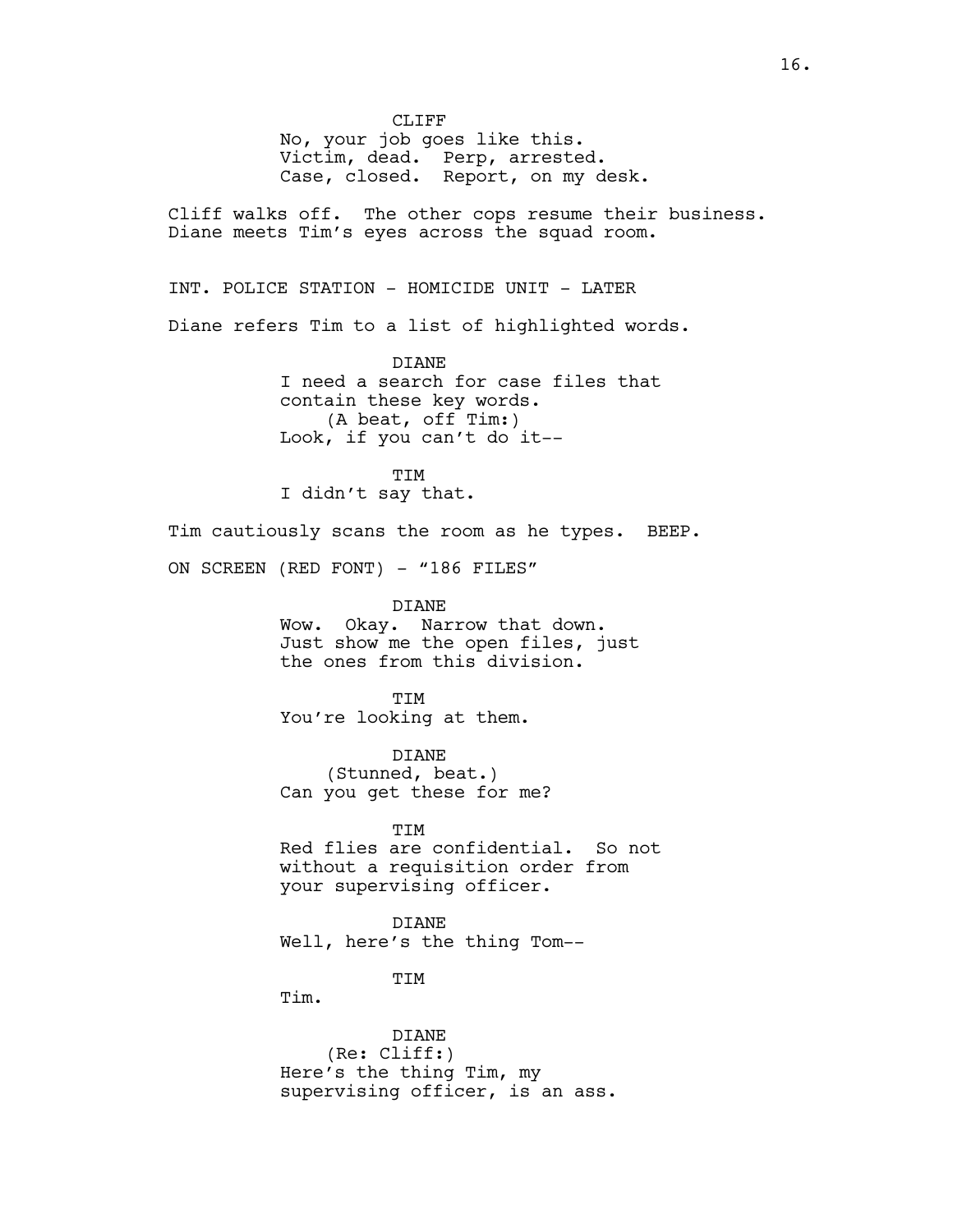**TTM** 

(Whispers:) Look, I don't disagree with you. Cliff and the moustache mafia don't even think I'm a real cop.

DIANE Unbelievable.

**TTM** Quite. But in case you haven't noticed, this place has gone completely Kafka... he wrote books.

**DIANE** Thanks for that.

**TTM** Point is, layoffs make everybody paranoid. They'd love to see me go. So I really can't risk...

DIANE (Her hand on his arm:) Tim, I'm not going to tell.

Tim smiles but then catches Cliff staring him down across the squad room. A beat.

> TIM I'm sorry. I can't talk to you.

Diane locks eyes with Cliff all the way back to her desk.

I/E. DIANE'S HOUSE - LATER

Diane wears the day's frustration on her face as she parks in the drive way. En route to the front door, Diane's attention snaps to a passing car. Her hand releases the button of her jacket and we glimpse the 9mm in her shoulder holster. The car pulls away. Diane exhales.

Diane unlocks a steel gate and turns a series of deadbolts on the front door. Shades drawn. Every window, barred.

INT. DIANE'S HOUSE - MOMENTS LATER

Diane's home is cluttered with half-unpacked boxes. She flips on lights and follows the SOUND OF A TV down the hall.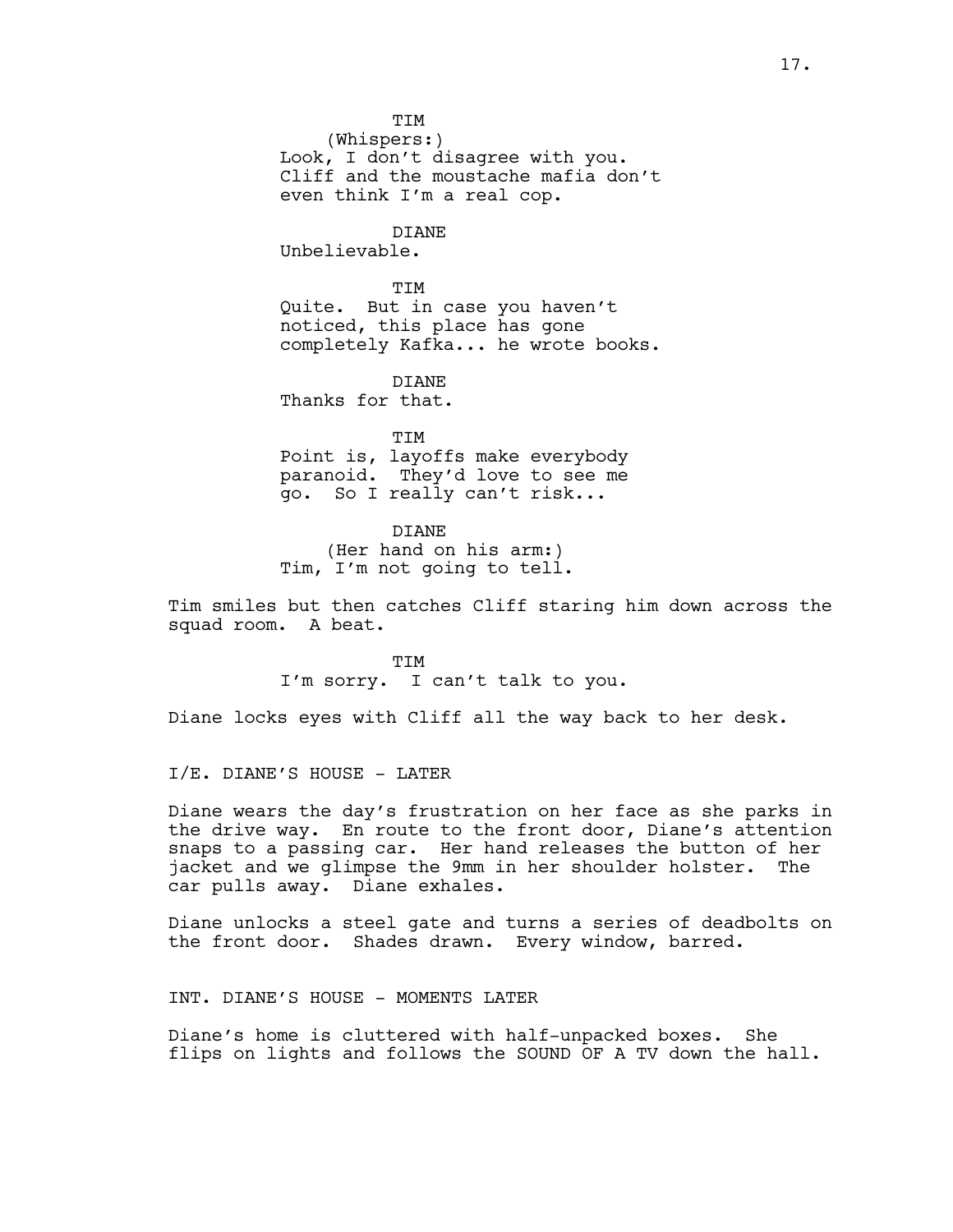In the master bedroom, Diane finds her son, HENRY (9, a cute smartass) watching re-runs with his babysitter, ANITA (22). Henry jumps up and throws his full weight into hugging Diane.

> DIANE Easy. Mom's beat. How was school?

> > HENRY

Boring.

DIANE Good, that means it's working.

ANITA Henry says his shoes are too small.

DIANE Seriously? We just got those.

HENRY Growth. What you can you do?

Suddenly, Diane's gaze snaps to the far wall. She peels Henry off and darts to the open window.

> DIANE (To Anita:) What is this? Answer me.

ANITA Um, it's a window.

DIANE I know it's a damn window Anita. Why the hell is it open?

ANITA Geez, Di, chill.

DIANE *Chill*? How many times have I told you to keep these windows shut!

ANITA It was like a hundred degrees--

DIANE I don't care. I don't care if it's a thousand degrees! The windows stay shut!

Diane winces at her own outburst. Anita huffs out.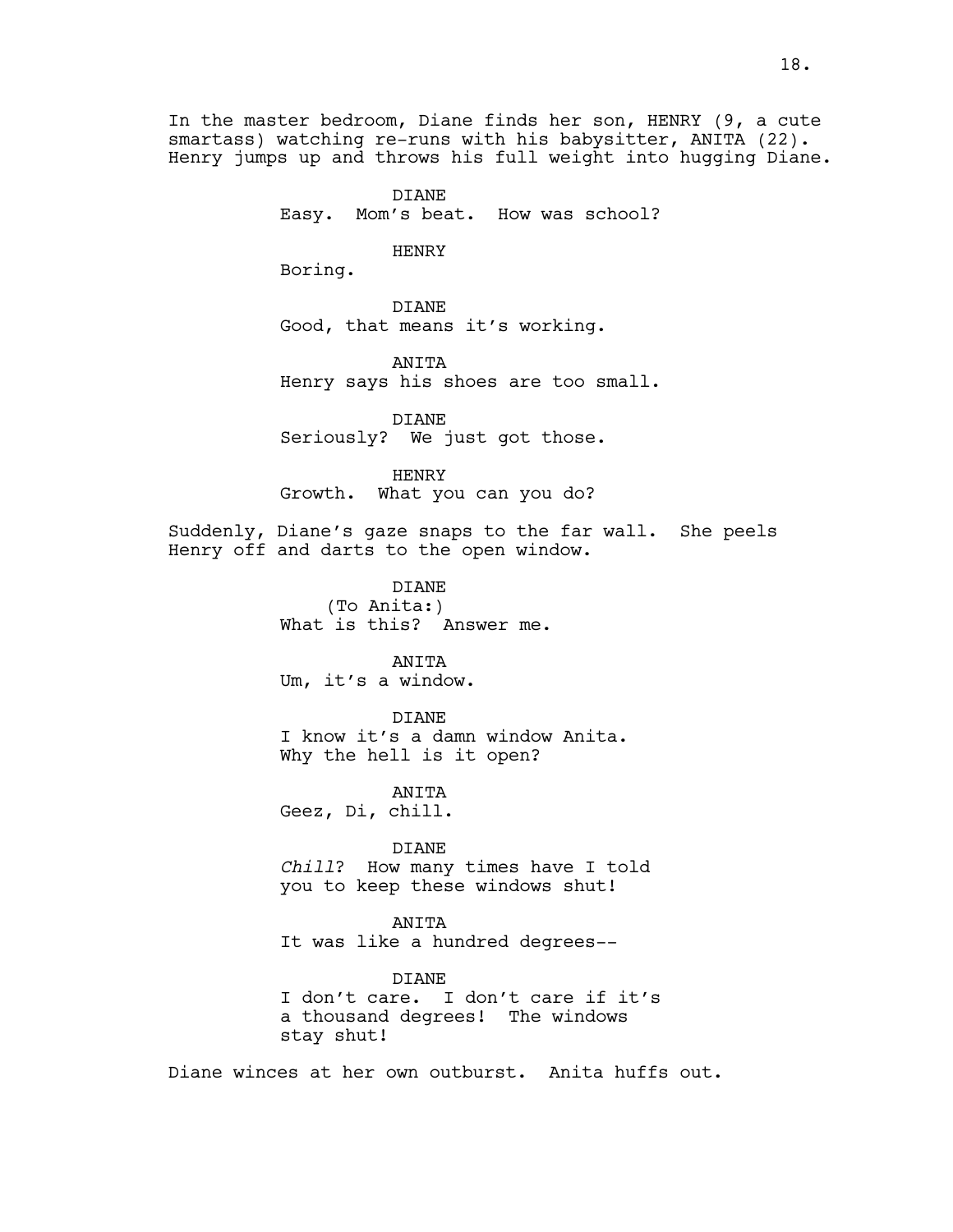DIANE (CONT'D) No, wait. Where are you going? (Following Anita out:) Anita. Anita, I'm sorry. I haven't been myself lately. Things at work are very--

> ANITA (Walking off.)

Screw you lady.

DIANE (Beat. Hopeful:) Okay. See you tomorrow?!

Anita disappears up the block. In the house, the phone begins to ring. Diane races inside and picks up.

> DIANE (INTO PHONE) (CONT'D) Hello? Hello?

No response. The caller hangs up. Diane replaces the receiver and stares at her own shaking hand.

> HENRY Who was it? Mom?

Diane turns to see her fear reflected in the eyes of her son.

INT. COURT HOUSE

In the foyer, Julia addresses reporters. Brian stands by.

REPORTER Hollis shoots his wife in broad daylight and gets a plea deal from your office. You don't have a problem with that?

JULIA The DA views marital violence as a crime of passion. Absent premeditation there's no--

VOICE IN CROWD (O.C.) There he is!

Commotion. Heads turn to-- Hollis James, on his "perp walk". We PULL BACK TO REVEAL--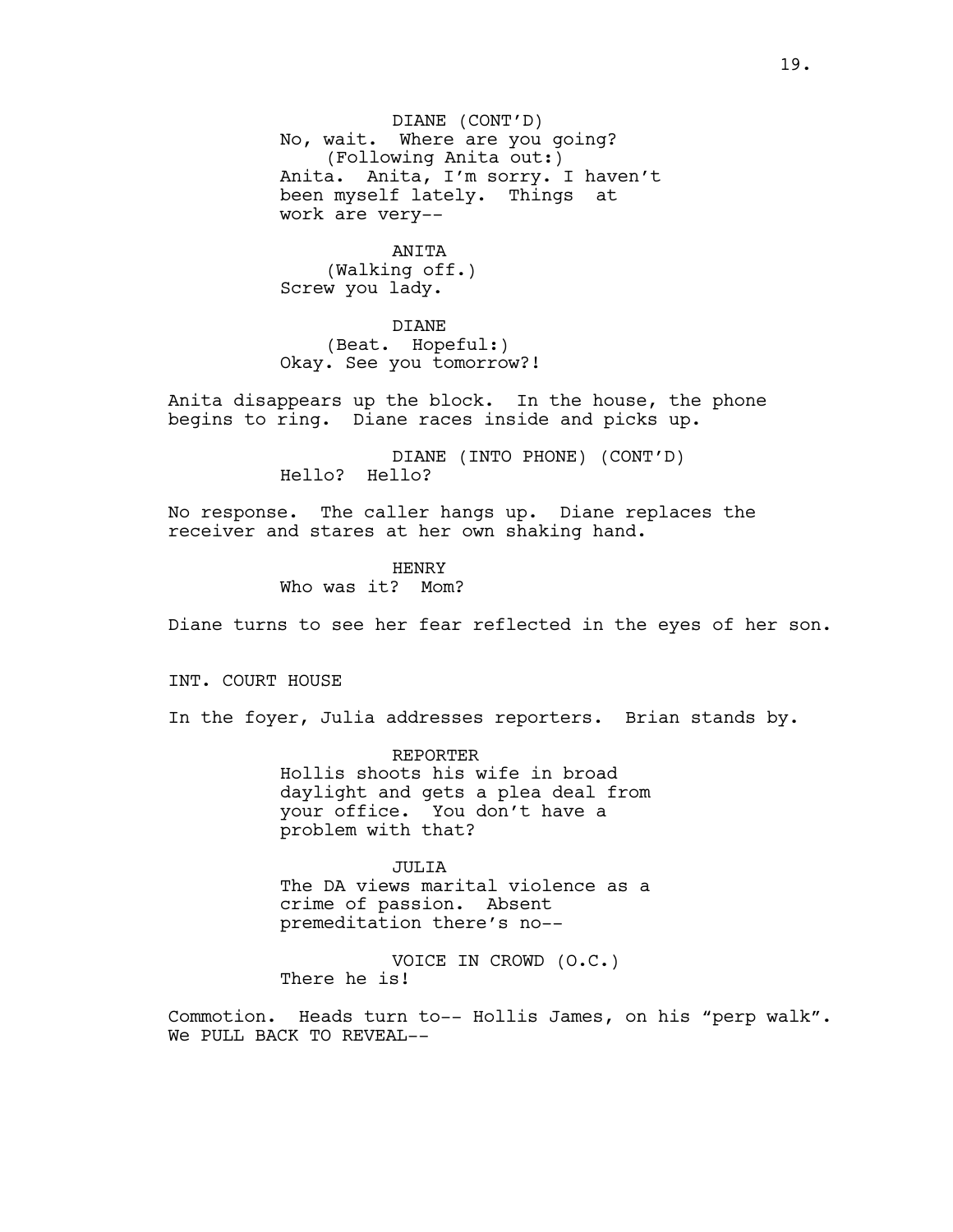TV: LOCAL NEWS - a segment entitled, "HIGHWAY OF DEATH". Diane watches Hollis walk, his eyes flickering with glee.

HENRY (O.S.)

Mom?

Diane sees her son standing in the doorway in his pajamas.

DIANE (Killing the TV:) What are you doing up? (Beat, off Henry:) You had the dream again?

Henry nods. Diane pulls back the covers. Henry climbs in.

HENRY I couldn't find you.

DIANE I'm right here.

HENRY It was dark. I couldn't see. But I wasn't alone. Someone was...

DIANE Shh. We're safe here. I promise. (Beat, off Henry:) It's just a dream.

Diane clicks off the light.

INT. A DARK PLACE

A PAIR OF HANDS work with glue and small panels of wood. A VOICE HUMS an ODD SONG as the product becomes apparent-- A CASKET. The hands place a DOLL within. Then the lid.

INT. POLICE STATION - DAY

Pete McGill's tantrum rattles the blinds of Capt. Alonso's office. After a beat, McGill emerges. His fellow detectives pat his back as Pete collects his things in a cardboard box.

Diane enters as Pete sulks out. He clips her shoulder without breaking stride. A hush settles over the room as Diane crosses to her desk.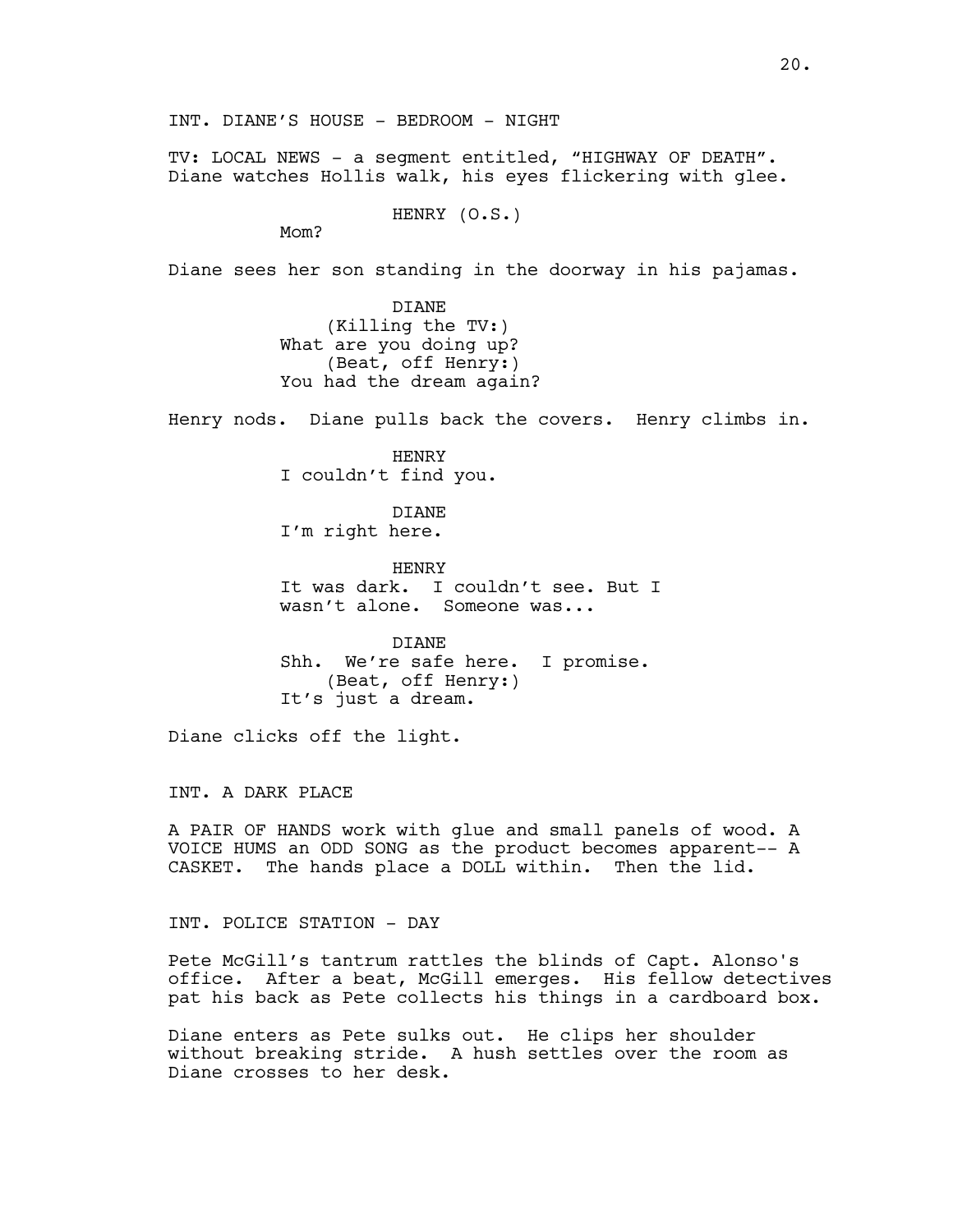At her desk, Diane finds a stack of RED CONFIDENTIAL CASE FILES and Cliff.

Diane meets Tim's eyes across the room.

CLIFF (O.C.) Requisition of confidential case files requires the signature of the supervising officer. Last time I checked, that's me.

DIANE

Those aren't mine.

CLIFF<sub></sub> Don't make it worse by lying. These guys think you're IAD.

DIANE

I'm not IAD.

# CLIFF

So you say. But this is a serious violation. I have to report this. How'd you get in the file room?

DIANE I... Somebody left the door open.

Cliff spots Tim watching this exchange from across the room.

CLIFF<sup></sup> Is that right? Well I'll have to talk to somebody about that. (Beat.) You know, maybe I'll just hold on to this. Call it, insurance. And if you go behind my back again, well... you're a smart girl.

Cliff walks off with the files. Diane, utterly alone, presses her hands to her face. Then she sees it. One of the files has slipped behind her desk. Diane puts it into her bag. The label on the file reads: "COMPLAINANT: JANE SMITH."

INT. DIANE'S HOUSE - BEDROOM - NIGHT

It's late. Diane removes a DVD from the dossier and inserts it into the player. The time code rolls.

CLOSE VIDEO SHOT of JANE SMITH (35). She is haggard, sleepless, shaking. Jane is a woman at the end of her rope.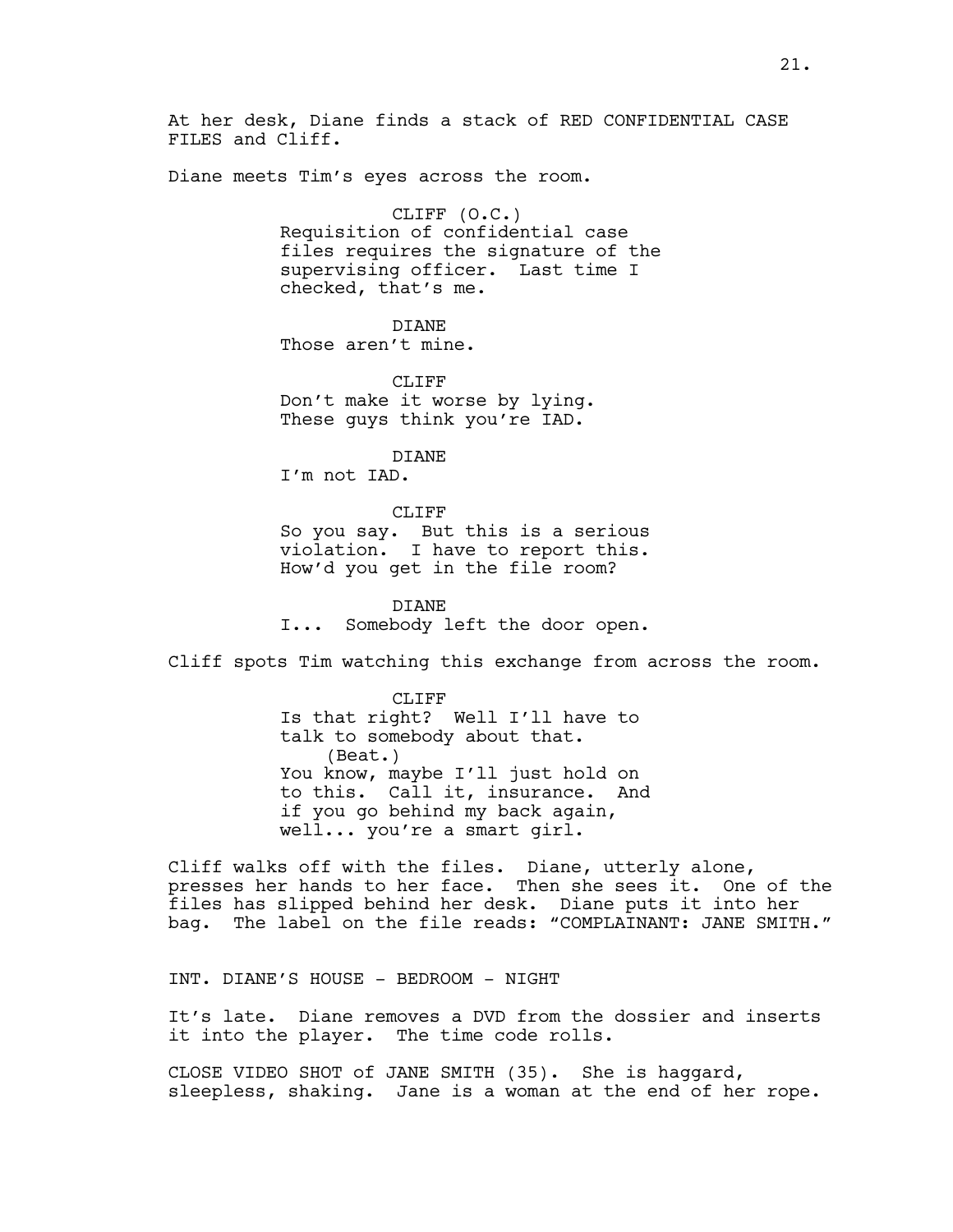JANE

You ever meet someone that truly knows you? I mean someone who thinks your thoughts... sees your secrets. Someone who touches a place in you that you never knew existed...

EXT. JANE'S HOUSE - THE NEXT DAY

Diane approaches the modest house. The walkway is flanked by a brown lawn and plants in various stages of neglect.

> JANE (V.O.) ...Everything you feel, they feel it too. They understand everything you want. Everything you fear...

Diane mounts the porch and studies the abundance of locks on the door, the barred windows, etc. It's all too familiar. Diane knocks. No answer.

> JANE (V.O.) You can get so close. So close that you both disappear. And there is no more you. There's no more them. There is only, *us*. And one day you realize, you'll never be apart. Ever. They are living in your skin... uninvited.

Diane sees the light shift beneath the door. She holds her badge up to the peephole.

> JANE (V.O.) Now what if this person hates you?

The door opens. Just a crack. Then wider. Diane beholds what is left of Jane Smith.

> DIANE Jane? I'm detective Harper. We spoke on the phone.

JANE You never should have come.

END ACT ONE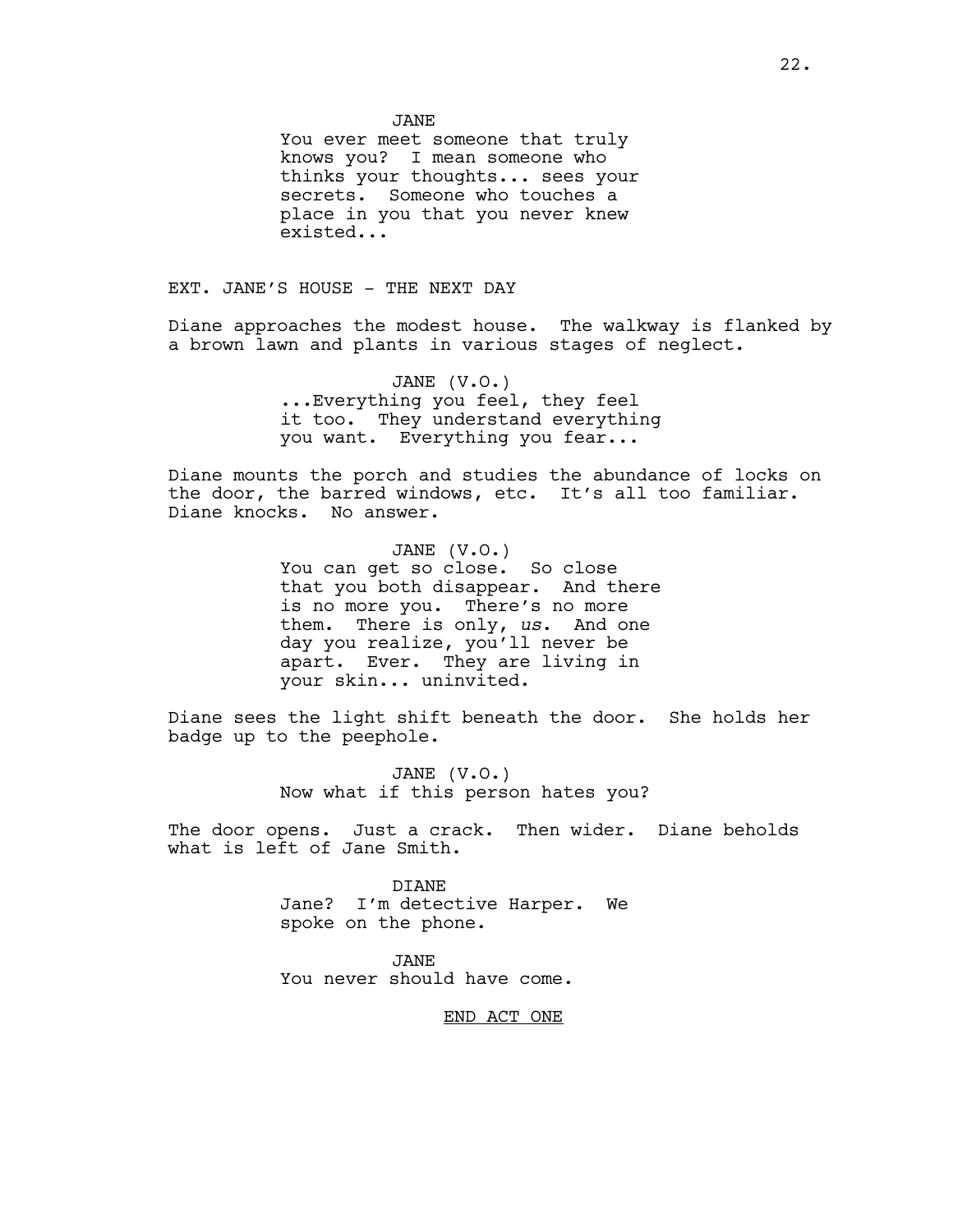ACT 2

I/E. JANE'S HOUSE - AFTERNOON

On the porch.

DIANE I've read your complaint Jane. I know what you've been through and--

Jane scoffs. A beat. Diane shows Jane a photo from the dossier. Jane tenses. Her eyes scan the block.

INSERT - PHOTO: IVY HICKS: In the mug shot, IVY (33) is a dark beauty with a mischievous smirk.

> JANE Are you nuts? Put that away.

Diane does. Anxious, Jane scans the block again.

DIANE There's no one out there.

JANE Shows what you know.

DIANE Maybe you'd feel more comfortable if we spoke inside.

A beat. Reluctantly, Jane opens the door.

INT. DA WARREN'S OFFICE - LATER

JULIA --total ambush. He had no intention of backing legislation, let alone funding a task force.

DA WARREN Are my cuff links out there?

JULIA He wouldn't even use the word, "stalking", for God's sake. He called it, "being a pest."

DA WARREN Larry's facing a tough primary. Don't act so surprised.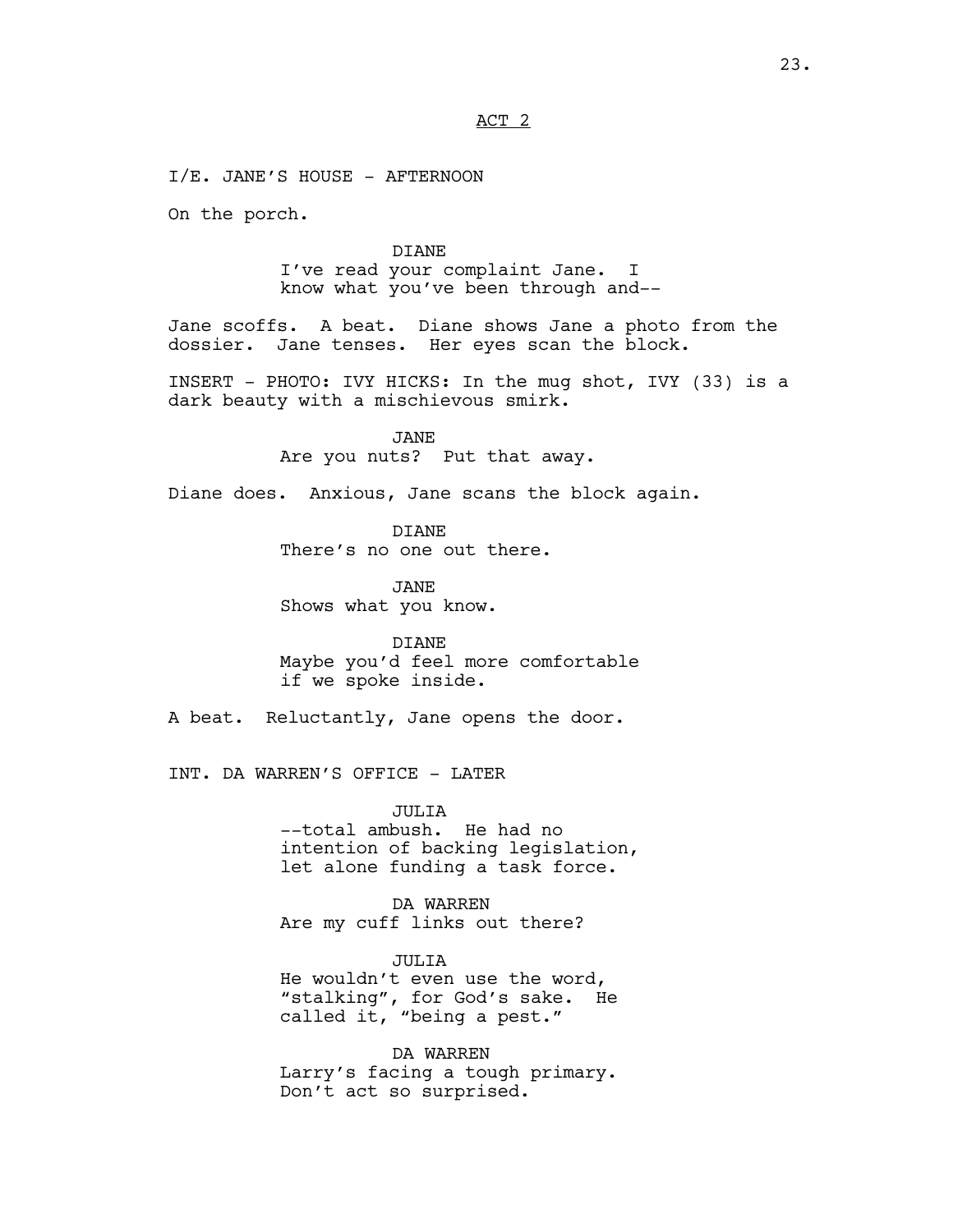JULIA Well I *was* surprised Jacob. Not to mention humiliated and--

DA WARREN (Emerging, dressed:) How do I look?

JULIA

Fine.

# DA WARREN

Ouch.

JULIA Did you even hear what I said?

DA WARREN You said fine, but for 3000 a plate, I'd better be irresistible.

The DA pulls Julia into his arms. She avoids his kiss. Off Warren, "What gives?"

> JULIA You said you talked to Coleman. You said he'd back me.

## DA WARREN

(Brushes her hair, beat:) I wish politics were fair. I do. It wasn't your fault. You're not ready. Being in the public eye. Catching a few flashy cases, it isn't enough. I should have said something. But I'm running for reelection next term and you still have an important part to play.

#### JULIA

As the warm up act for Coleman's press conference? (A realization:) Wait...

DA WARREN I have an idea. Come with me tonight. We'll eat some shrimp. Press some flesh. Then we go to the little place in--

JULIA Did you know? Jacob.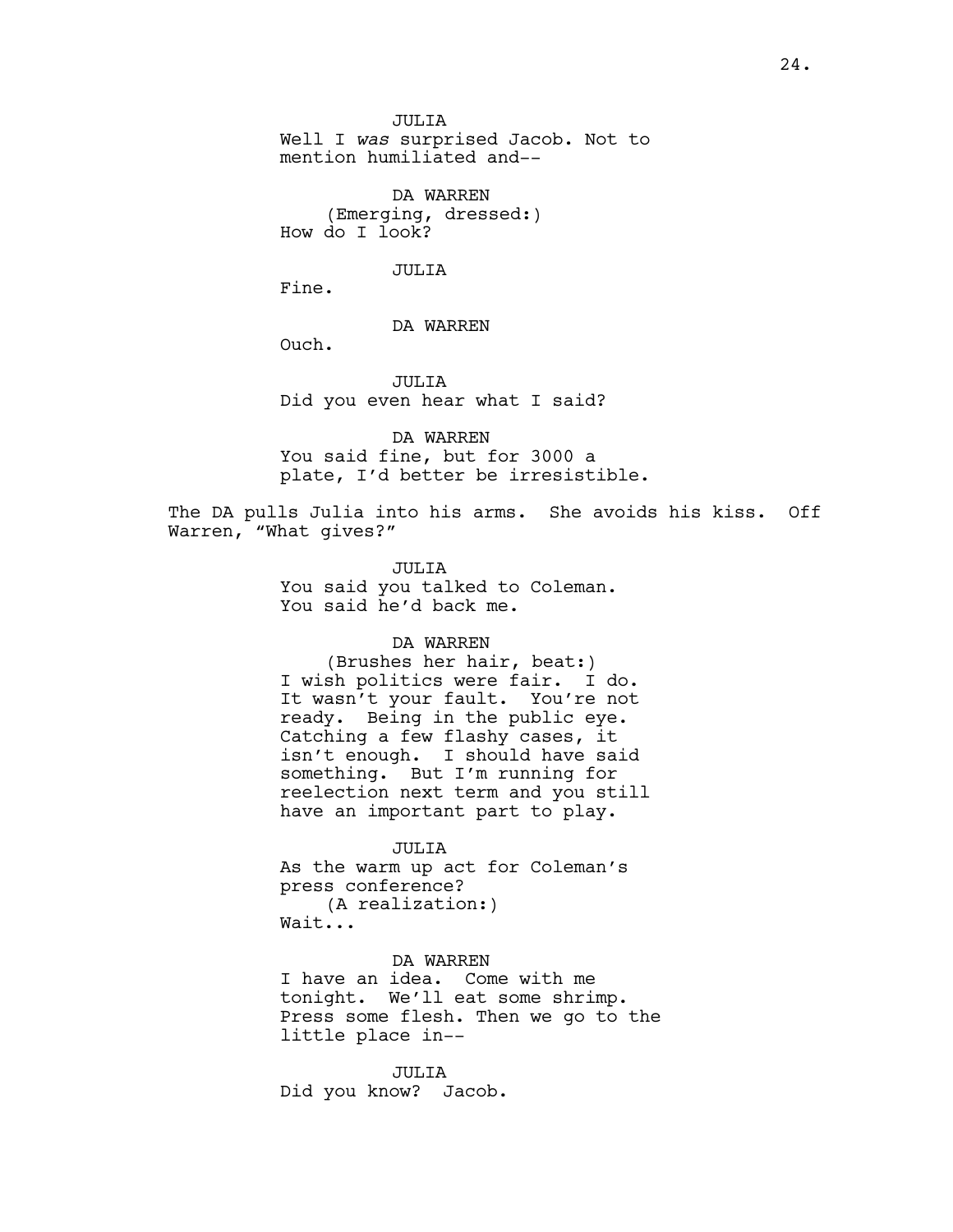DA WARREN Did I know what?

### JULIA

Please don't lie. You're no good at it. You knew Larry was planning that announcement? You set me up?

# DA WARREN

Calm down.

# JULIA

You sent me there to tee it up so Larry could hit it out of the park.

DA WARREN You need to see the big picture here. Larry needed a platform. We gave him one--

JULIA *You* gave him one!

DA WARREN Yes, and now he owes me a favor.

JULIA And you owe me a task force!

DA WARREN My God, what is it with you and this task force thing?

JULIA

Task force *thing*?

## DA WARREN

You expect me to believe you give a damn about scared divorcees and phone creeps? Who are you talking to? Don't forget, I *know* you Whitman. You want something to call your own? Fine. You want to make a name for yourself? Maybe take a run at me next election? Bring it sweetie. I beg you. But don't stand here and act like frigging St. Julia of the Meek when we've both seen what you'll do to get ahead. And who.

Julia heads for the door. Warren blocks her.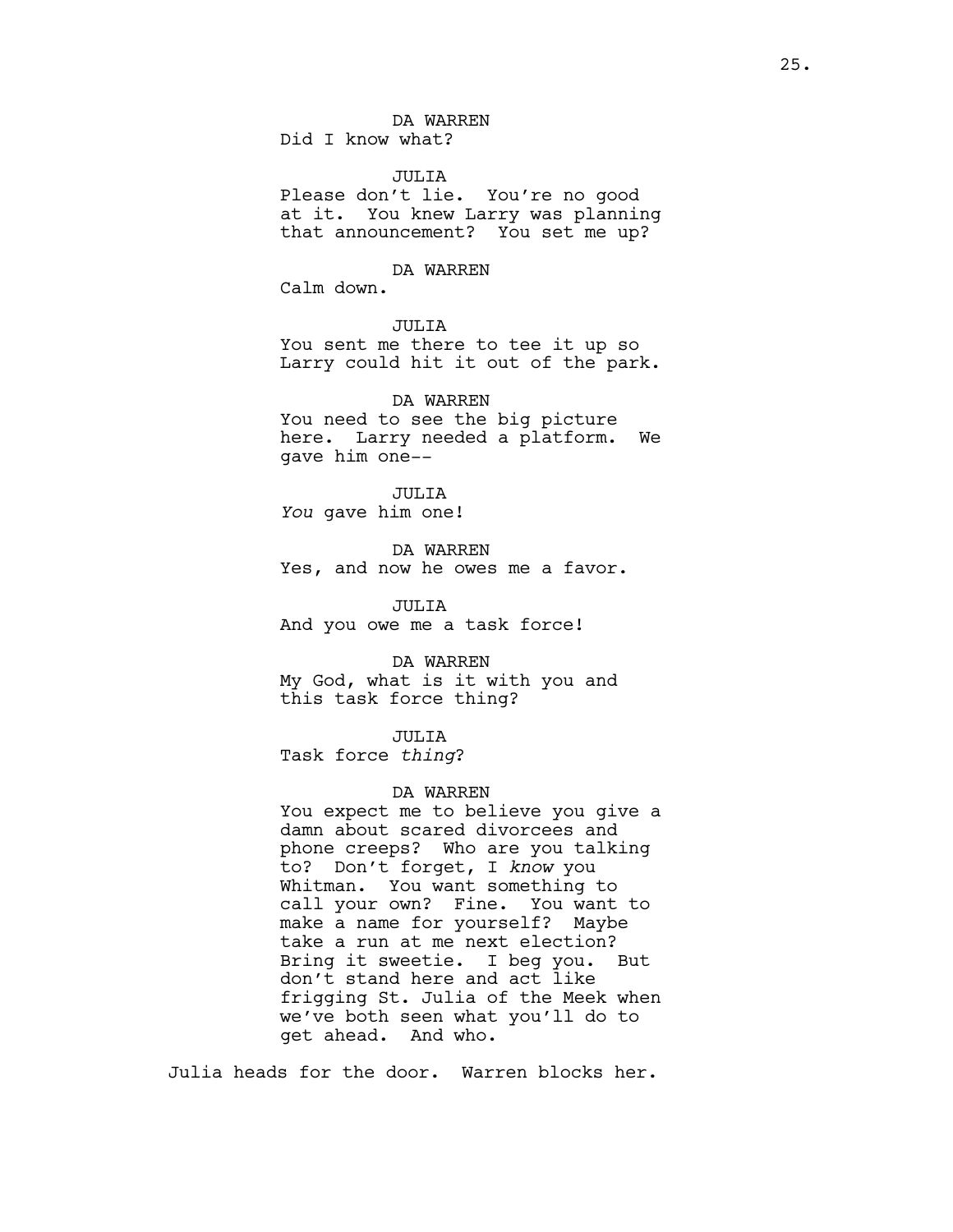DA WARREN (CONT'D) Wait. Forget I said that. I'm sorry. Look, just come with me tonight. We'll talk it out.

# JULIA

Jacob, take your wife.

Julia shoves him aside and leaves.

INT. JANE'S HOUSE - MOMENTS LATER

Sunlight cuts through the slats of the blinds, illuminating dust, clutter and neglect.

# JANE

Do you think you're the first person to come here and try to fix this? What is it with you people? What, you want to make me some promises like that DA lady?

# DIANE

Which DA lady?

Jane points to the NEWSPAPER where the caption reads: "Coleman announces Mayoral run." THE PHOTO features Julia, stunned, in the foreground.

JANE

I see her on TV from time to time. She helps a lot of famous folks. Guess I wasn't fancy enough for her. So don't show me your gun and tell me the law's on my side. I know damn well whose side they're on. So does Ivy.

Diane produces a series of PHOTOS from the file-- police photos of Jane's battered body-- clinical, brutal.

Jane studies them as if revisiting the pain.

DIANE Ivy *did* this to you Jane.

JANE No proof. The DA let her walk.

DIANE That's not what I--

SFX: RUSTLING sounds from beneath the house. A beat.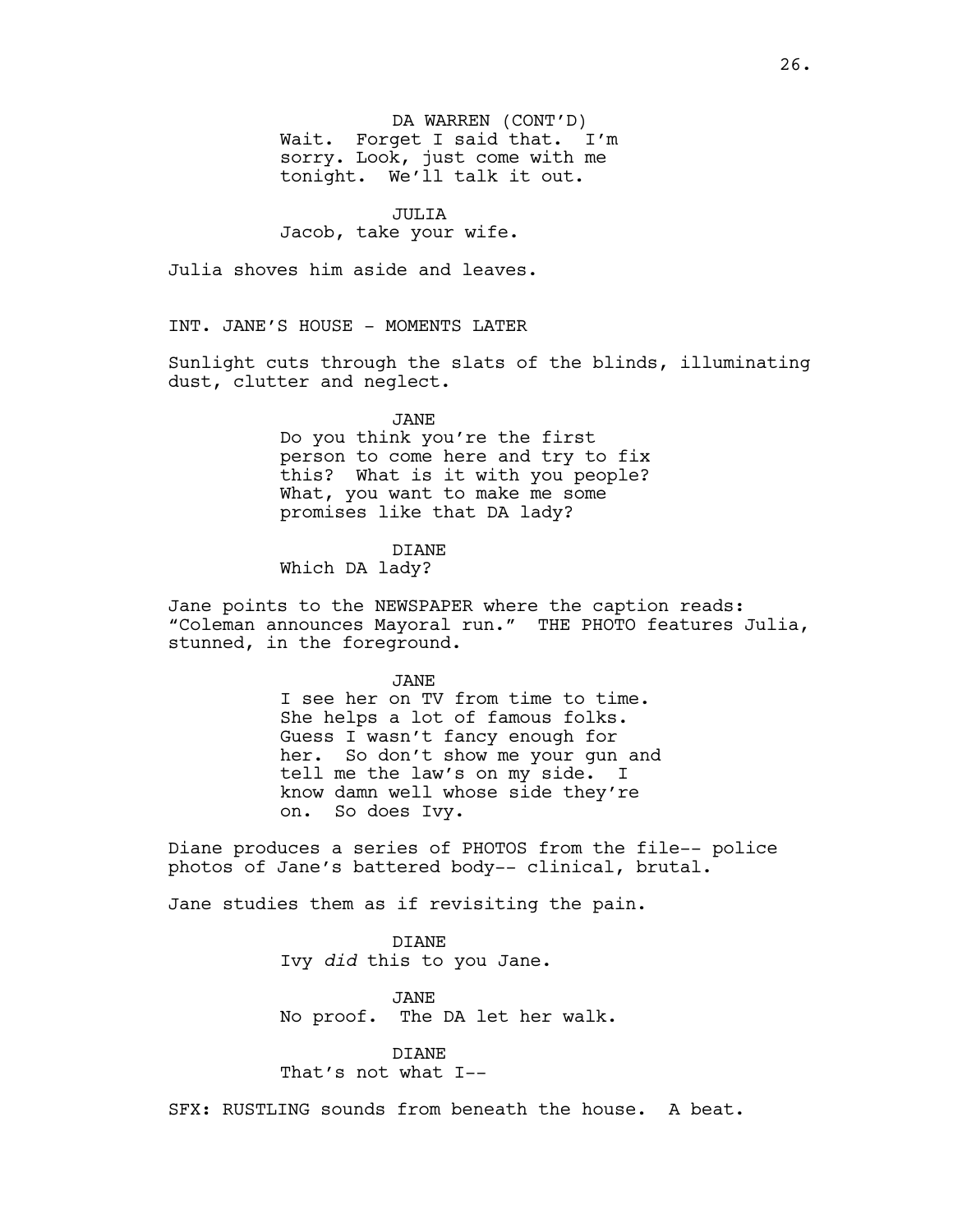JANE Possums. My fault. I let the yard go. I don't do much gardening now.

DIANE You don't go outside.

JANE (Re: The photos:) Would you?

DIANE

I know what you're thinking. You tell yourself that if you ignore it, maybe she'll just move on. But believe me Jane, that is not how this ends.

SFX: THE PHONE RINGS -- Jane looks at it, trembling.

JANE (Completely unnerved:) See what you did? Do you see? Jesus! She knows everything! She sees everything!

DIANE It's okay. Jane--

JANE You want to help me lady? Do you?

DIANE

Yes.

JANE Then get the hell out my house.

INT. JULIA'S OFFICE- LATER

Still reeling from her encounter with Warren, Julia sits at her desk, trying to hold emotion at bay. Brian pops in.

> BRIAN That was fast. What'd Warren say?

> > JULIA

About what?

BRIAN The task force? Discretionary funds. You said you'd ask him... (Reading her defeat:) (MORE)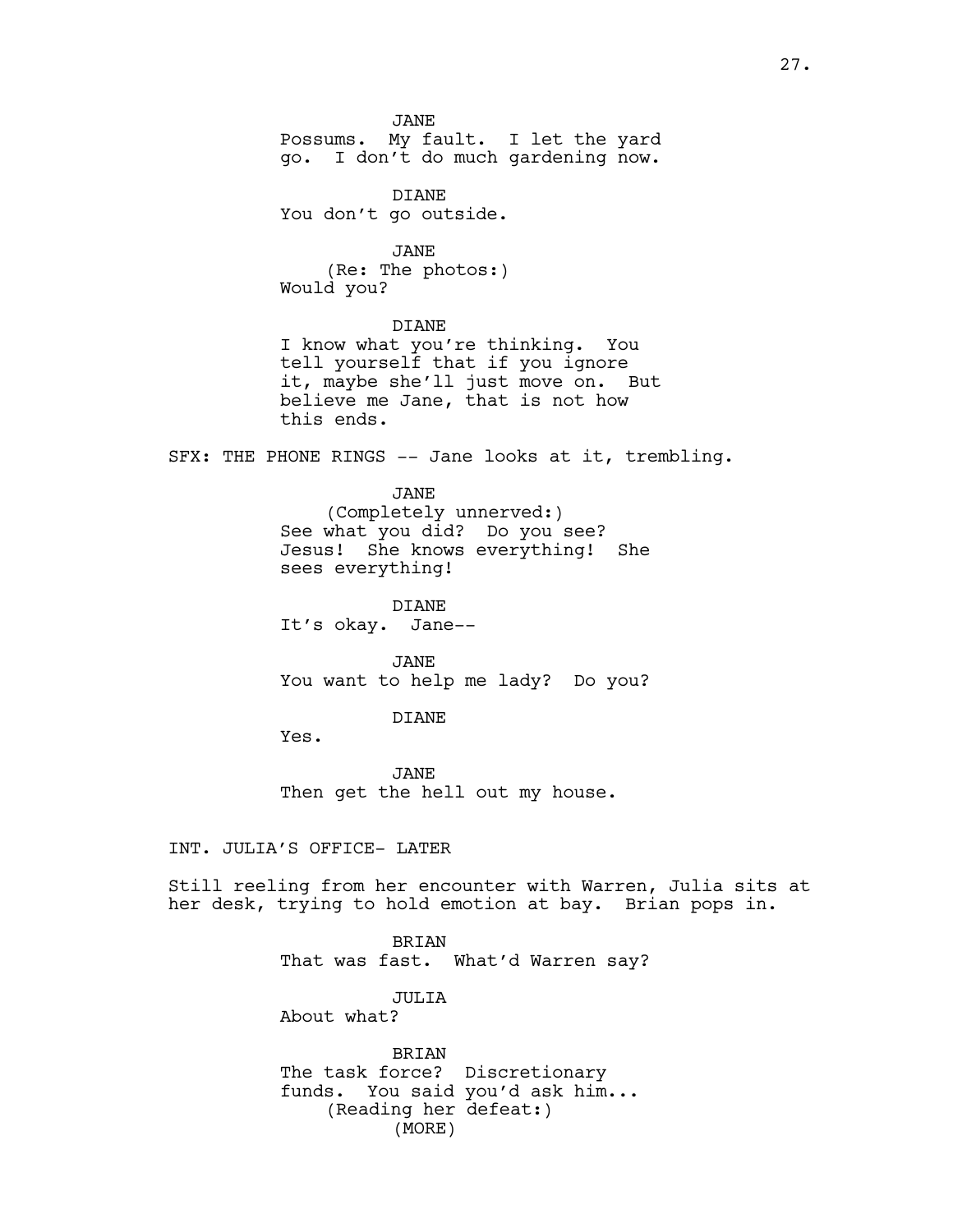Um, we've got sentencing in ten. But I can handle it if you... Hey, you all right? Julia? (Off Julia's nod:) Okay. See you down there. BRIAN (CONT'D)

Brian exits. A beat. Suddenly Julia rises and bolts out of her office. Across the hallway, Julia unlocks the Janitor's closet. The fluorescents flicker to life.

INT. CLOSET - CONTINUOUS

The walls of the closet are covered with press clippings. They wrap around the room detailing Julia's mid-profile celebrity stalking cases (rockstars, actors, etc.)

A headline reads: "RISING DA JULIA WHITMAN: PROSECUTOR FOR THE STARS?"

Julia studies the accompanying picture with contempt. Suddenly, she goes berserk, clawing at the walls, shredding every last page. Now the tears come.

I/E. JANE'S HOUSE - MOMENTS LATER

Diane slides her business card under the door.

I/E. DIANE'S CAR - CONTINUOUS

Jane watches through the blinds. Diane starts the engine, then looks at the file on the passenger seat. Diane flips pages and finds the RELEASE ORDER for Ivy Hicks. At the bottom, Diane finds the signature: "J. Whitman ADA".

INT. COURTHOUSE - LATER

Brian sees Julia is shell-shocked as they emerge from the courtroom. He shields her from a surge of REPORTERS.

> BRIAN I got this. Take the back stairs. (To Reporters:) ADA Whitman has another hearing. I'll be taking your questions.

Julia doesn't protest. She trudges away.

REPORTER The judge sentenced Hollis James to four years for killing his wife. (MORE)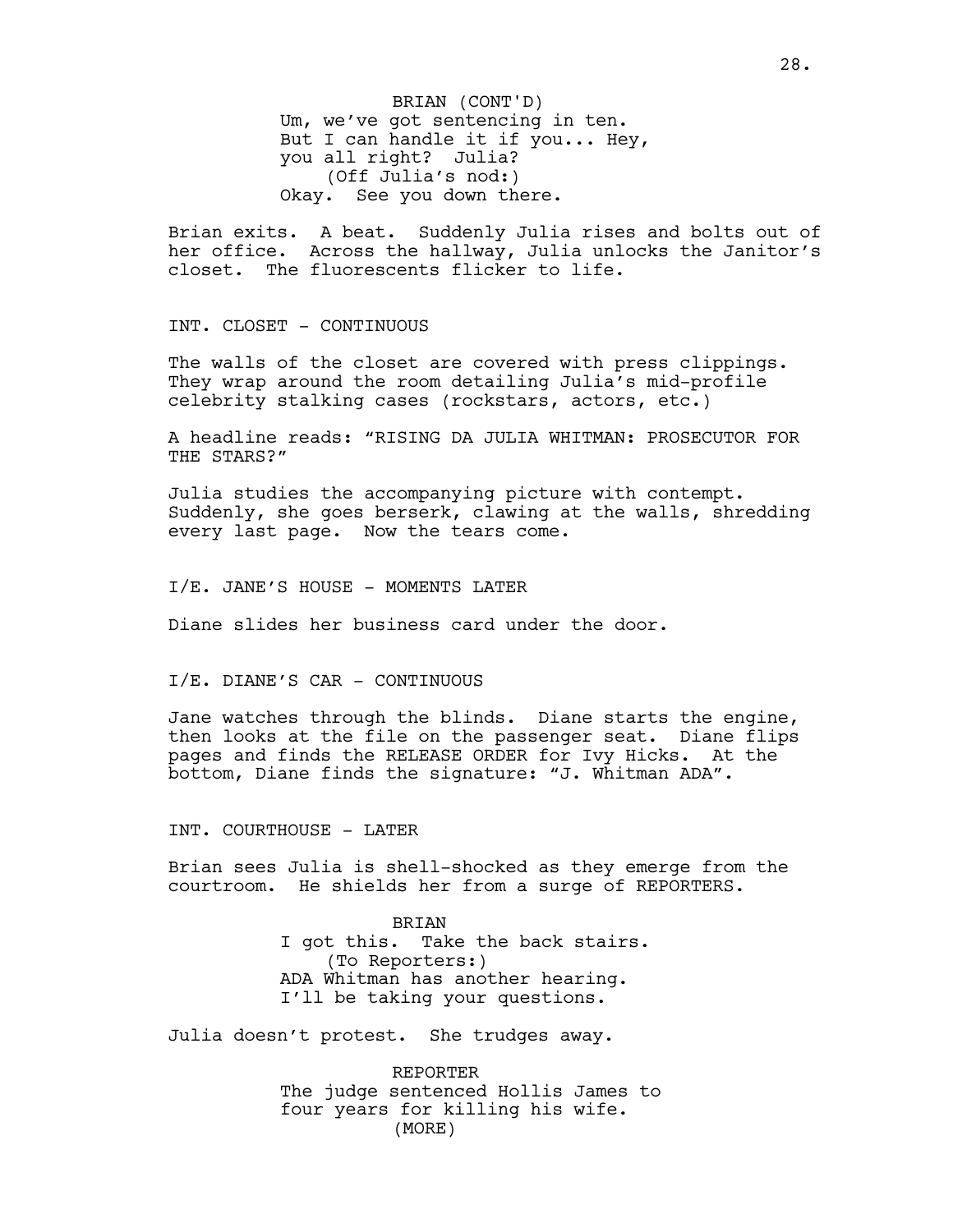Does the DA's office think justice was served? BRIAN REPORTER (CONT'D)

The people of this state have avoided an expensive trial and put a dangerous criminal behind...

Julia's almost to the stairs when Diane obstructs her.

DIANE I have a question for the DA.

JULIA No comment.

DIANE I'm not a reporter.

JULIA Oh. Then piss off.

Julia tries to pass. Diane blocks her again.

DIANE Does it get easier or harder? (Off Julia:) Selling out your victims.

JULIA Ma'am, move, or I call the police.

DIANE (Producing her badge:) Allow me.

JULIA (Off Diane's ID:) Harper, Diane. I'm not familiar.

DIANE

I'm new.

JULIA There's a hiring freeze.

DIANE I'm the exception.

The women lock eyes, neither flinching. A beat.

JULIA Look, I don't like watching these scumbags plead anymore than you do. (MORE)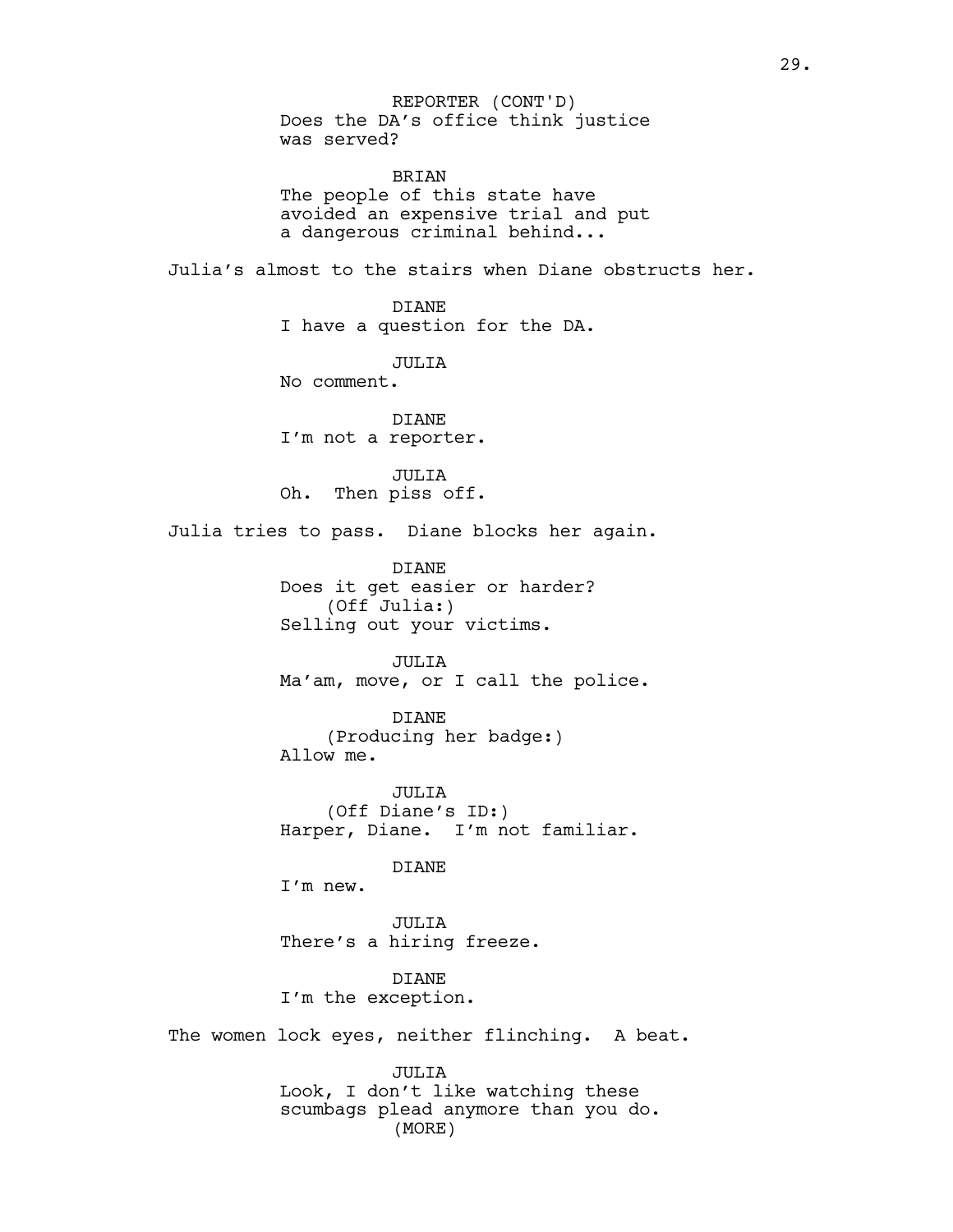But this is the world we made. I can't change it. Neither can you. So my advice, let it go. JULIA (CONT'D)

Julia passes.

# DIANE Like you did with Ivy Hicks?

The name stops Julia in her tracks. A beat.

JULIA Do you drink Detective?

DIANE Only when I'm working.

INT. BAR - 2.5 BUSHMILLS LATER

The Jane Smith file sits on the table in front of Julia.

# JULIA

Without a taskforce, I don't have the tools. And, if I may be blunt, no one cares about stalking. Dead girl in a dumpster? Gets you the back page of the Metro section. Guy stalking that girl before she's dead? Doesn't get you jack-- I tried to help that woman. Jane wouldn't testify. What am I supposed to do?

DIANE You're supposed to protect her. (Beat.) I've seen the pictures.

#### JULIA

Ivy Hicks knows more law than half my staff. She is cunning, driven, careful. She studied our procedures. Ivy's read the damn profile. That's why she doesn't fit it. Without a cooperative victim, it takes a lot of resources to catch someone like Ivy Hicks.

# DIANE

I get it. So you hunt the easier game. The kind that gets your picture in the paper.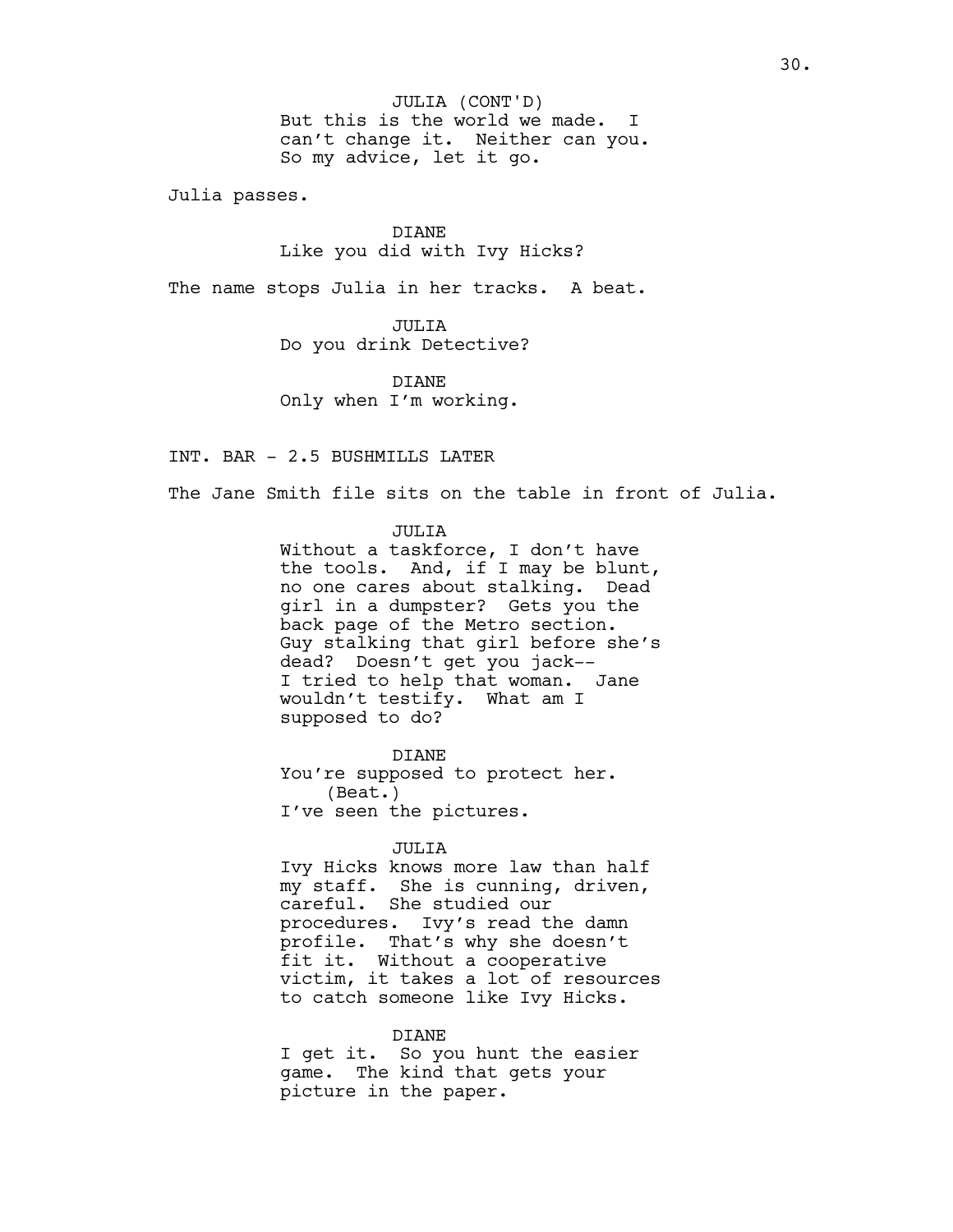JULIA

Watch yourself. You don't know me.

## DIANE

It took me two hours and a library card to know you. Believe me, I am intimately familiar with your type. You're a climber Julia. You catch a few fancy cases, raise your profile. And then? What is it for you? What's the end? DA? Mayor? These aren't rungs on a ladder. These are victims. These are human beings that need your help. Jane Smith needed your--

# JULIA

Shut up. God, you're so selfrighteous I'm surprised you haven't sprouted wings. Oh, you're a saint. Okay, keep thinking small and I'll light a candle for you. But don't you dare question my...

(Her eyes welling:) I wanted... to change the system. I wanted to help *all the Jane Smiths*. Do you understand?

# DIANE

(Softening:) And how did you plan to do that?

#### JULIA

It doesn't matter. They don't turn over the keys to the kingdom to someone like me.

(Beat.) You know, you think you're getting somewhere. The small cases lead to bigger ones. Maybe you win a few. Get a little press. And all that time, you think, I'm earning their respect. I'm becoming one of them. But you've really just become a threat. You became a threat to them just by wanting--

DIANE

So stop wanting and do your job.

JULIA

Excuse me?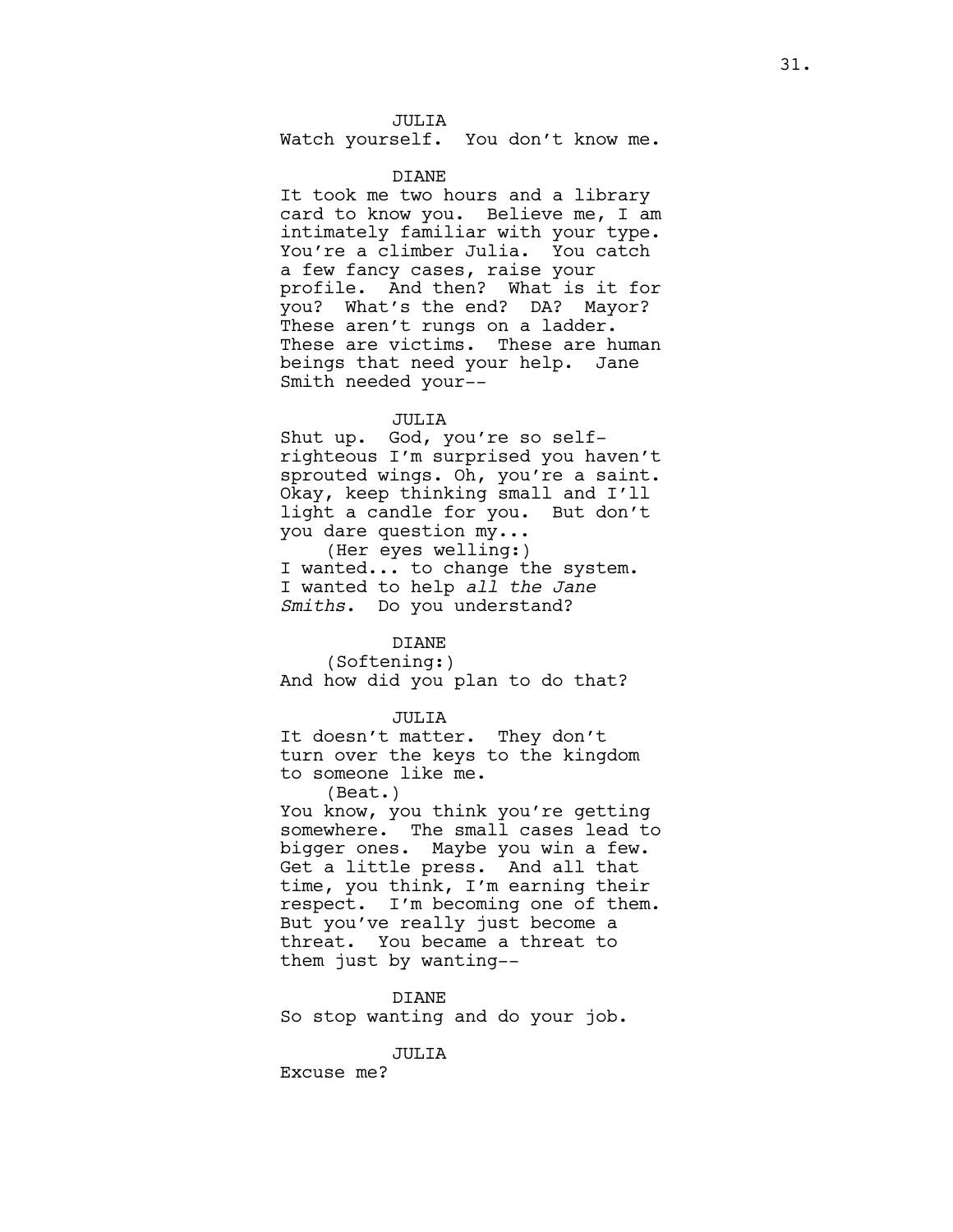DIANE You've got some grand ambition? You want to save all the Jane Smiths? Change the system?

JULIA What's wrong with that?

DIANE Nothing. Except you're going about it the wrong way. (Off Julia:) Start at the beginning Julia. Start with the first one. I'll get Jane to cooperate.

JULIA Right. Good luck with that. (Beat.) Why is this so important to you?

REVEAL: Pete McGill watching the women from a dark booth.

INT. DIANE'S HOUSE - HENRY'S ROOM - LATER

Diane stands over her son's sleeping form. Her phone begins to BUZZ. Diane reads a text, walks into the hall and dials.

> DIANE (INTO PHONE) It's me. I know I'm not supposed to call but your text... What do you mean, lost him? Where? (Distressed:) *What?* That's only nine hours from here. You don't think he-- Okay... Just don't leave me in the dark.

Diane scans the street. She drops the blinds, pours herself a drink and sits. A beat. Diane turns out the light.

INT. JANE'S HOUSE - BEDROOM - NIGHT

Jane awakens to find IVY HICKS sitting on her chest. Jane tries to scream but Ivy smothers her with a vicious kiss.

Ivy presses her forehead to Jane's and strokes her cheek.

IVY How can you be so cruel? I've shown you such love Jane. And you hurt me. You'll never know how much.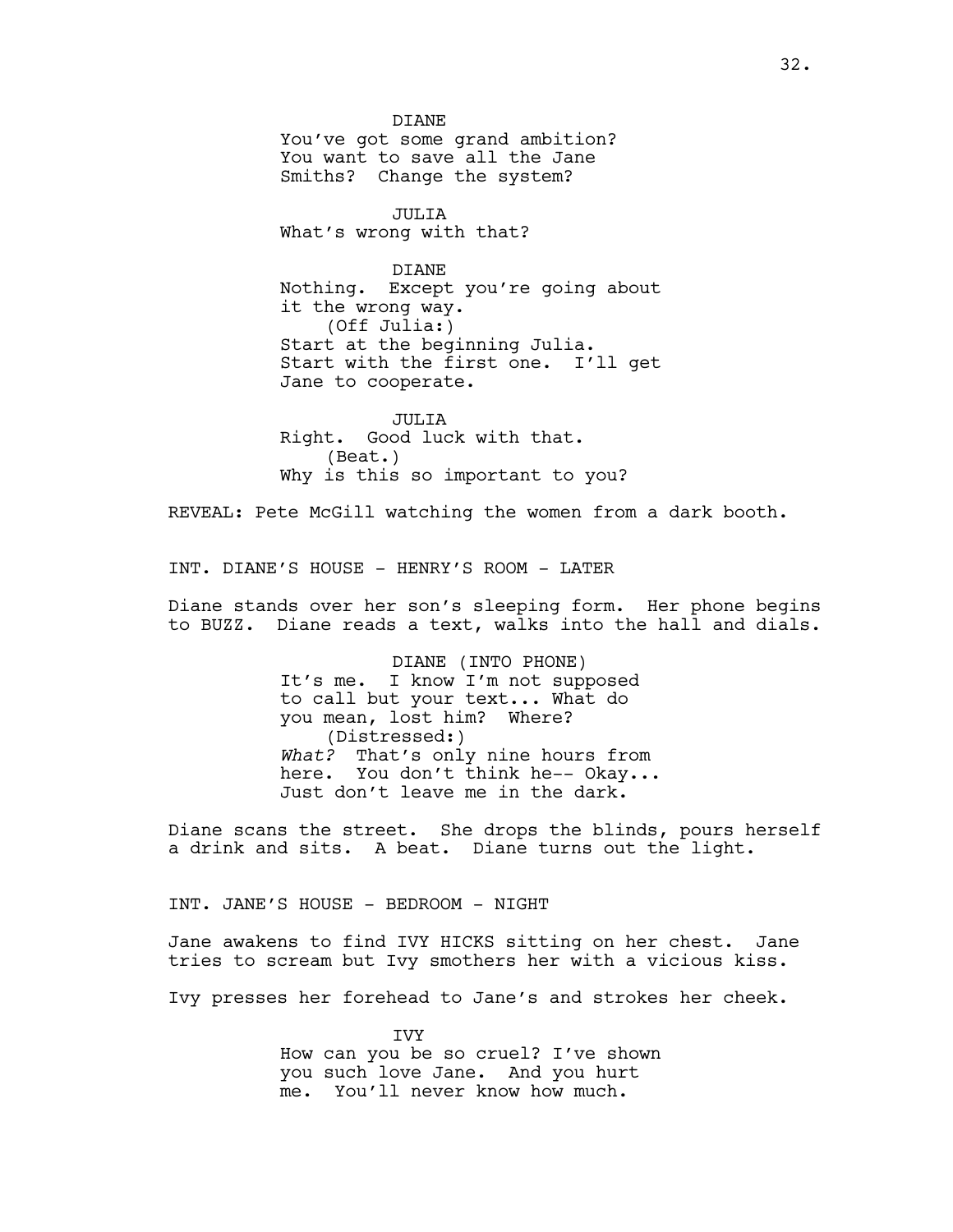JANE W-What did I do-- **TVY** (Raging:) *What did you do?* You take that filthy cop bitch into your house, and ask me *what you've done!* You're screwing her! JANE No! No! Ivy rains a succession of blows on Jane's face. IVY Don't lie! Stop lying! (Instantly calm:) But you can't help yourself, can you? You're a spoiled child and words don't mean anything to you. Well Jane, I am not your toy. Jane cowers, whimpering as Ivy's hand moves under the sheets. IVY (CONT'D) And now you've wet your bed. Such a pathetic little girl. What am I going to do with you? INT. POLICE STATION - CAPT. ALONSO'S OFFICE - MORNING CAPT. ALONSO (50s, bureaucratic) stands behind his desk. ALONSO Corruption, greed, cowardice. Even such reprehensible traits, become tolerable, with loyalty. Last time we spoke of family. I asked Cliff to speak with you. For your protection. He said you understood. You can imagine my disappointment. Alonso slides a PHOTO: DIANE AND JULIA CONSPIRING AT THE BAR. **DIANE** I missed the memo. Is it now against the rules to talk to a DA? ALONSO No. That's merely disappointing. (Producing the red files:)

(MORE)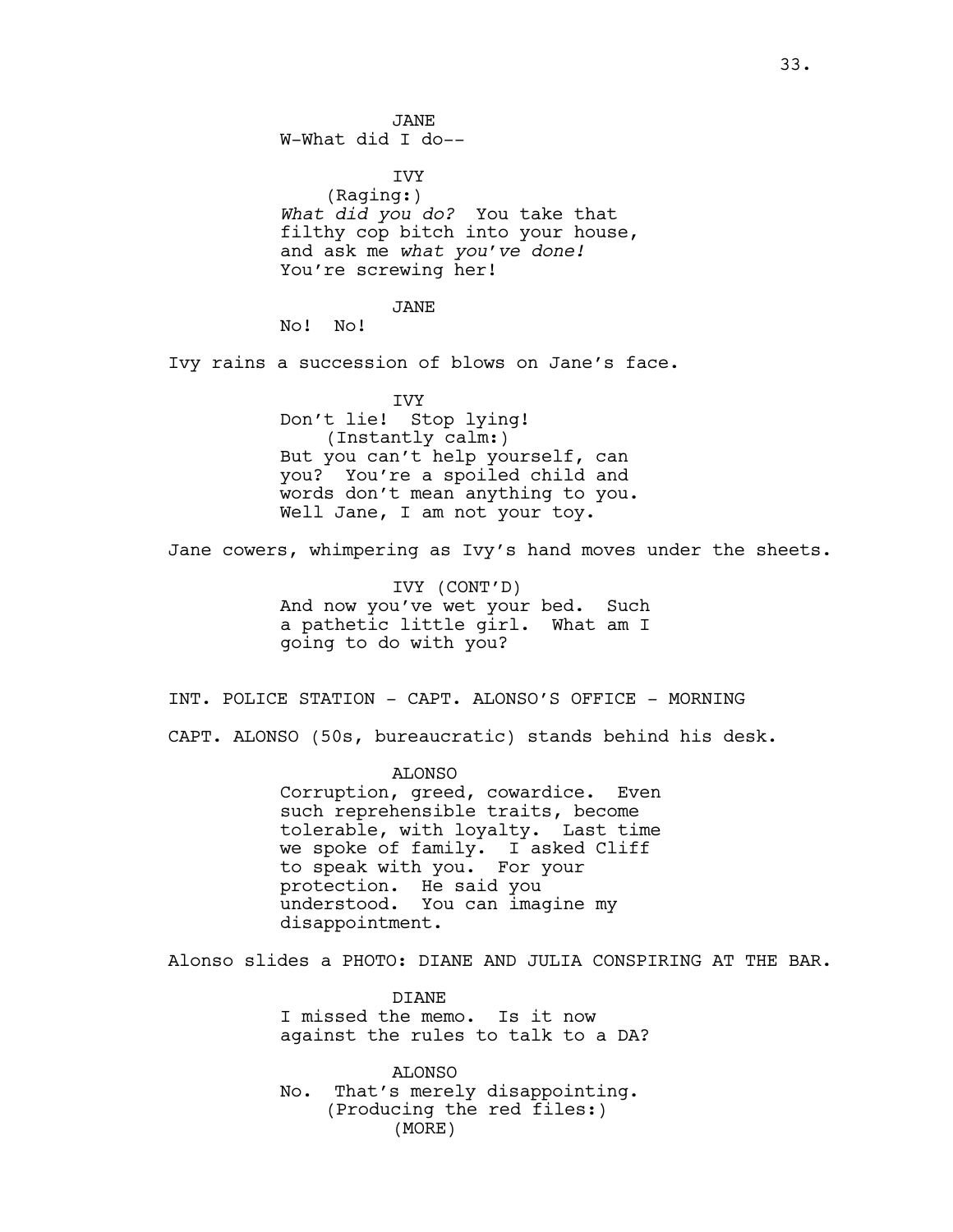But your unauthorized access to confidential case files is, I'm afraid, cause for termination. ALONSO (CONT'D)

I/E. POLICE STATION - ELEVATOR

Going down. Diane's packed tight in car full of MALE COPS.

ALONSO (V.O.) ... Your suspension begins now. The Ethics Board will convene in two weeks. Your friends at the DA can inform you of these procedures. Please give them my best.

Diane steps out. As she crosses the foyer, her phone RINGS.

INTERCUT - PHONE CALL - PARKING LOT/JULIA'S OFFICE

JULIA Did you see the watch commander's report from last night?

**DIANE** Not yet. Busy day.

JULIA A unit responded to a noise complaint at 236 Cedar.

DIANE Jane Smith's place? Okay, I'll go.

JULIA Good. You okay Diane?

Diane approaches Cliff and his crew in the parking lot.

DIANE Well, I'm a little hung over, I think I just got fired--

CLIFF What did Alonso want?

Without breaking stride, Diane DECKS CLIFF WITH AN OVERHAND RIGHT. Cliff goes down hard as his crew looks on, stunned.

> DIANE (Checking her hand:) And I just broke a nail. Other than that, can't complain.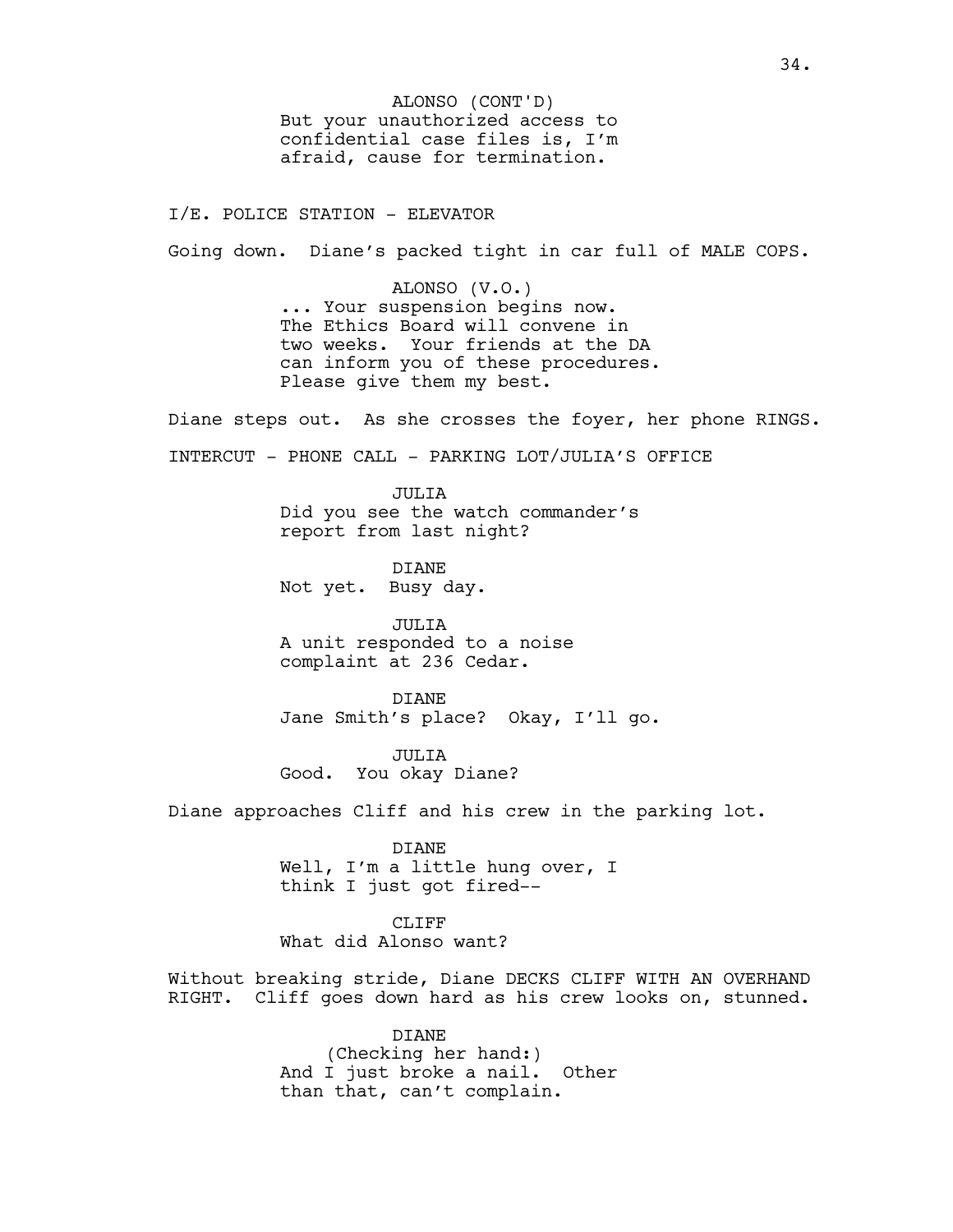SCOTT (35, scruffy and hip) answers the door. He holds Diane's business card in his hand.

> **SCOTT** Detective Harper? (Diane nods.) I found your card and I... She's not happy that I called you.

INT. JANE'S HOUSE - BEDROOM - LATER

Propped up in bed, Jane is a swollen mess. Diane has been waiting by her bedside for some time.

JANE

Do you hear them Diane? (Diane shakes her head:) Possums. They're survivors. I saw this thing on the nature channel. They can adapt to any environment. Even this one. It has a way of finding the tiniest gap. That one unprotected place. And when it does, it begins to gnaw and to pull at it. When that space is wide enough, it climbs inside. You can't get it out.

A beat. Diane looks into Jane.

# DIANE

Jane... My name is not Diane Harper. It's Monica Ruiz. I grew up in New York. That's where I became a cop. That's where I met a man. Victor. He was a cop too. That's why I married him. He made me feel safe... If you can believe that. But when it didn't work out, Victor wouldn't let go. First the phone calls, strange gifts, breakins, threats and... Then one night, he did this.

Diane lifts her shirt and shows Jane a jagged knife wound.

DIANE (CONT'D) I got transferred here. Special circumstances. Only four people know who I really am. You're number five. (MORE)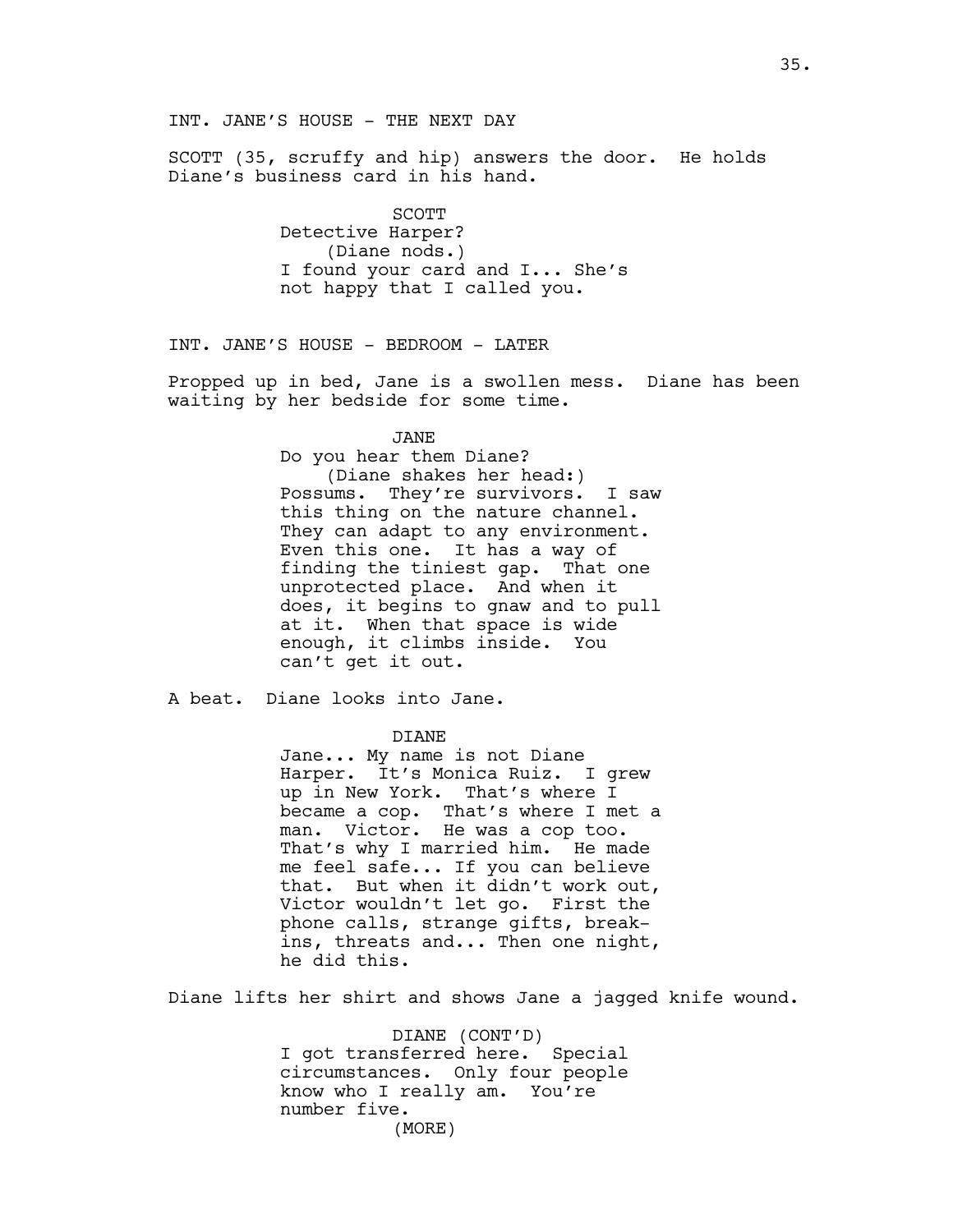By telling you this now, I'm putting my life, the life of my son, in your hands. DIANE (CONT'D)

JANE

Why?

DIANE Because I need you to do the same. (Beat.) You have no reason to trust the police Jane. I'm not here as a cop. I'm here as someone who can't sleep, who can't stop looking over her shoulder and wondering if today is the day. I know he won't stop. (Beat.) Ivy won't stop. You know that.

JANE Ivy's not afraid of the cops. She doesn't give a damn about the law.

DIANE

Good. (Beat.) Neither do I.

END ACT 2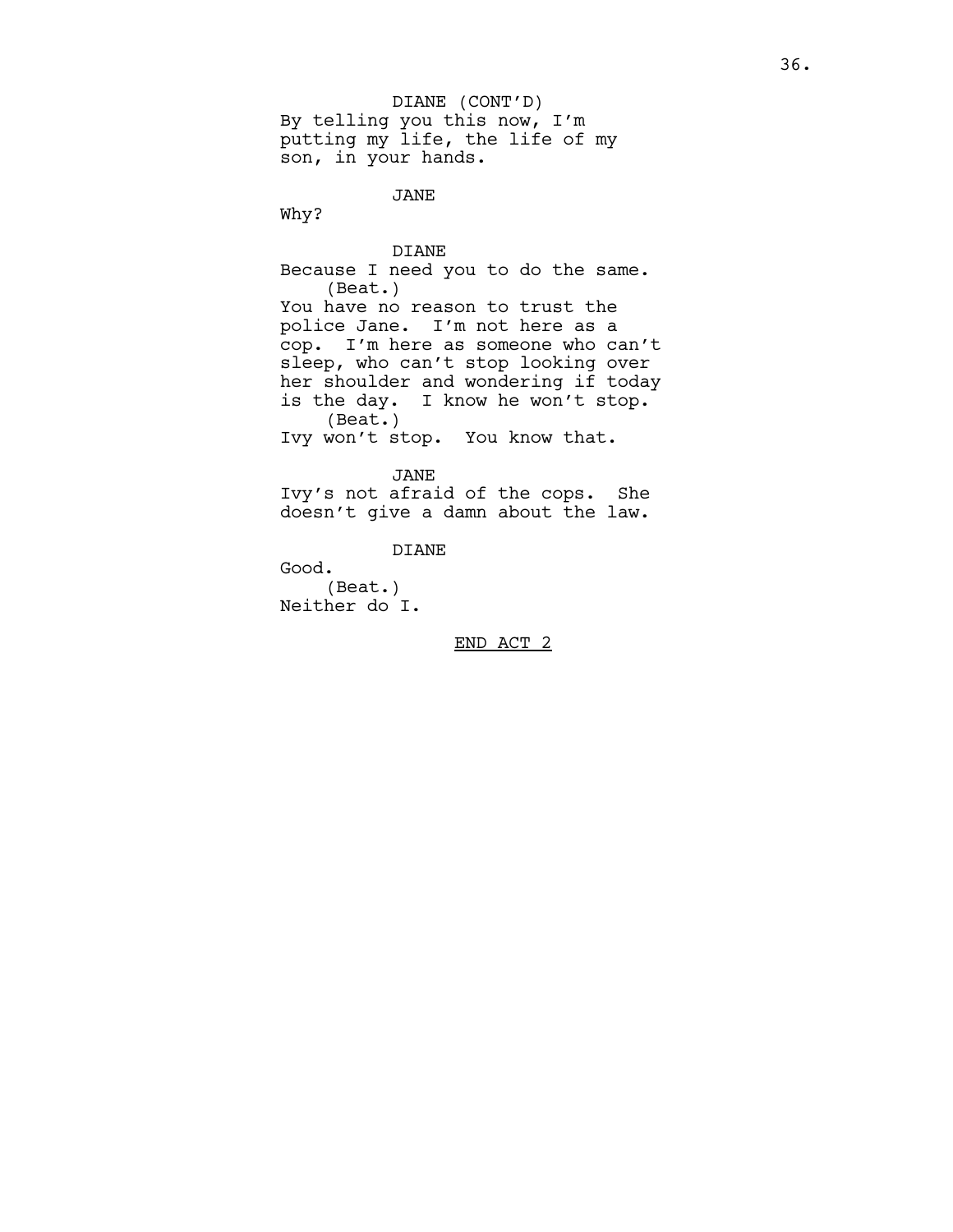# ACT 3

INT. OFFICE CHRISTMAS PARTY - NIGHT - 1 YEAR AGO

JANE (V.O.) It was Christmas. And I was high.

The party is in full swing. Jane is nearly unrecognizable. She's beautiful and vibrant as she laughs with a trio of DRUNK ACCOUNTANTS.

> JANE (V.O.) Not from the booze. But every part of me was buzzing. From my big bonus, from my handsome date--

FIND: Scott, clean cut here. He nurses his drink while watching Jane from across the room.

> JANE And the sense that, for the first time, I owned my future.

Ivy Hicks takes up position on the wall beside Scott.

IVY Not HR. Not accounting. Not-- (Her finger on his lips:) No don't tell me... Marketing.

SCOTT

Baking.

IVY See that was my next guess. After candlestick maker.

SCOTT I'm just somebody's date.

Ivy follows Scott's line of sight to Jane.

IVY Well, Jane is some somebody.

SCOTT I'll have to take your word for it. We've only been dating two weeks.

IVY Maybe she's not the girl for you.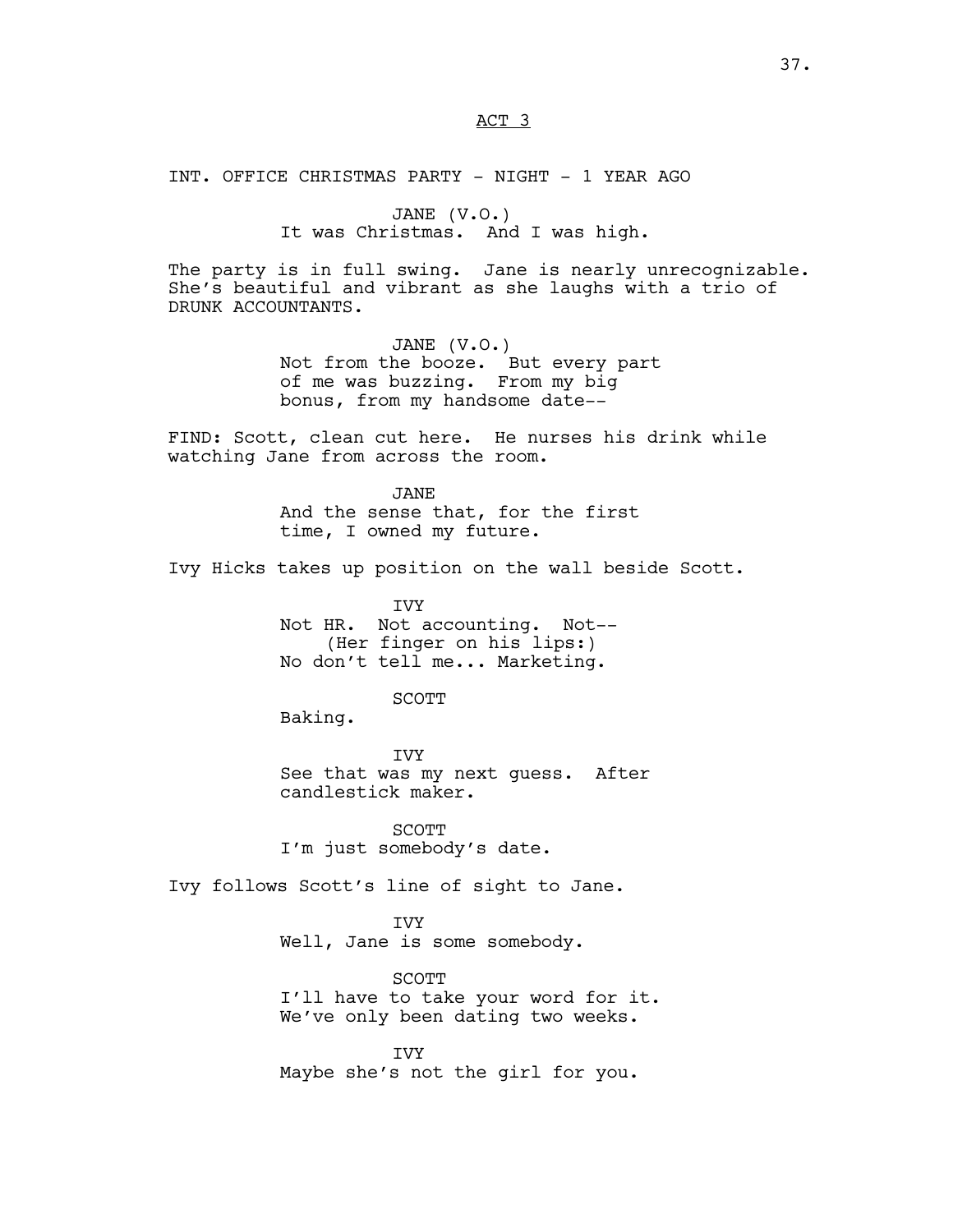SCOTT

Excuse me?

IVY I'm not telling you anything you don't know. Look. She's the life of the party and here you are all by your lonesome. SCOTT I'm not so good at these things. You know, big parties, strangers... IVY (Leaning into him:) Hey, I'm the same way. Believe me, I'm so much better one on one. Innuendo makes Scott blush. So he doesn't notice-- JANE (O.C.) Having fun? SCOTT (Flustered:) Oh. Hi. Jane. JANE Hope I'm not interrupting. IVY Not at all. The icy moment is dispelled by the PHOTOGRAPHER. PHOTOGRAPHER Can I get a picture of you guys? IVY Sure. JANE Sorry. (To Scott:) We really should get out of here. SCOTT Oh, right. Well, Merry Christmas. INT. ELEVATOR - MOMENTS LATER Across the party, Ivy watches Scott help Jane with her coat.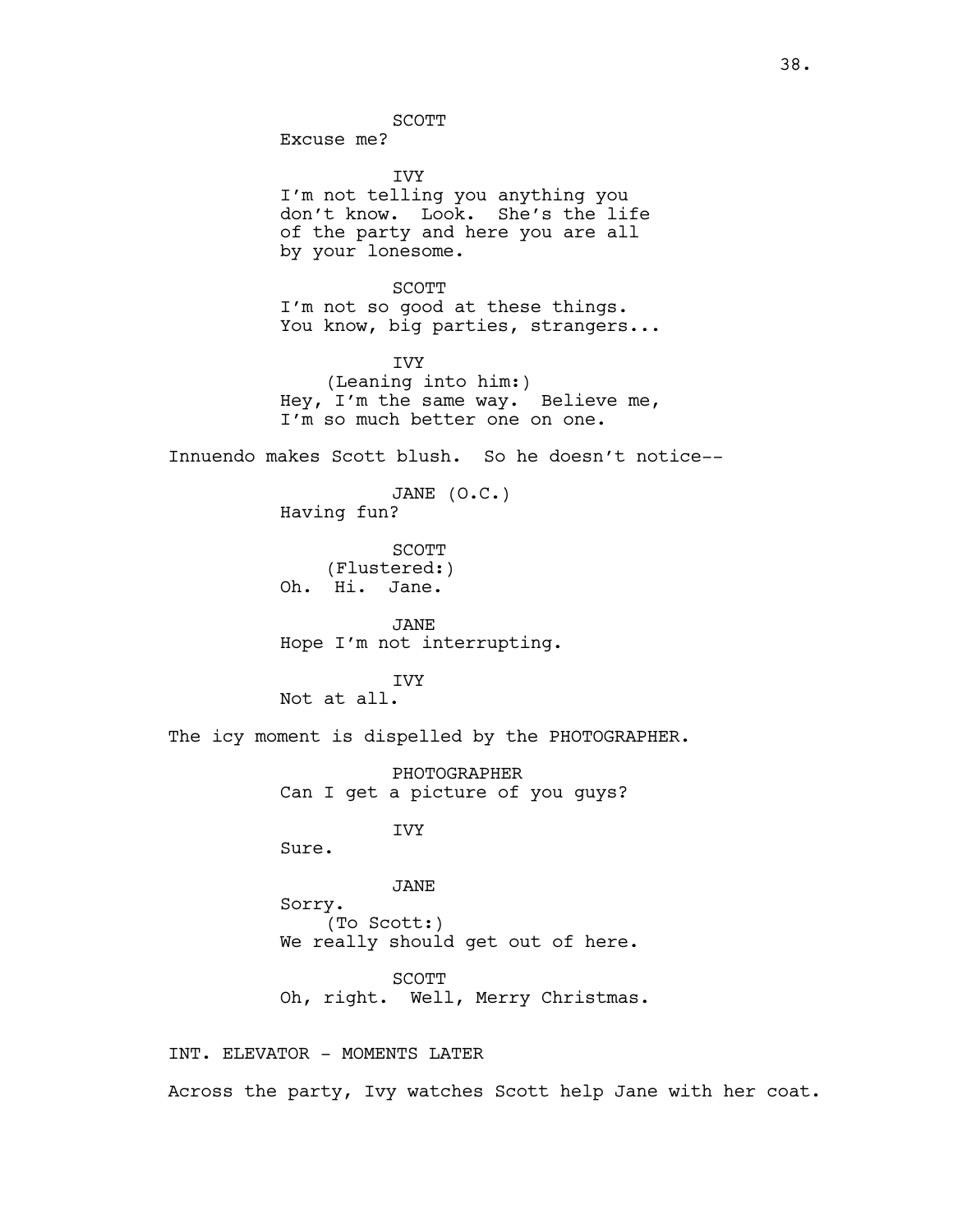SCOTT So what does that woman do here?

JANE Her? She doesn't work here.

SCOTT So how do you know each other?

JANE

We don't.

They step into the elevator.

JANE (V.O.) If I'd known it was the last time I'd feel in control... I would have taken the picture.

Scott meets Ivy's eyes. She smiles as the doors close.

INT. ELEVATOR - RAPID SERIES OF SCENES

MONDAY - Jane gets into the crowded elevator. Ivy watches her from the back of the car.

WEDNESDAY - Jane gets into the crowded elevator. Ivy gets on. She looks at Jane. Jane smiles. Ivy looks away.

> JANE (V.O.) I'm not sure when I first noticed.

FRIDAY - Jane gets into the crowded elevator. She's soaking wet. Ivy hands her a handkerchief.

> JANE Thanks. Mess out there.

Ivy nods then pushes the button for Jane's floor.

JANE (V.O.) We worked in the same building. Me on nine. Ivy on ten.

INT. PARKING LOT - NIGHT

Wind, rain. The engine sputters as Jane tries the ignition. RAPPING on the glass startles her. Jane looks up to see Ivy.

> JANE (Cracking window:) I don't know what's wrong with it!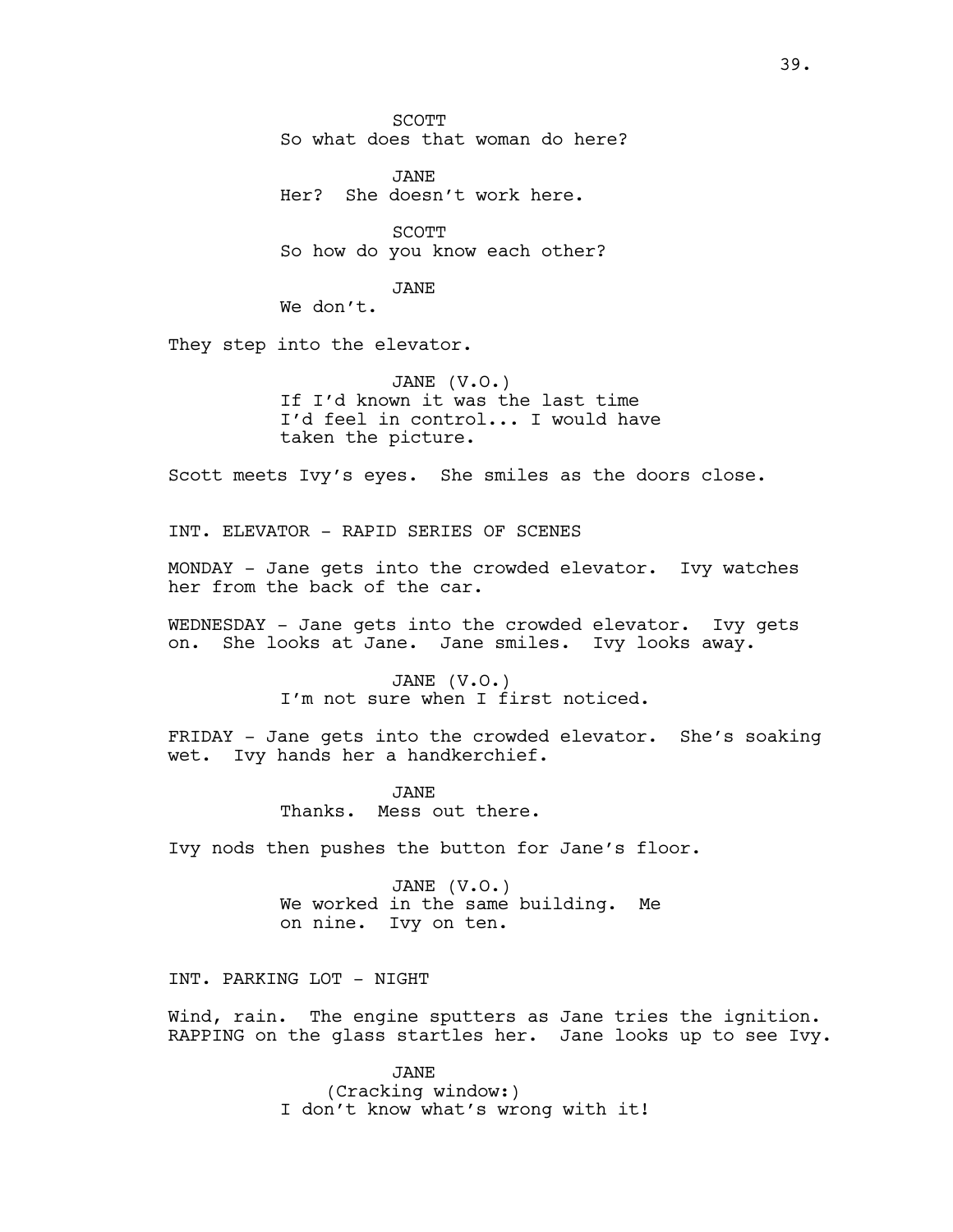IVY I do. (Off Jane:) It's a piece of crap. Want a lift? JANE Oh I wouldn't want to bother-- IVY No big deal. Where do you live? I/E. IVY'S CAR - NIGHT Rain pounds the car's roof. Inside, both women are soaked. Ivy is writing with a pen on the palm of Jane's hand. JANE (V.O.) Truth is, I didn't have a lot of friends. She made talking easy. And... there was something else. IVY Oops. Ivy wets a finger in her mouth and slowly erases her mistake. The intimacy of the act mixes with the rain... Electricity. JANE (V.O.) I'd be lying if I said I didn't feel it too. IVY There. Call when you want me. To take you back to your car. INT. CAFE - MONTHS LATER Jane sits at a table with Ivy. They are laughing, hard. JANE (V.O.) She'd been places. Done things. She was funny, open, fearless. IVY --It's not that I have anything against candles and Puccini-- JANE --you actually fell asleep!

40.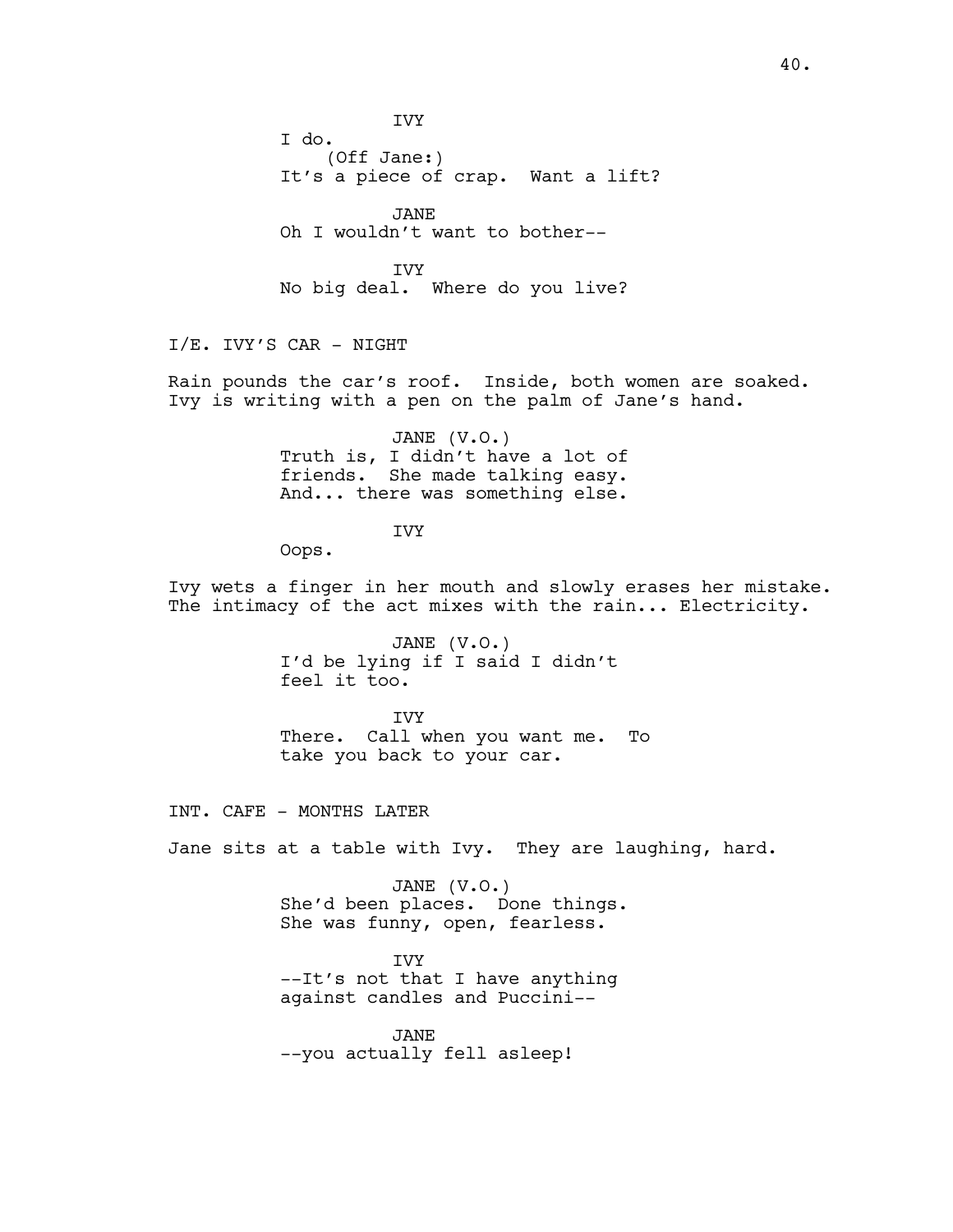IVY Is it too much for a girl to ask? Just once, grab my hair, throw me up against a wall like you mean it. I know all the cowboys are gone but did they close the whole rodeo?

JANE

You're bad.

IVY Yes. But I'm not wrong. (A beat. Off Jane:) So what about uh... Scott?

JANE Well you know, Scott's... a baker.

A beat, the women crack up.

JANE (CONT'D) And he's nice. And I need nice now more than I need... "cowboy sex."

Jane laughs alone.

JANE (CONT'D)

What?

IVY It's not about what you need Jane. It's about what you deserve.

INT. POINTSTAR CREDIT BUREAU - DAY

Sleek corporate decor surrounds pods of anonymous cubicles. Ivy is at work in one of these.

> JANE (V.O.) I realize now, she was already working-- probing the defenses, seeking the weakest point...

ON IVY'S SCREEN: Is Scott Conrad's credit history.

INT. CONRAD'S BREAD - NIGHT

Scott is giving Jane a tour of his nearly completed bakery, by candlelight. Jane is overdressed, nervous.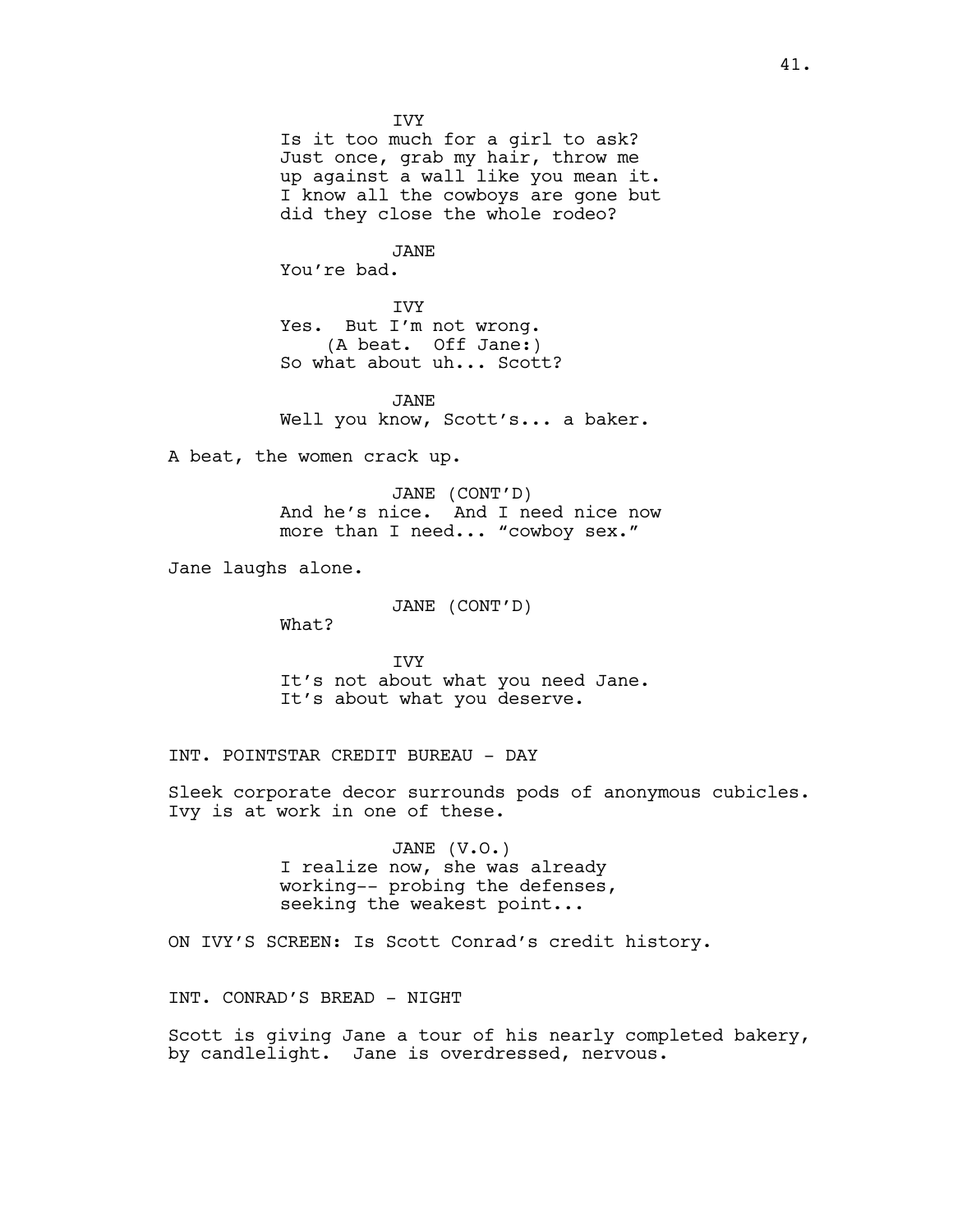# JANE (V.O.)

Scott was starting his business. He didn't have time for me. I felt neglected... There was space between us. It was all she needed.

# SCOTT

... Then it's just the floors, the paint, a little tile here, ovens... You don't want to hear about this.

# JANE

I do. It's really beautiful.

#### SCOTT

To be honest, I wasn't sure you'd come. I know I haven't been very attentive lately and I just wanted--

JANE

It's okay--

# SCOTT

--to say that I'm sorry. And that I value this-- you, um, you know, us. And... well, I have something important to ask you tonight.

JANE So you said.

# SCOTT

We've been together for a long time Jane. Maybe not as long as some people, but long enough for me to know that you are generous and kind and-- I had this all worked out in my head but now it's all--

#### JANE

(Placing her hand on his:) Don't stop. You're doing great.

SCOTT There's no one else Jane.

JANE (Welling up:) Just ask.

SCOTT Jane, will you... loan me ten thousand dollars?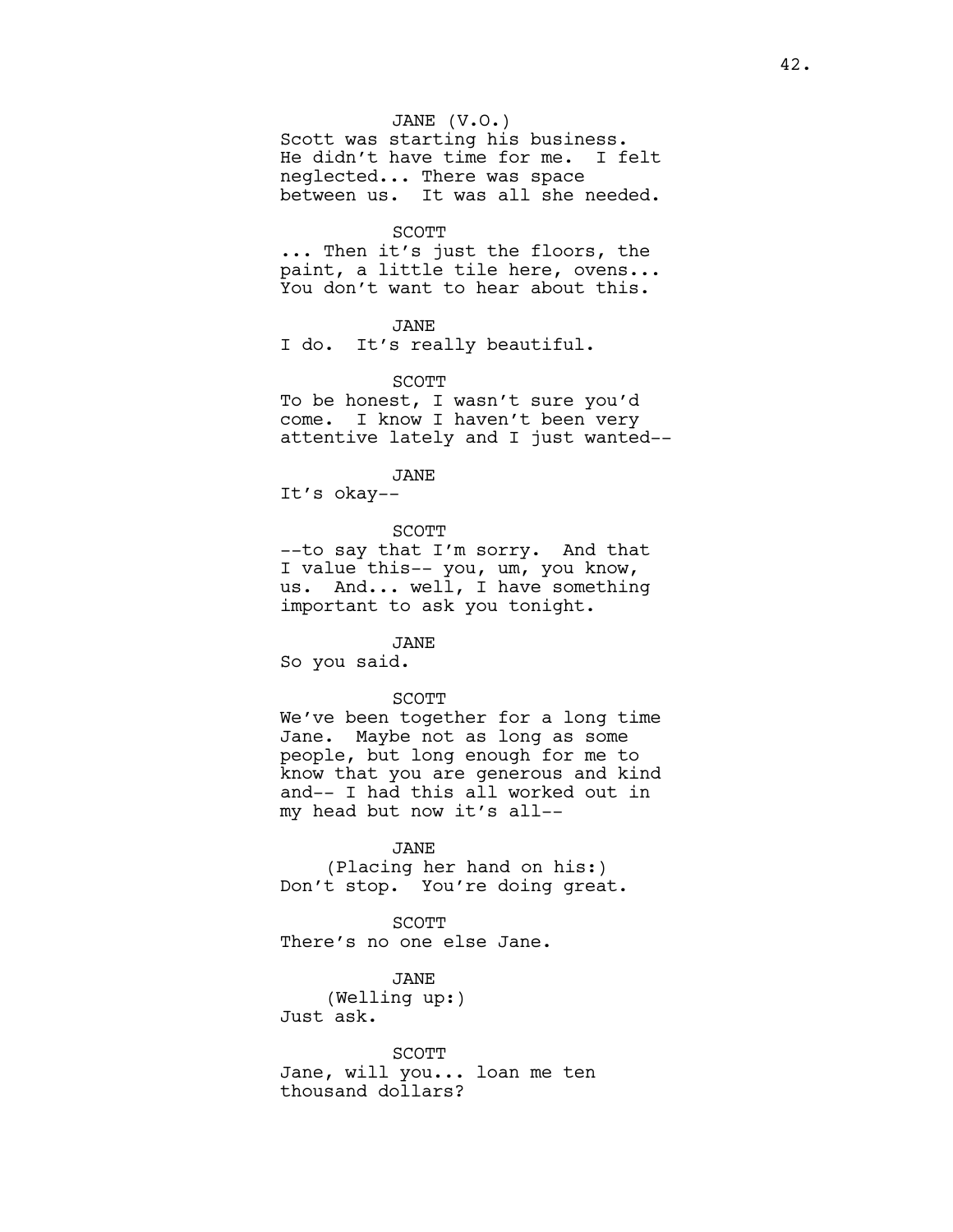JANE

What?

SCOTT We lost our financing. I don't know what happened. One day it was fine but then the bank--

JANE You... you want *money*?

SCOTT Just a loan. Just so I can pay the crews until I get this sorted out--

Jane bolts out into the night.

I/E. CAR

Pleading, Scott follows Jane to her car. Inside, Jane chokes back tears as she watches Scott disappear in the rearview.

INT. JANE'S HOUSE - LATER

Jane bursts in. She stops. Ivy is waiting on her sofa.

IVY Door was open so I... Are you okay?

She's not. Jane falls apart, sobbing. Ivy catches Jane and pulls her tight to her chest.

> JANE He wanted *money*! I thought he--

IVY I know. Shhh. It's okay.

JANE I'm such a fool. Jesus, I'm *alone*.

IVY No, not alone. I'm here. I won't ever let you be alone. I promise.

Ivy wipes Jane's eyes. Then, with tenderness, her fingers trace the line of Jane's jaw. Then Jane's lips. Jane, drained from the emotional release, brings Ivy's mouth to her own. The kiss sparks an explosion of carnal energy--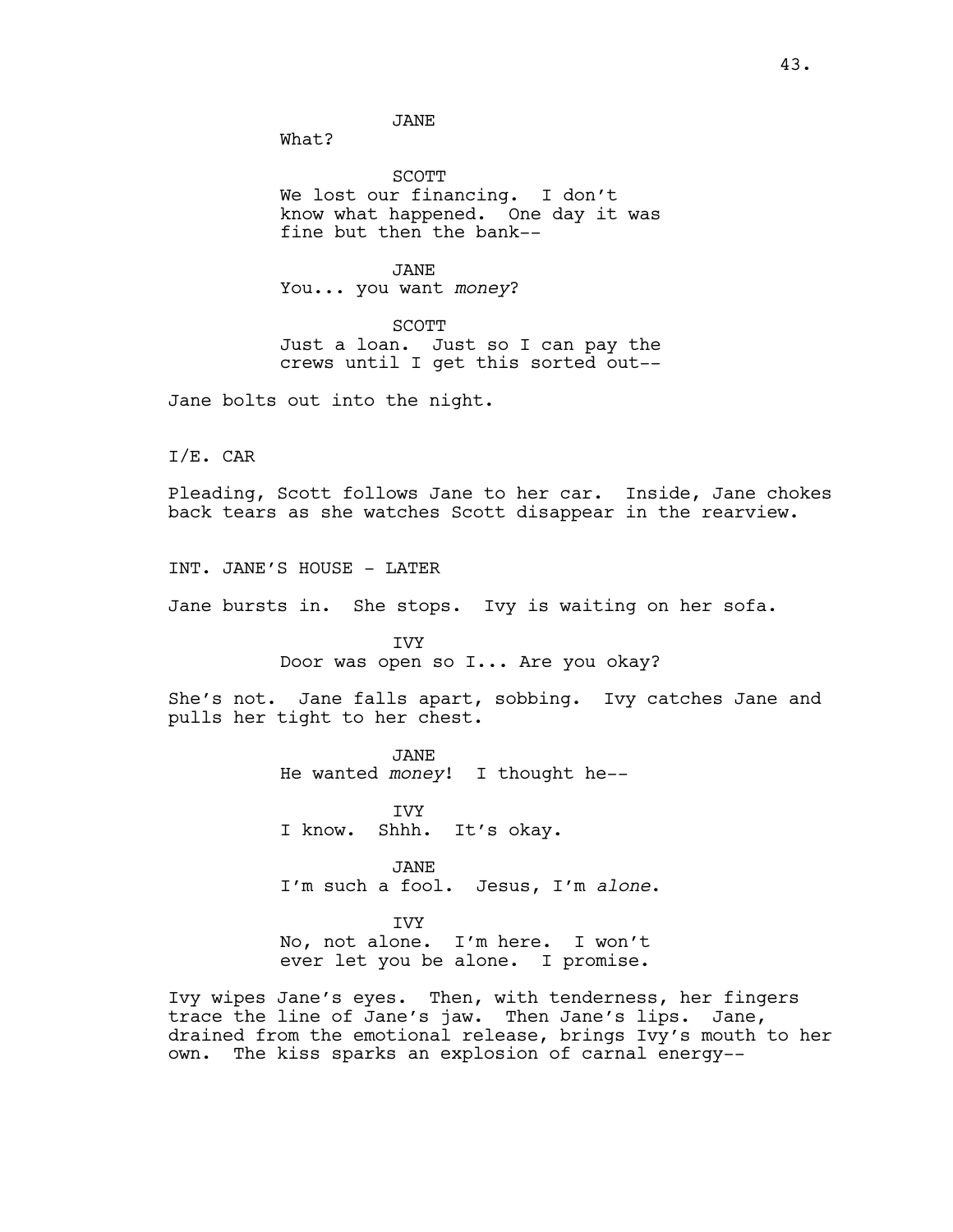*--This* is cowboy sex. Jane and Ivy stumble through the house, tearing each other's clothes and laying waste to the furniture. Entangled, they fall to the kitchen floor. Ivy slams Jane against the refrigerator. A beat. Jane looks skyward, breathless, as Ivy trails her mouth down Jane's torso, disappearing out of the frame as we CUT TO:

INT. JULIA'S OFFICE - DAY

JANE Sorry, should I stop?

### **BRTAN**

*God no.*

Jane sits before the blinking light of the camera. Brian is at the tripod, rapt. Julia and Diane shoot him a look.

JULIA

Please forgive Brian. He's a virgin. For how long did you have a sexual affair with Ms. Hicks?

JANE

Wow, when you say it like that I... Look, I never thought of myself as bisexual. I'd had feelings before but, everybody does, right?

DIANE Why are you looking at me?

JANE Sorry, I don't mean to embarrass you detective.

DIANE

You didn't. Because I'm not a-- Close your mouth, Brian.

JANE I'd just never acted on it before. But Ivy made it... easy.

INT. JANE'S HOUSE - LATER

Two lithe bodies entangled. Hands navigate the contours of hips, necks, expanses of skin beaded with sweat and then...

MORNING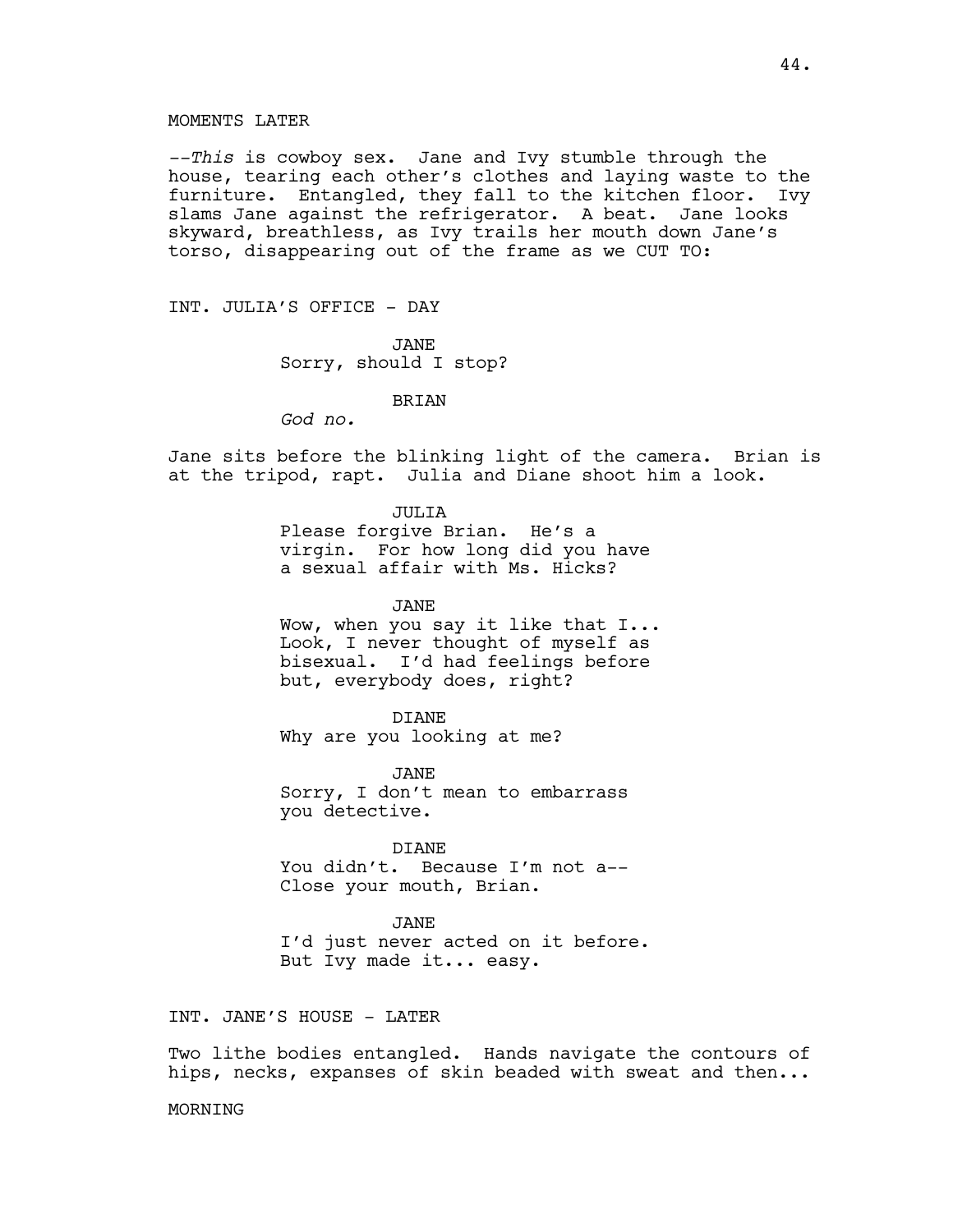Jane awakens, alone, to the sound of pounding at her door.

SCOTT (O.C.) Jane, open up! I'm sorry! Please, I just want to talk to you. Jane?

I/E. CAR - CONTINUOUS

Parked across the street, Ivy watches Jane talk to Scott on the porch. Ivy seethes as Jane reluctantly lets Scott in.

> JANE (V.O.) I forgave Scott. Ivy said I was weak. Maybe she was right.

INT. POINTSTAR CREDIT BUREAU - LATER

ON IVY'S SCREEN -- is Scott's credit history, which includes: "MARRIED TO JENNA A. BECK (02-27-1999)".

> JANE (V.O.) I blame myself now. That's the part no one understands.

Ivy clicks to Jenna's file. She highlights, cuts, pastes.

INT. JANE'S HOUSE - DAYS LATER

The house is different. Ivy's things populate the main room.

JANE (V.O.) I think, how did I not see it?

Jane is slamming drawers in the bathroom.

JANE (O.S.) Have you seen my hair brush? (Entering:) I can't find anything with your stuff everywhere.

Ivy is sorting Jane's mail.

IVY You said to bring some things over.

JANE Yes, I said *some* but-- (Ivy kisses her:) What are you doing?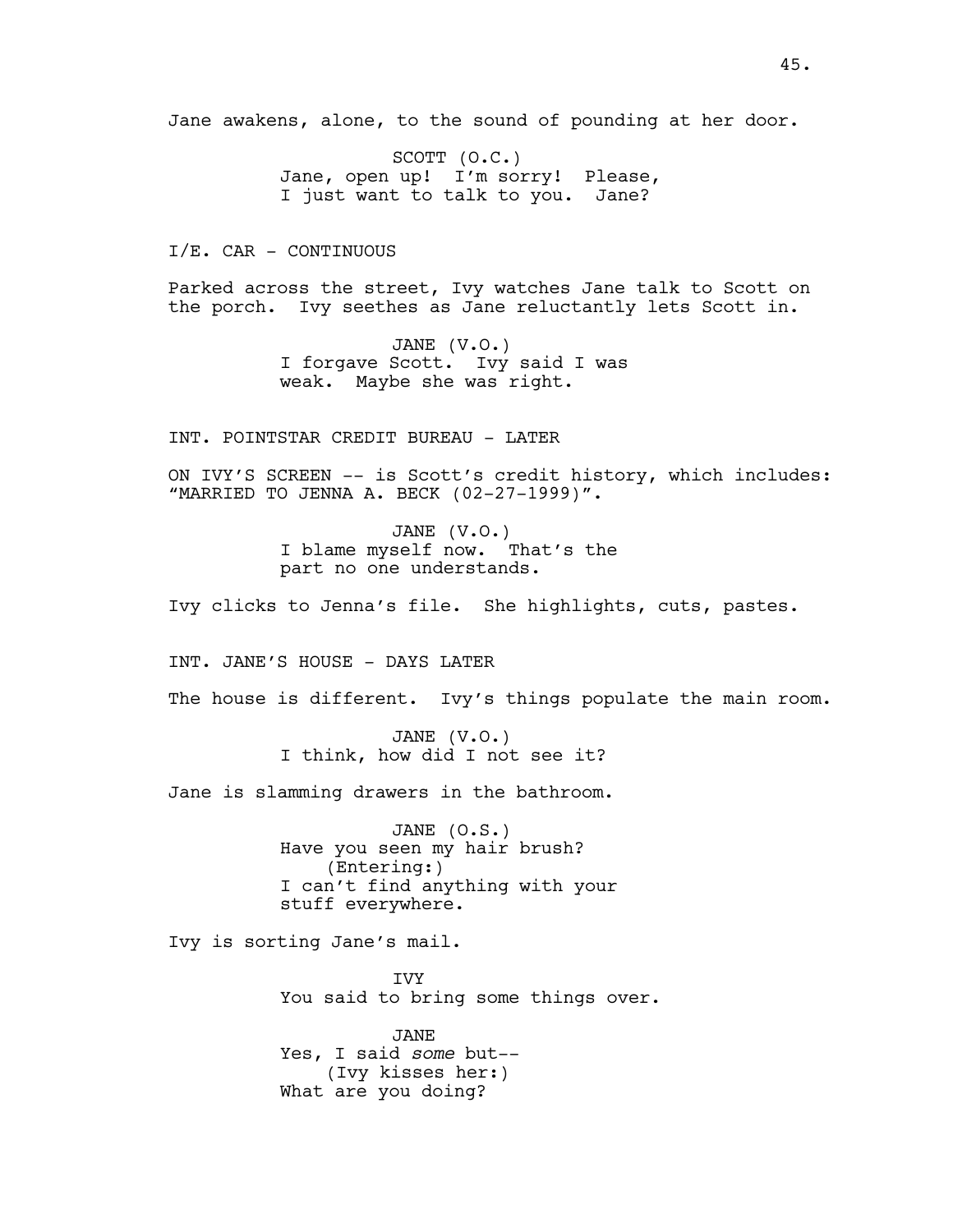**TVY** Trying to get you to relax.

JANE That was a one time thing.

IVY

So you said. Look, I just want you to be happy Jane. You're with the Baker, I respect that, even though I know he doesn't do for you--

JANE Stop it. I don't regret what we did Ivy. So please don't make me.

IVY

May I finish? I was just going to suggest a way for the two of you to spice it up. Do you think the baker's ever been with two women. No way, right?

JANE Scott. And I hope you're joking.

IVY Don't tell me you haven't thought about it.

JANE

No, because I'm not interested in... I just don't think I'd be comfortable with... sharing.

**TVY** Him or me? (Beat. Re: the mail:) What should I do with this one? To Mr. and Mrs. Scott Conrad. (Handing it to Jane:) Sounds like somebody's getting ahead of himself, if you ask me.

Jane hesitates. She opens it, reads.

Ivy watches the letter fall from Jane's hands. Jane is sobbing in her bedroom before it hits the ground.

I/E. JANE'S HOUSE - LATER

Scott is pounding on the door again.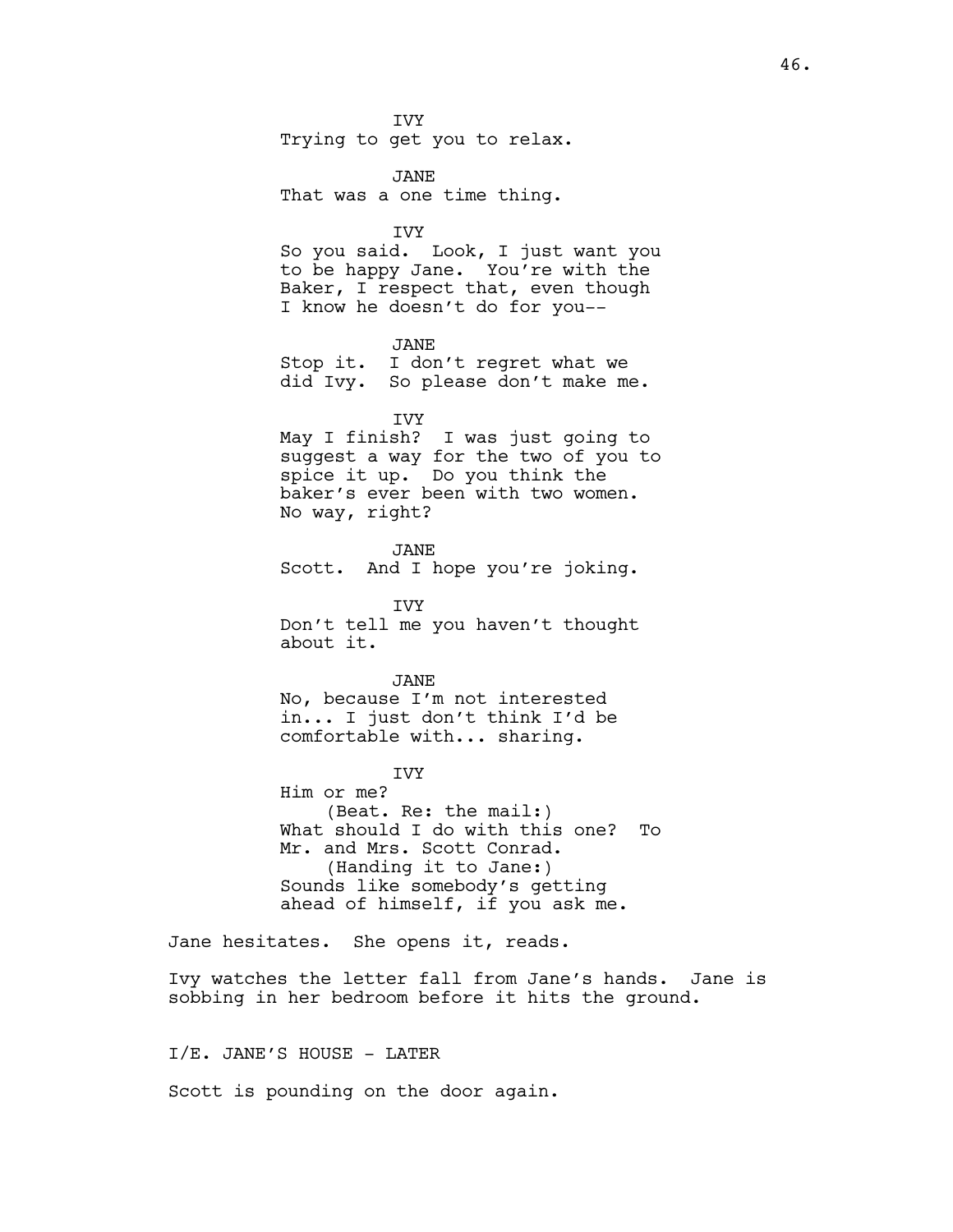Jane! If you just let me explain--

Ivy opens the door.

# IVY

Is it me, or have you been spending a lot of time on the porch lately?

#### SCOTT

Oh. Ivy. I need to talk to Jane.

#### IVY

Gee Scott, Jane's not available on account of the fact that you're a wee bit married and you lie a lot.

#### SCOTT

I didn't. Mostly. We're separated. I haven't seen my wife in years. We're getting a divorce, but I need to wait until my loan comes through. Jane!

# IVY

(Approaching him:) Wow, see that's some smart thinking Scott. Divorce *can* seriously impact your credit rating. I'm an expert when it comes to credit. Hey, did you know that even simple credit inquiries can drop your score? It's true, especially if there's a lot of them over a short period of time.

SCOTT

Wait-- What?

Ivy grips Scott's arm and pulls him close.

# IVY

(Whispers:) Stay away or I swear I'll ruin you. (Releasing him:) Don't look so down, Scott. Help is just a phone call away.

SCOTT Who the hell are you?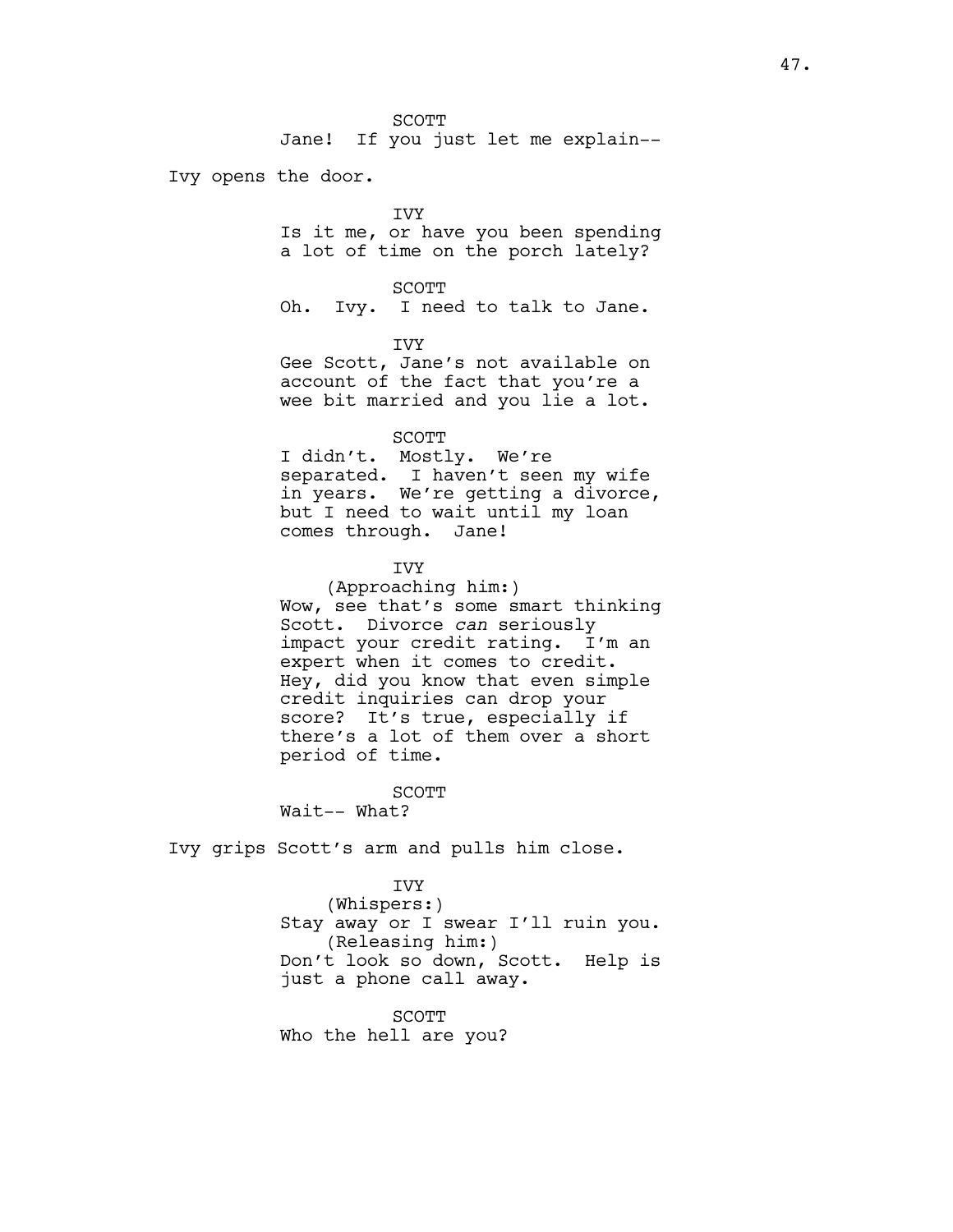**TVY** 

Well I'm a just processor. But I'd be delighted to direct you to one of our wonderful counselors.

Scott begins backing towards his car.

IVY (CONT'D) No? If you change your mind, you know where to find me!

Ivy smiles as Scott drives away.

INTERCUT - PHONE CALL - JANE'S OFFICE/CONRAD'S BREAD

Jane's at her desk talking to Scott at his shop.

SCOTT (V.O.) ...She has access to all kinds of information. Everything a person is or does is in those computers. Why did that letter go to you? Think about it Jane. She found out I was married and--

JANE Well, I'm glad somebody did.

SCOTT

(A beat, stung:) I'll regret not telling you for the rest of my life. I don't expect you to forgive me. But please believe me, Ivy is dangerous.

JANE Ivy is my friend and I have to go--

SCOTT Just... be careful. (No response:) Not that you care, but I think I found a new investor.

We FOLLOW Jane's phone line into the wall where a device splits the wire. The intersecting line leads up to--

INT. POINTSTAR CREDIT BUREAU - CONTINUOUS Ivy's on her headphones, listening in.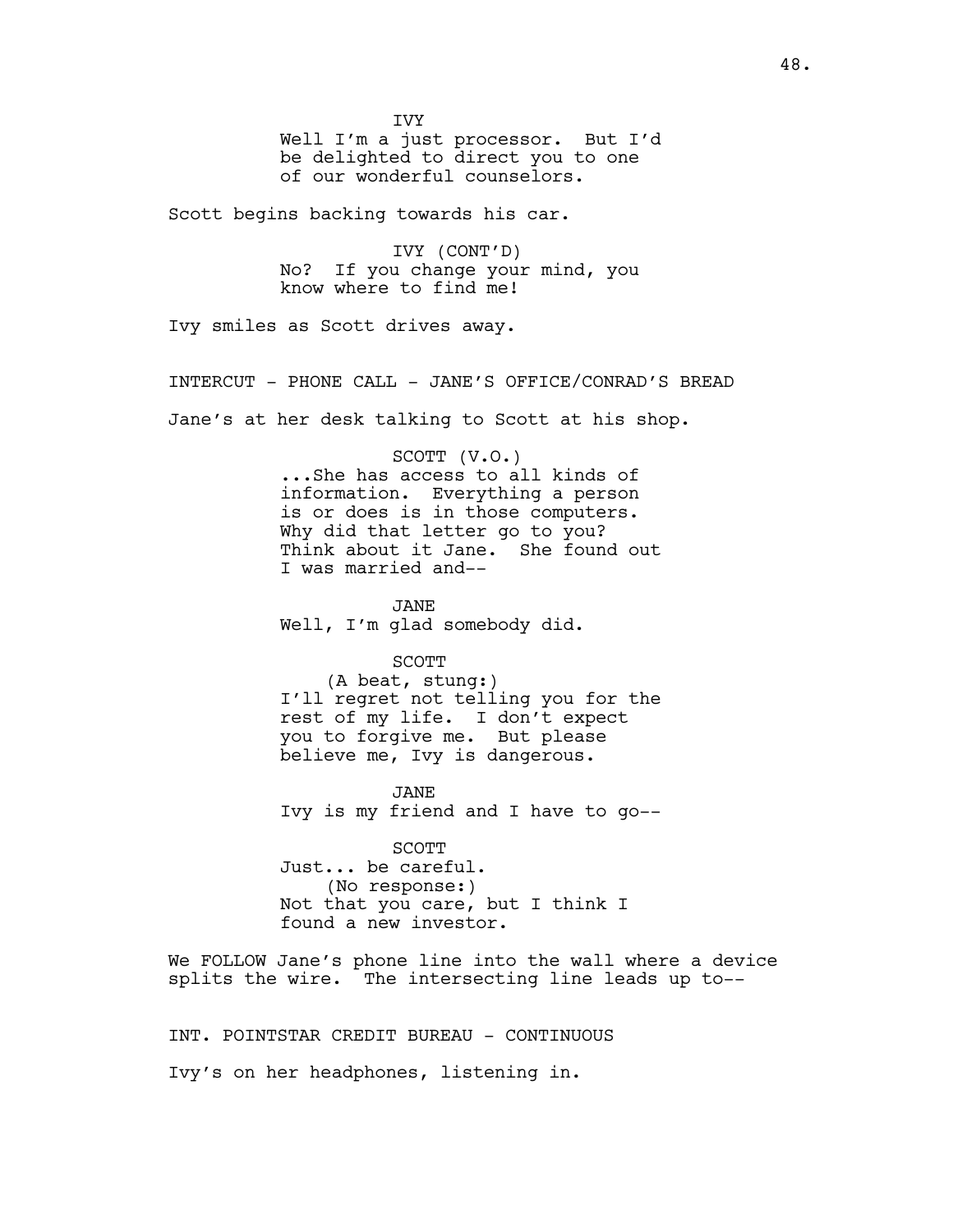SCOTT (V.O.) I wanted you to know. Maybe you can come by some time. I miss you.

INT. JANE'S HOUSE - LATER

In the shower, Jane inspects an odd BLACK RESIDUE in the tub.

JANE (V.O.) How did I not see her sickness? All the jealousy and rage she kept hidden.

I/E. CONRAD'S BREAD - NIGHT

The new INVESTOR watches SCOTT unlock the door.

**SCOTT** ...Can't ask for a better location. The theater, the galleries, plus the foot traffic from the...

He opens the door and turns on the lights to find that the bakery has been vandalized. Glass and drywall everywhere. On the floor a trail of wet red graffiti-- "SHE'S MINE MINE MINE!!!" Scott follows the trail to the oven. He opens it.

> JANE (V.O.) Was I so lonely, so desperate to be loved completely, that I went blind willingly...

WHOOSH-- Scott ducks as a column of flame shoots out and scorches the ceiling.

INT. JANE'S HOUSE

Jane comes out from the shower. Ivy's on the sofa, watching TV. Her hand is bandaged. She turns to Jane and beckons.

LATER

Ivy sleeps with her head in Jane's lap. Jane strokes her hair. The local news comes on. Jane's hand stops.

ON SCREEN: The lead details the arson at Conrad's Bread.

JANE (V.O.) When I finally saw, it was too late. She had her hooks in me...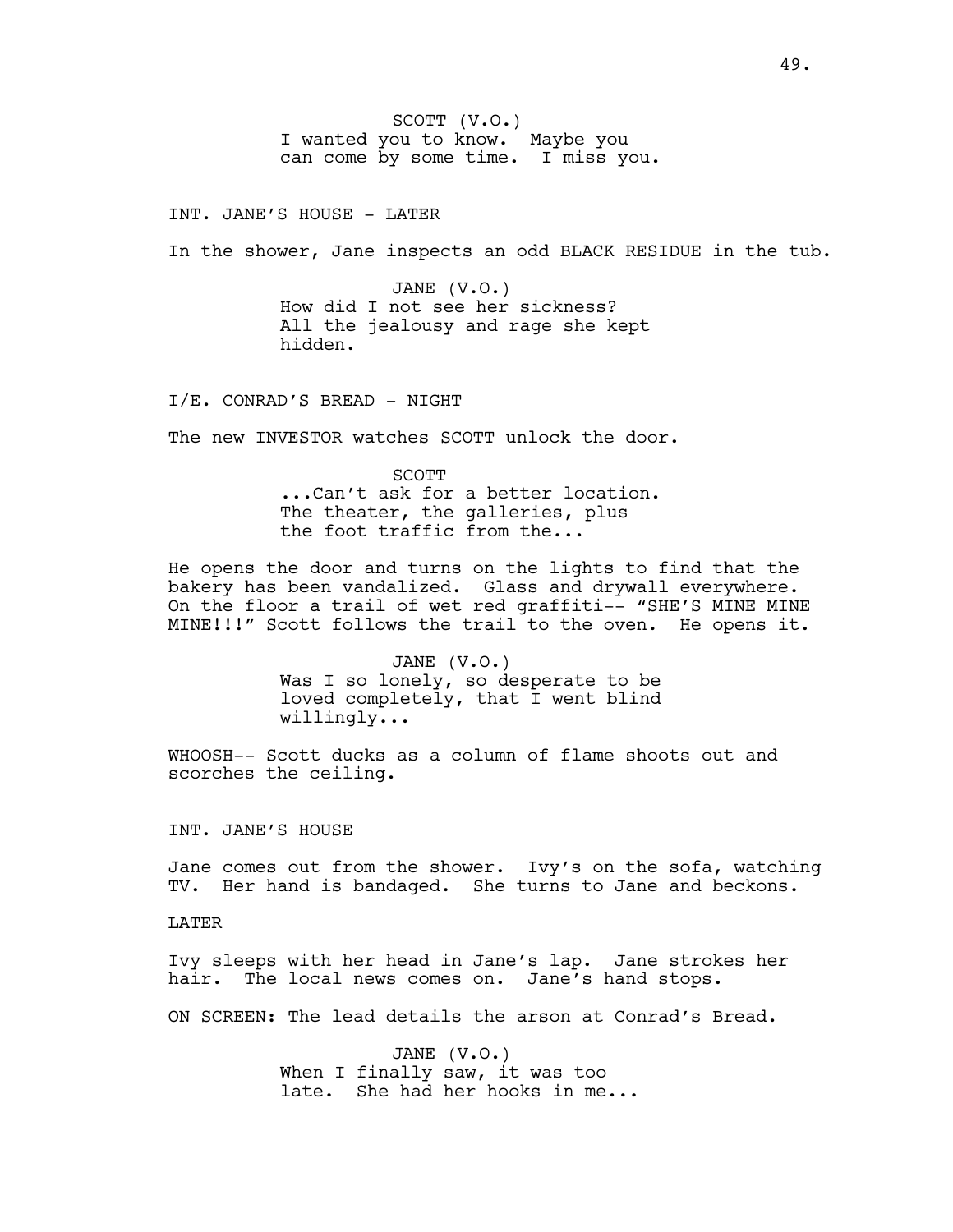Jane looks down, frozen, afraid to move and wake Ivy. She can't see that Ivy's eyes are already open.

I/E. JANE'S HOUSE - THE NEXT DAY

Ivy comes home. She tries her key. No dice. Ivy, goes ballistic, hammering the door and windows with her hands.

> **TVY** Don't you see what he's doing! He's trying to come between us! Are you going to let him? Jane!

Inside, Jane cowers with the phone in her hand, petrified.

JANE (V.O.) That's when you realize that it wasn't love at all. It was never love. It was only *possession*. It was only *control*.

A POLICE CAR arrives. Ivy leans close to the door.

**TVY** 

I see who you are now. You're just a user. You think you can dispose of me when I become inconvenient for you? Have I become a nuisance Jane? Sweetie, you have no idea what a problem I can be. (Beat.) I promise you, when this is over, you'll come crawling back to me on your hands and knees.

The COPS mount the porch. Ivy pushes past them and heads to her car.

I/E. JANE'S HOUSE - MORNING - THE NEXT DAY

Jane opens her door. On the porch, is the casket containing the "Jane" Doll.

> JANE (V.O.) It's about who owns, and who is owned.

Horrified, Jane picks up the doll. She inspects it.

JANE (V.O.) It was my hair... It was her blood.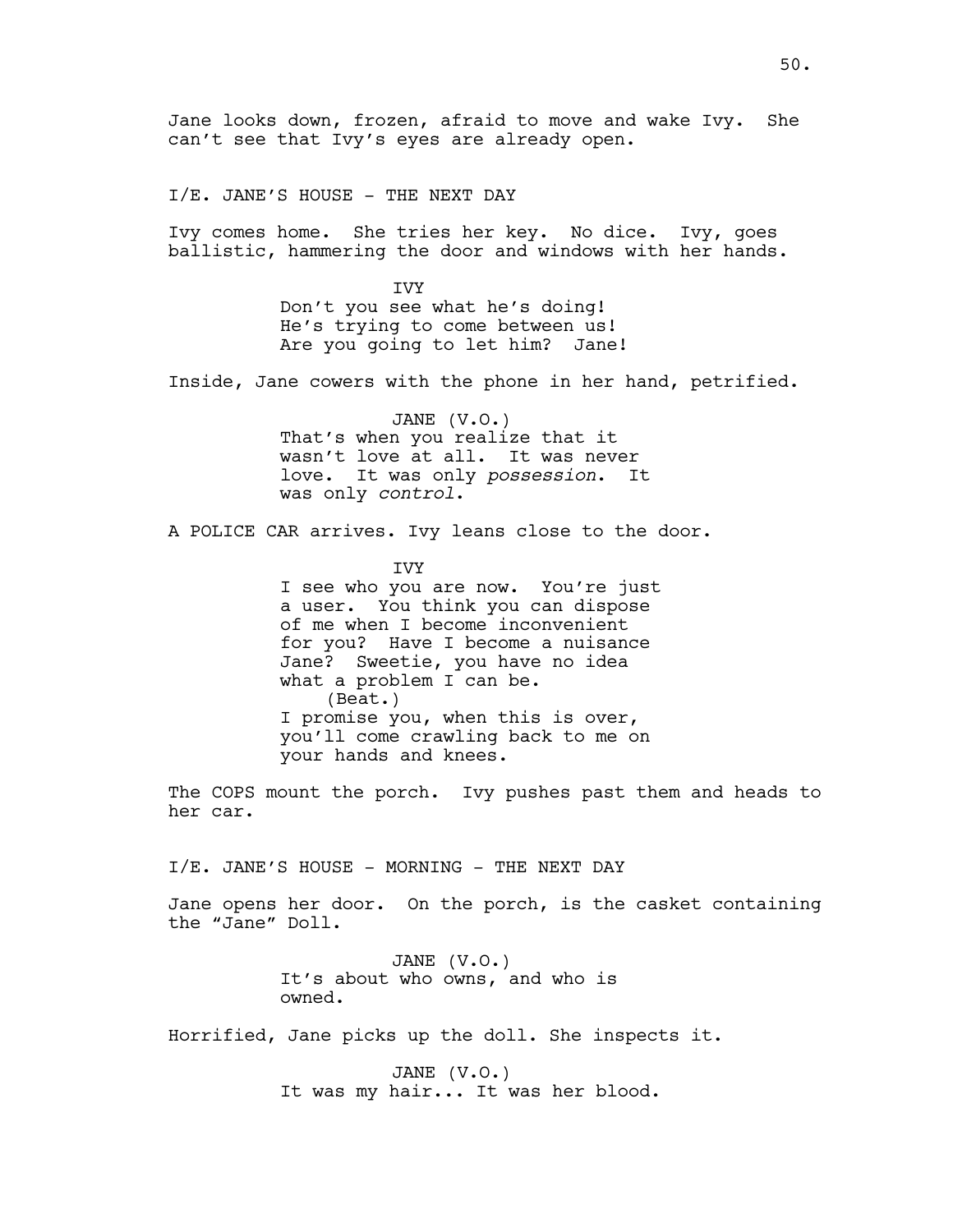The doll begins to bleed-- running down Jane's arm. She screams and drops it. The doll bleeds out on the porch.

JULIA (V.O.)

Stop tape.

INT. JULIA'S OFFICE - CONTINUOUS

Brian turns off the camera.

JANE

(Preempting Julia:) Don't. I don't want pity. I just want to know what's next.

JULIA We build a case, gather evidence--

JANE I already gave you everything.

BRIAN 993 digital communications, 122 letters, 203 photos and, uh, this.

Brian holds up a casket with a "Jane" doll inside.

DIANE When flowers just won't do.

JULIA

There's no case without you Jane. It's what you say in that courtroom that's going to put Ivy away. Until then, the Special Threat Task Force will protect you. Okay?

Jane looks to Diane. Diane nods.

JULIA (CONT'D) Harper will take you home.

Diane leads Jane out.

BRIAN (Aside, to Julia:) Um, what task force was that? I thought we didn't get approval.

JULIA It's... pending.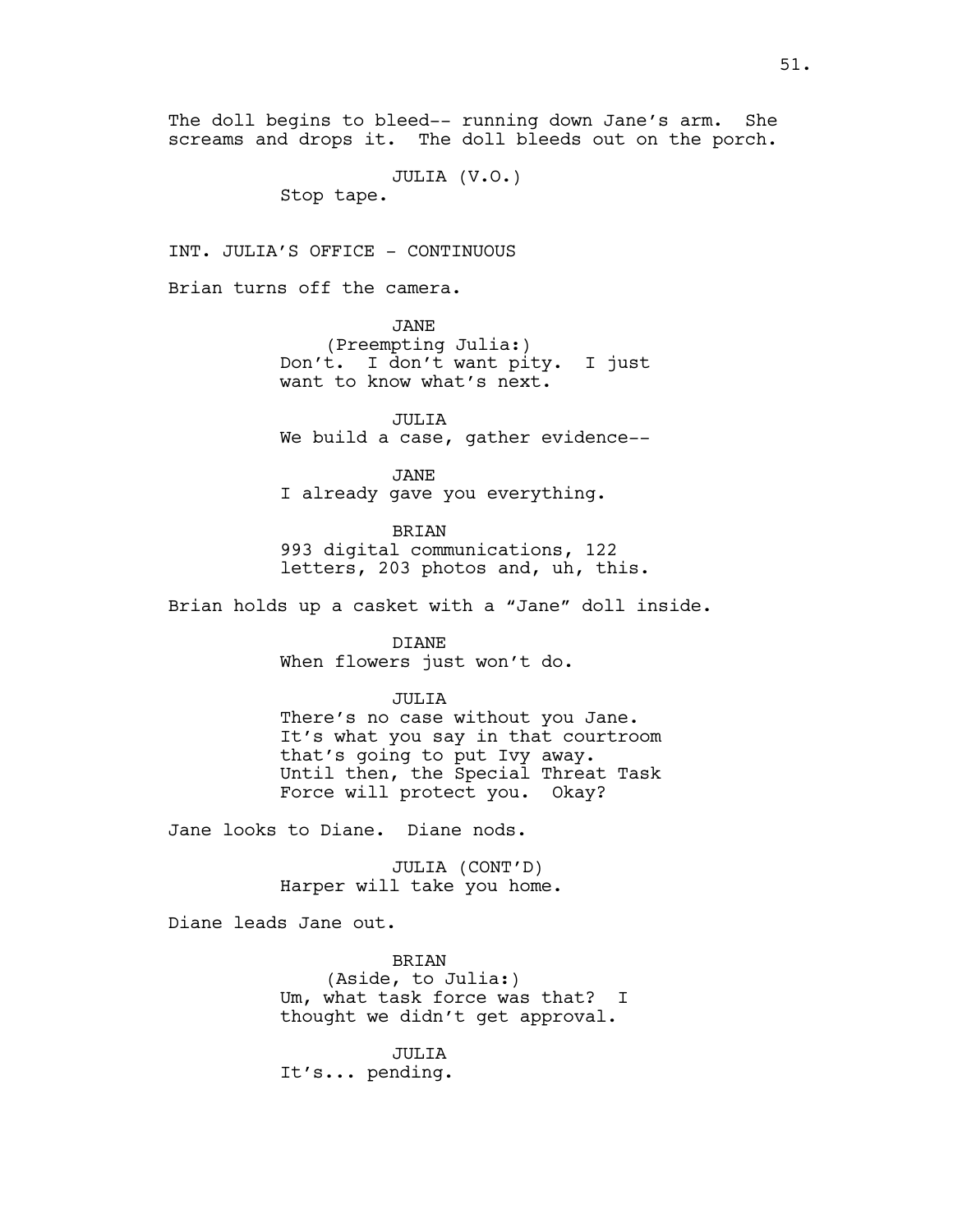I/E. DIANE'S CAR - MOMENTS LATER

Diane helps Jane into the car. Crossing to the driver's side, She spots a note on her windshield. She reads it: "Miss me? I'm close." Panicked, Diane's hand instinctively goes to her holster as she scans the lot. Nothing. Diane gets in.

Diane's hand shakes as she tries to slide the key into the ignition. She takes a breath.

> JANE Everything okay?

DIANE Yeah. Forgot to eat.

The engine starts.

JANE So what now?

DIANE You've been living in fear for a long time Jane... It's her turn.

Diane's eyes scan the shadows as she pulls away.

END ACT 3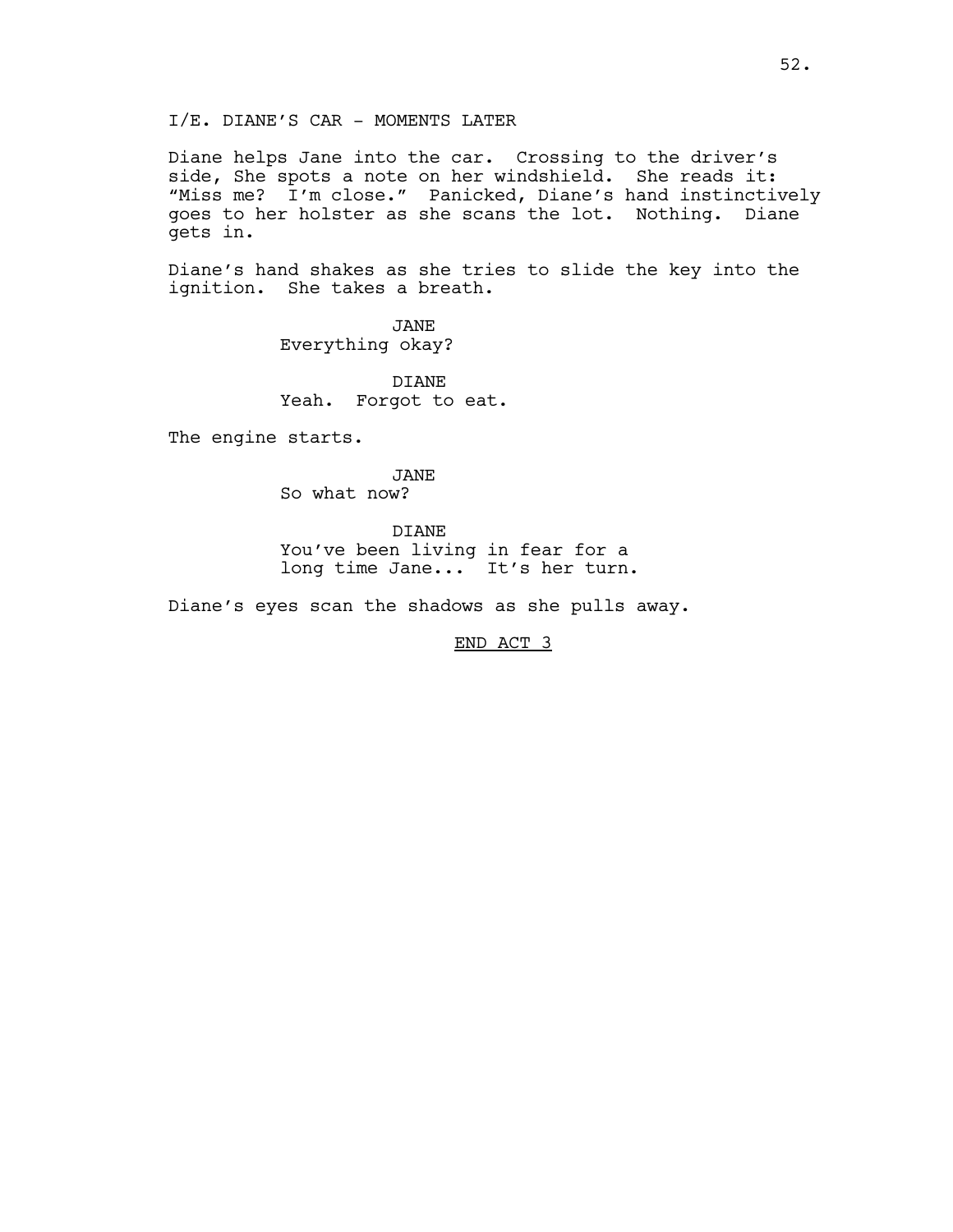# ACT 4

INT. GYM - DAY

DA Warren holds court while bench-pressing with some YOUNG LAWYERS. It's competitive. They're letting him win.

The Young Lawyers begin to filter into the men's locker room. Warren sets up the spotting blocks and resumes lifting.

The lights go out briefly. Warren's distracted. His lift fails. The bar drops but-- the spotting blocks are gone.

> DA WARREN (Straining, sputtering:) No. Damn. Little help! Help!

A hand reaches into the frame and lifts the bar... slightly.

JULIA You ignored my meeting request.

DA WARREN Julia. Could you use... two hands--

JULIA But you're busy. I get it. You're a tough guy to pin down.

DA WARREN Lift... please... the bar Julia--

JULIA

You know, when you screwed me over for Coleman, I was mad. I thought, how could Jacob do that? But now I understand, it's just politics. No one gets anything without bringing a little pressure to bear.

DA WARREN For God's sake--

Julia pushes the bar into Warren's chest. He gasps.

JULIA May I finish? I mean, I considered playing dirty. Maybe I'd threaten to call your wife. But that's not me Jacob. I don't want to hurt someone else to get what I want. So I thought, he's a reasonable

man. I'll ask him to reconsider.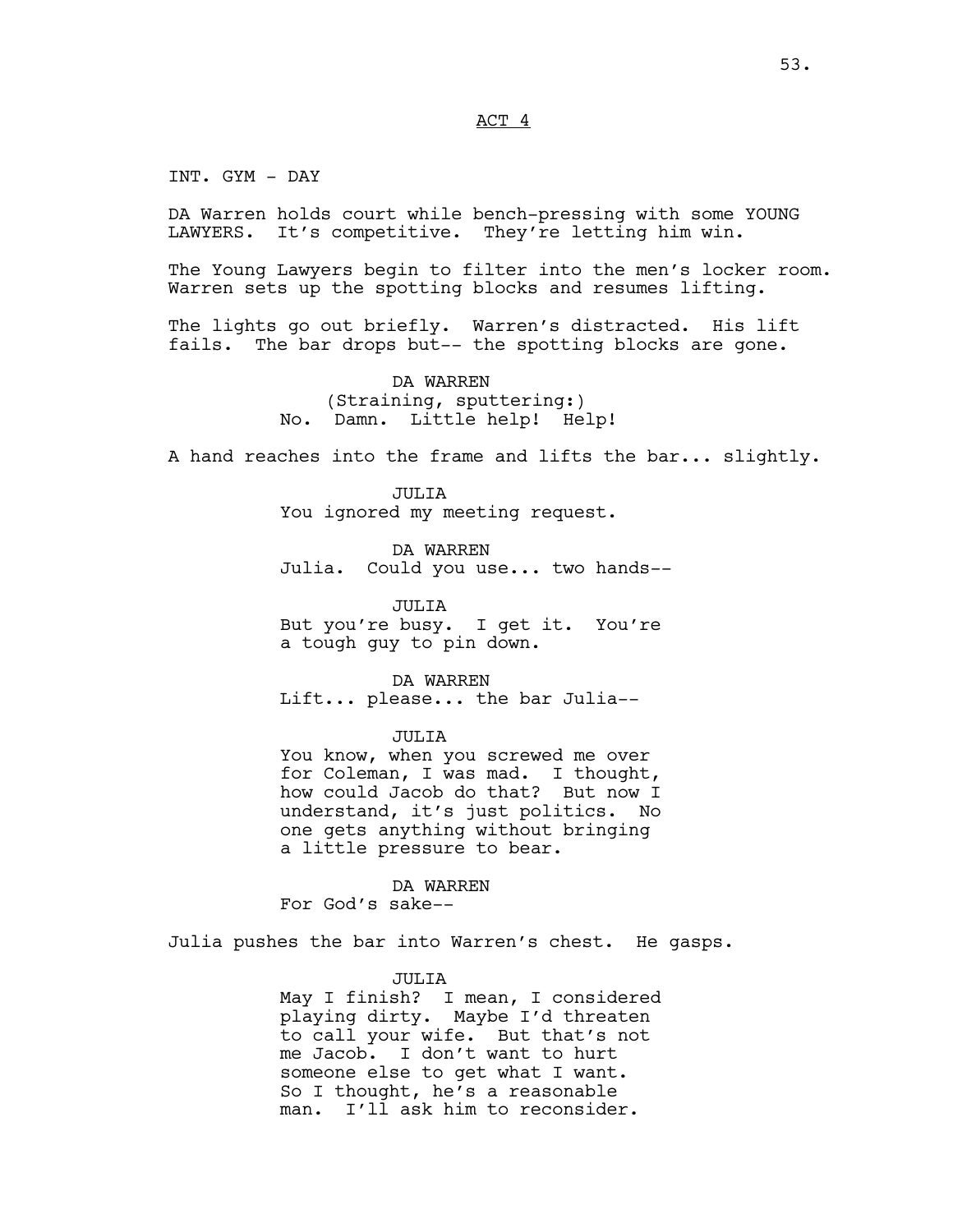DA WARREN

 $I... can't--$ 

#### JULIA

Actually, you can. That's the good news. We can fund the Task Force out of this office. On a smaller scale, of course. All you need to do is open your discretionary fund. (No response. Beat.) No? Okay, I respect your decision. Thanks for hearing me out.

Julia drops the bar and begins to leave.

DA WARREN Wait... Okay... okay.

# JULIA

(Returning:) If you go back on your word, I swear, I will call your wife... So the discretionary fund is paying for discretion. How about that?

Julia helps Warren rack the bar.

## WARREN

(Sits up, pained:) You're crazy, you know that! You're sick, just like your dad. Just like that sick twist of a mother... Damn you. I could have been a friend to you.

JULIA

But I don't want your friendship Jacob. I want your job.

Warren watches her leave.

INT. POLICE STATION - ALONSO'S OFFICE - DAY

# ALONSO

This is beneath you Julia.

#### JULIA

I know, I've been disappointing a lot of people lately. Here's the thing Captain. I can't stop you from holding your hearing. Maybe you'll even get Harper fired. (MORE)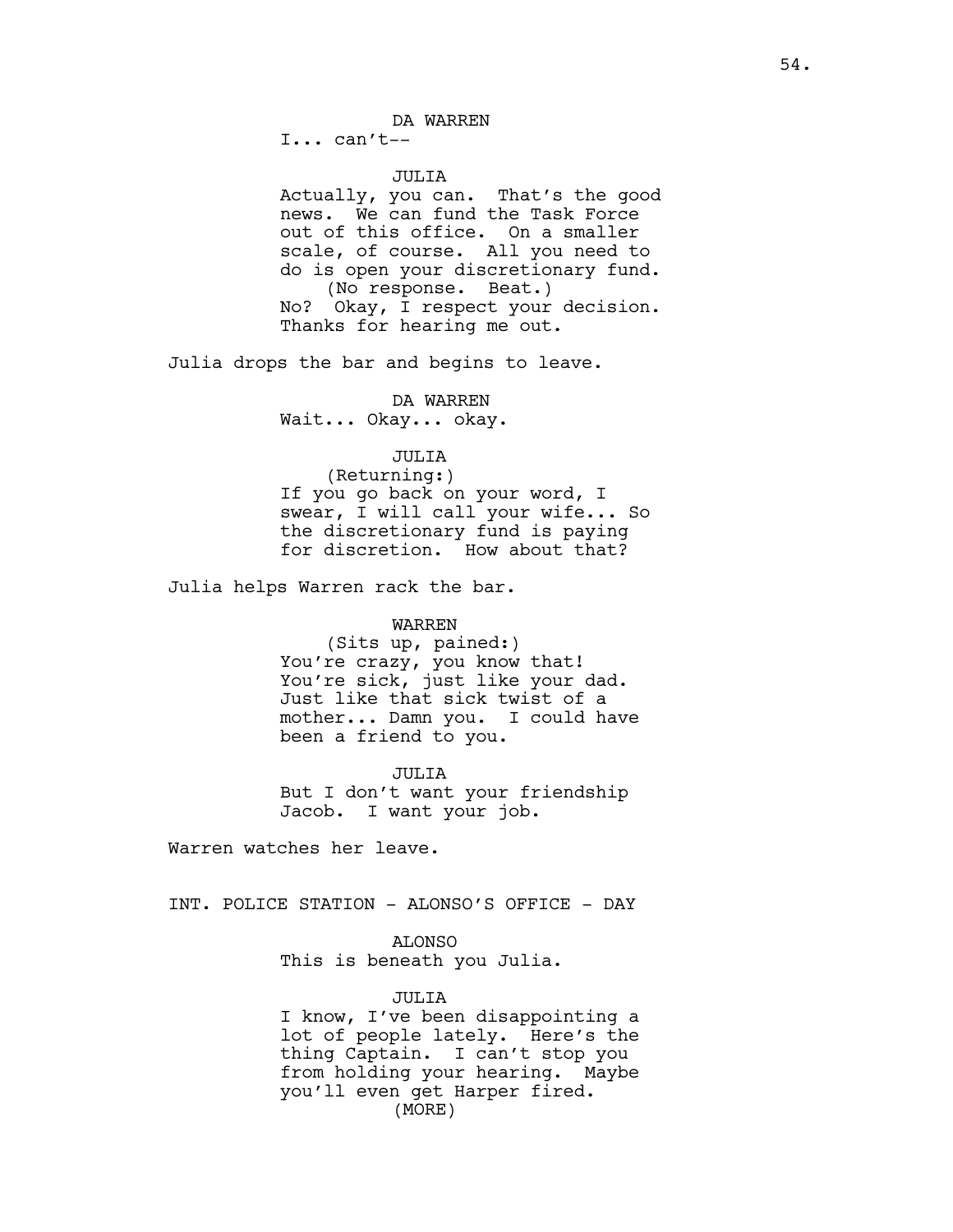But as ADA I can decide if any evidence presented there merits additional investigation. JULIA (CONT'D)

ALONSO Investigation of what--

JULIA

Of a standing order within your unit to bury and ignore violent crimes against women.

ALONSO That's-- That's not true-- that's--

JULIA Beside the point. Perception really is everything.

INT. POLICE STATION - HOMICIDE UNIT

Cliff walks over to where Diane is clearing out her desk.

CLIFF (Re: his tooth:) It's loose. I should write you up.

DIANE You'll have to get in line... Look, if you're going to gloat, can you at least do it from over there?

CLIFF Hey, I came to say. Sorry. There. (Beat. Off Diane:) I think maybe you didn't get a fair shot. And, I don't know, maybe some of that was my fault.

DIANE Some? Like the part when you ratted me out to Alonso.

CLIFF<sub></sub> The files? That wasn't me.

DIANE

Right.

CLIFF I wouldn't do that.

A beat. Diane wonders if the sincerity she sees is real.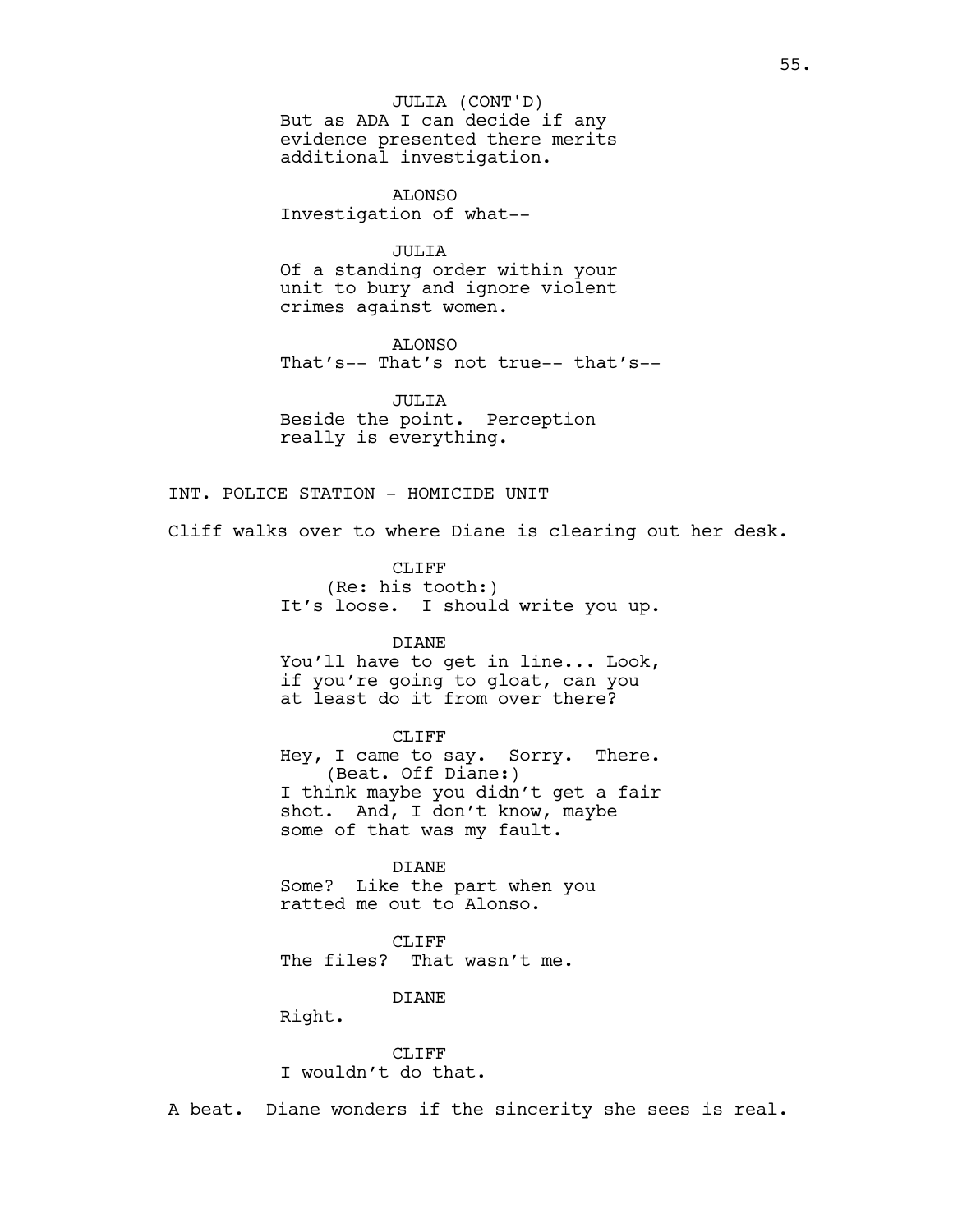DIANE So. So who then? Cliff scans the room. He leans in. CLIFF My guess is Takeda. He saw me with the files. McGill is his partner-- DIANE Son of a-- CLIFF Go easy. Pete's his partner. That means something Diane. It has to. DIANE (Beat.) I know... Yeah. It does. The moment of unexpected connection is obliterated by-- ALONSO Harper! Parsons! In my office. INT. ALONSO'S OFFICE - MOMENTS LATER Diane and Cliff stand regarding Julia and Alonso. DIANE Him? No. No way, Julia. No. JULIA You will both be equal under the aegis of the taskforce. Reporting only to me. CLIFF Um, ADA Whitman, Ma'am-- ALONSO Something you want to add to Harper's statement detective? CLIFF I'd guess I'd just add, "Hell." As in, "Hell no." It's a bad idea. ALONSO Noted. Now, to show our enthusiasm for the ADA's new task force, you will select men from your detail--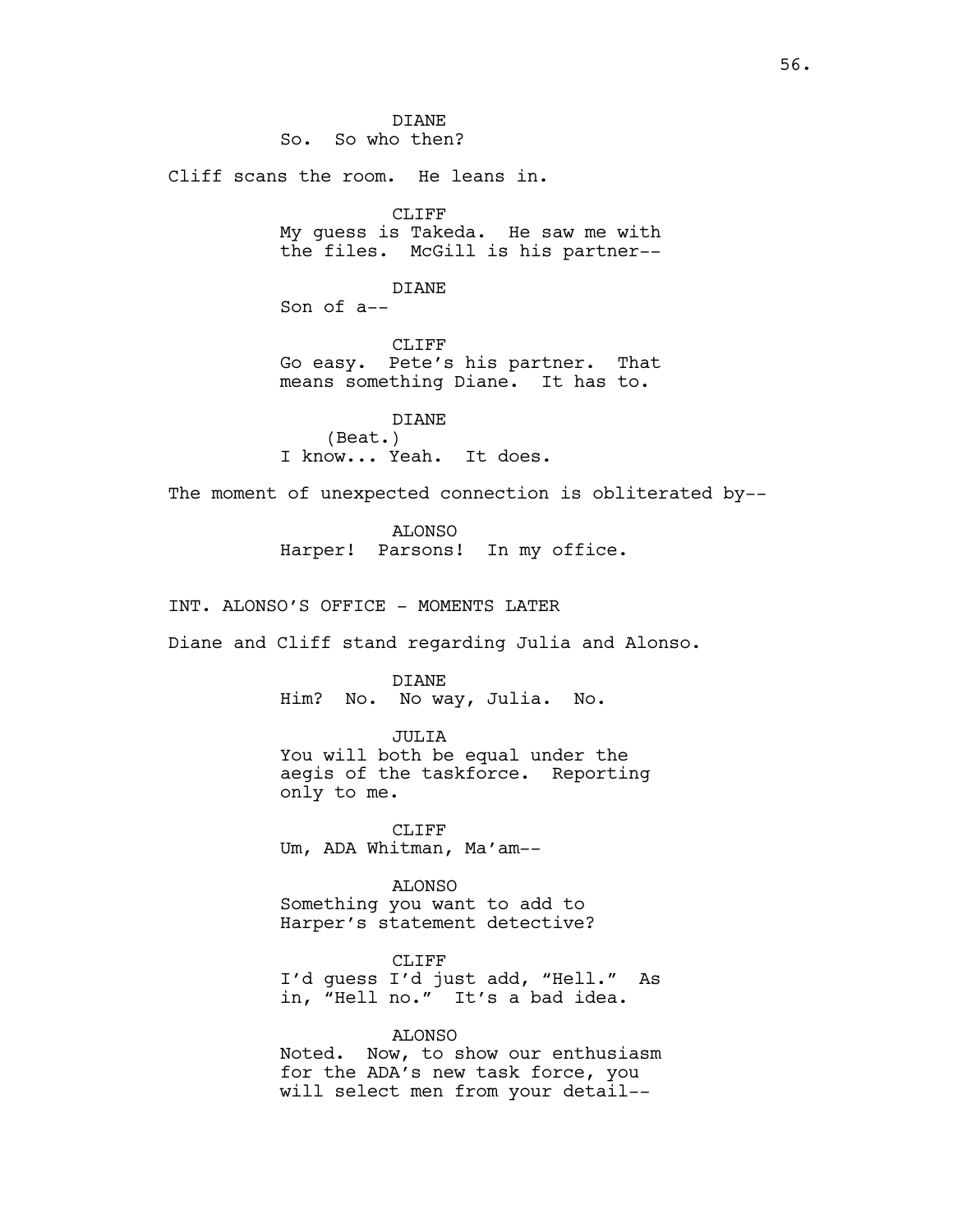CLIFF<sub></sub> Come on, we have actual cases here! Actual dead bodies. I can show you Sir... They're pretty gross.

INT. POINTSTAR CREDIT BUREAU - MANAGER'S OFFICE - DAY

Ivy's chipper today. She makes her way through the cubicle maze. The other EMPLOYEES run for cover or hide behind false smiles-- They're scared.

Ivy arrives at her cubicle to find Diane sitting at her desk.

DIANE How was lunch? Greg said it was okay if I waited here.

Ivy's turns. Her boss, GREG, ducks back into his office.

IVY How can I help you?

DIANE Do you want to know who I am first?

IVY You're a police lady.

DIANE What makes you say that?

IVY

Your shoes.

**DIANE** My name's Detective Diane Harper. I want to talk to you about Jane.

IVY

Jane Smith? Why didn't you just say so? I'm so glad you're here.

DIANE

You are?

IVY

I must have left twenty messages but no one ever got back to me. It's just that I've been very worried about Jane, Diane. I think that boyfriend of hers, the baker--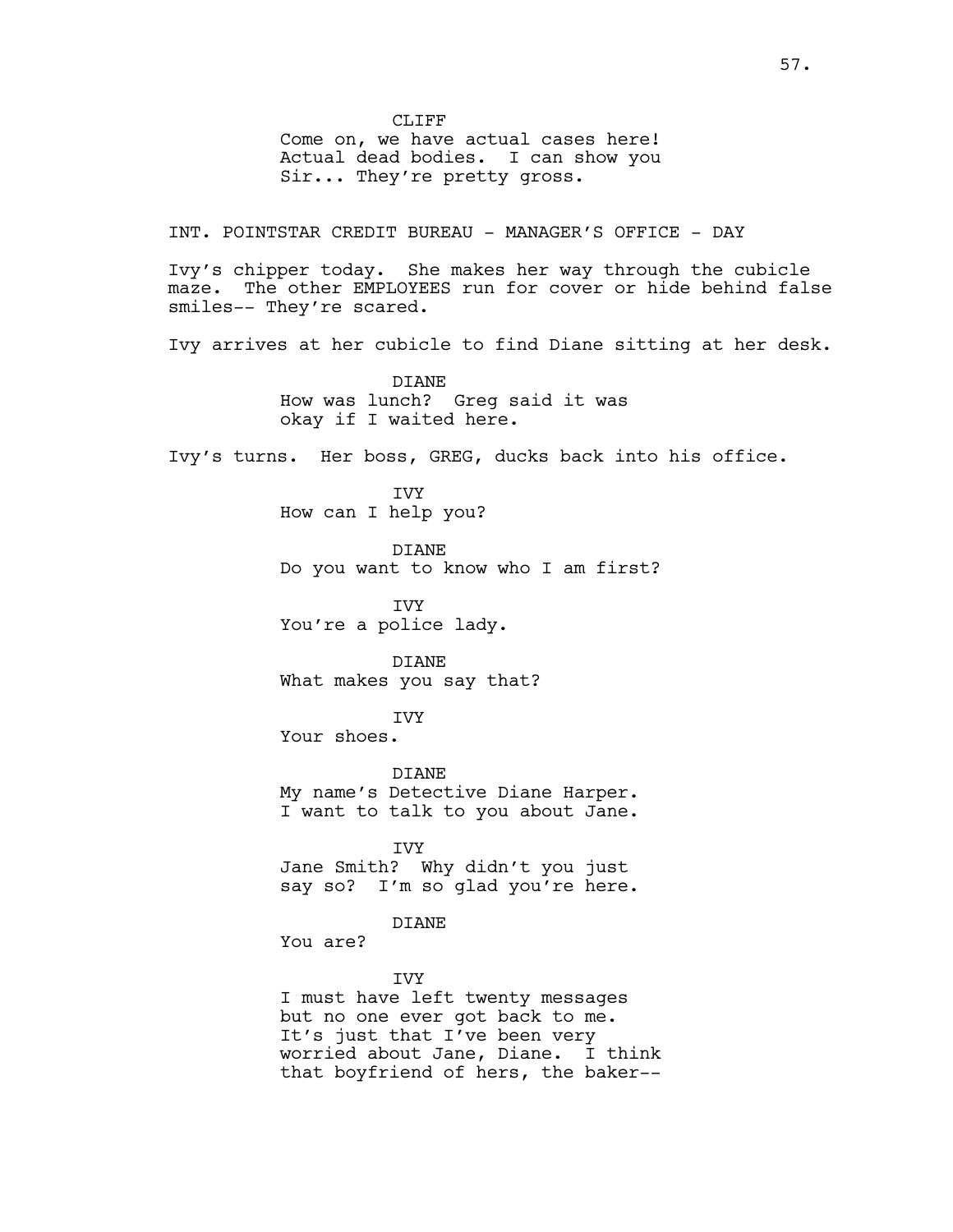Scott Conrad?

IVY

He's abusive. Classic narcissist. And with Jane's low self esteem, well, it's a slippery slope straight to codependency. But I'm sure you know all about that.

#### DIANE

Let me get this straight. You're saying you called the police about--

IVY

About Jane, yes. Many messages. Why, did something happen?

# DIANE

(Beat.) I think you know she was assaulted.

IVY

Assaulted, you say? That's terrible. When did it happen?

DIANE Two nights ago. Sometime between one and two AM.

**TVY** 

Well I must have sensed something was wrong. That's precisely when I called, from my cell phone, from San Diego. Of course, you'd have to subpoena the triangulation data to find out exactly where I was. I must have ESP.

DIANE You used a relay?

IVY What's a relay?

DIANE You're a smart one, aren't you?

IVY Don't flirt. I'm flattered, but unless you have a warrant, I'm going to have to say, toodles.

The women lock eyes. A beat.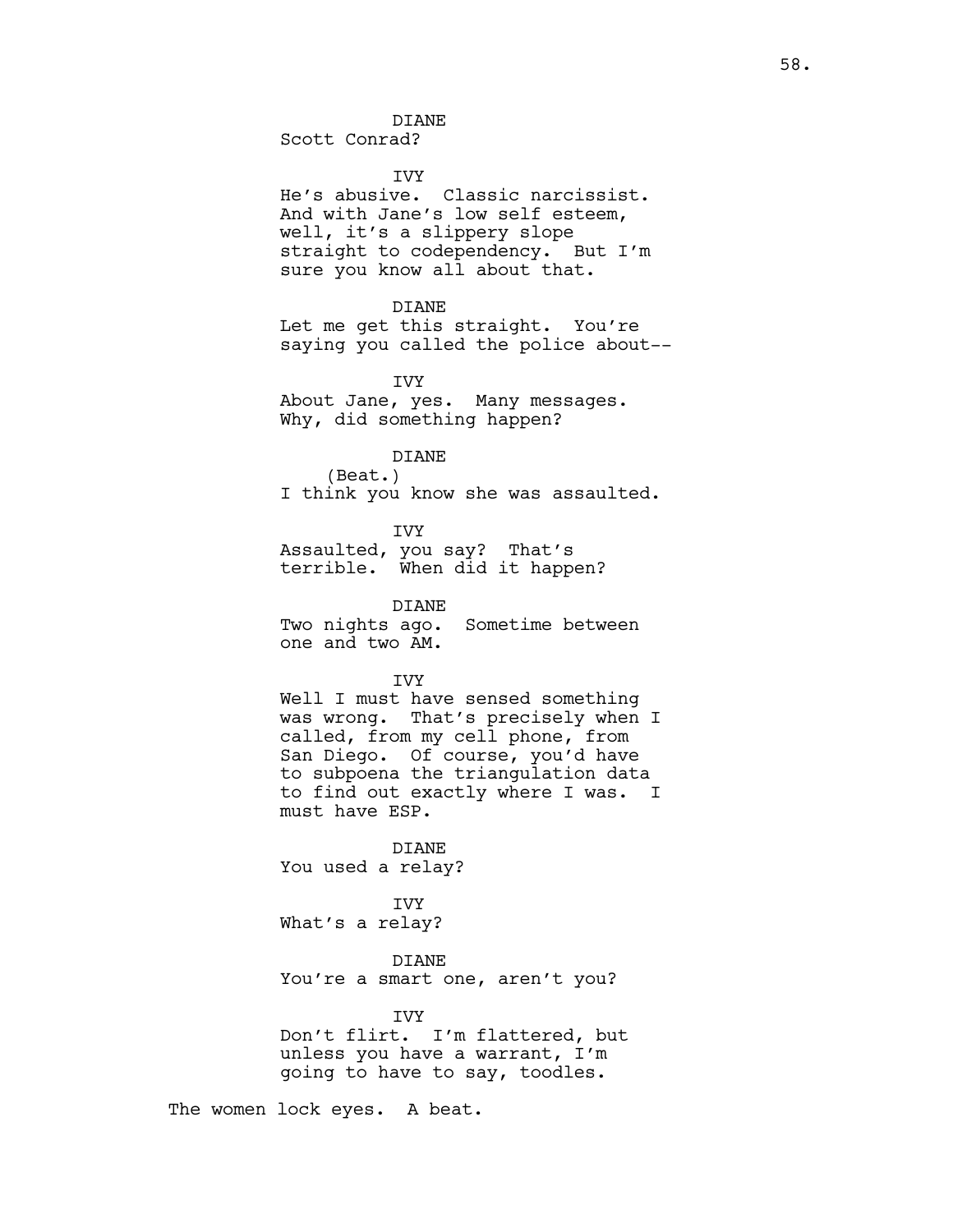DIANE The next time you see Jane, will be the last time you see anyone, for a very long time. Do you understand?

IVY Are you threatening me Di?

Diane nods.

IVY (CONT'D) Good. I have your full attention. And now you have mine. (Addressing her computer:) If you'll excuse me, I really have a ton of work to do. (Diane rises to go:) It's a big responsibility. All these lives at one's fingertips. I have to be very careful lest this information fall into the wrong hands. Diane, Harper, was it?

INT. CLOSET - LATER

Julia shows Diane her new office. The converted janitor's closet now features a desk and a phone.

> JULIA It's not much. But it's an office.

> > DIANE

For Smurfs. (Off Julia:) Hey. I like it. Really. My sofa's going to look great in here. (They laugh.) Your boss sure is a big spender.

JULIA

Never date a man whose passion in life is the pursuit of free shrimp. (Off Diane:) I'm going to want an update on Jane once you get settled.

DIANE Jane's in good hands.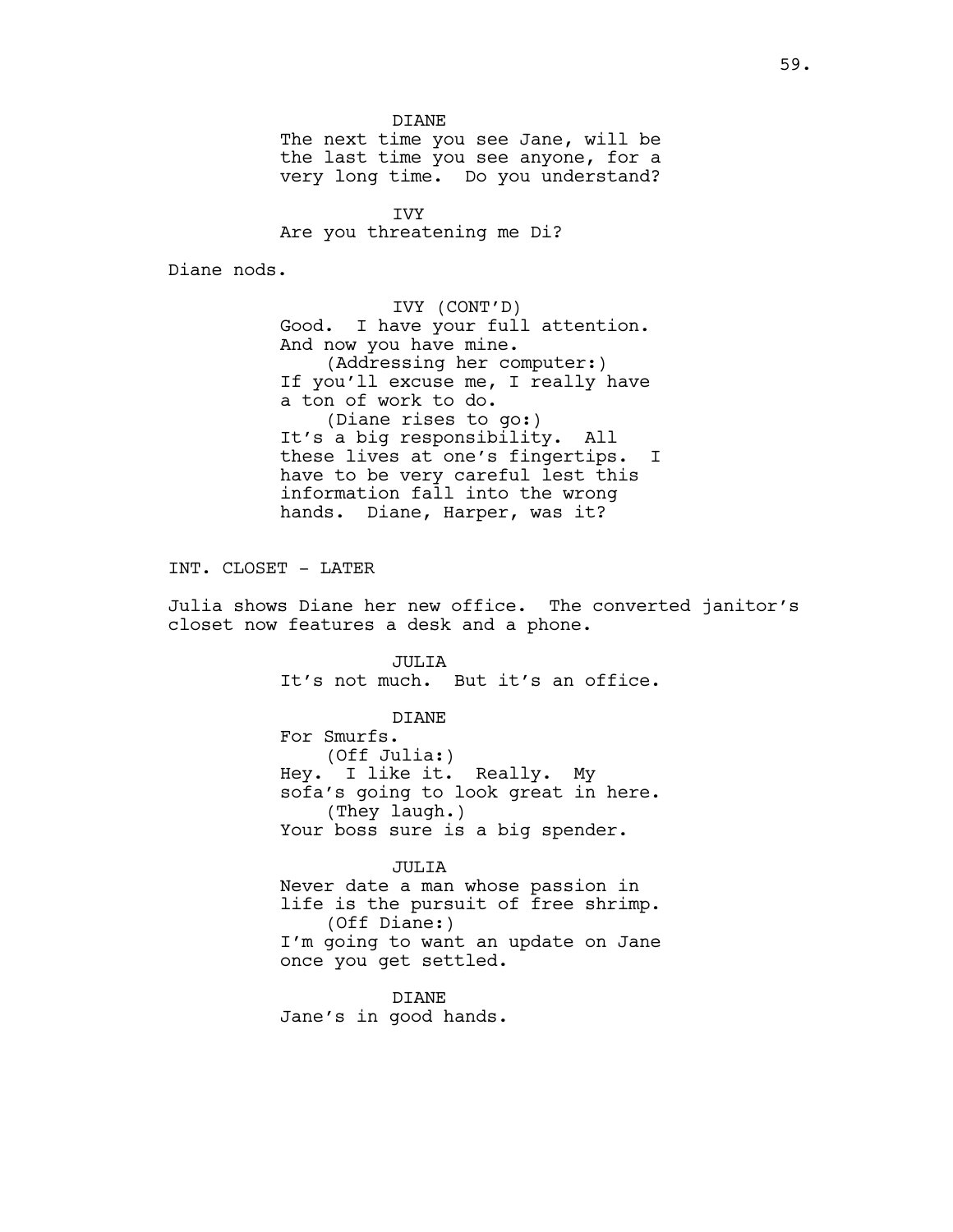I/E. OUTSIDE JANE'S HOUSE - NIGHT

THROUGH BINOCULARS-- We see Romero behind the wheel of an unmarked car. He's eating a burrito in repulsive fashion.

> CLIFF (ON RADIO) Romero, do you ever accidentally get any of that *inside* your mouth?

Cliff lowers his binoculars. He's sitting in the darkness of his sedan on Jane's block.

Romero picks up his radio and SIGHTS HIS BINOCULARS ON CLIFF.

ROMERO (ON RADIO) Hey, just 'cause your girl stood you up, don't take it out on me.

Romero PANS TO COX, the third set of eyes on this stake out. COX SIGHTS HIS BINOCULARS ON CLIFF.

> COX (ON RADIO) She was supposed to relieve us an hour ago Cliff. What gives?

CLIFF (ON RADIO) (Pissed:) She was supposed to be here two hours ago actually.

COX (ON RADIO) You do see what's happening here, right? I'm not the only one, am I?

ROMERO (ON RADIO) I see it man, but I don't like it. Lot of disrespect.

CLIFF (ON RADIO) It's beyond disrespect. It's a friggin' disgrace. I mean, we are highly trained fighters of violent crime here.

ROMERO (ON RADIO) Verdad.

CLIFF (ON RADIO) But Harper and her pet DA have us here baby-sitting girlfriends with relationship issues? Hell no.

COX (ON RADIO) Hell no.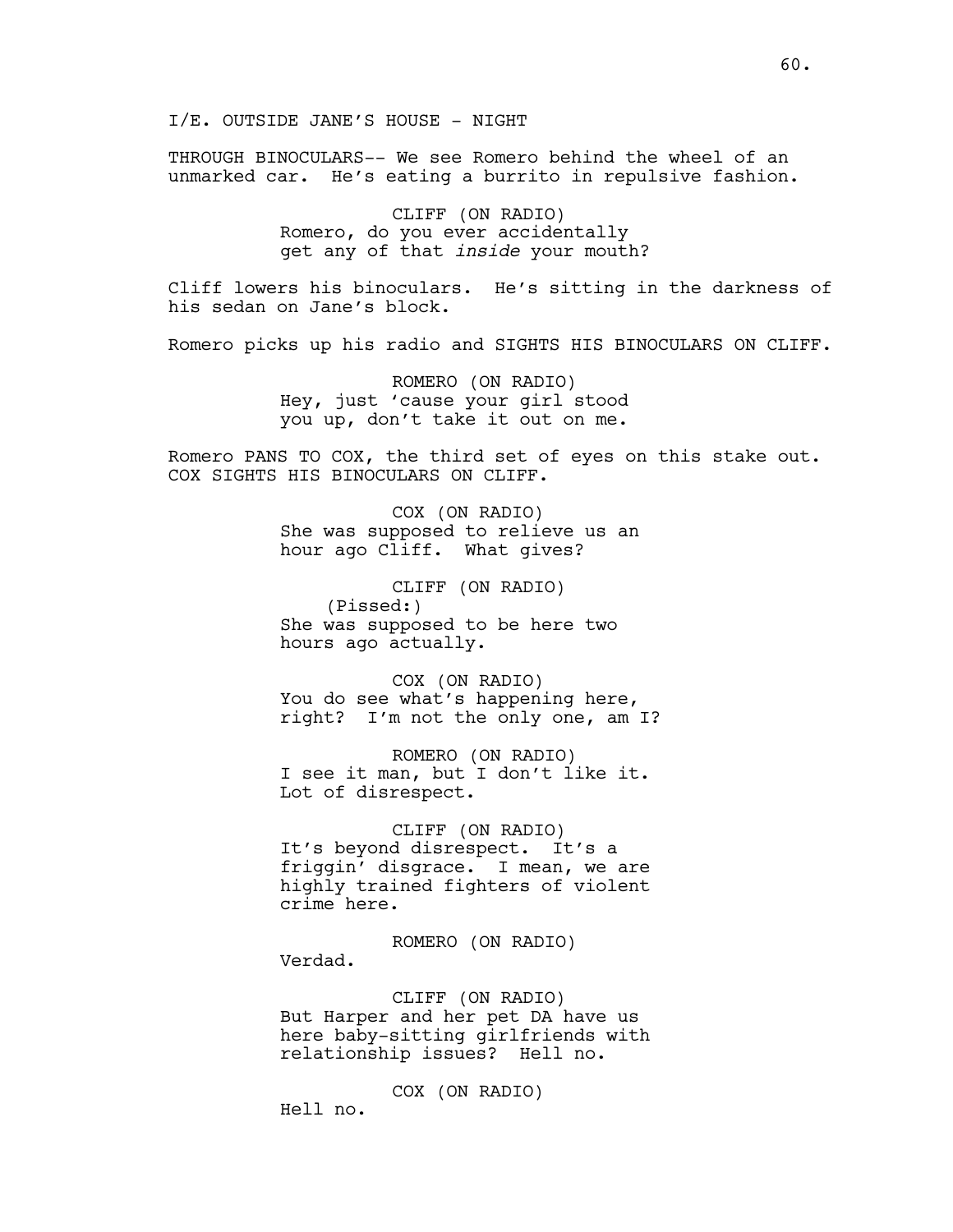CLIFF (ON RADIO) Hell no. That's it. We're done.

Cliff grabs the radio.

THROUGH BINOCULARS -- we watch Cliff get out of his car.

CLIFF (INTO RADIO) (CONT'D) Let's go! Wrap it up! All units are released from this detail.

Headlights come on. Engines start. The unmarked cars, pull out and leave. Cliff gets into his car and follows.

Ivy lowers her own BINOCULARS and removes the ear piece connected to the POLICE SCANNER in her hand. Clad in black and wearing knee guards, Ivy crawls out from a wooded area and scampers towards Jane's house.

I/E. JANE'S HOUSE - MOMENTS LATER

Ivy pops the back door with a crowbar and pads slowly through the dark house. Ivy enters Jane's bedroom and stands over her sleeping body

> IVY I realize now, that you've mistaken my leniency for weakness Jane. This time, it's going to cost you.

Ivy raises the crowbar with menace. CLICK, the light comes on. In the bed is Diane-- her Beretta pointed directly at Ivy's forehead. Ivy smiles, considering swinging at Diane.

> DIANE Do it. I beg you.

Ivy smiles. Then drops the crowbar to the floor.

### I/E. JANE'S HOUSE - LATER

The red and blue lights of police cruisers paint the sleeping houses. Cliff and Diane watch LAPD COPS pat-down Ivy who is splayed across the hood of a black and white.

> DIANE You were right. She had a scanner.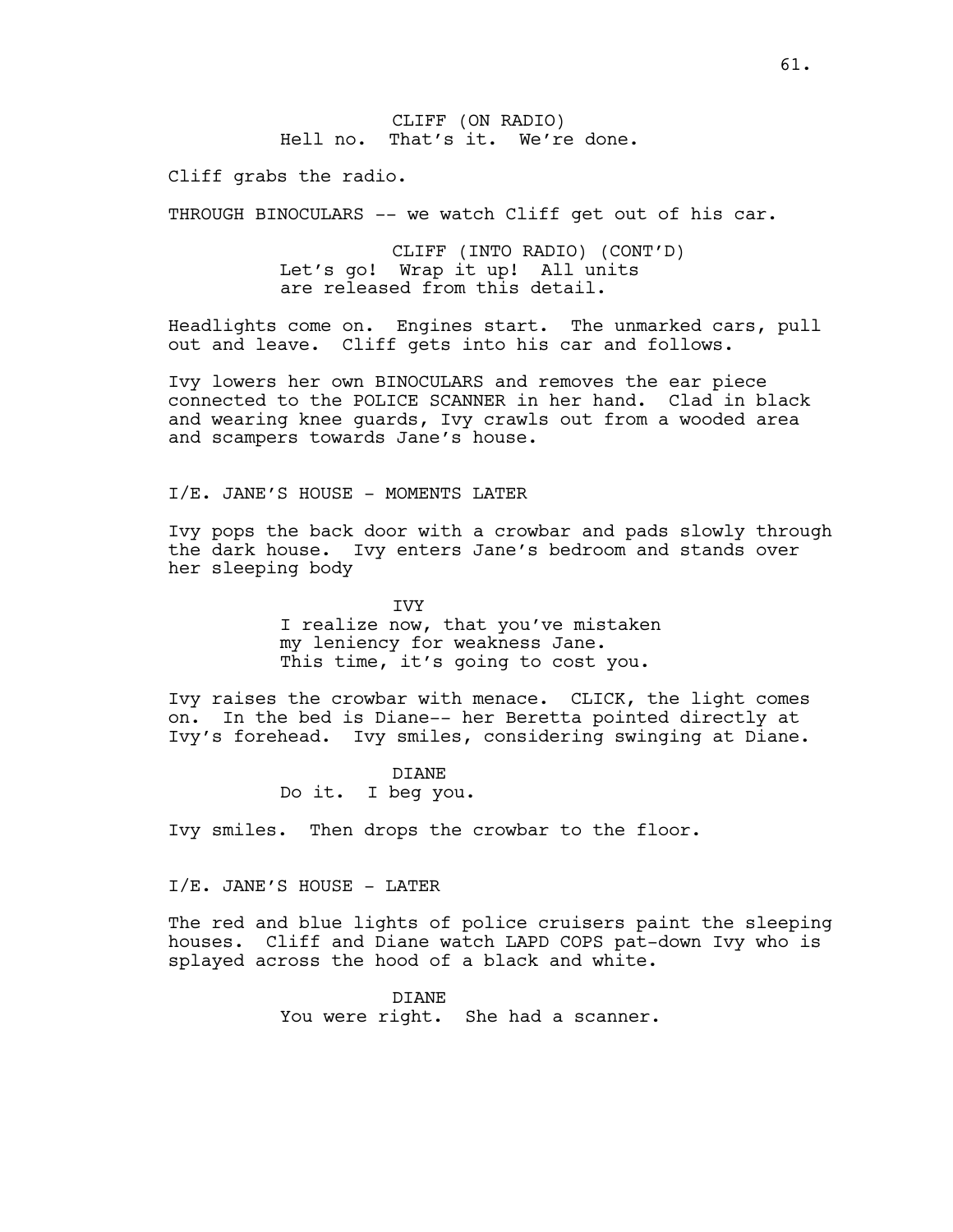CLIFF<sup></sup>

Told you. Anybody who has a cellular relay has got to have a scanner. It's like the gateway drug for spy-tech junkies.

DIANE And you know this because--

Romero and Cox arrive.

ROMERO Cliff can't stop buying the stuff. He has a problem.

DIANE Wow Cliff, you're actually creepier than I thought. (To Romero and Cox:) Nice performance guys. She bought every word.

The guys watch Diane walk down to a waiting cruiser.

CLIFF<sub></sub> (To Romero:) What are you smiling at Diva? Next time, stick to the script.

# I/E. POLICE CRUISER - MOMENTS LATER

Diane leans in the window. Ivy stares straight ahead.

# DIANE

I must have ESP.

# IVY

I suppose you think you've come between us. Well, you haven't. You can't. Jane and I are two souls wrapped in the same flesh. Nothing can separate us. Not even death. And what are you? You're nothing. You think I don't know what you are? You're a frightened woman, lost in the woods, alone, thousands of miles from home.

DIANE (Unnerved:) What? What did you say?

Ivy only grins. Diane seizes Ivy through the window.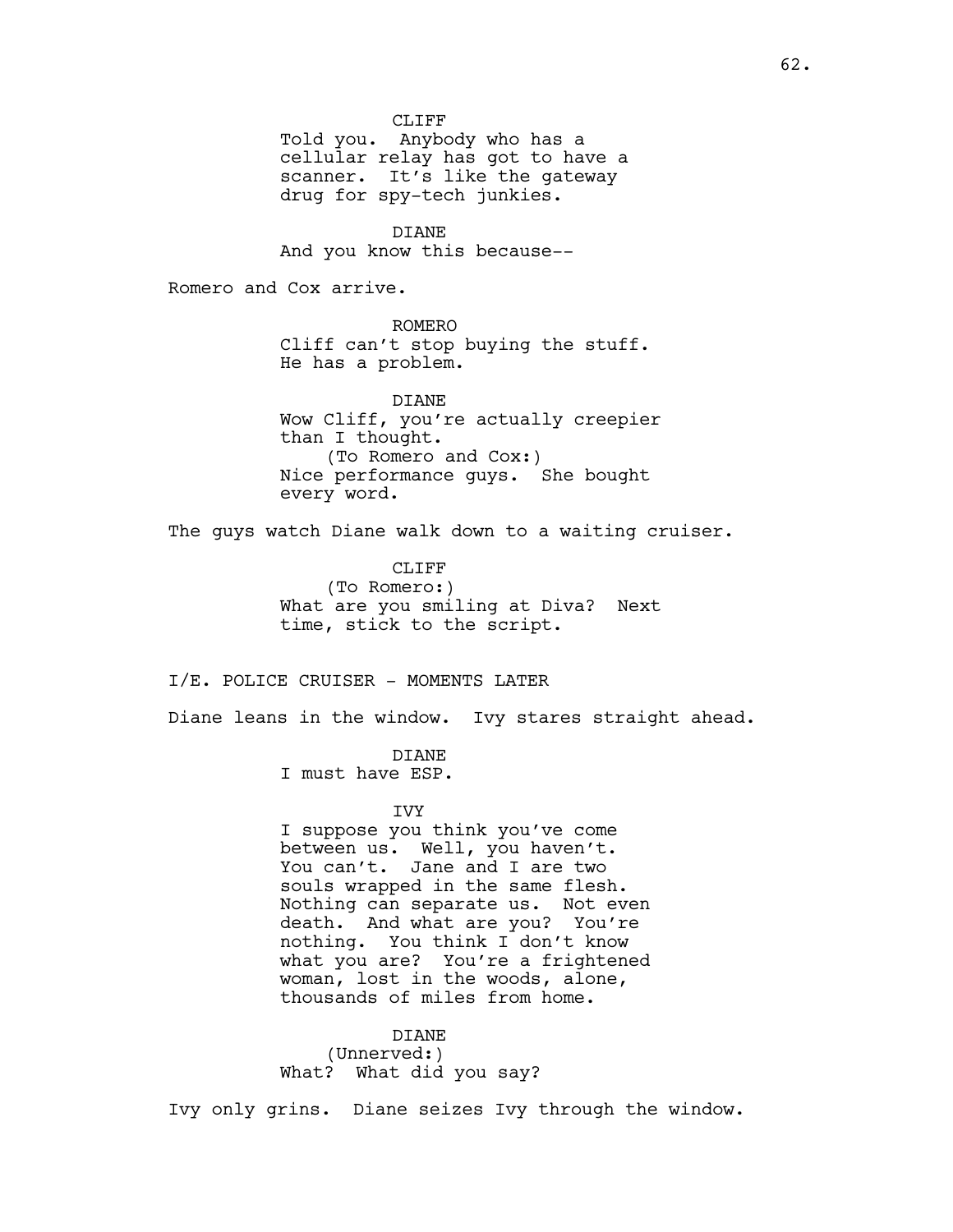DIANE (CONT'D) (Throttling Ivy:) Say it again bitch--

Romero, Cox and Cliff pull Diane away.

CLIFF Hey, take it easy!

Diane shrugs their hands off. Through the rear window, Ivy locks eyes with Diane as the cruiser pulls away.

INT. POLICE STATION - PROCESSING - THE NEXT DAY

Through safety-glass, Diane and Julia watch Ivy make bail.

DIANE (Incredulous:) Attempted Assault?

JULIA Aggravated Attempted Assault. (Off Diane:) It's what we can get.

DIANE What's that? A year?

JULIA Plus probation. Look, before you--

DIANE Why not drop the hammer and charge her with failure to signal.

Brian and Cliff stand over Ivy as she posts bond.

JULIA

How's Jane?

#### DIANE

Shaking like a leaf. Romero and Cox are there now. Cliff's on Ivy.

JULIA Something bothering you?

DIANE You mean other than, watching a five star sociopath post and walk? (Pause.) She said something last night.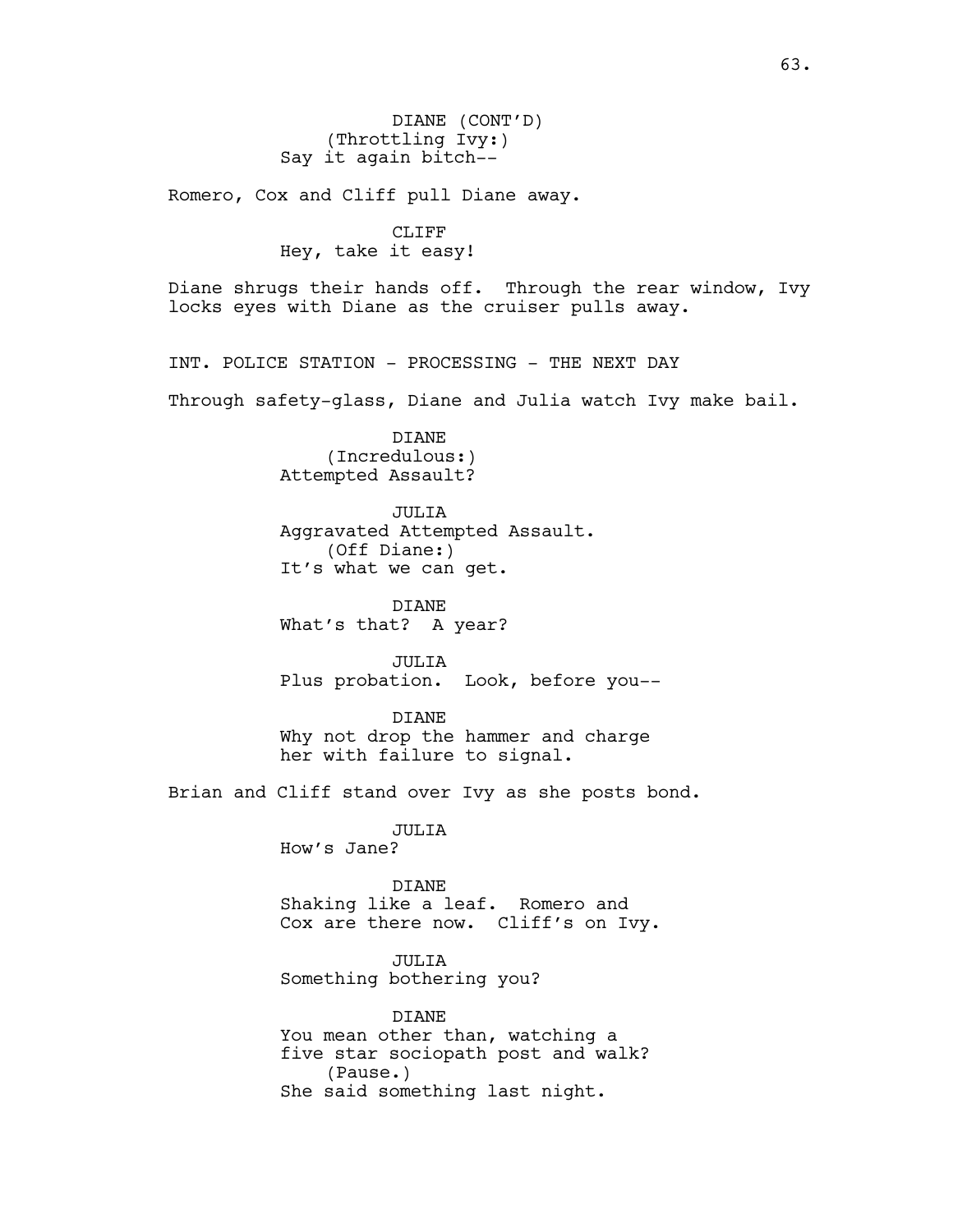JULIA Ivy? What did she say?

DIANE Something that made me think she knows... more than she should.

JULIA About what? (Off Diane:) You can talk to me Di.

DIANE It's nothing... lucky guess.

INT. DIANE'S HOUSE - NIGHT

Diane's preoccupied, agitated. She drinks wine and watches Henry at play. Passing headlights illuminate the window. Diane looks out-- down the block, a car idles in the darkness. She picks up the phone, dials. The car departs.

INTERCUT - PHONE CALL - DIANE'S HOUSE/CLIFF CAR - CONTINUOUS

Cliff sits in his car outside Ivy's apartment building.

DIANE Hi. It's me. Diane.

CLIFF<sub></sub> I know. What's up?

DIANE Nothing... I just... had a feeling.

CLIFF Feelings? Do you miss me Harper?

DIANE I'm making sure you're not asleep.

# CLIFF

You can relax. Nobody's gone in or out. Your favorite stalker is the only person sleeping tonight. (Beat.) Was there something else?

DIANE No. Good night.

Diane hangs up. Cliff dials.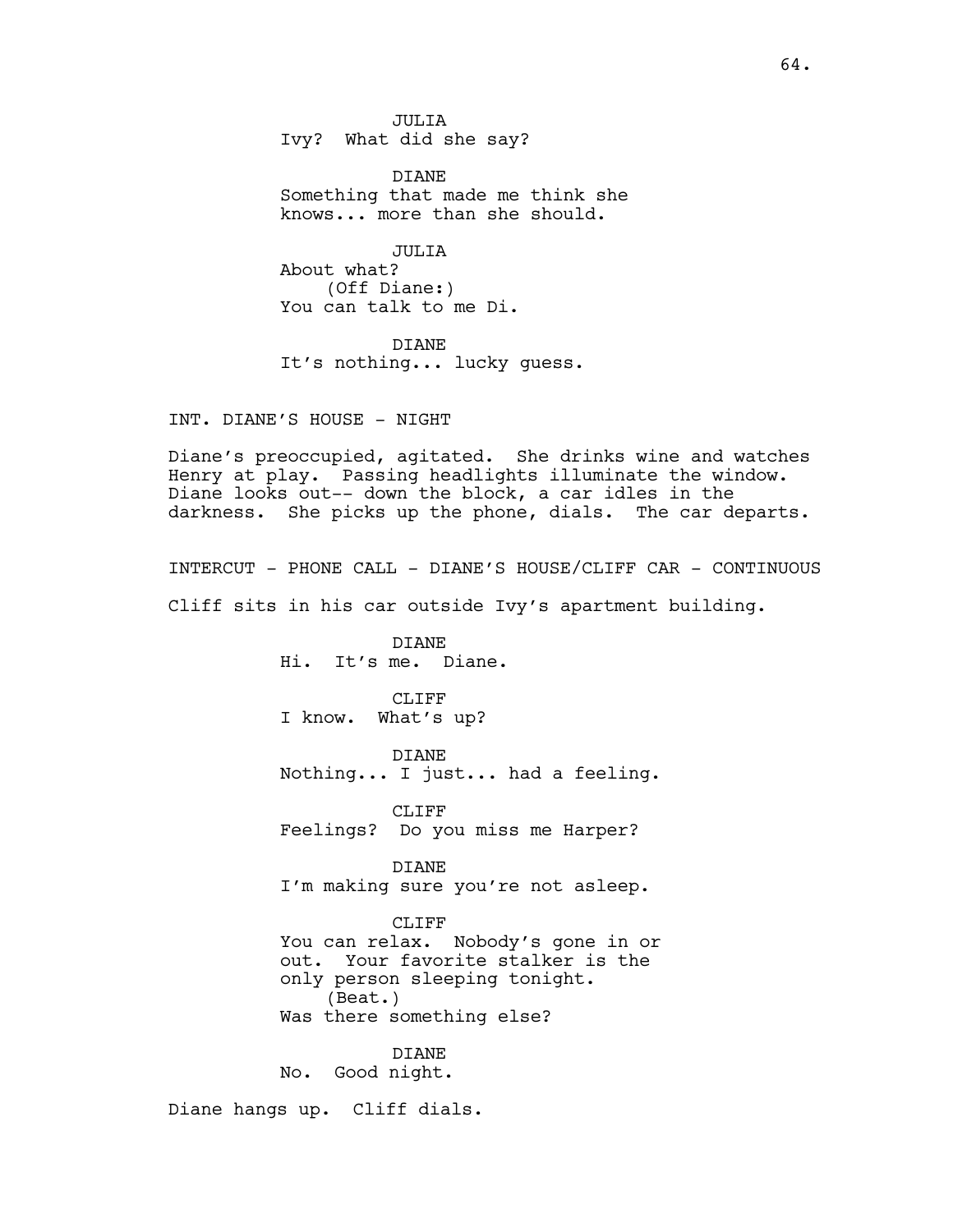CLIFF (INTO PHONE) Are we good?

INTERCUT - PHONE CALL - CLIFF'S CAR/JANE'S HOUSE - CONTINUOUS

Cox and Romero stand guard on Jane's porch. Romero answers. We can hear the scurrying of animals beneath the deck.

> ROMERO (INTO PHONE) Locked down. The boyfriend left an hour ago. Hey man, settle this. Possum's a rodent, right?

CLIFF (V.O.) It's a marsupial.

COX What did he say?

ROMERO Says it's a big rat.

COX What? That's bull.

ROMERO That's ten bucks. Check the back.

Cox begins to circle the house. As WE MOVE THROUGH the door--

INT. JANE'S HOUSE - CONTINUOUS

... The TV plays to an empty room. WE MOVE down the dark hallway as MUSIC mixes with RUNNING WATER. A sheet of light illuminates steam pouring from beneath the bathroom door...

# SHOWER

... Jane rinses her hair, letting the music take her somewhere else.

CLOSE ON -- the lather as it runs down Jane's freshly shaven leg and disappears into a BOLUS OF MATTED HAIR within the drain. The shower stops. Jane steps out.

The bolus of hair BEGINS TO ROTATE until... WE ARE LOOKING INTO THE WIDE MALIGNANT EYE OF IVY HICKS.

IVY BLINKS.

END ACT 4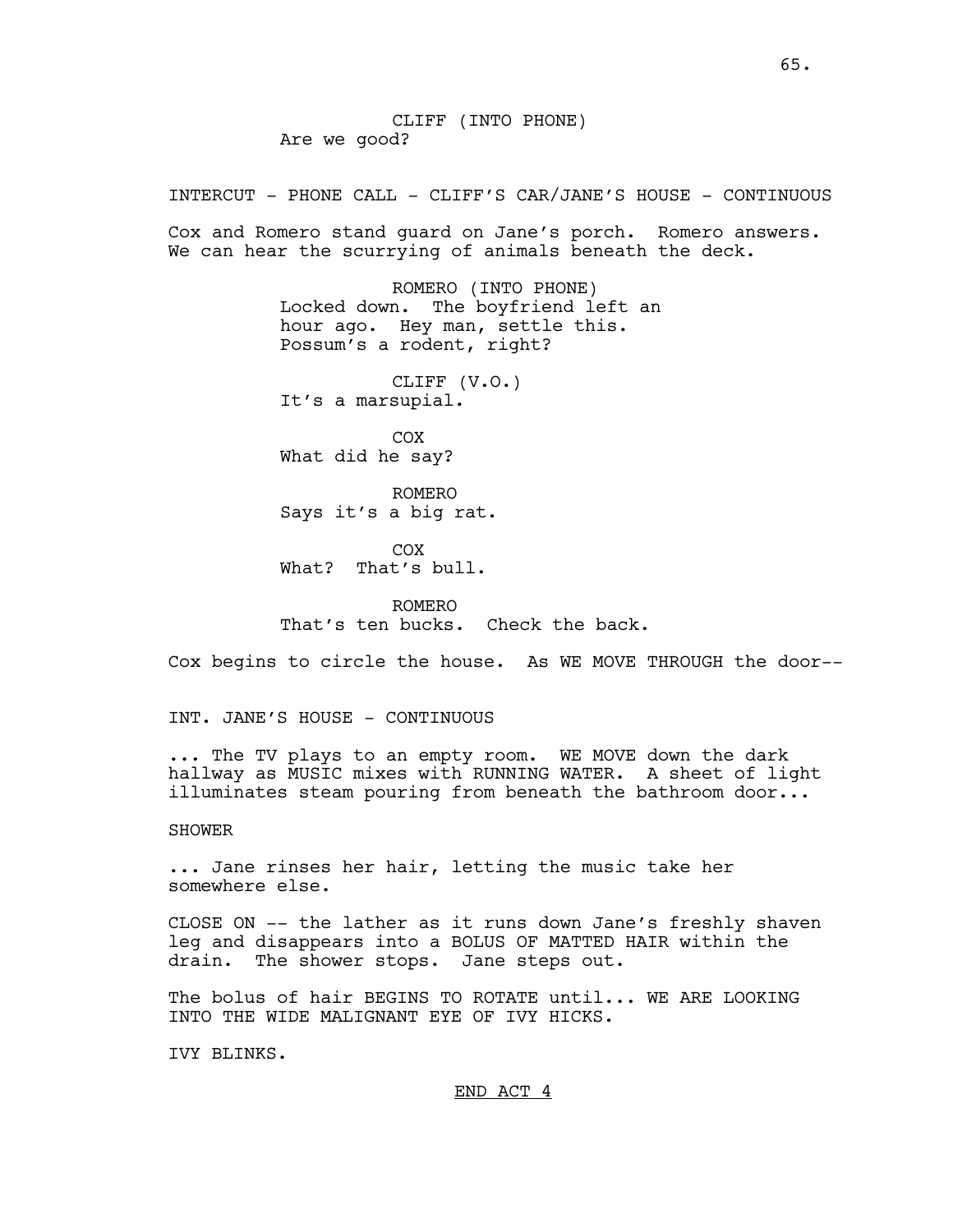ACT 5

INT. COURTROOM - DAY

Julia and Brian sit at the prosecutor's table watching Ivy's lawyer, AGNES RIPON (45) address JUDGE NELSON FISK. Ivy sits at the defense's table, the picture of composed innocence.

Diane sits with Jane in the gallery.

## RIPON

My client has no prior record. She is a gainfully employed member of her community. The State's request that her bail be revoked is absurd and reflects the ADA's *vindictive* attitude towards my client--

#### JULIA

Your honor--

# RIPON

She has sent police to my client's place of work. They have followed Ivy Hicks and harassed her to the point of having to seek psychiatric treatment for anxiety.

# JUDGE FISK

Is this true Ms. Whitman?

### RIPON

I have the doctor's letter here Your Honor. I also have a copy of the restraining order my client was granted to protect her from Jane Smith who lured my client to her home via text message--

Julia looks to Jane. She's stunned.

# JANE

How could--

DIANE She cloned your damn phone Jane.

# RIPON

-- where my client observed several suspicious men lurking. It is only out of grave concern for her former romantic partner's safety that Ms. Hicks entered the premises. (MORE)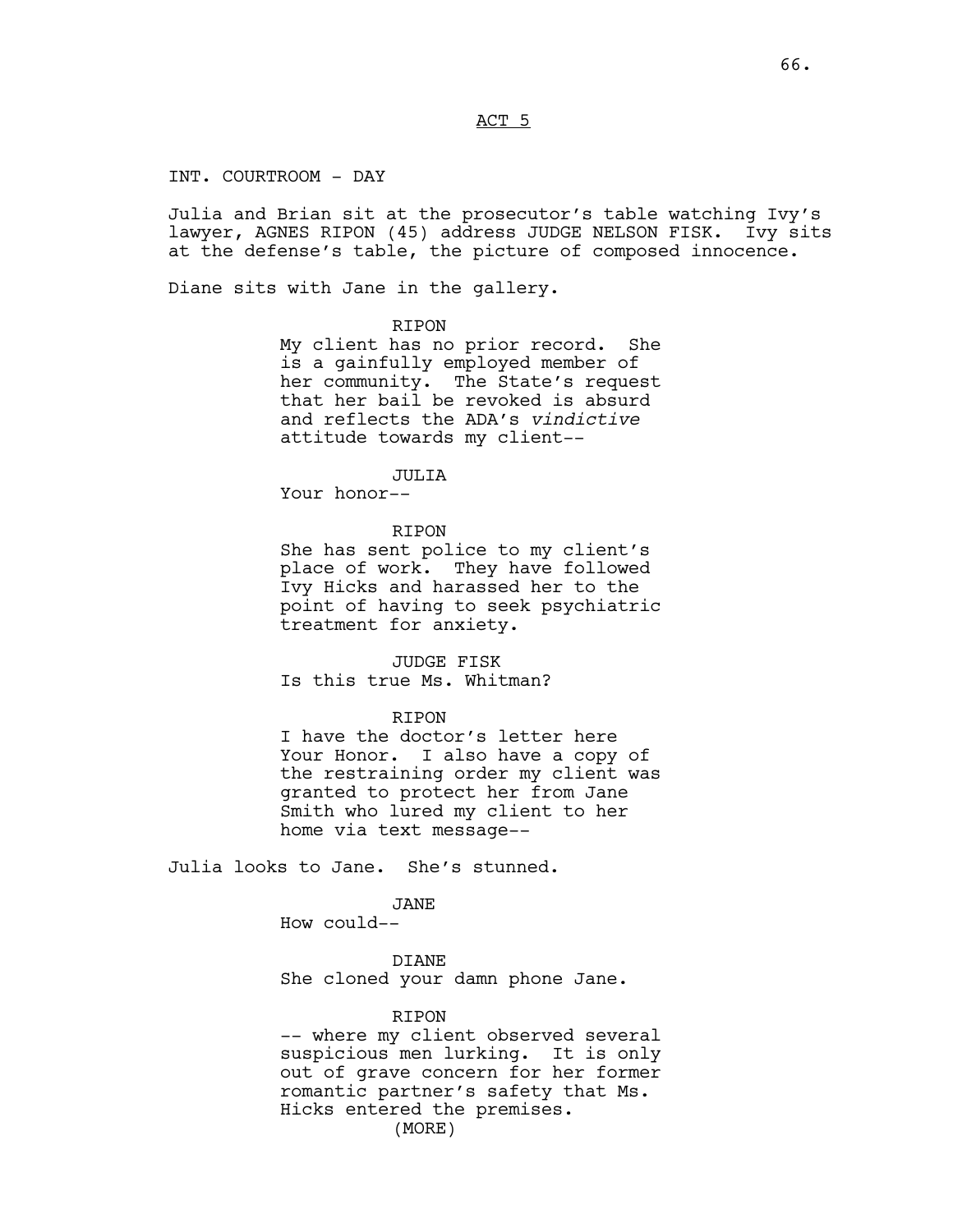# RIPON (CONT'D)

Naturally she could have no idea that she was being entrapped by the police. We look forward to showing that the real issue at play here is not the motives of my client but rather the disturbing conduct on the part of the ADA...

INT. JANE'S HOUSE - DUSK

Diane bangs on the door. Scott opens it.

SCOTT Haven't you done enough?

DIANE I need to talk to her. Jane!

SCOTT

This is your fault. Jane trusted you and you've made it worse. Ivy won't stop now. Ever. This is going to on and on until-- Hey!

Diane pushes Scott out of the way and enters. She finds Jane in the back bedroom, packing. Scott follows.

DIANE

Don't do this. You can't run.

JANE You heard the Judge! We'll be lucky to get breaking and entering-- A *God damn misdemeanor*!

DIANE If you run now, Ivy's going to win.

SCOTT She already has! Do you get it? It's over, we're trying not to die!

DIANE She'll become bolder, more violent--

JANE Oh listen to you. My God, you're such a hypocrite! You want me to stand my ground? Sure it's fine when it's my life on the line but what did you do lady? (Diane's speechless:) (MORE)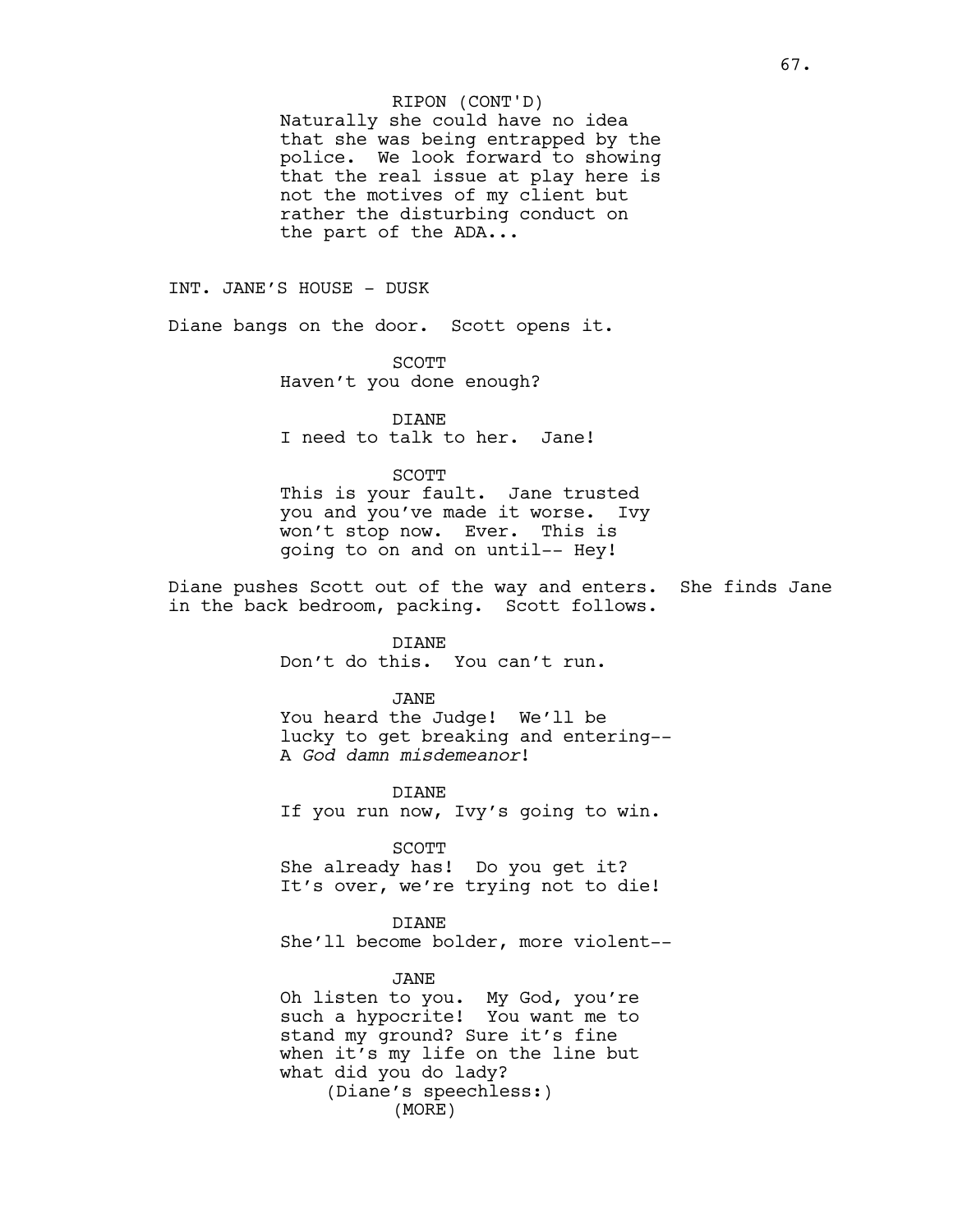You changed your name and ran thousands of miles from home! Didn't you? Answer me! Pause. Jane packs. Diane ignores her BUZZING phone. DIANE Does Ivy know? JANE Know what? DIANE About me. JANE How should I know? DIANE Did you tell her? Jane slams a box on the wall. Diane silences her phone. JANE What? Did I tell... What do you think I am? DIANE I'm sorry. Forget it. JANE *Forget it?* You know, I thought Ivy was the crazy one. But you are truly nuts lady. You're so friggin' paranoid-- you see a criminal in everybody. You can't even trust your victims. DIANE Jane listen to me-- JANE No, I'm done listening to you. We're going to a hotel. Tomorrow, Scott and I are gone. Don't expect a post card. EXT. JANE'S HOUSE - MOMENTS LATER JANE (CONT'D)

Dejected, Diane leaves Jane's house. She checks her phone-- 29 MESSAGES. Diane listens to her voice mail: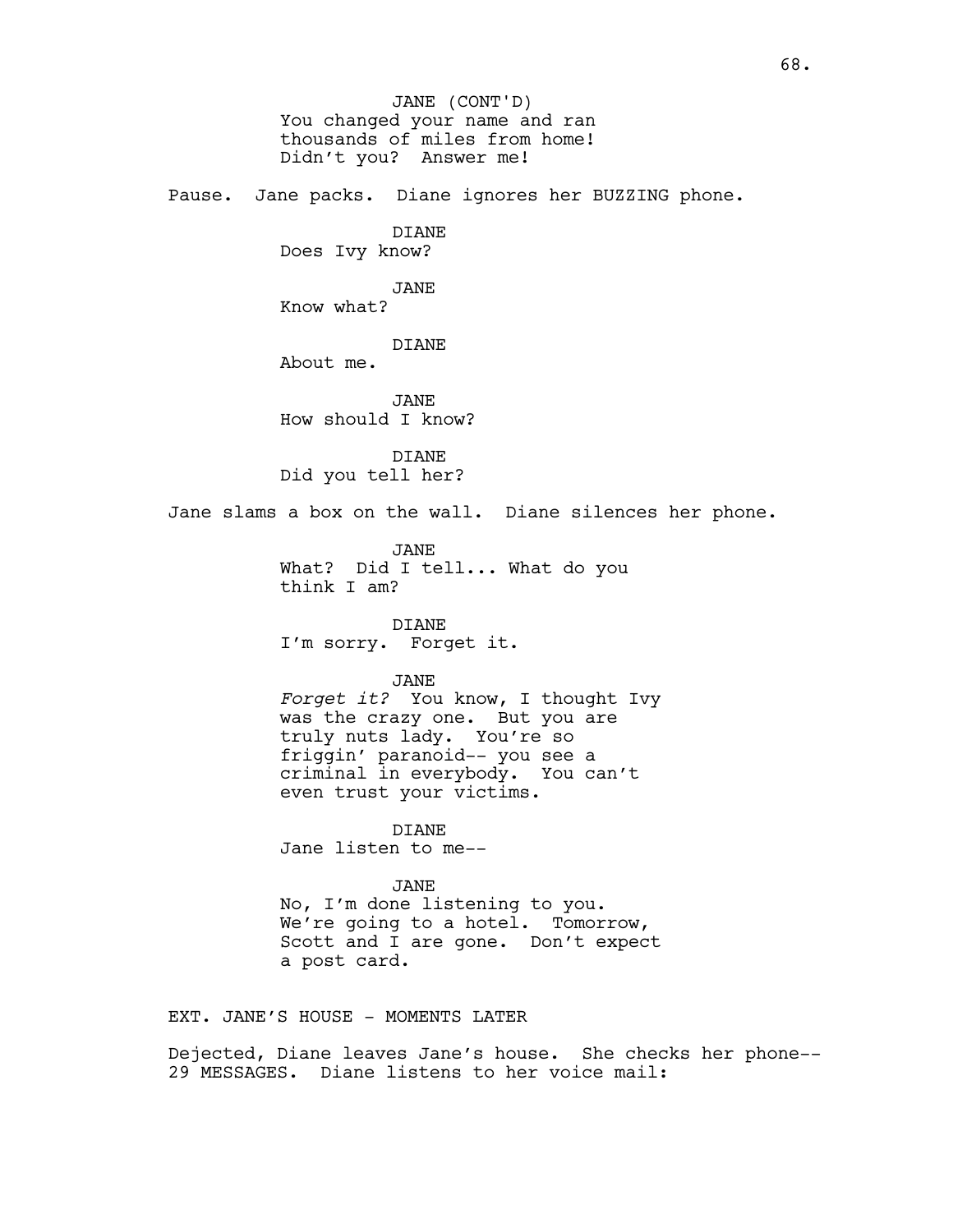A QUAVERING VOICE HUMS AN ODD SONG. The next message is the same. Then the next-- Diane begins to run.

I/E. DIANE'S CAR - MOMENTS LATER

Manic, Diane tries to call home as she blows through traffic lights. It's BUSY. Her anxiety rises with each attempt.

I/E. DIANE'S HOUSE - LATER

Darkness falls on Los Angeles as Diane frantically races to open her door's multiple locks.

> DIANE Please... Please God...

CLICK. Diane enters and dashes down the hall to Henry's room. He's playing a game with Anita.

Diane pulls her son to her chest. Henry and Anita look at each other, confused.

> **ANTTA** Everything's okay, Di.

DIANE I couldn't... the phone was--

ANITA Oh yeah. It wouldn't stop ringing. I had to take it off the hook.

HENRY (Getting crushed:) Mom, this kind of hurts.

MOMENTS LATER

Diane puts the phone back on the hook. It RINGS IMMEDIATELY. She brings the receiver to her ear.

From the other end of the line, Diane HEARS HER OWN VOICE--

DIANE (V.O.) Ivy's going to win... become bolder, more violent-- Ivy's going to win... become bolder, more violent--

Diane slams the phone down, picks up, dials.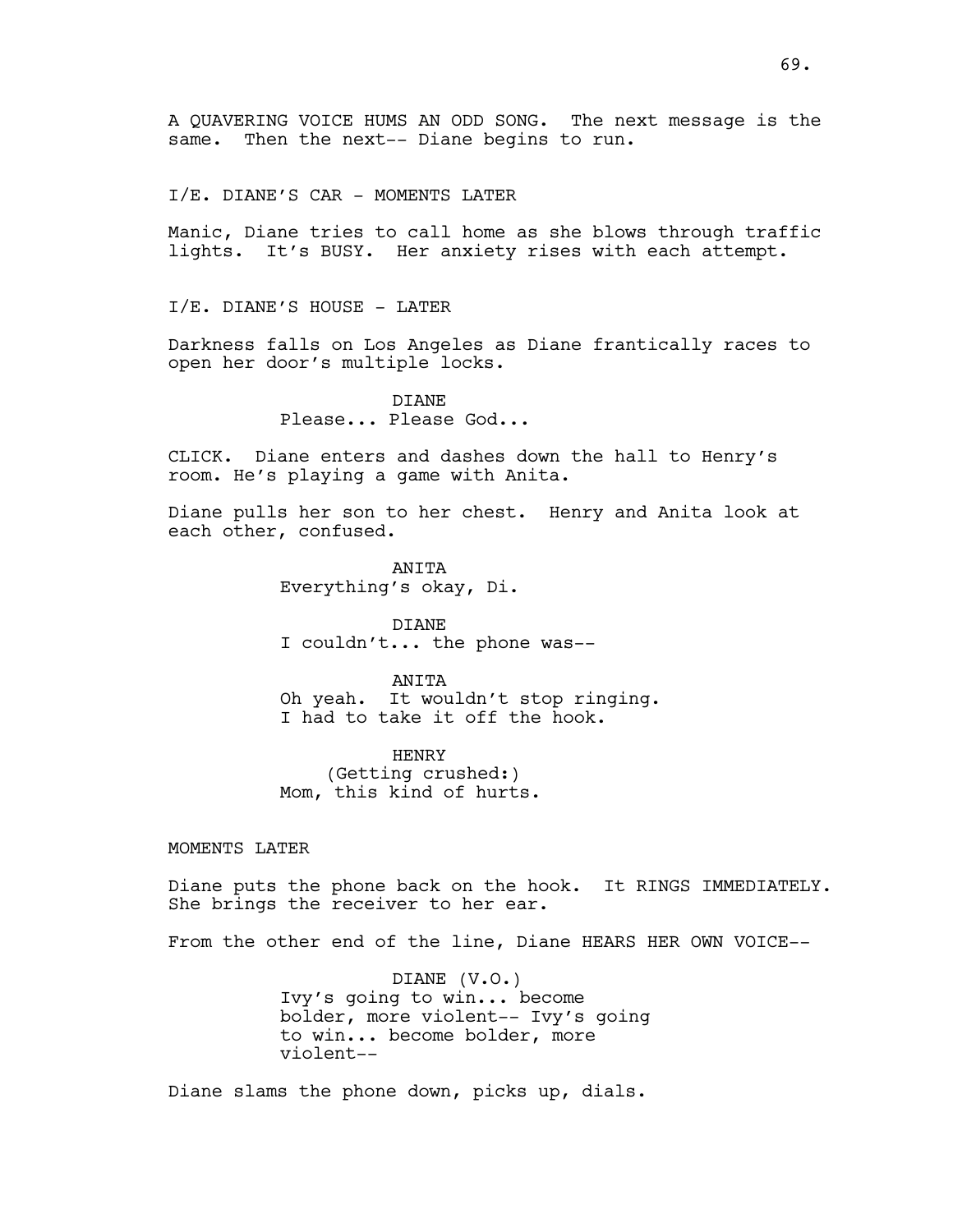INT. JANE'S HOUSE - MAIN ROOM - MOMENTS LATER

Scott is vacuuming when-- THE POWER GOES OUT.

JANE (O.S.)

Scott!

SCOTT Yeah! It's okay! I just tripped the breaker!

BEDROOM

Jane's eyes fill with dread.

JANE (Panicked:) Scott!

HALLWAY TO LAUNDRY ROOM

Scott, sweeps the FLASHLIGHT BEAM as he approaches the breaker box in the laundry room.

> SCOTT Just stay where you are! I'll have it on in a minute!

Scott places the flashlight on the washer and opens the box.

JANE (O.S.) Scott... Scott!

**SCOTT** (Trying to find breaker:) What!

JANE (O.S.) Don't stop talking!

Scott turns towards Jane's voice. The movement unblocks the flashlight beam-- ILLUMINATING IVY HICKS. Covered in mud, Ivy's hair hangs in wet tendrils over her pale grim face. In her hands-- a Taser, a length of rope.

> SCOTT Fine. What do you want me to say!

BEDROOM

JANE I don't know! It doesn't matter! Sing a song or something!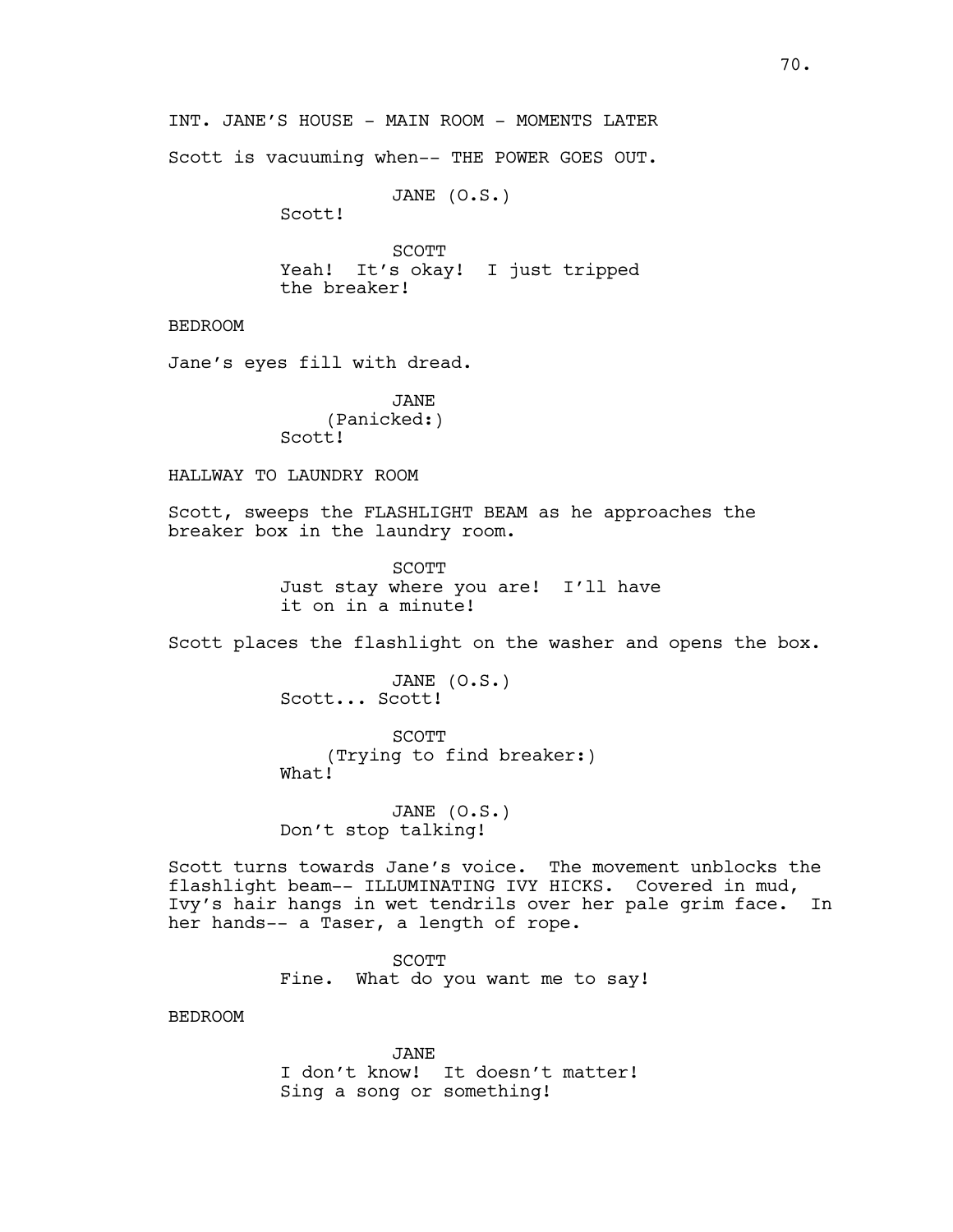Silence. Jane's apprehension swells to terror.

JANE (CONT'D)

Scott?

From the dark reaches of the house, Jane hears IVY SINGING THE ODD SONG. Jane cowers as FOOTSTEPS approach.

INTERCUT - PHONE CALL - DIANE'S CAR/JULIA'S OFFICE

Brian and Julia hustle out of the office.

JULIA Do not approach the house. Wait for the back up. I repeat, wait. (To Brian:) Get me SWAT.

Parked near Jane's, Diane is strapping on her body armor. She surveys the dark house and gets an item from her trunk.

> JULIA (CONT'D) That's an order. Are we clear? (Click.) Dammit!

Diane racks a round in a wicked PISTOL-GRIP 10 GAUGE.

CLIFF (O.S.) I've honestly never found you more sexy than I do right now.

DIANE Did you miss the entire sexual harassment seminar?

CLIFF<sub></sub> No way. The MILF from HR leads it. What did the bossy lady say?

DIANE We're ordered to wait.

CLIFF Well, an order's an order. Let's wait inside.

INT. JANE'S HOUSE - CONTINUOUS

Through the blinds, Ivy watches Cliff and Diane scamper across the street, weapons drawn. She turns to Jane and Scott who are gagged and bound to chairs facing each other.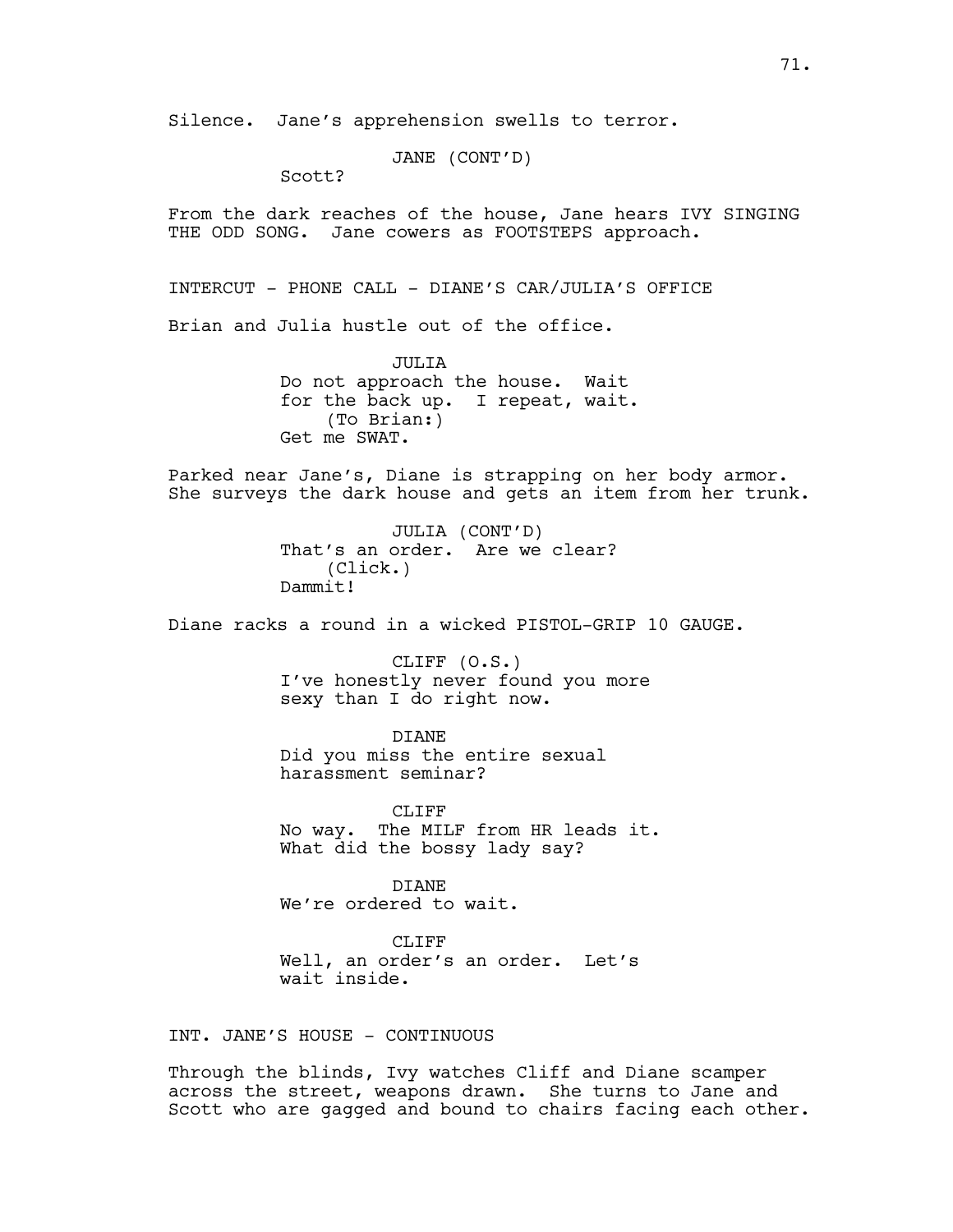**TVY** Your annoying friends want to crash our party.

Jane's screams are muffled by the duct tape.

IVY (CONT'D) You're right Jane. We should get on with it.

Ivy produces a GUN. More screaming from Jane.

IVY (CONT'D) Please, let's not get emotional. We all need to be adults if we're going to get anything done tonight. I've given our problem a lot of thought, and I realize now, that what we have here, is a lack of resolution. And that, frankly Jane, is your own damn fault. You haven't made a decision. So there's no clarity, am I right? Scott, you're with me on this, right? Scott?

Scott, is catatonic with fear.

IVY (CONT'D) Scott's on board. Of course he is because... well the fact is Jane, your behavior is selfish. It's confusing and it's not fair. Not to Scott, and certainly not to me. Honestly, I think all this conflict could have been avoided if you'd JUST MADE UP YOUR FREAKING MIND! (Beat.) Sorry. I have a headache.

#### OUTSIDE

Diane looks on as Cliff works to pick the back door's lock.

## **TNSTDE**

IVY (CONT'D) You can't have your cake and eat it too. Scott and I require a decision Jane. We need it now. Whatever it is, we will deal with the consequences together. So. Jane. Who's it going to--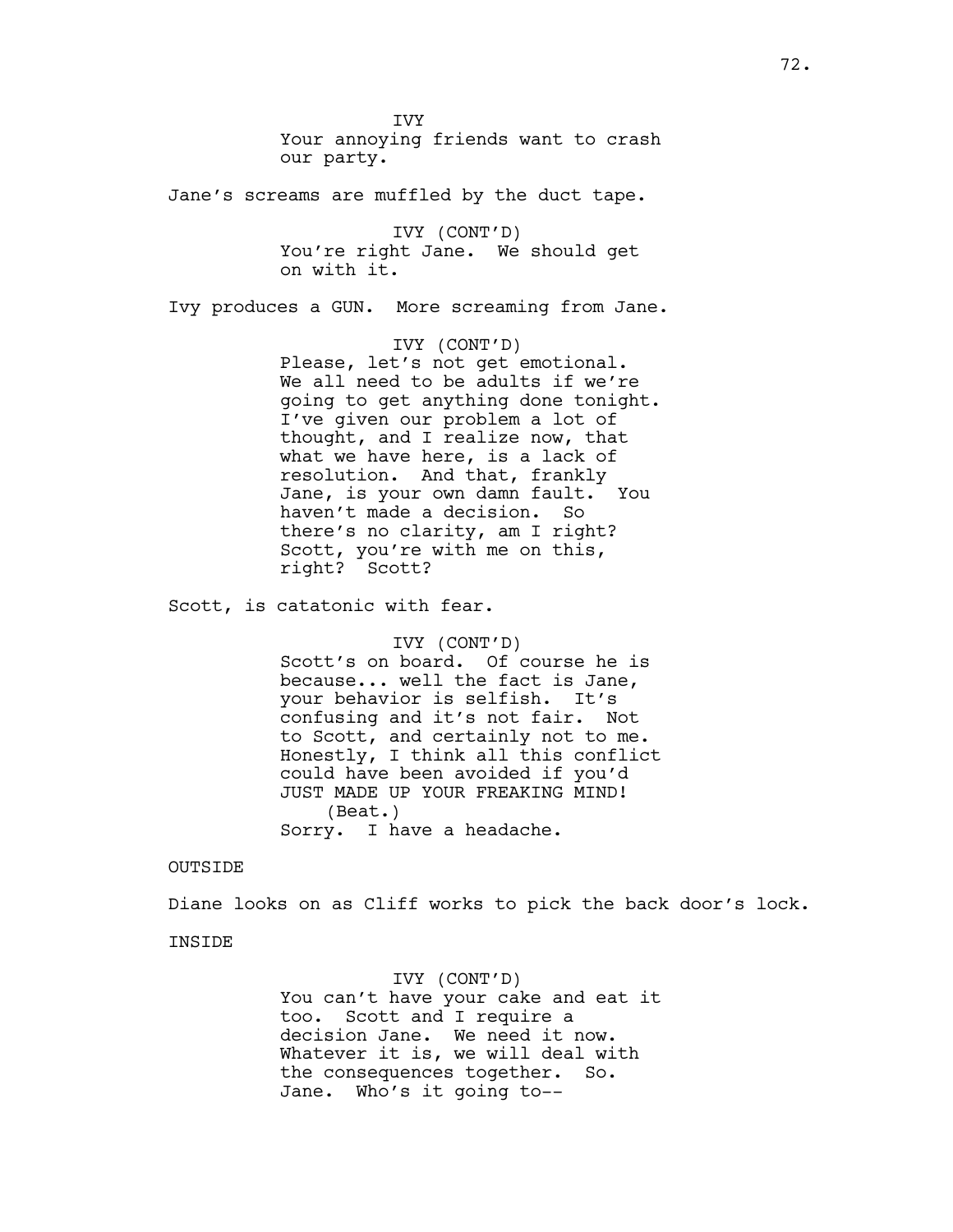OUTSIDE, BACK DOOR

Cliff and Diane are preparing to breach when BULLETS SHRED THE DOOR. In the hail of glass and wood, they return fire--Diane takes a round in the arm. She tumbles onto the grass. At her side, Cliff lays wheezing, one hole, center chest.

EXT. JANE'S HOUSE - POLICE PERIMETER - CONTINUOUS

Safe behind the Klieg lights, Julia watches a flurry of POLICE activity. A SWAT COMMANDER yells into his radio.

> SWAT COMMANDER Shots fired. Shots fired. Somebody get eyes on that shooter!

SWAT SNIPER (OVER RADIO) ...No shooter. Two persons down in the yard.

INTERCUT - RADIO - SNIPER POSITION/PERIMETER

NIGHT-VISION SCOPE: The sniper scans the house and yard. Diane struggles to drag Cliff to safety.

> SWAT COMMANDER (V.O.) Hostages?

SWAT SNIPER Negative. It looks like Cliff Parsons and... some woman.

Julia's face is ashen.

SWAT COMMANDER

Status.

SWAT SNIPER (V.O.) One injured. No movement from Parsons.

INT. JANE'S HOUSE - CONTINUOUS

Ivy vibrates with glee as she loads another clip.

# IVY

Time's up Jane!

Ivy rips the tape from Jane's mouth.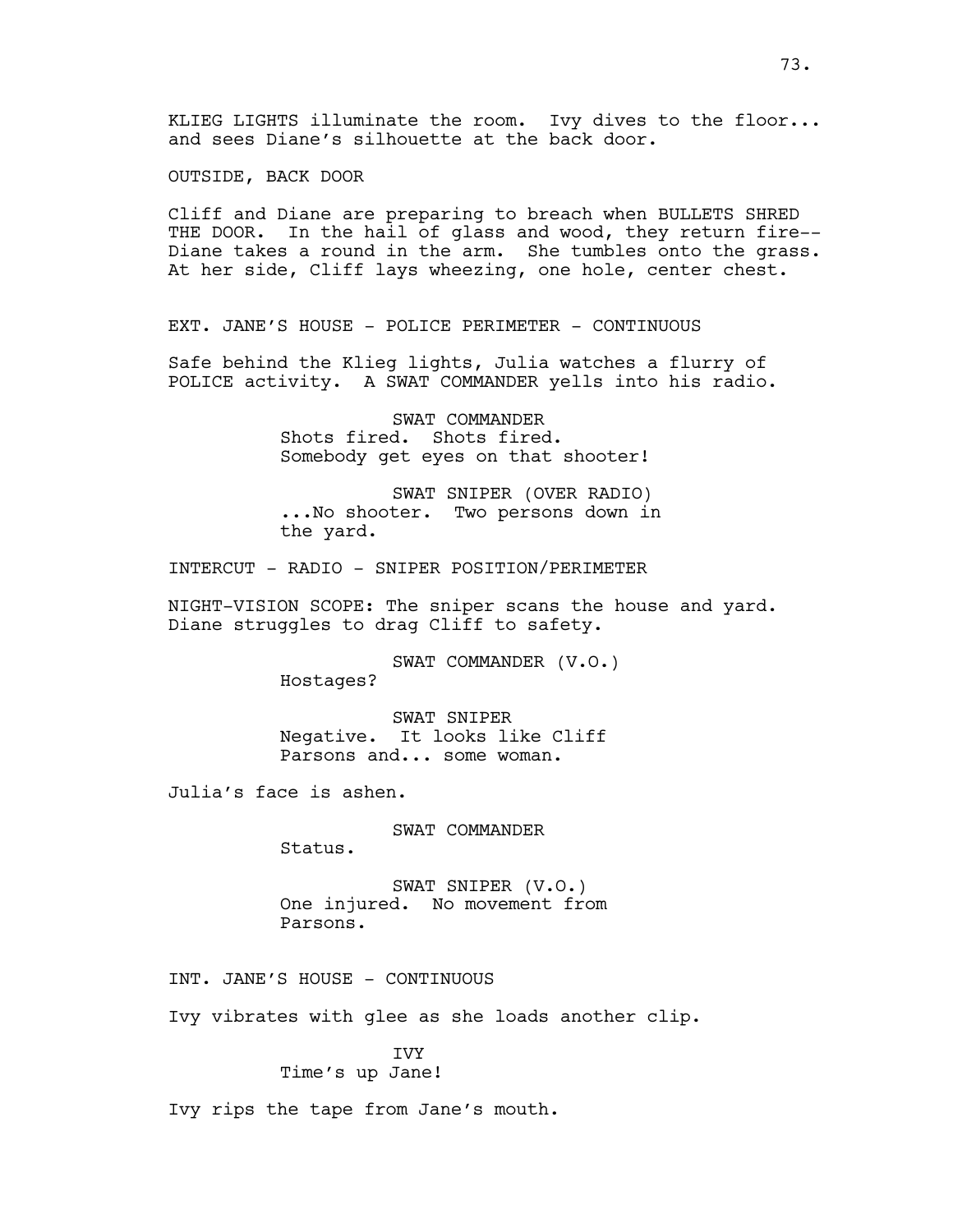JANE Stop! Ivy, listen to me--

IVY Him or me! Choose!

Ivy presses the gun to Scott's temple.

#### JANE

(Breaking down:) I can't. No. No... Please. Ivy.

IVY You know what, you're right. You're emotional. No one should make a permanent decision based on temporary feeling.

JANE That's right. Let's just calm--

IVY Let's take emotion out of the equation. A simple comparison.

Ivy tears the duct tape from Scott's mouth.

IVY (CONT'D)

Kiss him.

SCOTT

What?

IVY Kiss him. Kiss me. Then choose.

JANE Listen to me Ivy. It's not too--

IVY (Brandishing the gun:) IT IS TOO LATE! (Instantly calm:) Kiss him. Or clean him off the sofa. Up to you.

## OUTSIDE

Blood everywhere. Diane rips off Cliff's shirt and peels back his Kevlar.

> DIANE (Searching for the wound:) Oh God, Cliff. Stay with me.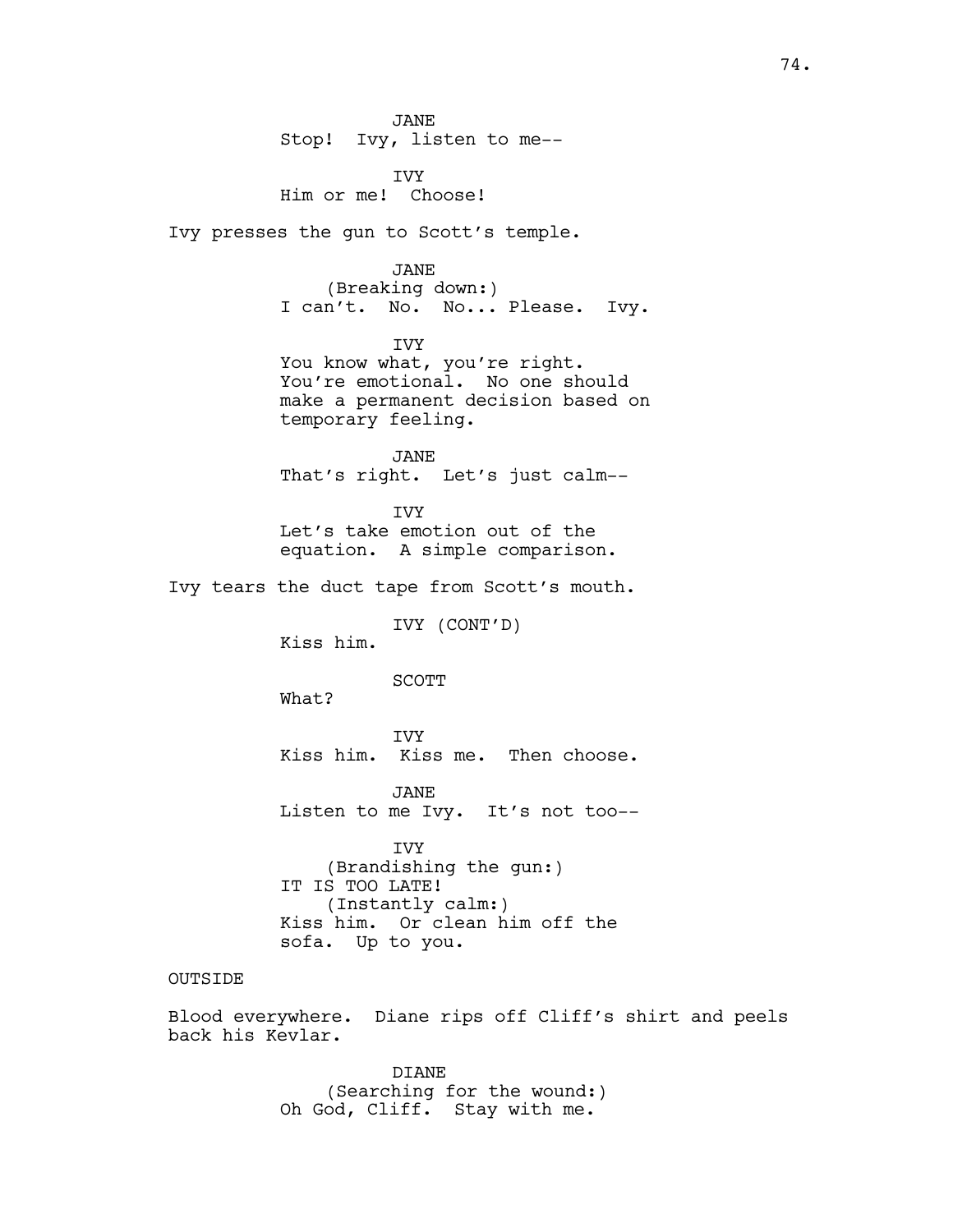CLIFF Stop it. That hurts. Ow.

DIANE *Ow?* What do you mean, *ow?* You're shot! Damn I can't find the entry!

CLIFF My vest caught it.

DIANE Then where is all this blood coming- (Woozy:) Oh... That's not good.

She falls forward. Cliff catches her.

CLIFF If it makes you feel better, I definitely cracked a rib.

DIANE (Fading:) It does. Thanks.

INSIDE

SCOTT It's okay Jane. Everything's okay.

Jane leans in. They kiss. The gesture is devoid of lust-- a bittersweet farewell between friends, full of permanence.

> IVY How sweet. My turn.

A beat. Ivy leans in.

SNIPER POSITION

NIGHT VISION SCOPE - Ivy's head moves into the frame.

SWAT SNIPER (V.O.)

Target.

SWAT COMMANDER Green light.

INT. JANE'S HOUSE - CONTINUOUS

CRACK-- TIME SLOWS as the bullet pierces the window and grazes the back of Ivy's head. The kiss saved her life. Ivy falls to the floor, dazed. A beat, then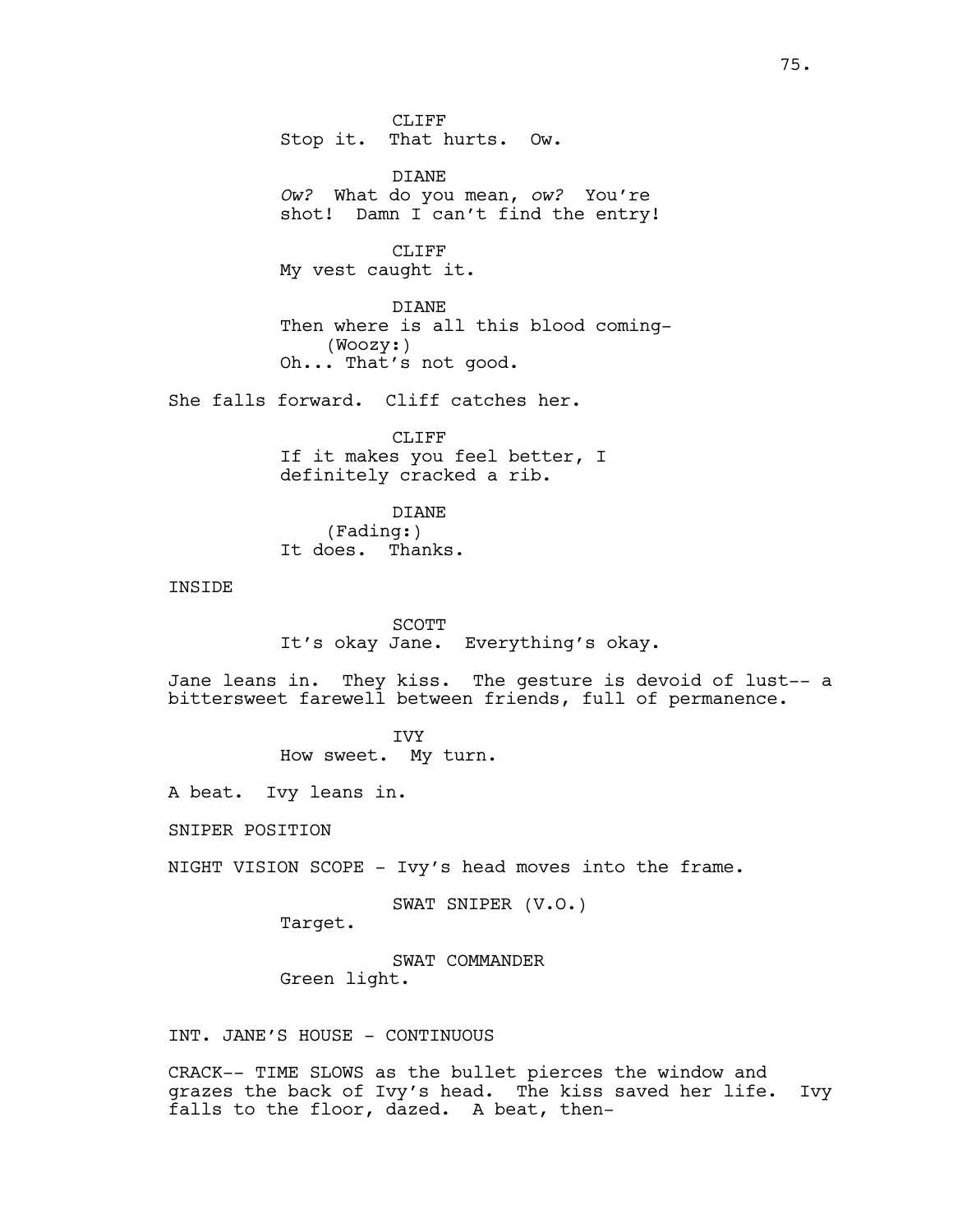ALL HELL BREAKS LOOSE -- The windows are obliterated by CS CANNISTERS and FLASH GRENADES. Dense white gas fills the house as MASKED SWAT OFFICERS deploy through the house, the beams of their gun-mounted lights crisscrossing the smoke.

## OUTSIDE

Cliff carries Diane's limp body towards the spinning red and blue lights. From the house, come the repeated SHOUTS OF --

> SWAT OFFICERS (O.S.) ... Clear! Clear! Clear!

I/E. AMBULANCE - MOMENTS LATER

Julia and Cliff watch the MEDICS load Diane on a stretcher. Diane manages to open her eyes.

> DIANE Did we get her?

#### JULIA

Absolutely.

Diane smiles as she passes out. The doors shut. Julia and Cliff watch the ambulance pull away.

> JULIA (CONT'D) Tell me we got her.

INT. JANE'S HOUSE - MOMENTS LATER

Jane and Scott slump in the chairs, coughing, mucus streaming from their faces.

A SWAT COP scans the room as the smoke begins to dissipate.

IVY HICKS IS NOWHERE TO BE SEEN.

## SWAT COP

...Clear.

#### END ACT 5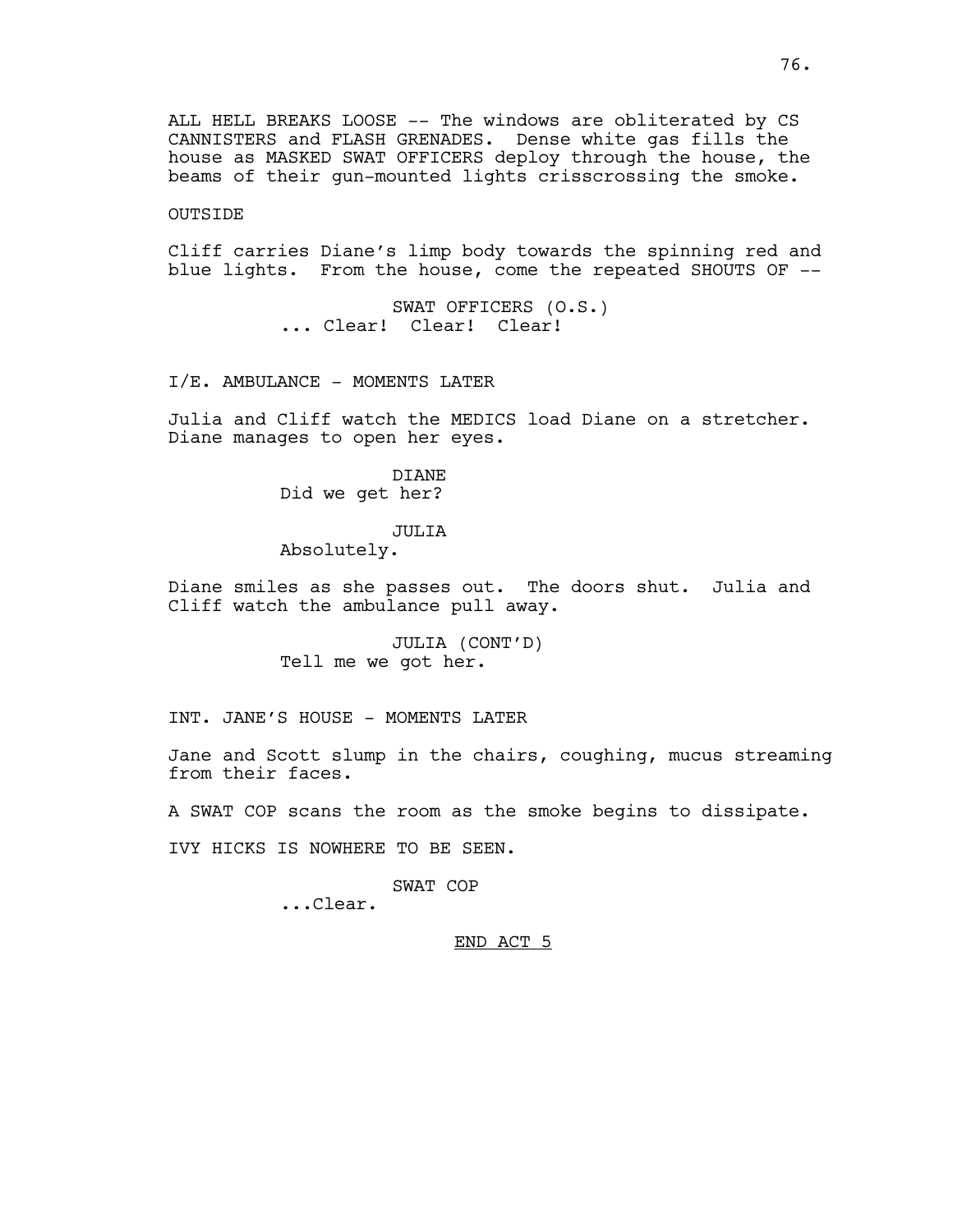ACT 6

INT. COLEMAN'S OFFICE - DAY

Larry Coleman holds the remote, cueing back and forth over the most embarrassing footage-- a SWAT OFFICER emerging from Jane's house shrugging "where'd she go." He FREEZES the tape and looks to DA WARREN.

> REP. LAWRENCE COLEMAN The story tomorrow is either, "Coleman budget cuts kill cops" *or* "Eager ADA blows raid." You tell me Jake, which is it going to be?

DA WARREN The latter, Larry. (Off Coleman:) Sir.

REP. LAWRENCE COLEMAN Good thinking, because if you let Julia Whitman off the hook here, there's another headline. It starts with your name. And I can guarantee, you won't like it.

Coleman presses PLAY--

ON TELEVISION:

THE LOCAL NEWS lead is "STALKER EVADES POLICE". We watch a clip from the previous night's chaos. PULL BACK TO REVEAL--

INT. HOSPITAL - DAY

Diane turns off the TV.

CLIFF (O.S.) Julia's happy they're using the word, "stalker". So there's your upside.

Diane is propped up in bed, her arm in a sling. Henry sits on the floor, reading a comic book. Cliff stands at the door with flowers and a balloon which reads: "It's a Girl!".

> DIANE What the heck happened?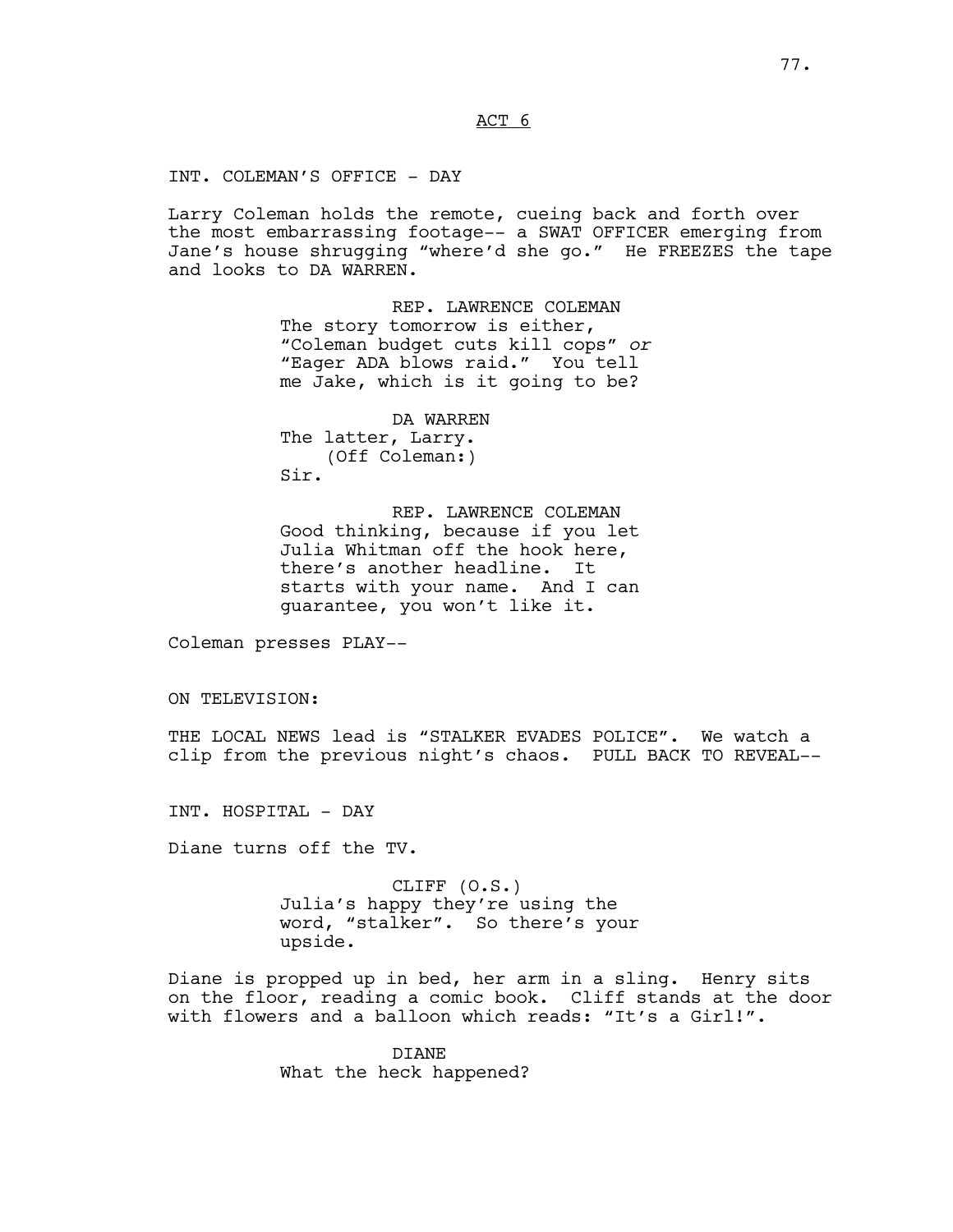CLIFF They were out of "get well soon." I still think this works. (Off Diane:) They're investigating. CSI's been all over that place and still no one can figure out how she did it. Media's eating it up. Heads will roll.

DIANE How is this even possible? The house was surrounded.

#### CLIFF<sub>F</sub>

You got four separate subdivisions, four different chiefs, and they laid off most of logistics people so no coordination. Basically, it was a complete clusterf-- (Noticing Henry:) Fuuudddge. Hey kid.

HENRY

Hey.

#### CLIFF

Anyway, don't worry your pretty head. They're giving you the week off. And all you had to do was take a bullet.

### DIANE

I don't want a week off. I want--

CLIFF

To relax. Look, we have it covered. Julia's got a fresh lead. (Re: Henry's comic:) Ironman?

Henry nods. Cliff scoffs, "whatever."

## DIANE

What lead?

HENRY You have a problem with *Ironman*?

#### CLIFF

You mean, with an over-hyped sellout taking attention from the best comic book hero of all time? (MORE)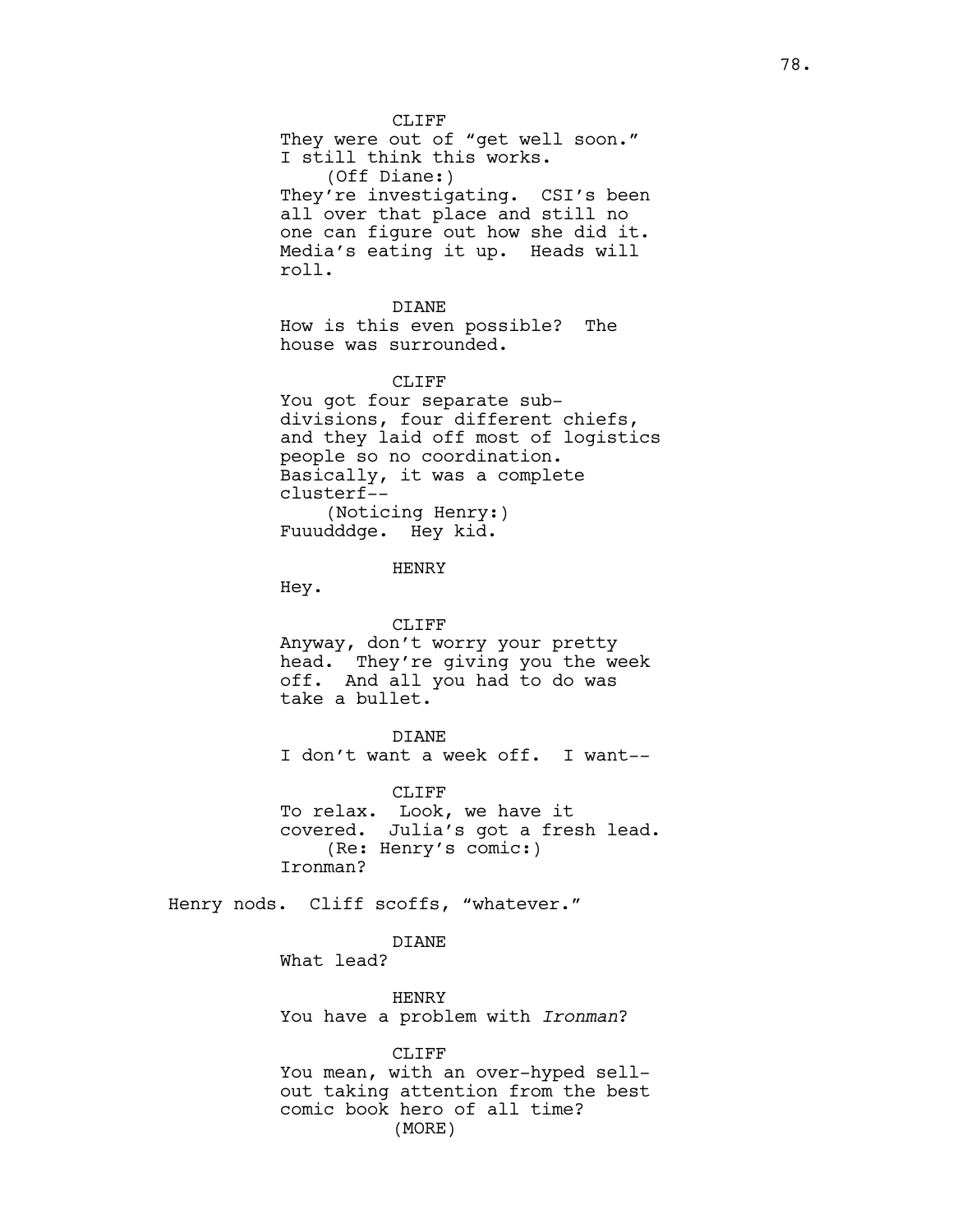(Off Henry:) Aquaman. HENRY Isn't he like, a mermaid? CLIFF I'm not even going to dignify that. DIANE Cliff-- CLIFF He's the *Guardian of the Seas* kid. Ironman's just guy in a metal-- DIANE Cliff! (Cliff shuts up:) What lead? CLIFF Video of Ivy crossing the border at CLIFF (CONT'D)

San Ysidro. The Mexican authorities think they have a witness ID outside Juntas.

DIANE They *think*?

CLIFF We'll nail her. We're close.

## INT. JULIA'S OFFICE

Julia is on her way out the door, when DA Warren blocks her.

JULIA Excuse me Jacob. I've got a member of my team in the hospital and a victim to debrief.

DA WARREN No. You don't. There's no team.

JULIA I beg your pardon?

## DA WARREN

It's done. Your little stunt was fun, but the powers that be have noticed. They're going to hang this fiasco around your neck.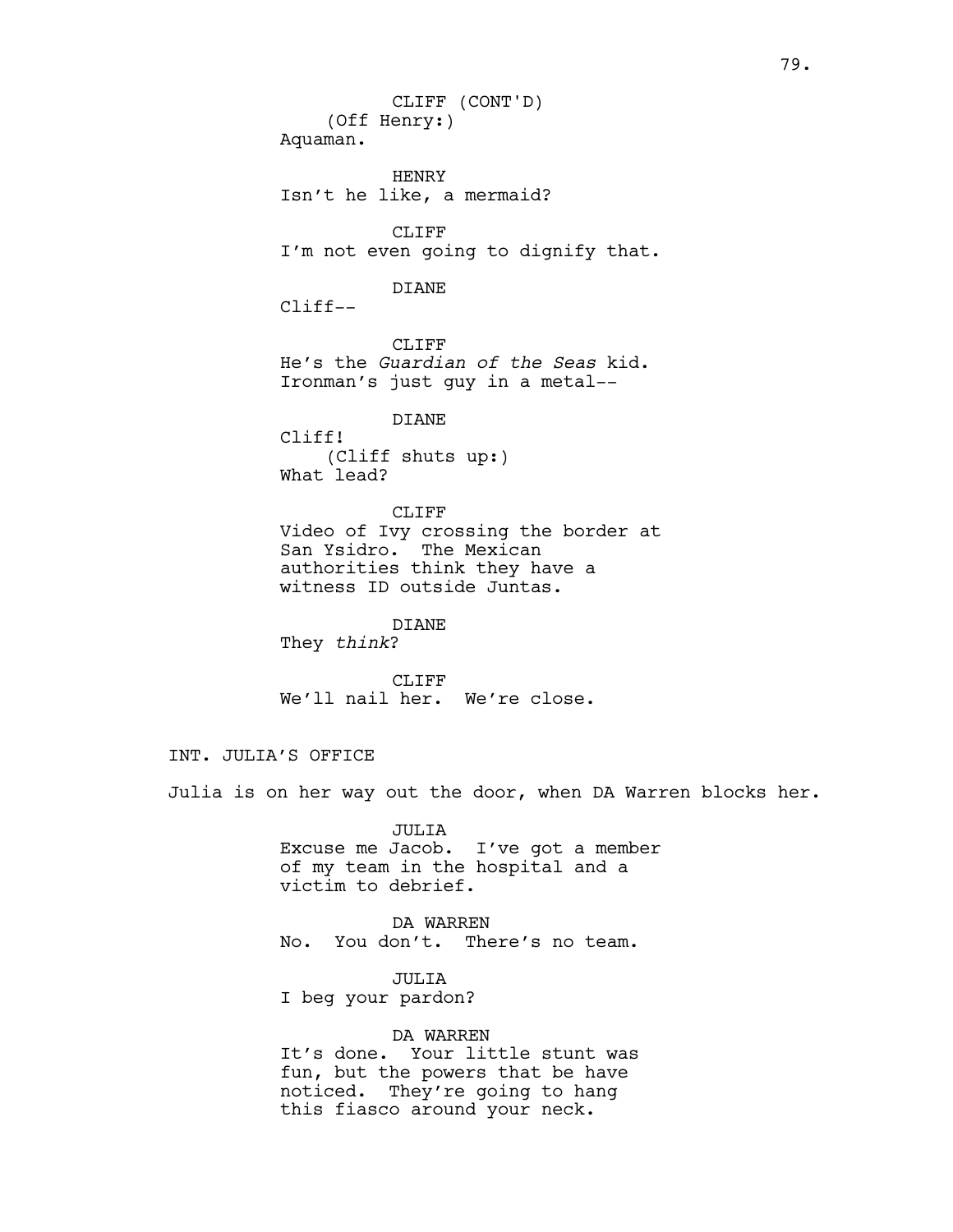JULIA My neck? I'm not the one who let Ivy slip away.

DA WARREN You still don't get it. Someone is going to twist in the wind for this. But if you shut it down now, I can protect you. (Off Julia:) Look, I like you Whitman. You have a hell of a future here. Don't go risking your career for a bunch of second rate cops and a--

Julia pushes past him and heads down the hall.

DA WARREN (CONT'D) I'm warning you Whitman! Your task force is dissolved! It's done! You or your band of idiots go near this case and you'll be a public defender in Barstow before sundown.

Julia disappears down the hall.

INT. JANE'S HOUSE - MAIN ROOM

Cliff and Julia sit on the sofa opposite Jane. Jane is unkempt, her eyes appear empty and far away. HAMMERING reverberates through the house as BUILDERS work on repairs.

JULIA

The house is coming together.

CLIFF Good as new. Better than new.

JANE I'm selling it. Going away.

JULIA Oh. I didn't know that. Where? (No response:) We'll need to know Jane. So we can protect you. (JANE scoffs, a beat.) Is Scott going with you?

JANE He says... we need to start over.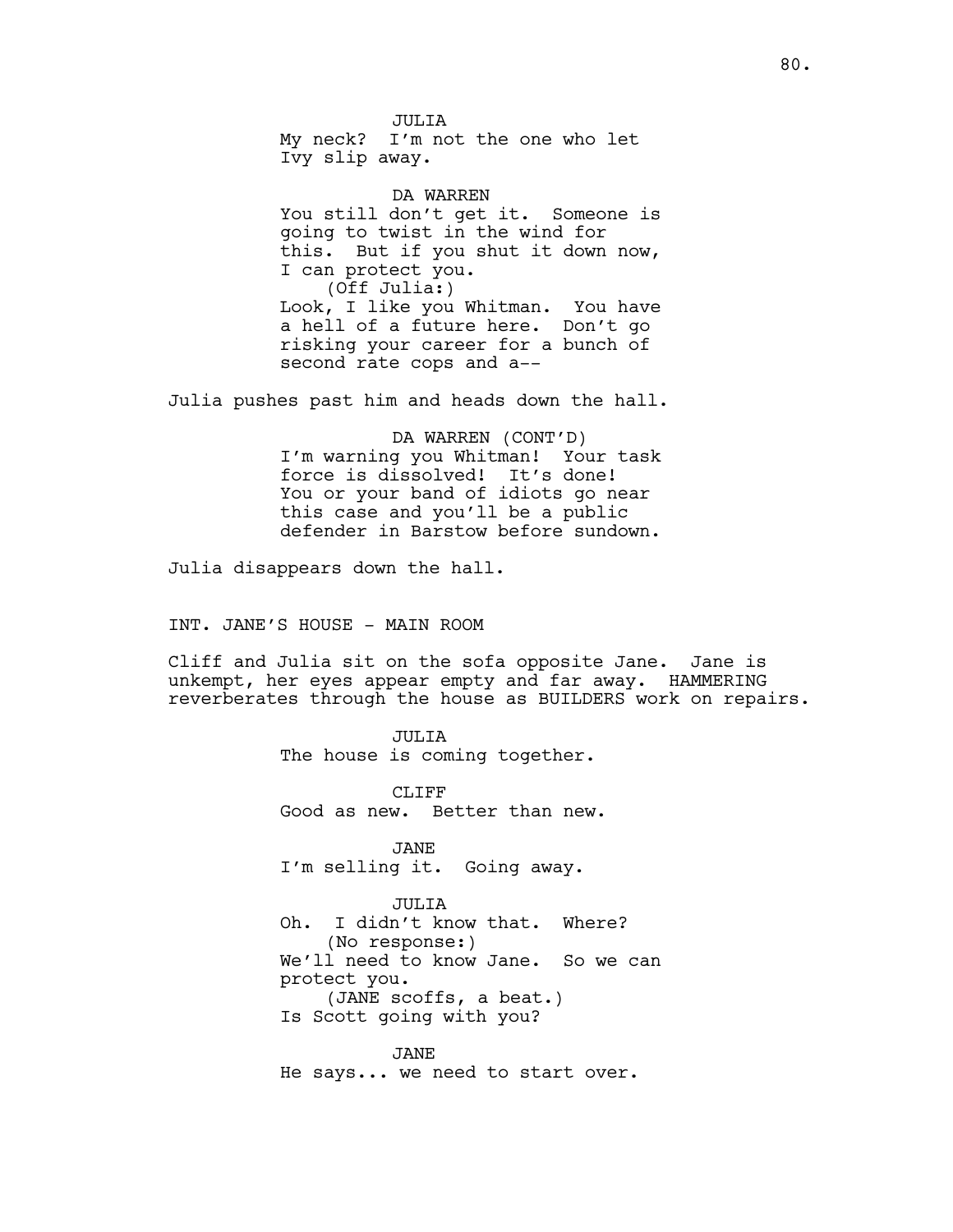JULIA I understand that. That's good.

JANE Separately. He's going alone.

JULIA

Well I... Jane, I know this has been difficult-- is difficult. But it's almost over. We're confident that we'll have Ivy in custody very soon. In the meantime, if she contacts you--

JANE

Ivy's here.

JULIA No Jane. Ivy's in Mexico.

## JANE

(Drugged:) She'll be back tonight. In my sleep. I wake up. She's here. I wake up again... she's gone... I don't know which is the dream. Do you? Do you know?

#### INT. HOSPITAL - LATER

Henry hands Diane a permission slip.

HENRY Since you got shot, you can come on my field trip.

DIANE Oh sweetie, I don't know if I can. They need me back at work.

HENRY (A beat:) So is Aquaman your boyfriend?

DIANE No. Absolutely not... He's just someone Mommy works with.

HENRY You must like him.

DIANE What makes you say that?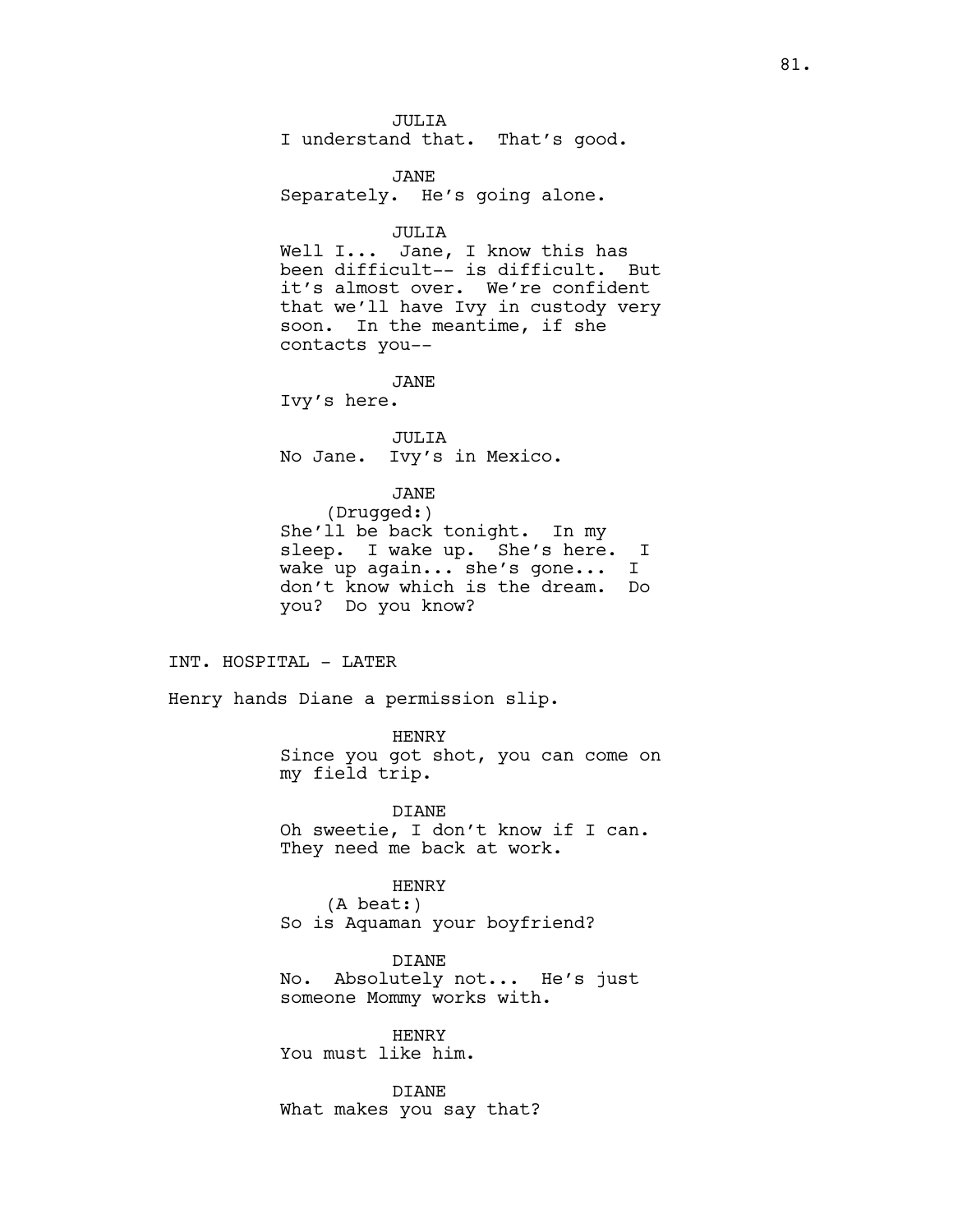Why else would you work so much.

Ouch. Diane looks at her son. A beat. She reads the slip.

## DIANE

So, where are we going?

EXT. JANE'S HOUSE - LATER

Julia and Cliff exit Jane's house and head for their cars. An EXTERMINATOR pulls up in his truck.

> JULIA What's Jane on?

> > CLIFF

Seconal, Nembutal, Valium? Your guess is good as mine. Whatever it is, she's upping the dose.

JULTA

I can't even blame her. This is my fault. I was careless. I let my ego take over. I just wanted to get Ivy so badly that--

#### CLIFF

Don't be dumb... Ma'am. Any cop worth his salt will tell you there's only one way to stop someone like Ivy Hicks.

EXTERMINATOR You the folks with the raccoon problem?

### JULIA

Possums.

EXTERMINATOR Okay. The gas don't discriminate.

They watch the exterminator run a hose from the truck to Jane's porch.

> CLIFF He's got the right idea.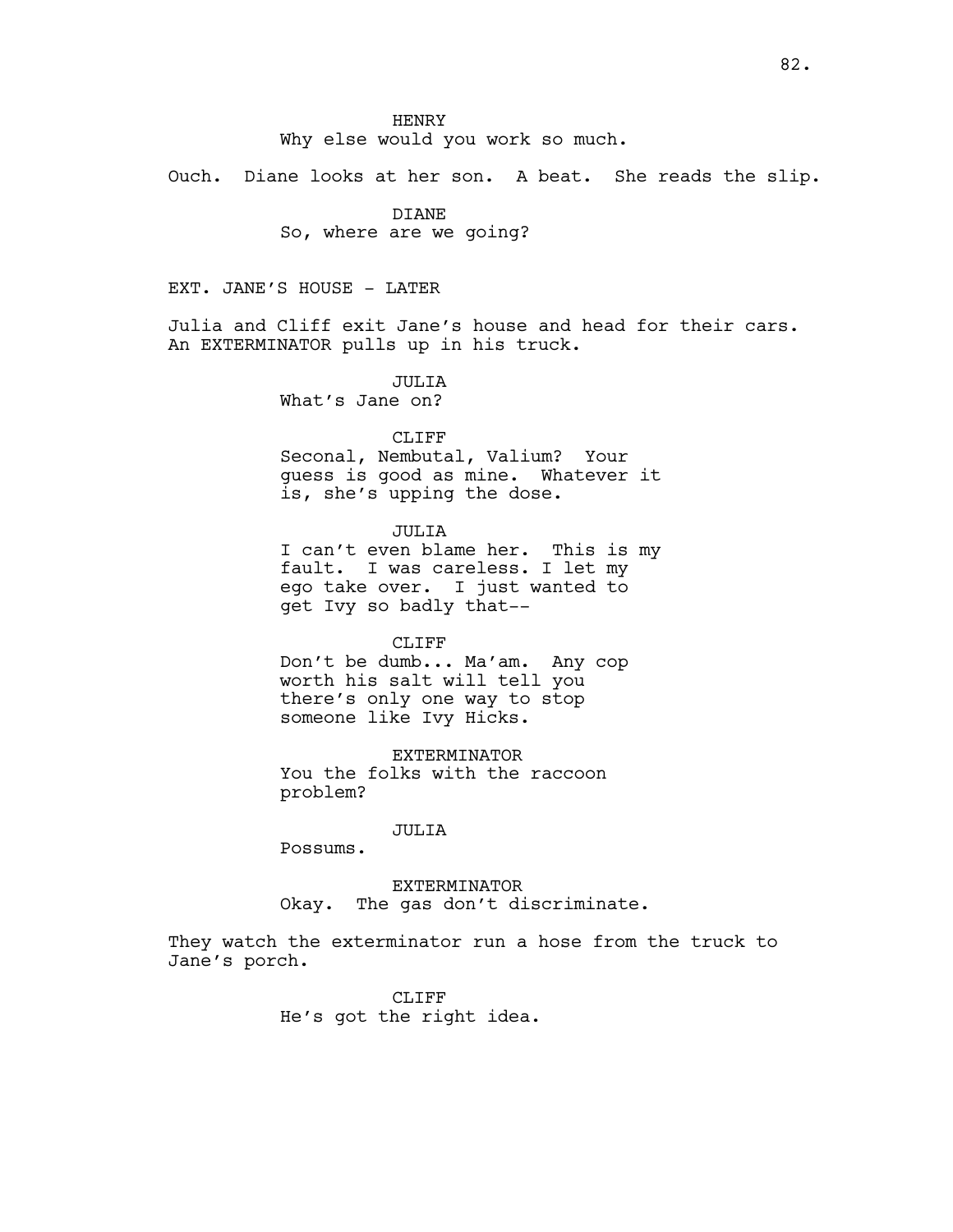EXT. LOS ANGELES ZOO - DAY

The field trip. CHAPERONES and TEACHERS herd KIDS along the lush pathways. Diane lingers near the back of the group with Henry, who is wearing most of his ice cream cone. Diane laughs. She can't help having a good time.

#### LATER

The kids spread out to view the animals in the North American section. Diane overhears a NATURALIST.

> NATURALIST ...You'll note the long tail which helps the opossum in climbing.

Diane looks in the exhibit. An OPOSSUM blinks back at her.

NATURALIST (CONT'D) Opossums have adapted to urban environments. They make their homes in burrows, in structures...

The opossum hisses and bears its teeth. The kids love it.

NATURALIST (CONT'D) Whoa. Her bark is worse than her bite. She's fierce if cornered but her best defense is, of course--

The Naturalist raps the cage. The Opossum falls over, dead.

NATURALIST (CONT'D) Playing possum. Or I should say, playing "opossum" since "possums" are indigenous to Australia--

Cold realization spreads across Diane's face. The ice cream cone falls from her hand. Splat.

> DIANE (To Henry:) I have to go.

HENRY What? Why? Mom!

Henry watches Diane frantically speak with his TEACHER then dash out of sight.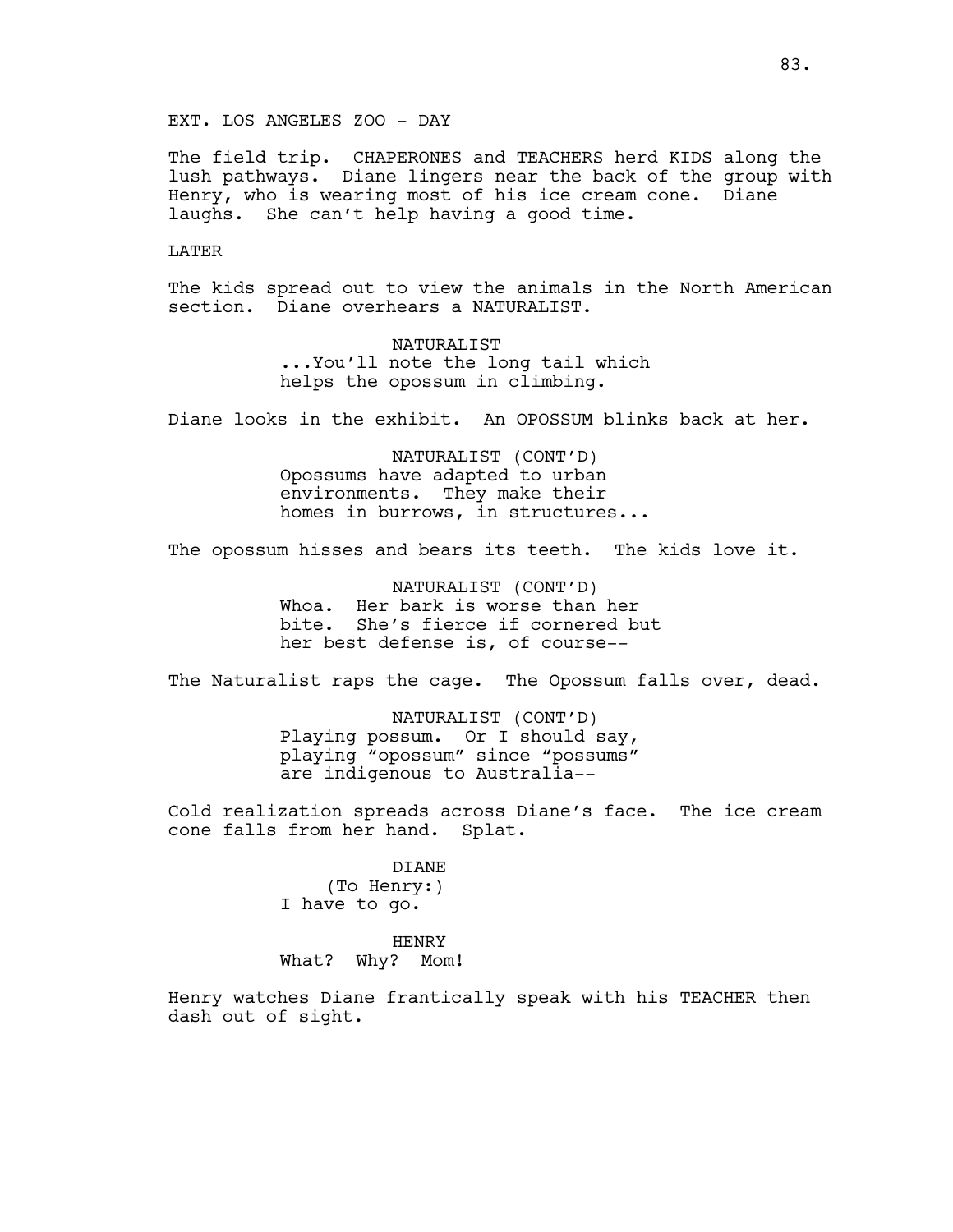WE HEAR the sound of MEN WORKING-- grunting as they pry boards from their studs. Light filters through the cracks, partially illuminating the interior of this space-- PHOTOS, TWISTED DRAWINGS, MANIACAL SCREEDS. A large section falls away. BLINDING SUN LIGHT STREAMS in. As it fades, we see Cox, training his gun on the opening. He pokes his head in, gags, turns away and pukes.

> COX (Weakly:) Clear.

EXT. JANE'S HOUSE - AFTERNOON

Romero uses a crowbar to widen the opening of the "Burrow" beneath Jane's house. Cliff, Julia and Diane step forward for a closer look.

## CLIFF

Holy...

The burrow's dank crawl space is dominated by a TWISTED SHRINE TO JANE. Amid the trash and rotting organic matter, Diane sees food scraps, a COMPUTER, RECORDING EQUIPMENT, CAMERAS, NOTEBOOKS and a GAS MASK. Cables snake through the floor boards. Cliff shines his light on a TRAPDOOR.

> CLIFF (CONT'D) Do you think... this whole time...

> > JULIA

I do. Be careful what you touch.

Cliff watches Diane begin to climb inside.

CLIFF So I'll just wait out here--

DIANE Quit whining. You probably use the same decorator--

-- A PIERCING SCREAM

No one noticed Jane's approach. She stares at the shrine, overcome by terror. Julia embraces Jane and pulls her away.

> DIANE (CONT'D) (A beat.) Hey. Look at this.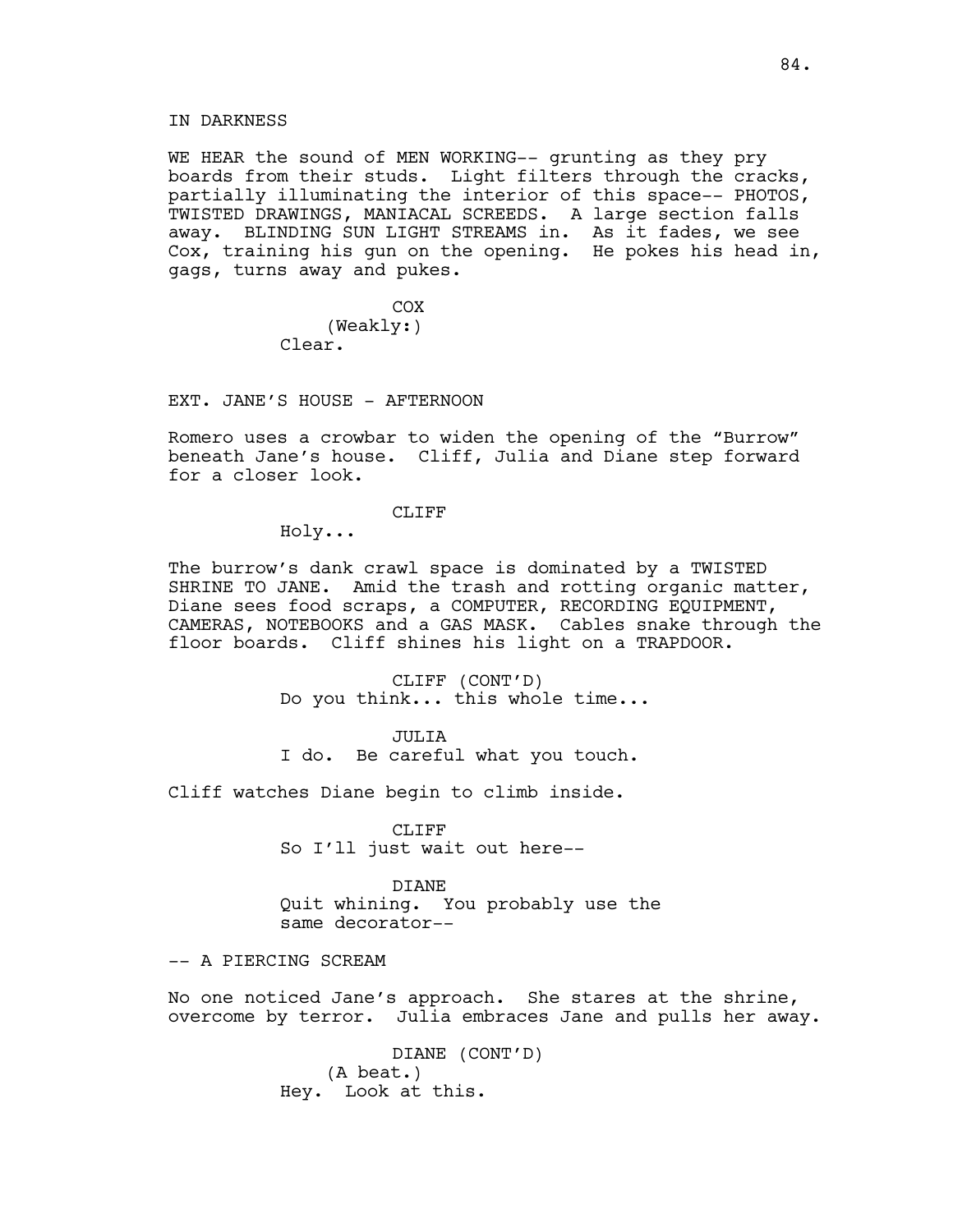Diane shows Cliff a stack of small boxes. Their labels read, "Jane's Hair, Jane's nails, Jane's skin, etc."

> CLIFF Ain't love grand.

DIANE We're going to need some help.

### LATER

FORENSIC COPS are suiting up. Diane walks over from where Cliff is coordinating the crime scene and stands over Tim, the data analyst. Tim powers on Ivy's computer-- a LOGIN SCREEN. Tim taps keys.

> DIANE (CONT'D) So? Can you get in?

> > TIM

Sure. I'm about to use a computer expert trick that will bypass the security and give us access to her files. Just give me a minute.

DIANE

Wow. Really?

TIM

No. I don't even know what sort of security she's using. It may require a hard token. She may have PKI authentication, In which case--

DIANE Just. How long?

TIM Three days.

DIANE

Seriously?

TIM

No, not seriously. But until I get it back to the lab, I can't tell you anything except that her last login was at 7:42 this morning. (Re: Cliff:) I can't believe you actually talk to that Cro-Magnon.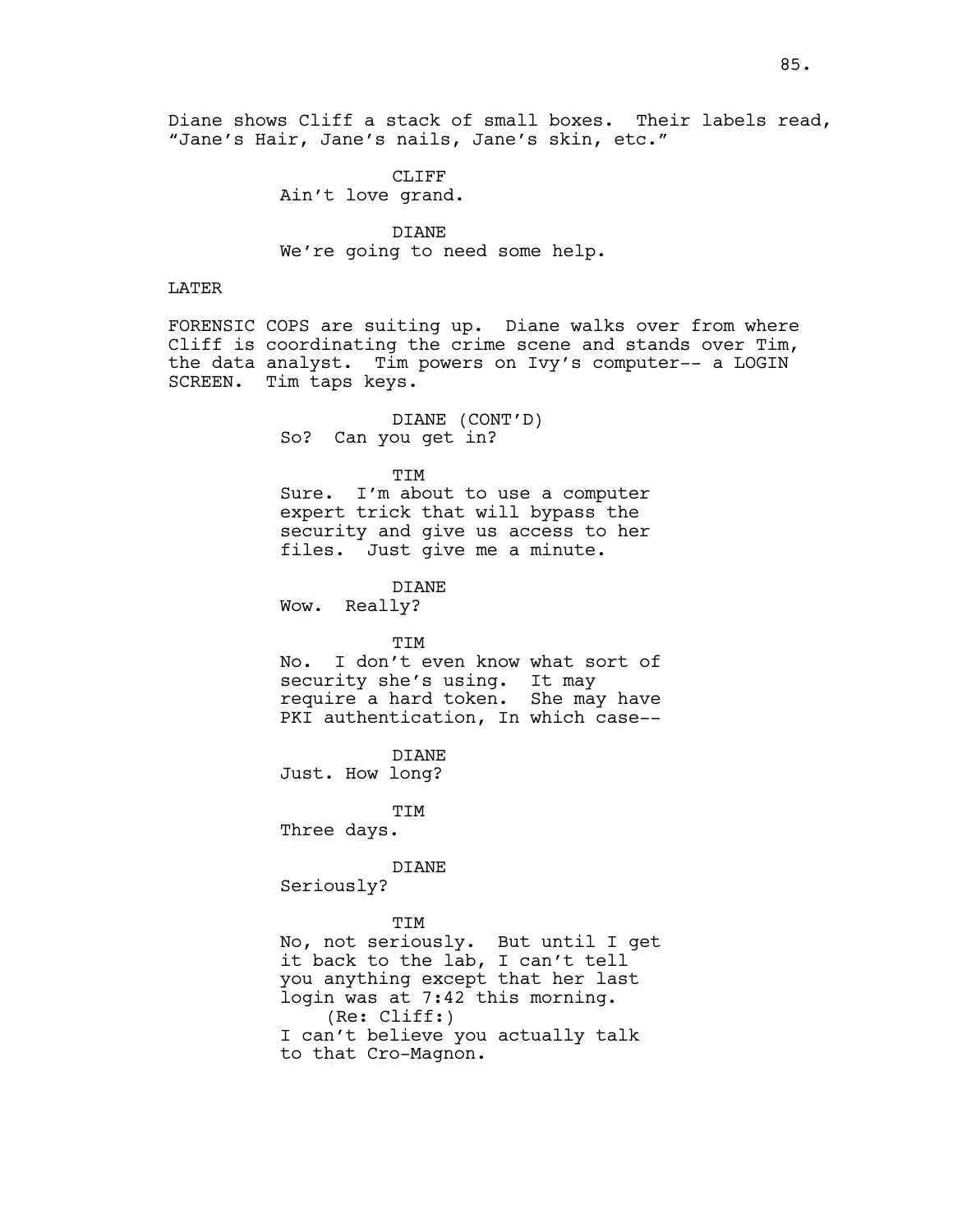TIM Cro-Magnon. Paleolithic cave dweller?

## CLIFF

Looks up to see Diane running in his direction.

DIANE Stop! Stop! Don't touch it! She's still here Cliff. Ivy was here today.

CLIFF

What?

DIANE Seal it up. Get these people out of here. We'll stake it out.

Diane's phone BUZZES.

CLIFF Today? I don't under--

DIANE Just get these people out before she comes back!

Cliff begins shutting down the crime scene. Diane looks at her CALLER ID: "HENRY'S CELL". She answers.

> DIANE (INTO PHONE) (CONT'D) Hey kiddo. Sorry I had to run off like that. I promise I'll make it up to you.

IVY (V.O.) I know you will.

Ivy's voice sucks the air from Diane's lungs.

IVY (V.O.) You took what belonged to me. You took everything I loved. Now I'm going to show you how it feels.

DIANE (Welling up:) Don't you hurt him... Please.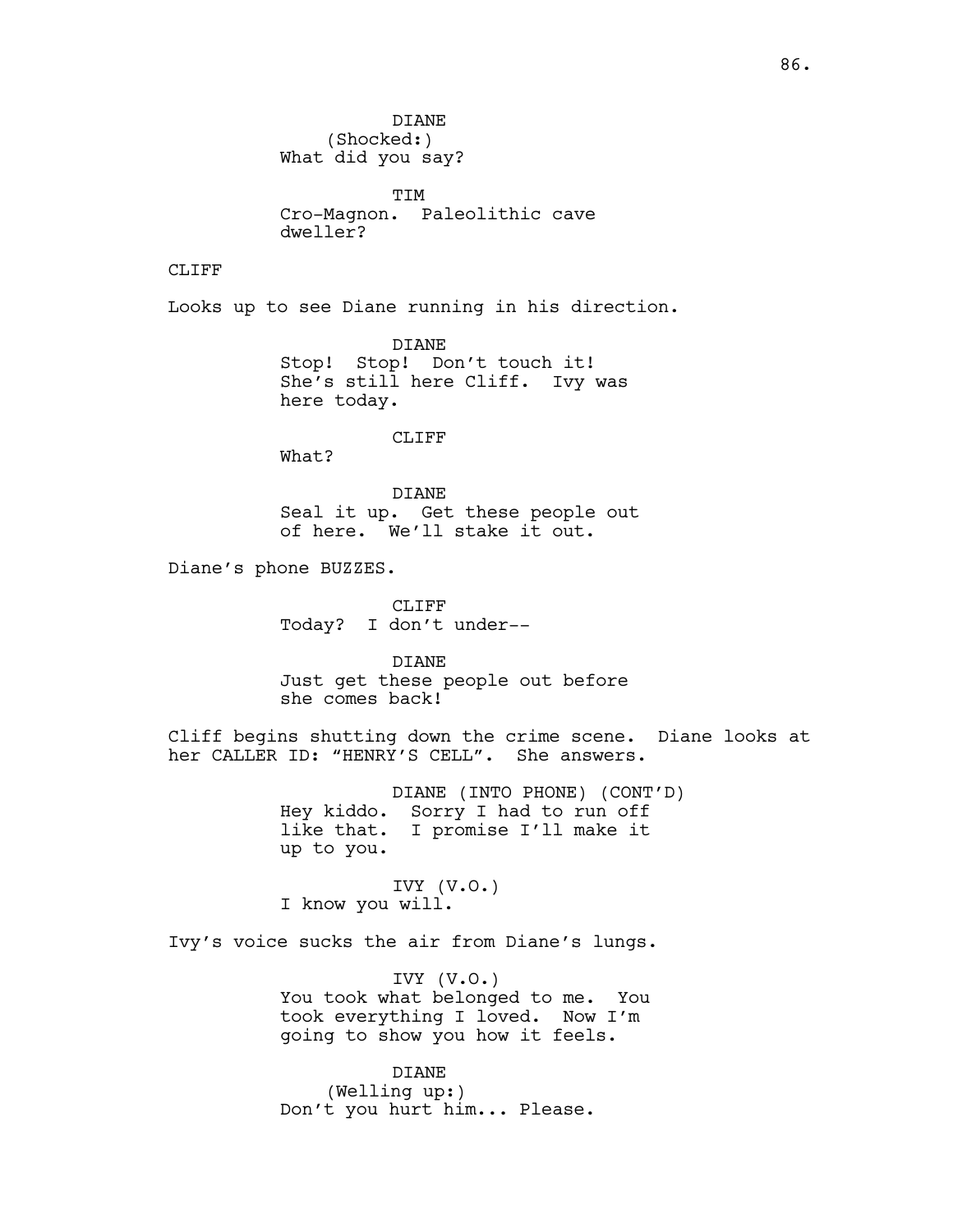CLIFF AND JULIA

Hear DIANE'S BALEFUL SCREAM. Cliff's already running in her direction as Diane crumples to the earth.

FADE TO BLACK.

FADE IN:

INT. A DARK PLACE

CLOSE ON - Henry, bound, gagged, terrified.

He surveys his surroundings. It's a workshop of sorts. DOLLS and PUPPETS dangle from hooks-- crude marionettes with elements of collected human tissue-- hair, nails, teeth.

In front of Henry is, a CAMERA ON A TRIPOD.

IVY  $(0.S.)$ I see you've met my friends. Do you like them?

Henry nods. Ivy walks into his view.

IVY (CONT'D) I knew you would. If we had more time, I think you and I would find we have a lot in common. (Beat.) You move around a lot? (HENRY nods:) It's hard being new. Believe me, I know how cruel they can be. They don't want you. Not really. The only friends you can trust are the ones you make yourself. (Re: the puppets:) They always do what I want. They never let me down. (Beat.) Back then, it was just me, Momma...

A "MOMMA" PUPPET drops into view. Ivy works the strings.

IVY (CONT'D) ... and my sister, Jilly.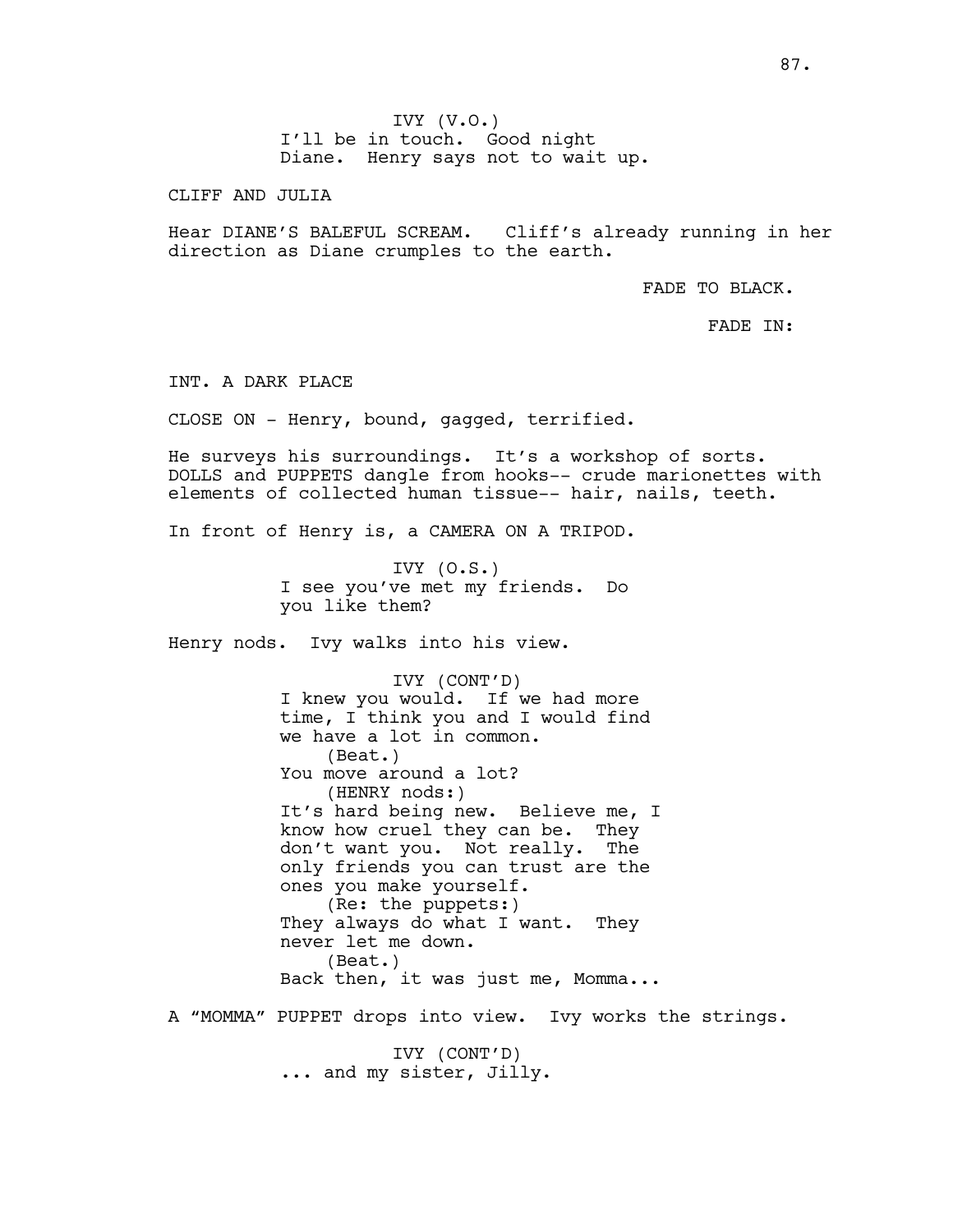Ivy produces a "JILLY" puppet. Jilly's had a rough go. Its face is charred with one rolling eye and half a head of hair.

> IVY (CONT'D) Jilly was good at making friends. Especially boyfriends. She's pretty, yes? (HENRY nods.) You really think so? (HENRY shakes, no.) Yeah. Me neither. Truth is Alex- may I call you Alex? (A beat. HENRY nods.) Truth is Alex, Jilly was one of *them*. She said mean things. She did mean things. There was a boy I liked. And because I liked him, Jilly took him away. I was never good with boys. But that was okay. Because I was very good at watching. So I watched Jilly and that boy. And you know what I saw?

Henry shakes his head. Ivy PRESSES A BUTTON ON THE VIDEO CAMERA. The RED LIGHT BLINKS as it begins to record.

> IVY (CONT'D) People are just like puppets. They have strings. It's true, if you watch long enough, you can see where the strings attach. And then Hank, all you have to do is pull...

We PULL BACK TO REVEAL--

INT. JULIA'S OFFICE - LATER

Diane, Julia, Brian and Cliff watch THE CONTINUATION OF THIS RECORDING ON A TV in Julia's office. Diane's shattered.

ON SCREEN -- Ivy appears in the frame, her chin on Henry's shoulder. Diane emits an anguished gasp.

> IVY (ON SCREEN) Do you feel that detective? That's me, tugging yours.

CLIFF (To Julia, Re: Diane:) She shouldn't be here for this.

DIANE He's my son.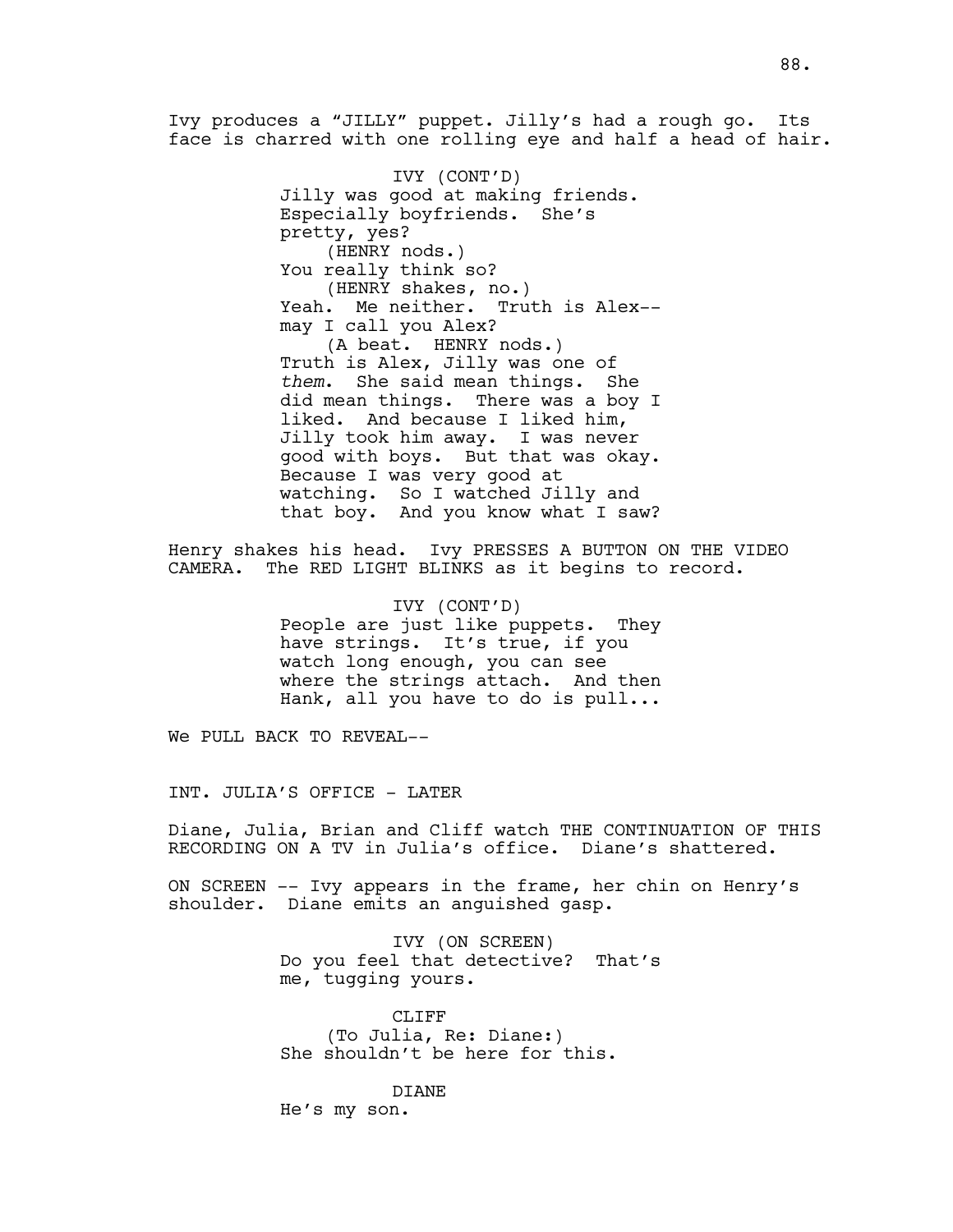IVY (ON SCREEN) ...You took something that belongs to me. Now I have something that belongs to you. Fair is fair. The only question now is, how badly do you want yours back?

Ivy produces a LONG PAIR OF SCISSORS. The air leaves the room. A beat.

> IVY (ON SCREEN) (CONT'D) Follow my instructions carefully or I swear, I will cut the strings. (Beat.) For now, I'll just take a little off the sides.

Ivy begins to trim Henry's hair. Diane loses it. Cliff tackles Diane as she tries to jump through the screen.

> DIANE I'LL KILL YOU BITCH!

> JULIA Get her out of here!

CLIFF<sub></sub> I told you this was a bad idea!

INT. HALLWAY - CONTINUOUS

Cliff drags a hysterical Diane into the hallway.

DIANE She's going to kill him!

CLIFF No. No way. That won't happen.

Diane breaks down, she clings to Cliff.

CLIFF (CONT'D) I won't let that happen. I promise you. I won't let that happen.

Diane buries her face in his chest and disintegrates. Cliff looks up. Through the glass, he sees Julia and Brian watching the remainder of Ivy's recording. Julia turns to Cliff. He sees her eyes are full of dread.

END ACT 6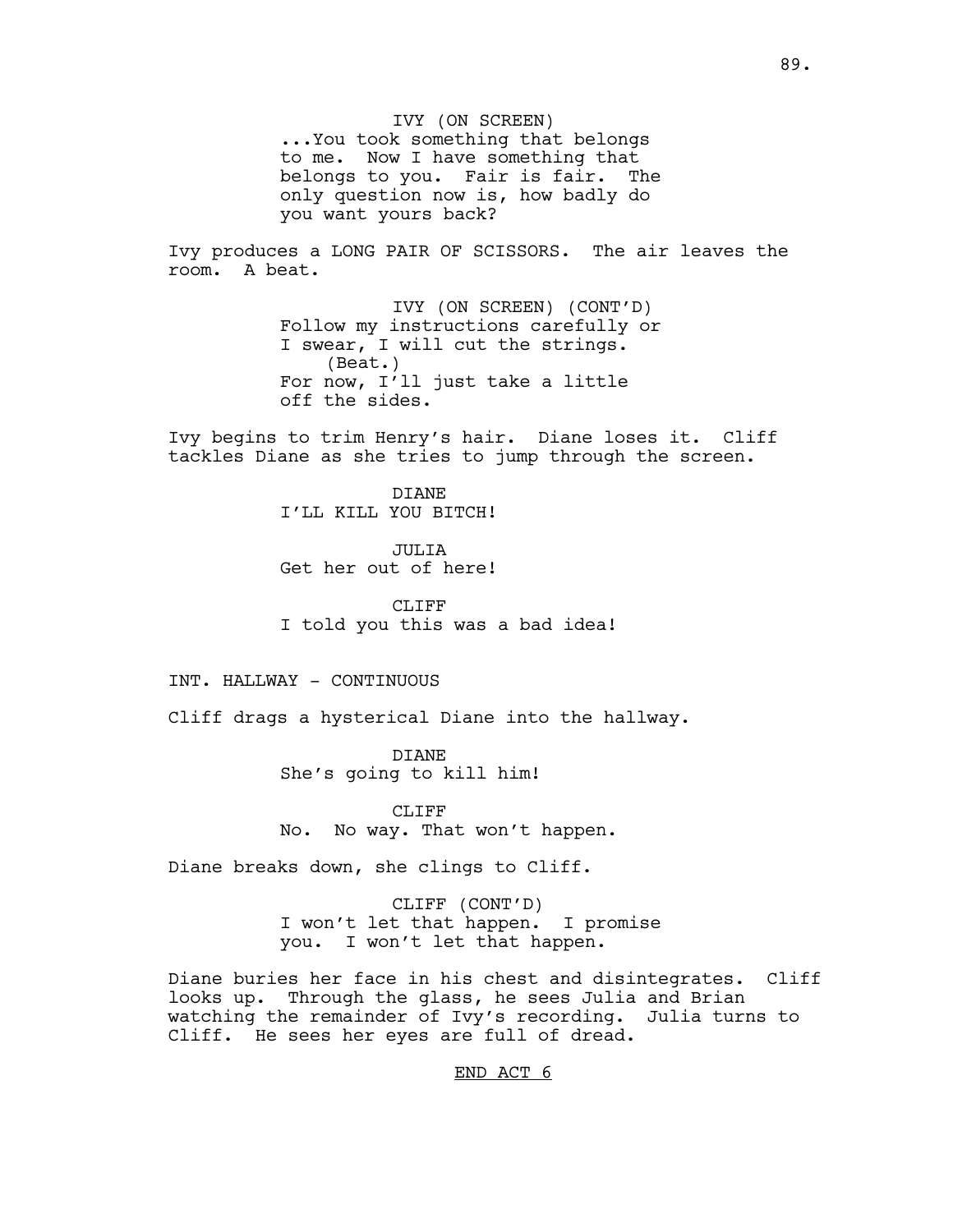ACT 7

#### INT. INTERROGATION ROOM - LATER

Jane Smith sits at a table with Julia.

#### JANE

What do you mean "trade"? You mean, Ivy gives you the kid and you give her... no. No, I--

## JULIA

Ivy's instructions are explicit. If she sees any police presence, she... we can't risk her harming the boy, Jane. Our only option--

JANE

I don't understand. You're asking me to just... go to Ivy? Alone?

JULIA

No. Not alone. Not entirely. Detective Harper will be with you.

JANE The one-armed cop. Sounds safe.

Julia places a SMALL DEVICE on the table.

#### JULIA

This is a GPS transponder. We can track this anywhere in the world. We'll be close Jane. We will be watching. And as soon as the boy is safe--

JANE

She wants to kill me! Do you get that?

JULIA

Well I... I don't know if we can jump to that conclusion. Our profiling people think that's unlikely.

JANE So send one of them.

JULIA I wish I could.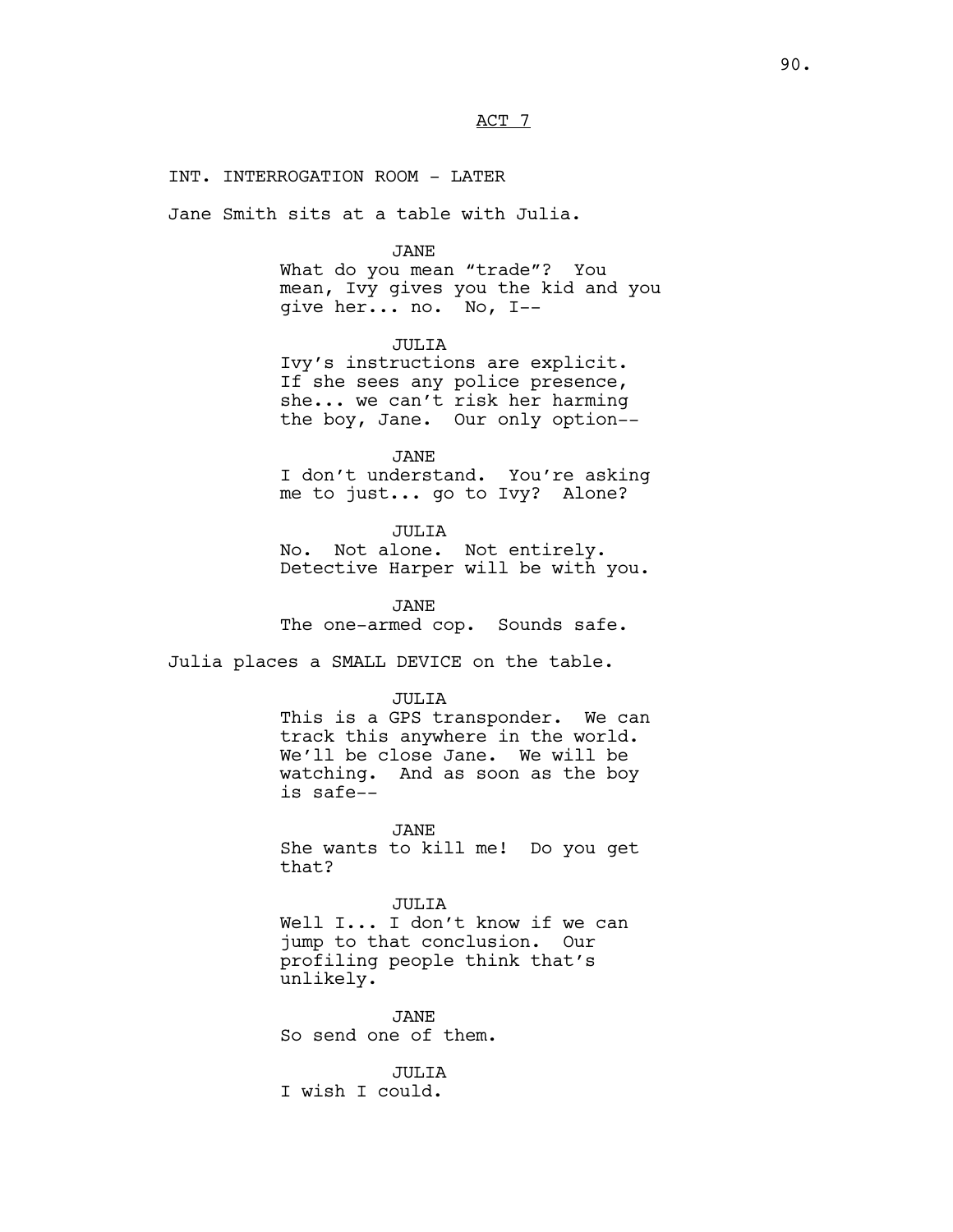JULIA (CONT'D) A child's life is at stake here.

JANE Don't you think I know that? Don't you think I want to help?

JULIA I wouldn't ask this of you if there were any other--

JANE What you're asking is suicide. (Pacing, agitated:) I can't do what you want me to do!

JULIA You're the only one who can.

JANE Look, Ivy's not going to hurt the kid. She wouldn't. I know her. There's a limit to how far she--

JULIA You don't believe that anymore than I do. (Beat.) I won't lie to you. This is dangerous. And I know what is happening right now, inside of you. I see it. That fight between the Jane that is frightened-- And the other Jane. The Jane that had the guts to stand up and say, enough. Do you remember her?

JANE

I remember, that you came to me lady. I didn't come to you--

## JULIA

She's still in there. And that Jane is not a coward. I know for a fact, she would not leave a child in the hands of a monster.

JANE That... this is not my fault.

Jane moves towards the door.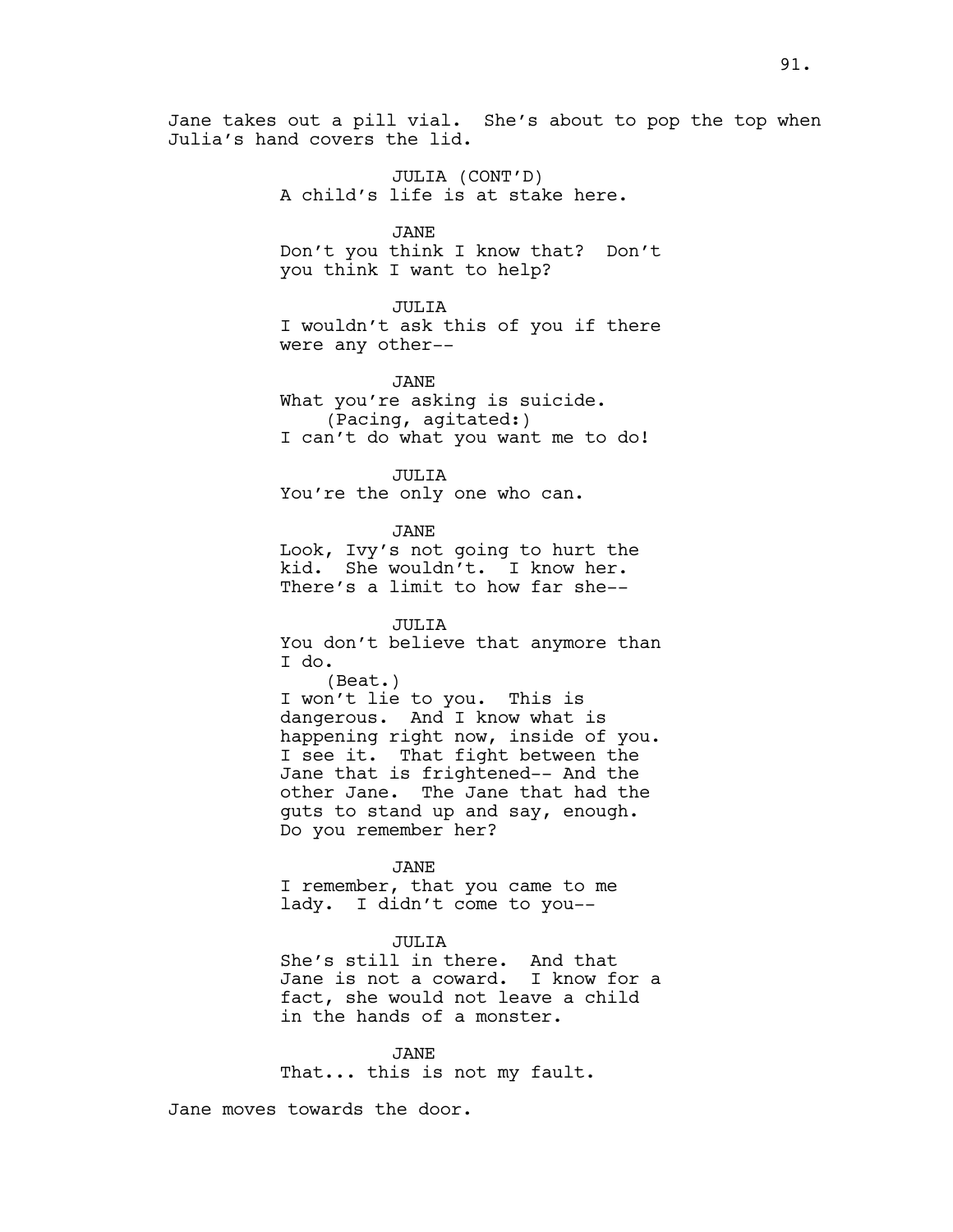JULIA *Not your fault?* Sit down.

INT. OBSERVATION ROOM - CONTINUOUS

Diane heads for the door, Brian stops her.

CLIFF So much for the soft touch.

DIANE I'm going in there.

Brian blocks Diane.

BRIAN Stop. Julia knows what she's doing Diane. Trust her.

DIANE We're going to lose Jane. She's Henry's only chance.

Commotion from the TV. Brian and Diane's look to see--

INT. INTERROGATION ROOM - CONTINUOUS

-- Julia shoves Jane into the chair.

JULIA Not your *fault?* That's what you're going to tell yourself when you read about that boy in the paper?

JANE You can't treat me like this. I'm not a criminal. I'm the victim.

JULIA Yes you are. You are the victim. But do you know why? (Off Jane:) You think what happened to you was bad luck? "Poor Jane, she got involved with the wrong girl." You think Ivy chose you out of love? Attraction? She chose you Jane, because she thinks you're *weak*.

JANE I'm leaving.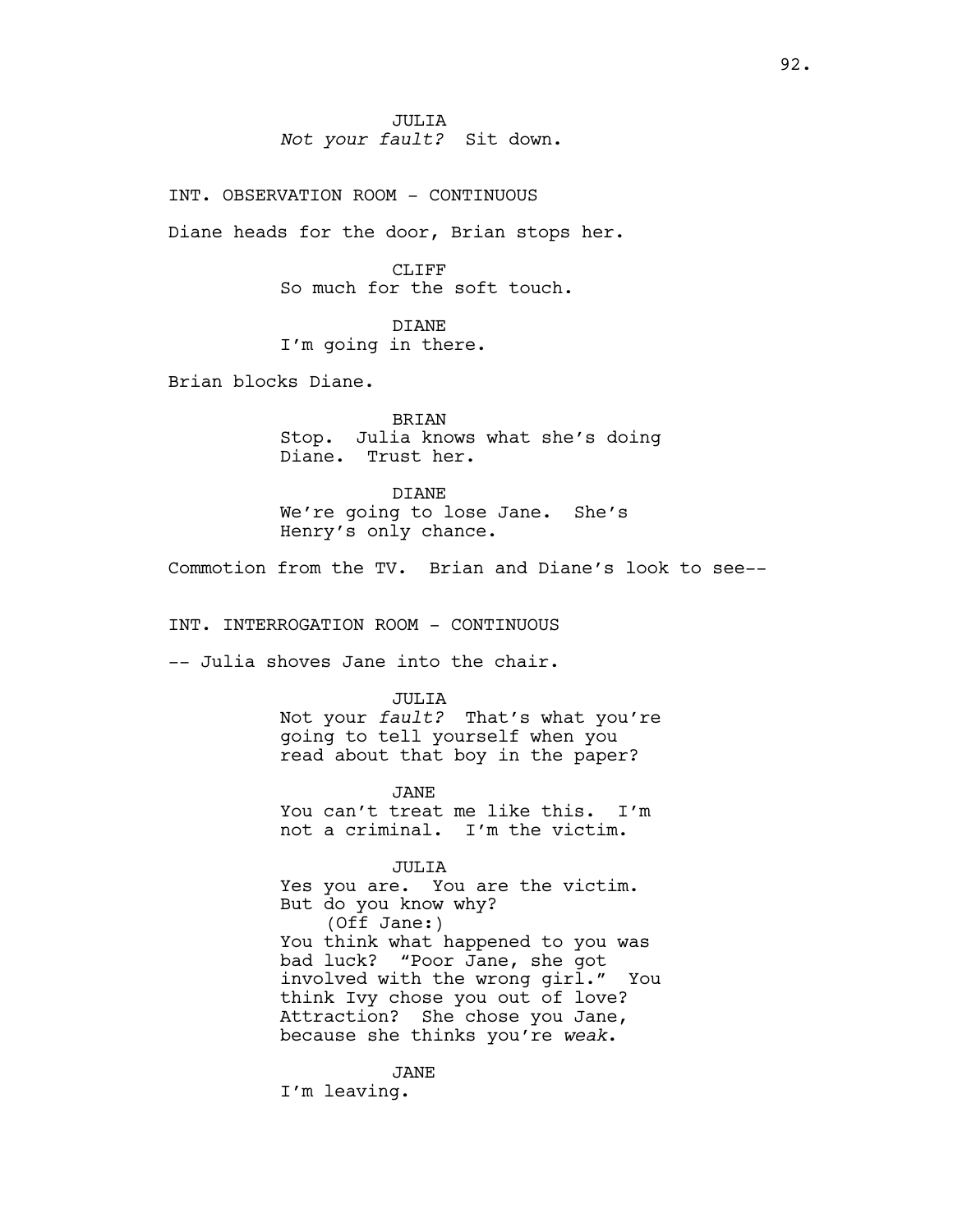JULIA It's about who owns and who is owned. Your words Jane. But let me tell you something, nobody owns you until you let them.

JANE

Shame on you. You think you can manipulate me into risking my life just because you call me a coward?

JULIA I don't think you're a coward. Ivy does. Is she right?

JANE She is going to kill me lady!

JULIA If she's right, you're already dead. (Beat.) And you will never be free. You will spend the rest of your life hiding. Because you Jane, will know there's nothing you can ever have that can't be taken away.

A beat.

OBSERVATION ROOM

Diane's heart drops as she watches Julia open the door.

INTERROGATION ROOM

Jane rises and heads out. At the threshold, Julia puts her hand on Jane's shoulder.

> JULIA (CONT'D) Before you go, ask yourself, which Jane you really are. Because you're going to live with her, every hour of everyday, until you are dead.

Jane meets Julia's eyes.

INT. POLICE STATION - HOMICIDE UNIT - AFTERNOON

Tim's bypassed the login security and is now stuck trying to break into a FILE FOLDER LABELED: "MONICA RUIZ." Finally, the password protection comes down.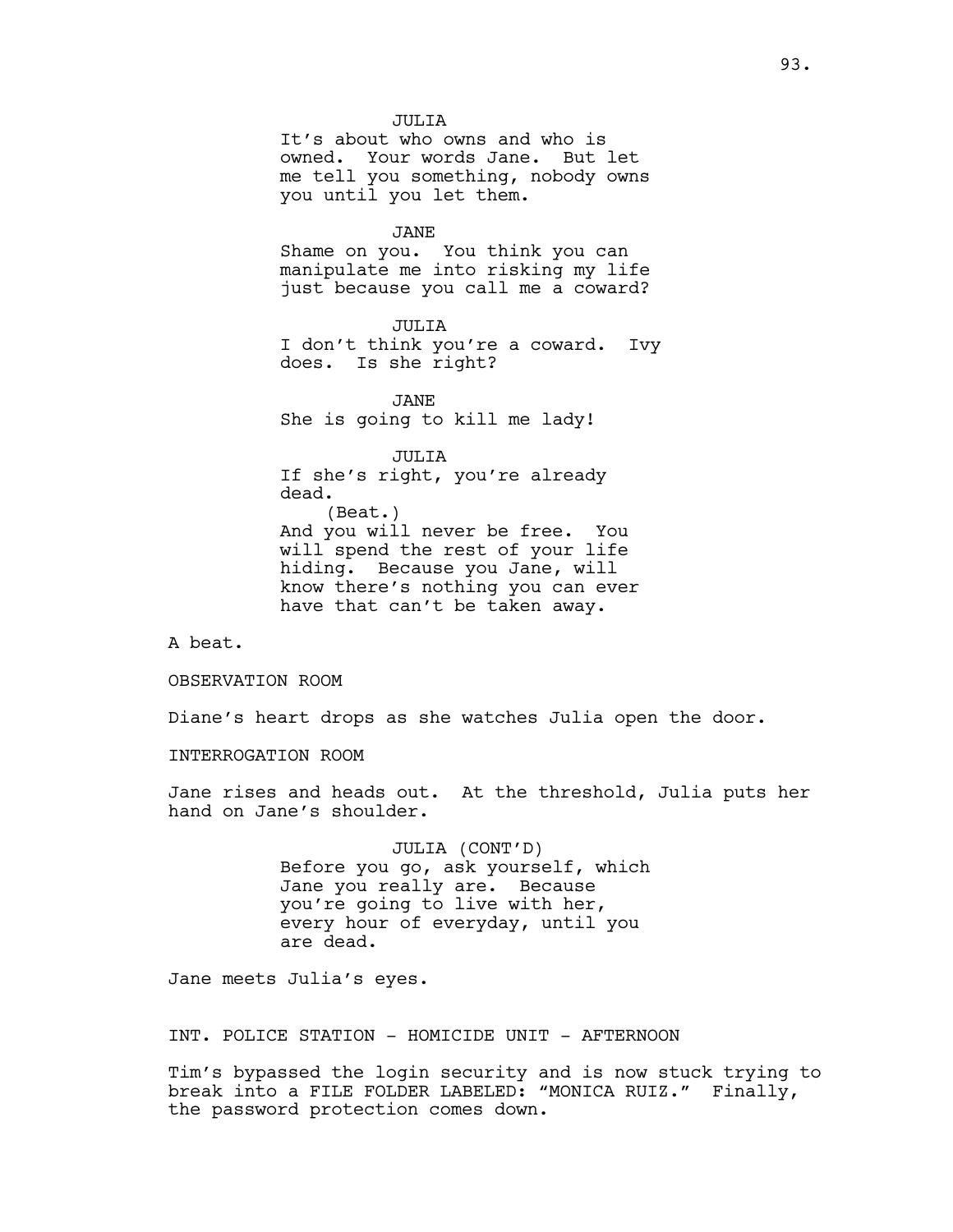Tim scrolls through dozen of communications. He stops on a PHOTO OF DIANE AND HENRY. The caption reads, "MISSING: MONICA AND ALEX RUIZ - HAVE YOU SEEN US?"

TIM

Uh oh.

Tim picks up his phone, dials.

EXT. HILLSIDE - NIGHT

Julia mutes her phone. She watches Cox monitor TECH EQUIPMENT on the hillside overlooking a decommissioned power station.

> **JULIA** I didn't know we had this sort of capability.

COX We don't. Fortunately, Cliff is a next-generation peeping Tom.

Cliff surveys the dark building through his binoculars.

CLIFF (To Cox:) That reminds me, tell your wife she has a run in her thigh-highs.

Down the slope, Diane helps Jane don a Kevlar vest as Romero affixes a TINY CAMERA to Jane's shirt.

> ROMERO Test. Test. (To Jane:) Camera and mic are live. We're going to see and hear everything.

Jane nods. Diane reads the terror in Jane's eyes.

DIANE (To Romero:) Give us a minute.

Romero nods and walks off to join Cliff and the others.

DIANE (CONT'D) You were right... When you called me a hypocrite. (Off Jane:) It's okay. You were right. I ran. (MORE)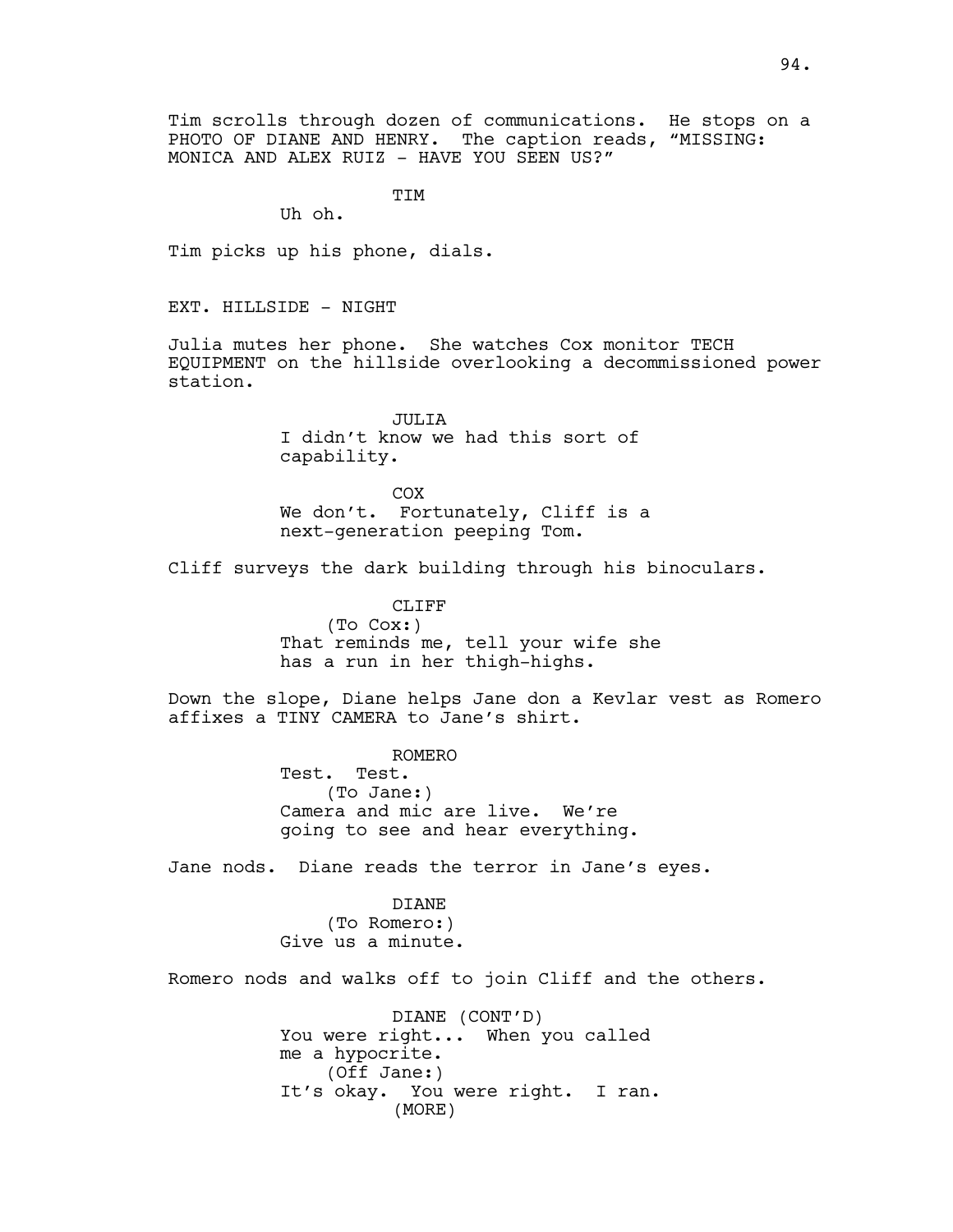I thought if I ran far enough, if I became somebody else, the feeling would... DIANE (CONT'D)

JANE I know. It doesn't.

WITH CLIFF, JULIA, COX

Romero arrives.

ROMERO Shaking like a leaf.

CLIFF

Which one?

ROMERO

Both.

WITH JANE AND DIANE

DIANE

...The fear is always there. Sometimes, I think the fear is worse than anything Victor could do to me... I gave him that power. When I ran, I proved it was real. What you're doing here tonight...

Diane chokes on her emotion. The women look at each other- an unspoken recognition of a shared suffering.

> JANE We're both done running. Let's get your boy back.

Diane activates the GPS DEVICE and inserts it behind Jane's watch. Diane looks up the hillside to where Cliff is holding the TRACKING MONITOR. Cliff gives a thumbs up.

We PULL BACK TO REVEAL--

INT. ABANDONED POWER STATION - CONTINUOUS

From a window, Ivy watches through her binoculars.

INT. DIANE'S OFFICE - LATER

Brian's on the phone. DA Warren enters.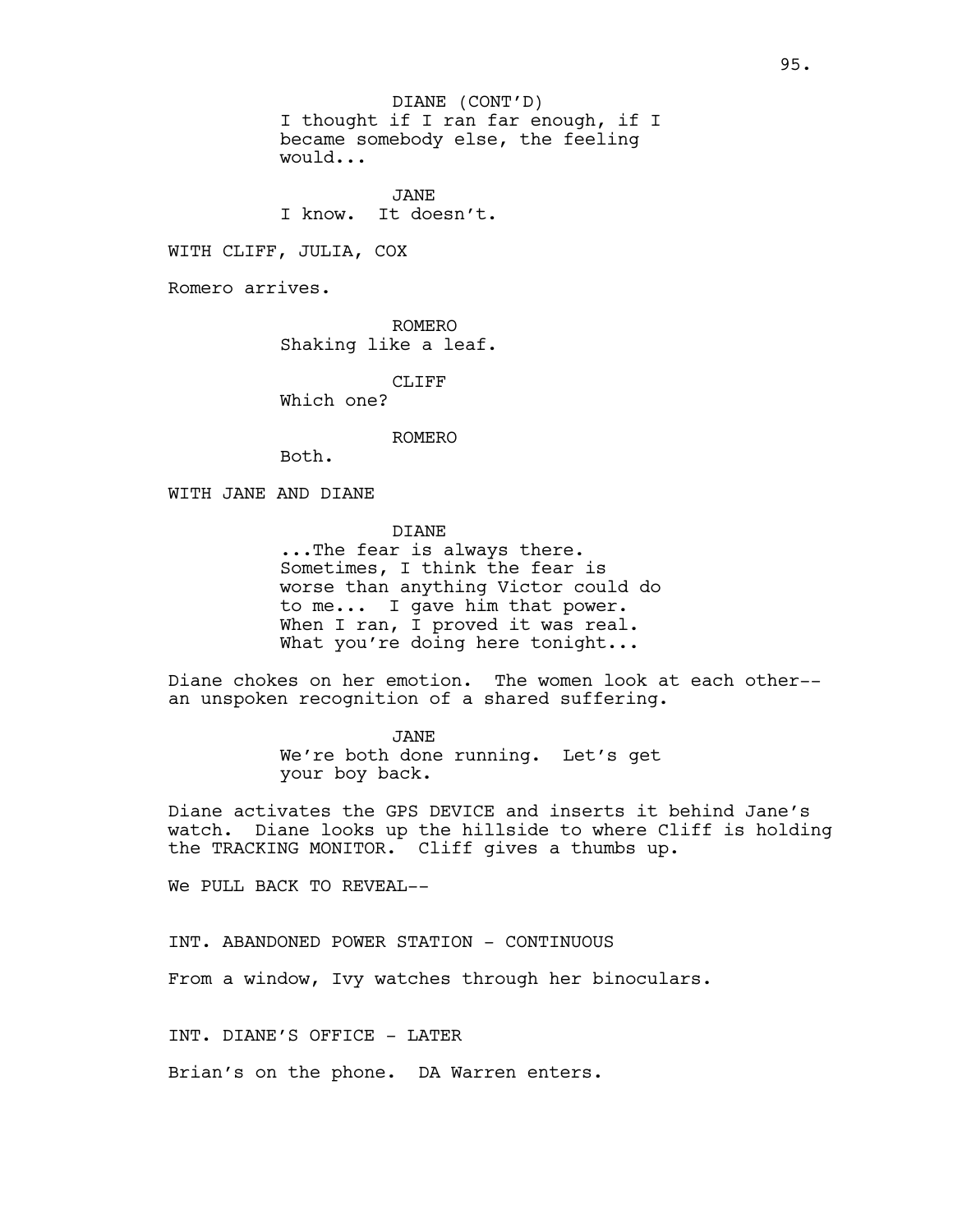BRIAN Sir, I'm unclear as to--

DA WARREN Don't shine me Gilman, where's Julia? (Beat.) Do you know what the next job is for the under-qualified screw-up son of sanitation commissioner?

BRIAN Well sir... I'm looking forward to finding out.

Warren sees Brian's eyes instinctively go to the white board. Warren tears away the papers there, revealing the floorplan of--

I/E. ABANDONED POWER STATION - LATER

Jane grunts as she throws her weight into the rusted door. Inside, she finds only DARKNESS. The door slams behind her.

> IVY  $(0.S.)$ I'm surprised to see you Jane. Did Mommy-cop pluck your heart strings? Good thing she doesn't know how fickle you really are.

NIGHT-VISION - Ivy watches Jane and Diane feel their way blindly into the cavernous room.

> DIANE Henry? It's okay. I'm here.

> > HENRY (O.S.)

Mom!

JANE Ivy, let the boy go!

IVY (O.S.) First things first.

EXT. HILLSIDE - NIGHT

The VIDEO, AUDIO, and GPS DISPLAYS turn to SNOW and STATIC.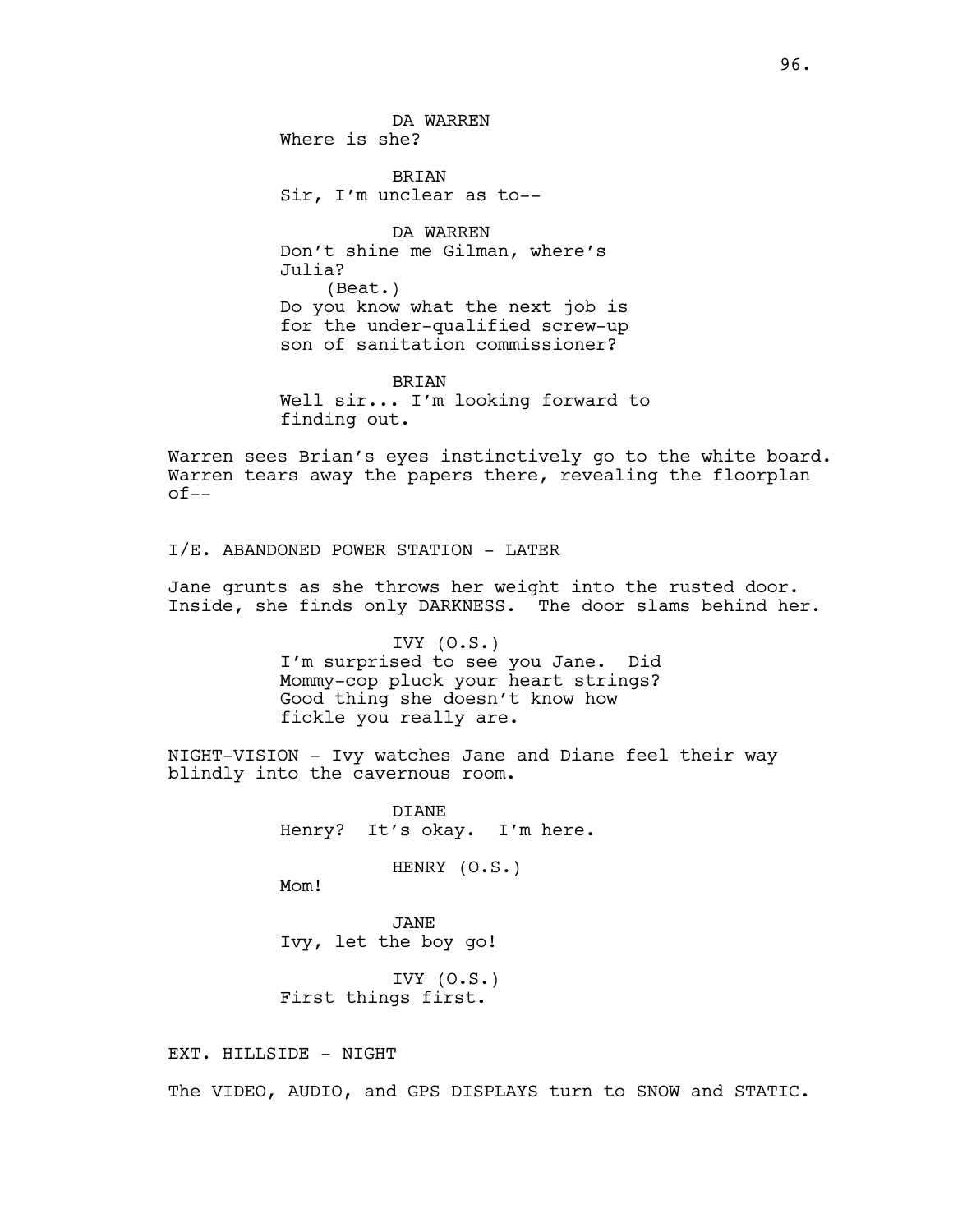JULIA What's wrong? CLIFF It's the damn structure. Copper wire, concrete-- switch frequency. COX What do you think I'm doing? Oh God... We're blind. INT. ABANDONED POWER STATION - CONTINUOUS HENRY (O.S.) Mom! Mom, I'm here! IVY  $(0.S.)$ Come to me Jane. That's it ladies. Don't be afraid. NIGHT VISION - IVY'S POV - Jane and Diane blindly follow the sound of Ivy's and Henry's voices. Jane walks face first into a wall. She falls. IVY (O.S.) (CONT'D) Now, on your knees. Jane begins to crawl over the rubble, through a hole in the broken wall. She stops. IVY (O.S.) (CONT'D) That's it. Come to my voice. JANE No. Not until the boy is safe. IVY (O.S.) That's not how this works! You don't make the rules here! I make the rules! This is my game! JANE

No.

HENRY (O.S.) Mom! I'm here!

Diane, lost in the dark. Pounds on the concrete wall that separates her from her son.

> DIANE Where are you? I can't see.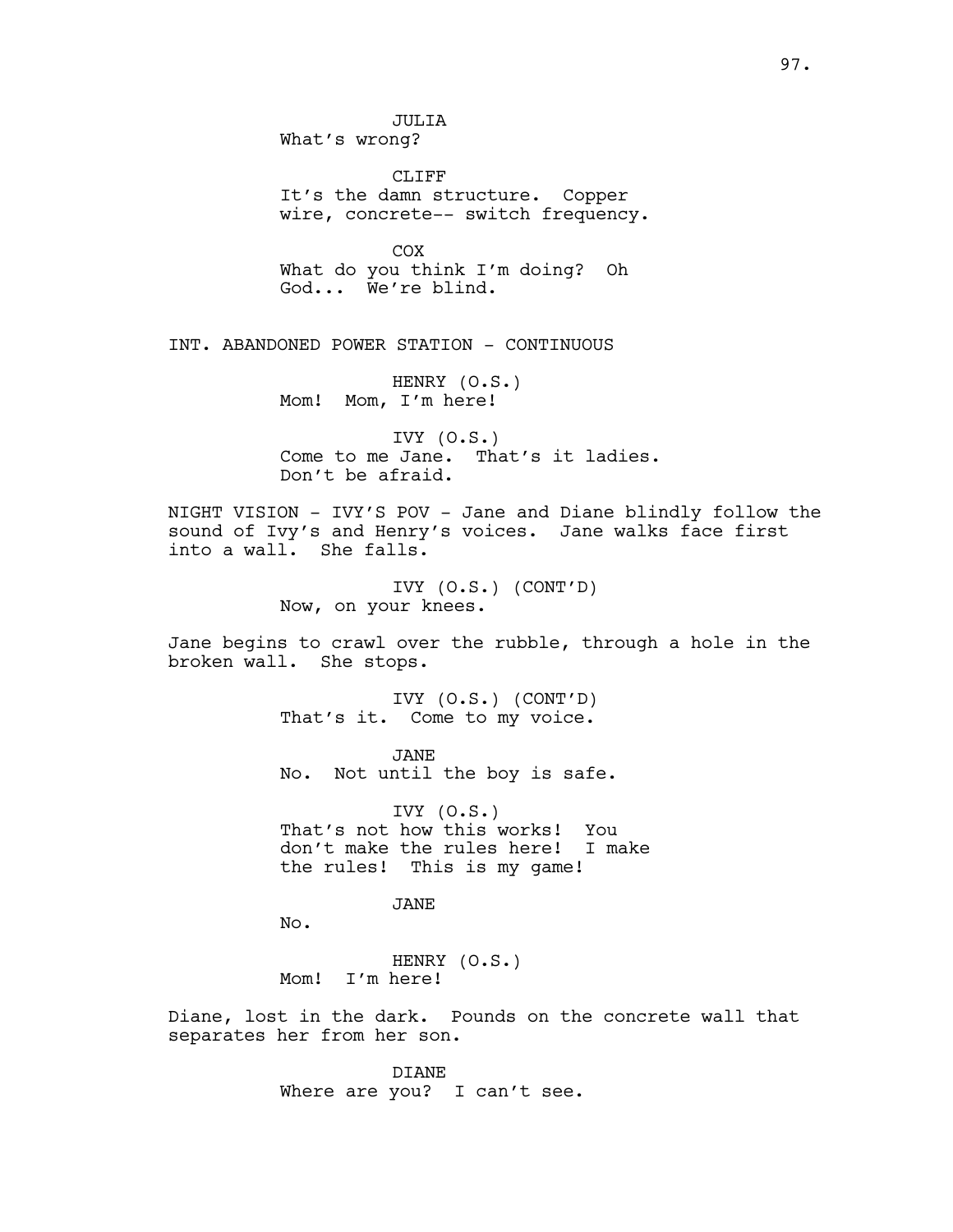EXT. HILLSIDE - CONTINUOUS

The WHINE OF SIRENS rises as POLICE UNITS traverse the road that winds up the hillside. Through his binoculars, Cliff can make out DA Warren in the lead car. He hands them to Julia.

> JULIA Oh God. I suppose now is a good time to tell you that this operation isn't exactly--

CLIFF Authorized? Who did you think you were fooling?

Julia smiles ruefully. She turns to say something but Cliff is already bounding down the hillside, gun drawn.

INT. ABANDONED POWER STATION - CONTINUOUS

NIGHT VISION - IVY's POV

Ivy points a large pistol at Jane's head, a few feet away.

IVY (V.O.) I'm beginning to lose my patience.

HENRY (O.S.)

Mom!

JANE

Diane!

Diane draws her gun. She presses it to the wall, trying to gauge the height of Ivy's head.

> DIANE (A prayer:) Please. Say something.

**TVY** I told you you'd come crawling back to me. Get up.

JANE (Rising:) What did you say?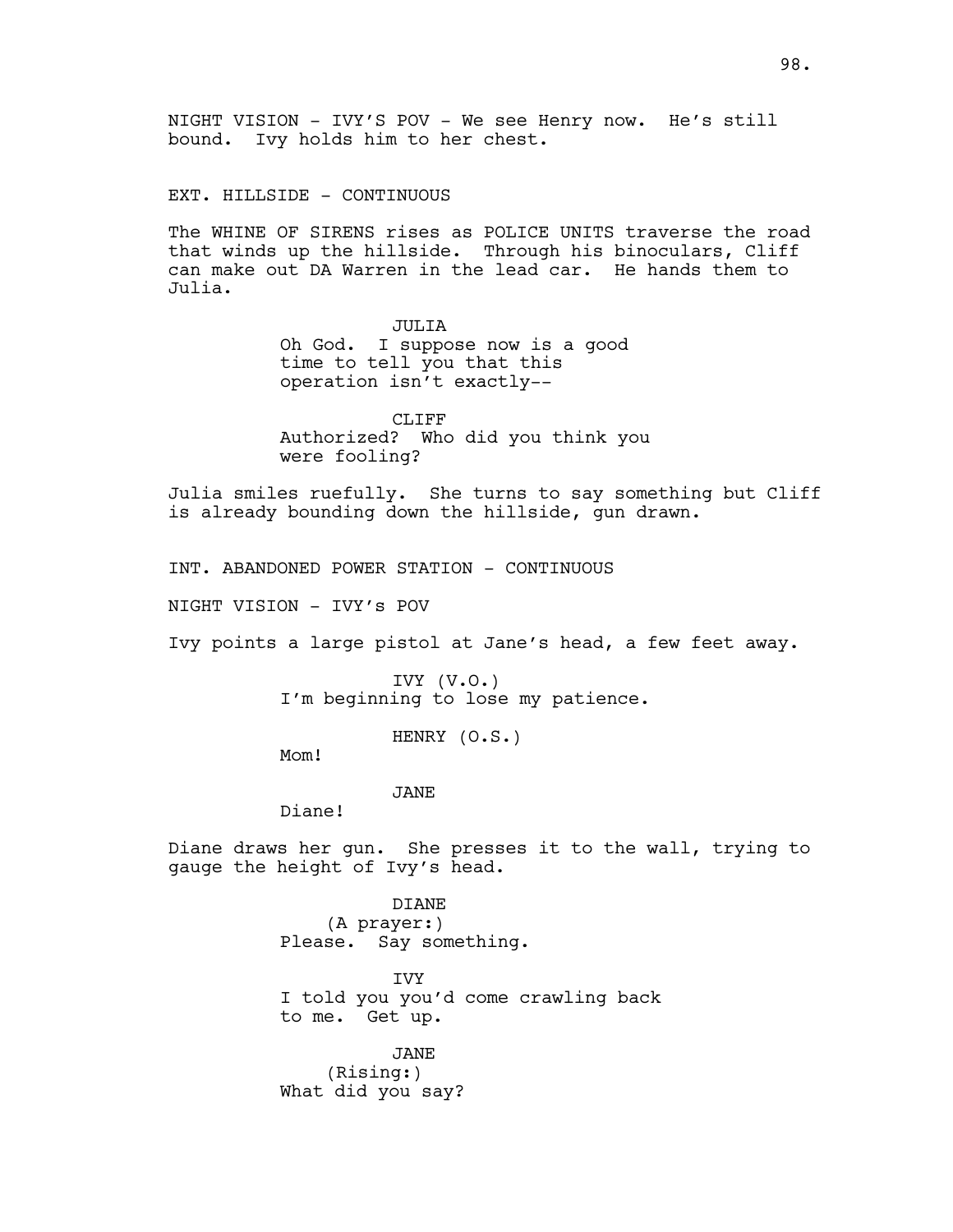**TVY** I told you you'd come crawling--

In the darkness, the words are enough for Jane to gauge the location of Ivy's face. Before Diane can fire, Jane swings, connecting with Ivy's jaw and sending her sprawling in the rubble. Ivy rises, bloodied, she trains the gun on Jane.

> IVY (CONT'D) Whoa! What got into Jane? Honey, I hardly knew--

CLIFF KICKS IN THE DOOR. Light streams in, BLINDING IVY. She screams and tears off the Night Vision goggles. Jane is on her like a puma, raining blows-- years of torment pouring forth in a torrent of violence.

Through the shattered wall, Cliff sees the women struggling. Henry goes sprawling. Cliff grabs him and pulls him out of the way. Diane scoops Henry into her arms as Cliff crawls through the broken wall to help Jane.

DIANE

Are you okay? Are you okay?

Henry, speechless, nods and clings to his mom.

IVY AND JANE

Jane continues beating Ivy.

JANE WHO OWNS WHO! WHO OWNS WHO!

A GUNSHOT. Jane falls forward, grasping her stomach. Ivy, wrecked but alive, stands over her.

> **TVY** It's... who owns *whom*.

Jane's hand seizes Ivy's ankle. Ivy kicks it off.

IVY (CONT'D) See you on the other side.

CLIFF

Cliff sees Jane fall as Ivy scuttles out the side door.

CLIFF AND JANE

Cliff pulls Jane into his lap. She's bleeding, listless.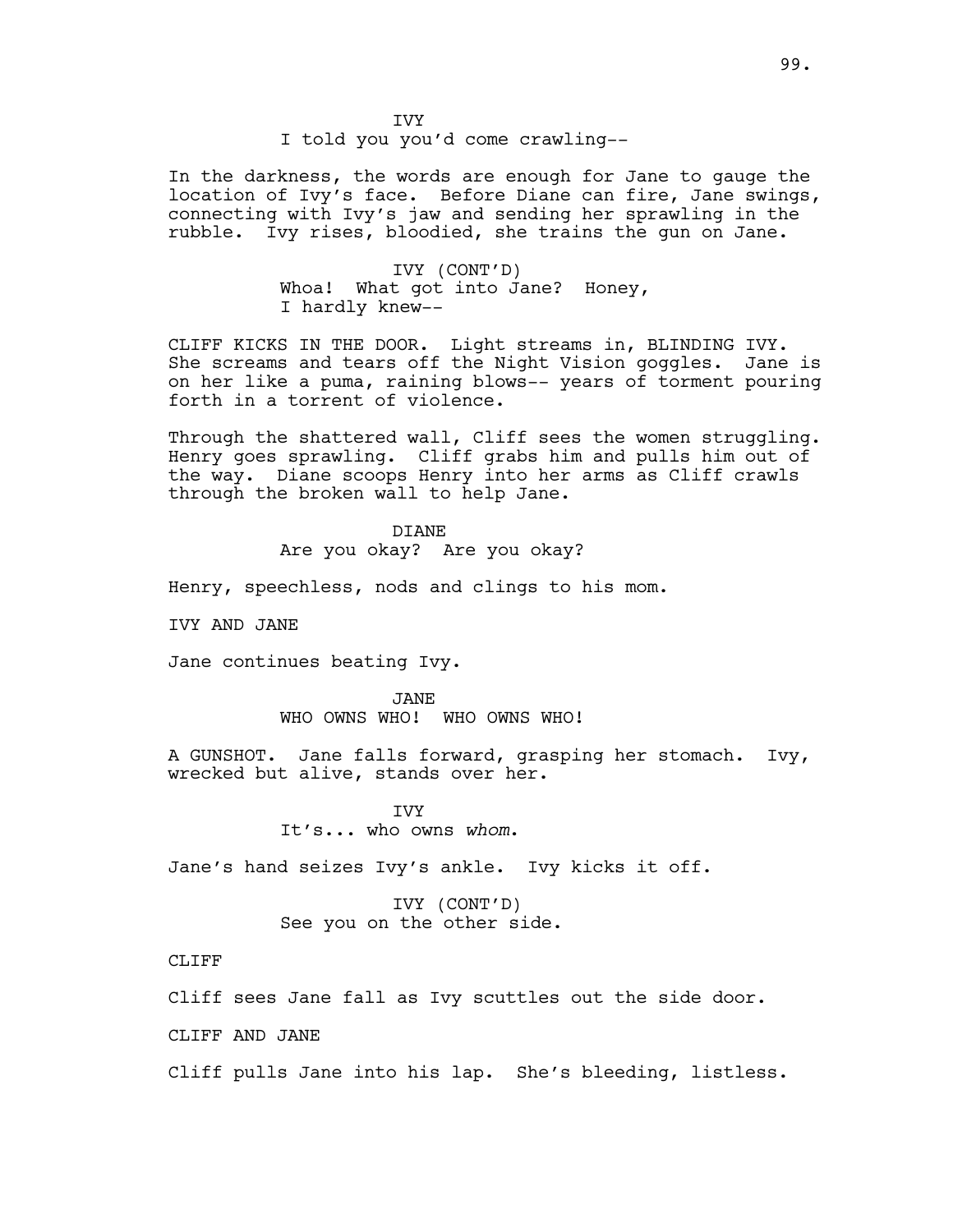CLIFF He's fine. You did great.

JANE You can track her...

COPS and MEDICS enter. They begin to tend to Jane.

CLIFF And we will. I promise. You just breathe. Help is here.

Diane arrives with Henry. They're joined by Julia.

CLIFF (CONT'D) She'll be okay. The vest slowed the round. No fragmentation.

HENRY What are you, a doctor?

CLIFF I'm going to let that slide because of your ordeal.

HENRY No. I mean, you're beeping.

Cliff looks down. The GPS monitor on his belt is beeping. He flips it open. A beat. He looks at Jane. She smiles.

> CLIFF Clever girl. (To Diane:) Ivy's on foot. You coming?

Diane looks to Henry.

HENRY I'm okay Mom. Go.

EXT. HILLSIDE - MOMENTS LATER

Ivy, slowed by the damage Jane dealt her, limps through the brush, unaware of the GPS TRANSPONDER stuck to her ankle.

DIANE AND CLIFF

In pursuit. The BEEPING of Cliff's monitor increases tempo.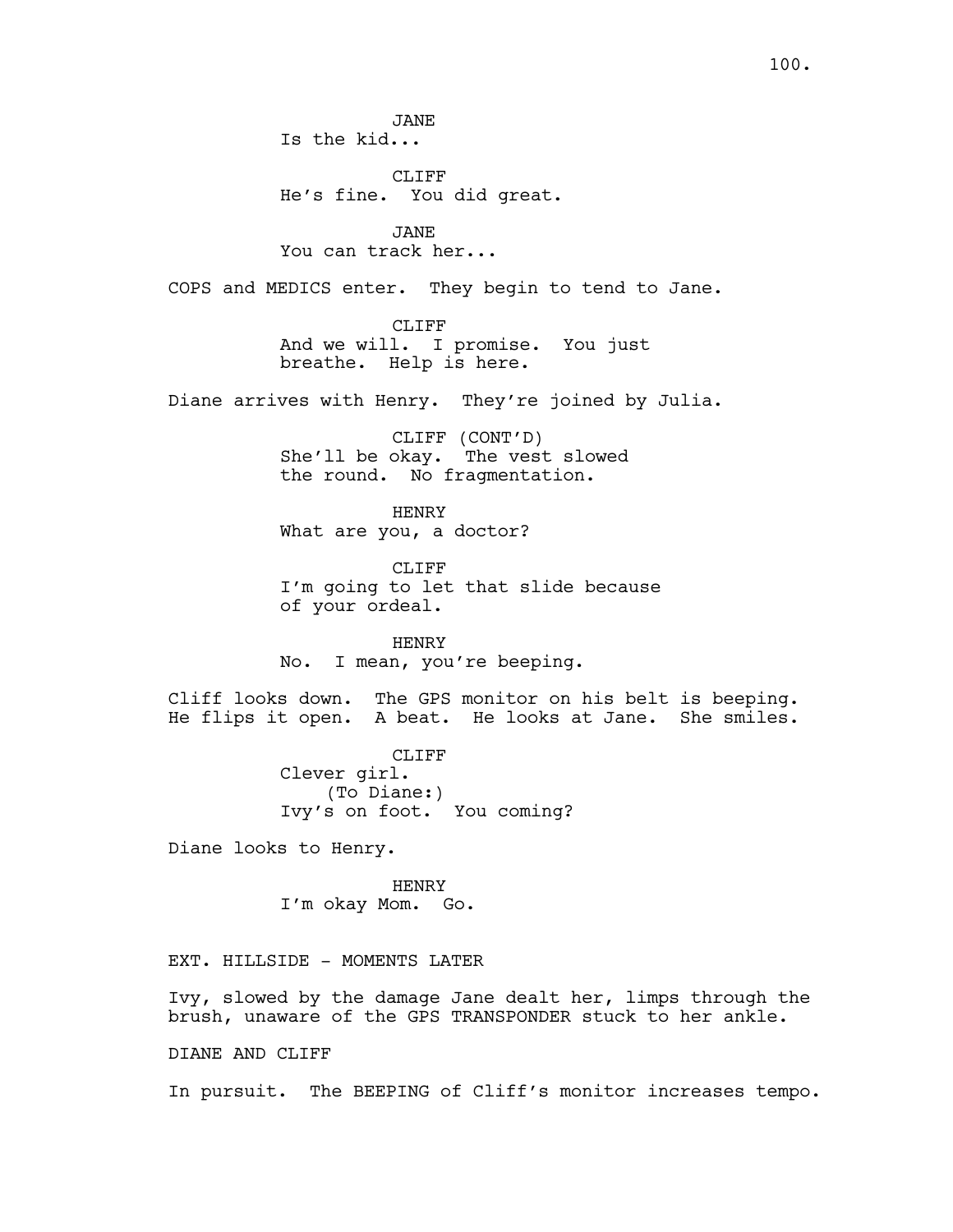## CLIFF Hold up. She's close.

Guns drawn, they move cautiously through the dense brush. Cliff stops.

> CLIFF (CONT'D) We're right on top of her.

Ivy's arm shoots out from the undergrowth and buries a knife deep into Cliff's calf. He screams and falls. Ivy runs. Cliff, writhing on the ground, waves for Diane to pursue.

The two injured women stumble through the brush. As the TV NEWS HELICOPTER arrives overhead.

Ivy reaches the distant fence first. She scales it and jumps down to the freeway. Diane can't climb with one arm. She rips off her sling and breaks the cast against the fence. It's excruciating. But somehow, she climbs.

I/E. OVERPASS - CONTINUOUS

The News Chopper follows Ivy and Diane as they dodge traffic. Ivy fires haphazardly at Diane as she dashes for the shelter of the overpass and disappears.

Diane steps into the darkness...

The headlights of passing cars and the churning dust from the chopper's rotors make it nearly impossible to see. Diane breathes rapidly, turning her weapon on each strange shadow and then--

--Ivy appears like a wraith in the dust. Diane sees Ivy's gun. She fires. Ivy falls, shot in the arm. Diane approaches. She kicks Ivy's gun out of reach.

> IVY Nice shot. Got my arm. Guess we're even there detective.

DIANE Not even close. You're going to answer Ivy. For me. For Jane. For my son.

Ivy smiles.

IVY I'll take my chances in court.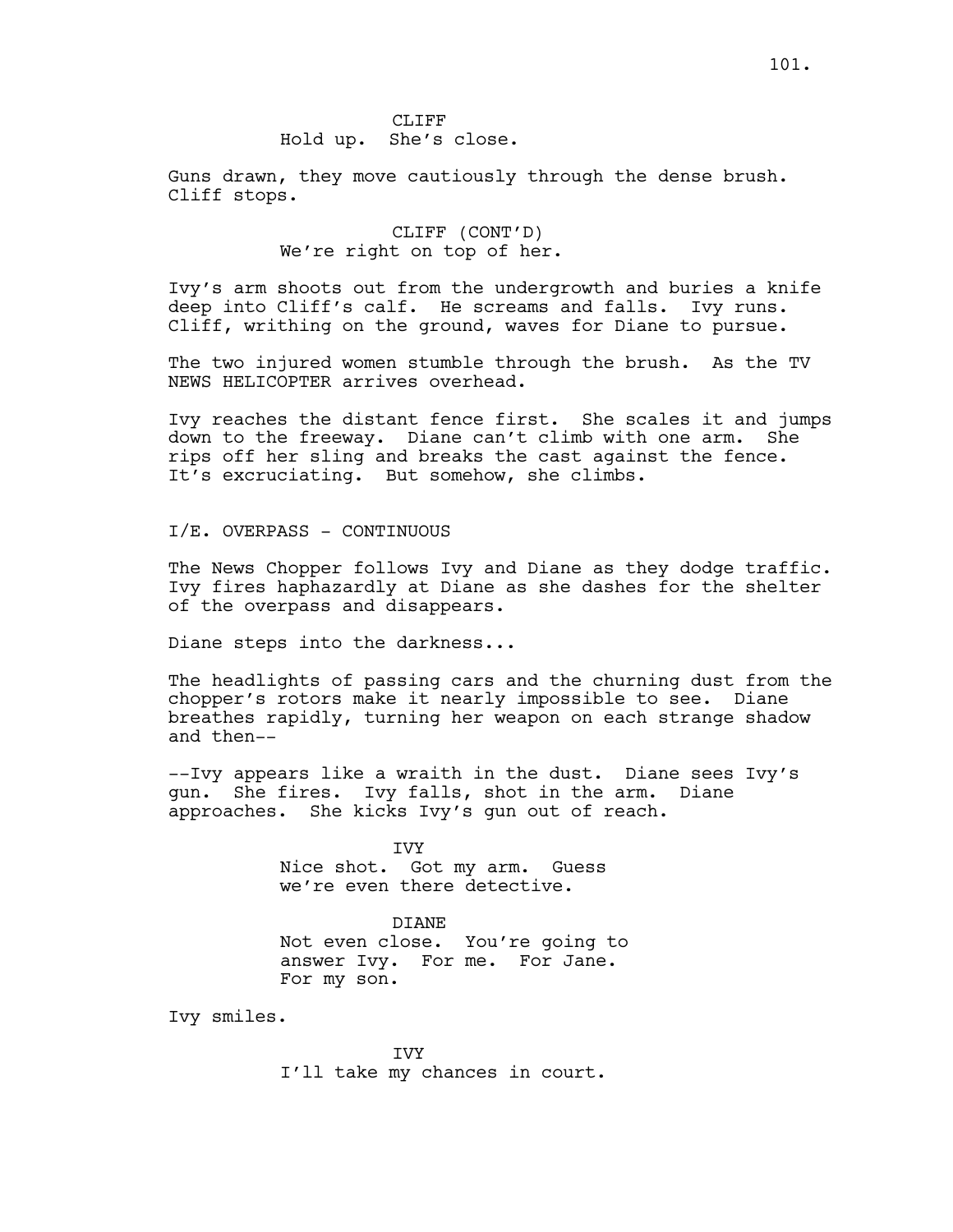DIANE No. You won't.

DIANE PUMPS THREE BULLETS INTO IVY...

IVY (Dying:) We all answer someday Monica Ruiz... Yeah, I know your name... And now, someone else does too.

From the fence line, Cliff watches Diane leave Ivy's body in the dirt.

END ACT 7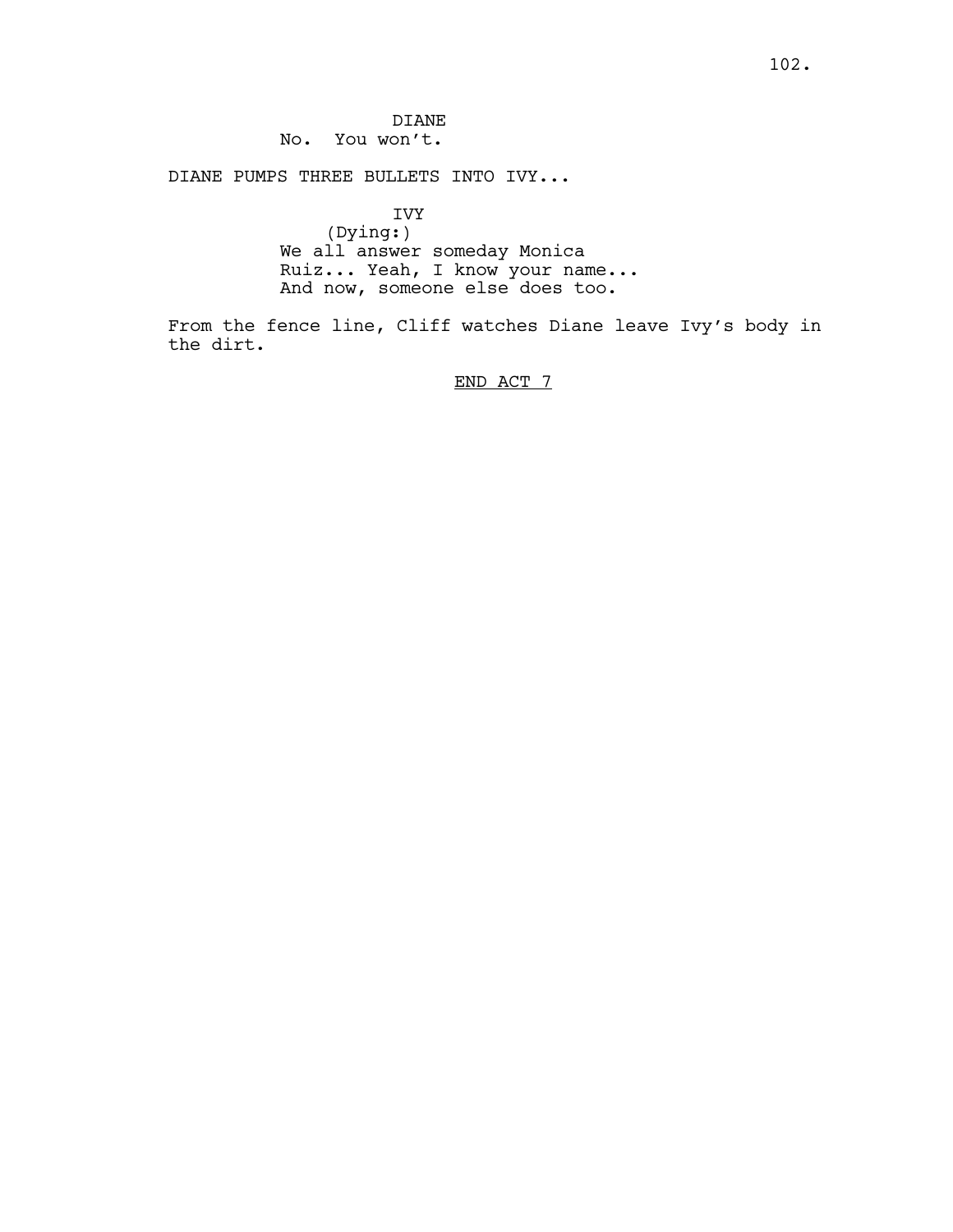ACT 8

INT. MUNICIPAL BUILDING - HALLWAY - DAY

Diane waits outside a door marked "INTERNAL AFFAIRS." After a moment, the door opens and Cliff emerges, on crutches, in his best suit. Diane walks with him.

> CLIFF I'm not supposed to talk about it. It's confidential.

DIANE Did I ask? I don't care. (Pause:) What did you say?

CLIFF

Nothing.

DIANE You were in there for an hour.

CLIFF<sub></sub> I thought you didn't care.

They board the elevator. Silence.

CLIFF (CONT'D) I told them that, from my vantage point, I didn't have a good view.

DIANE So you said you didn't see.

CLIFF I said I didn't have a good view. I can't say what I saw.

They exit the elevator. A beat.

DIANE

But did you...

Cliff stops. He turns to Diane. A beat.

CLIFF (Stern:) I saw a criminal and a cop go beneath that overpass. Only one of them came out. I'm not sure which. I'm hoping it was the cop.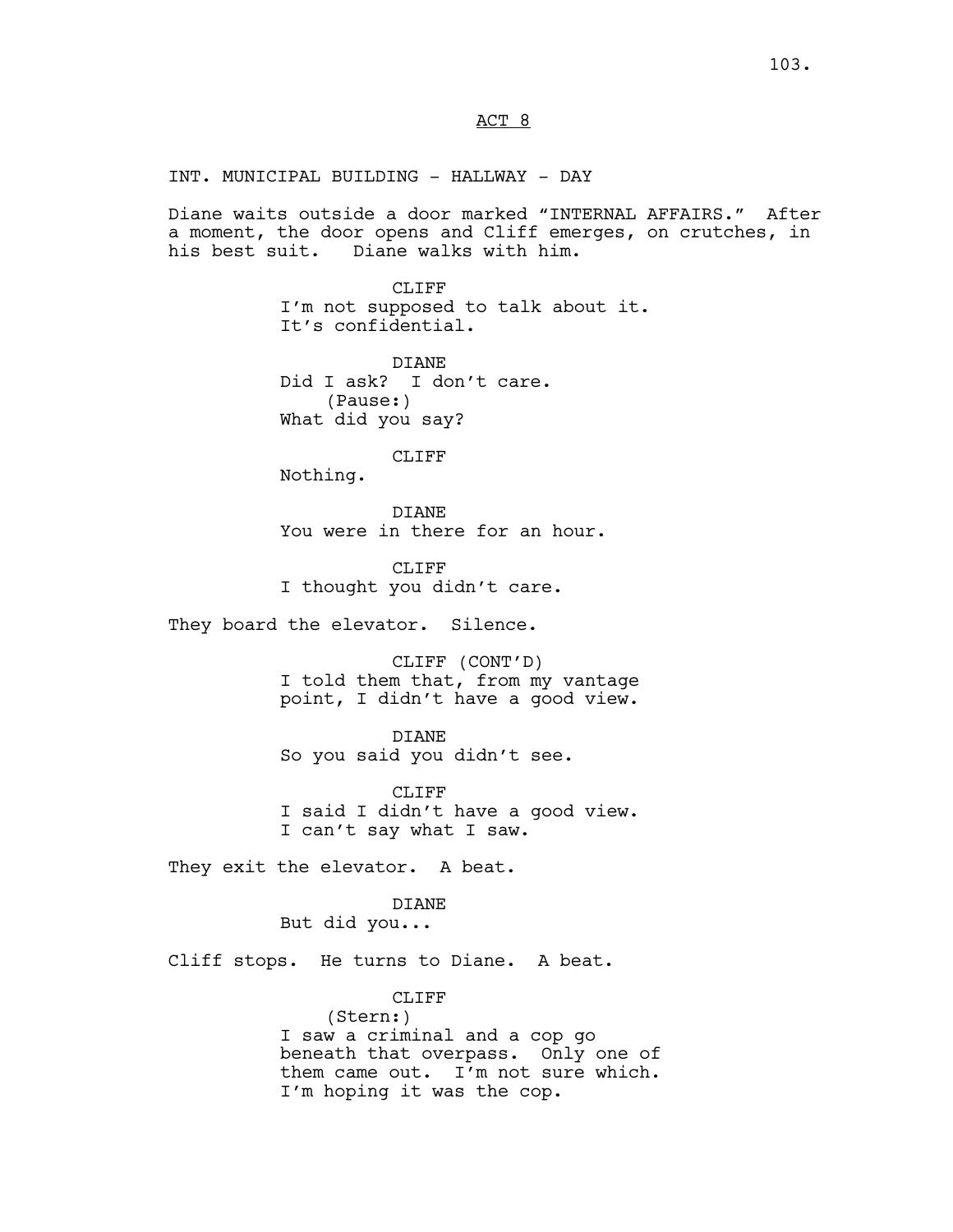He walks through the doors. A beat, Diane follows him into--

INT. THE SPECIAL THREAT TASK FORCE - DAY

-- The new offices of the STTF. The space is new, sleek, and large-- a significant upgrade. WORKERS install phones, desks, computers, etc. Romero and Cox sit around.

Brian holds the remote. He's replaying last night's news for Julia's benefit on the large plasma screen.

Everyone turns to see Cliff and Diane.

JULIA (Re: crutches and slings.) Geez, you two look really... awful.

BRIAN Quiet, quiet. Here it is.

ON SCREEN - The local news lead is: DEADLY STALKER DRAMA.

A NEWS CHOPPER SHOT shows Diane heroically pursuing Ivy through the highway traffic. They cut to:

Julia addressing several REPORTERS.

JULIA (ON SCREEN) ... What we have here are several agencies working together under the aegis of the Special Threat Task Force...

BRIAN We need a new acronym. Stttfff, sounds like uh, I don't know--

ROMERO Old lady fart.

BRIAN Exactly. Thank you. Who are these guys?

JULIA Brian, nobody wants to see this.

BRIAN Hold on, it's coming.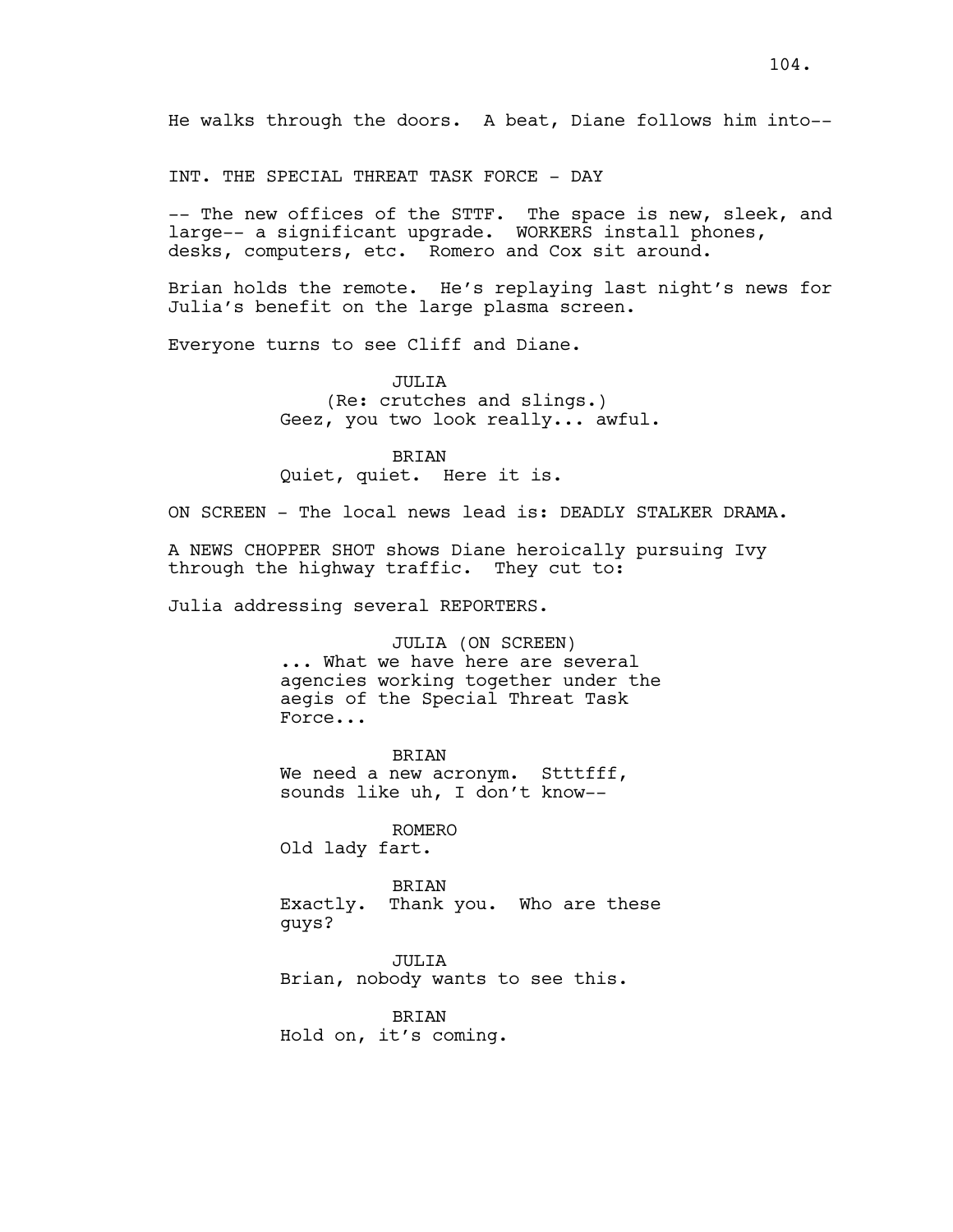JULIA (ON SCREEN) ... Our success tonight, would not be possible without a lot of hard work and the vision and courage of our District Attorney. Jacob, would you like to say a few words?

THE CAMERA SWIVELS to DA Warren.

Brian pauses the tape. Warren, in the midst of being royally bitched out by Larry Coleman, looks absolutely like--

> BRIAN Deer, meet headlights.

Brian cracks up. Then PRESSES PLAY again.

DA WARREN (ON SCREEN) Yes, well, uh. Big success tonight. Big uh, team effort. Just goes to show--

Coleman, not to be upstaged on camera, jumps Warren--

COLEMAN DA Warren means that specific threats require specific resources. Ms. Whitman's task force is a prime example of the Coleman Anti-Crime Initiative at work. The taxpayers--

Warren enters. Brian stops the tape.

DA WARREN Julia. Officers.

JULIA Jacob, glad you could make it down.

DA WARREN Getting everything you need?

JULIA Yes. Tell Larry he's outdone himself.

DA WARREN Tell him yourself. He wants you at lunch. One o'clock.

Julia nods. Warren leaves.

BRIAN And a star is born.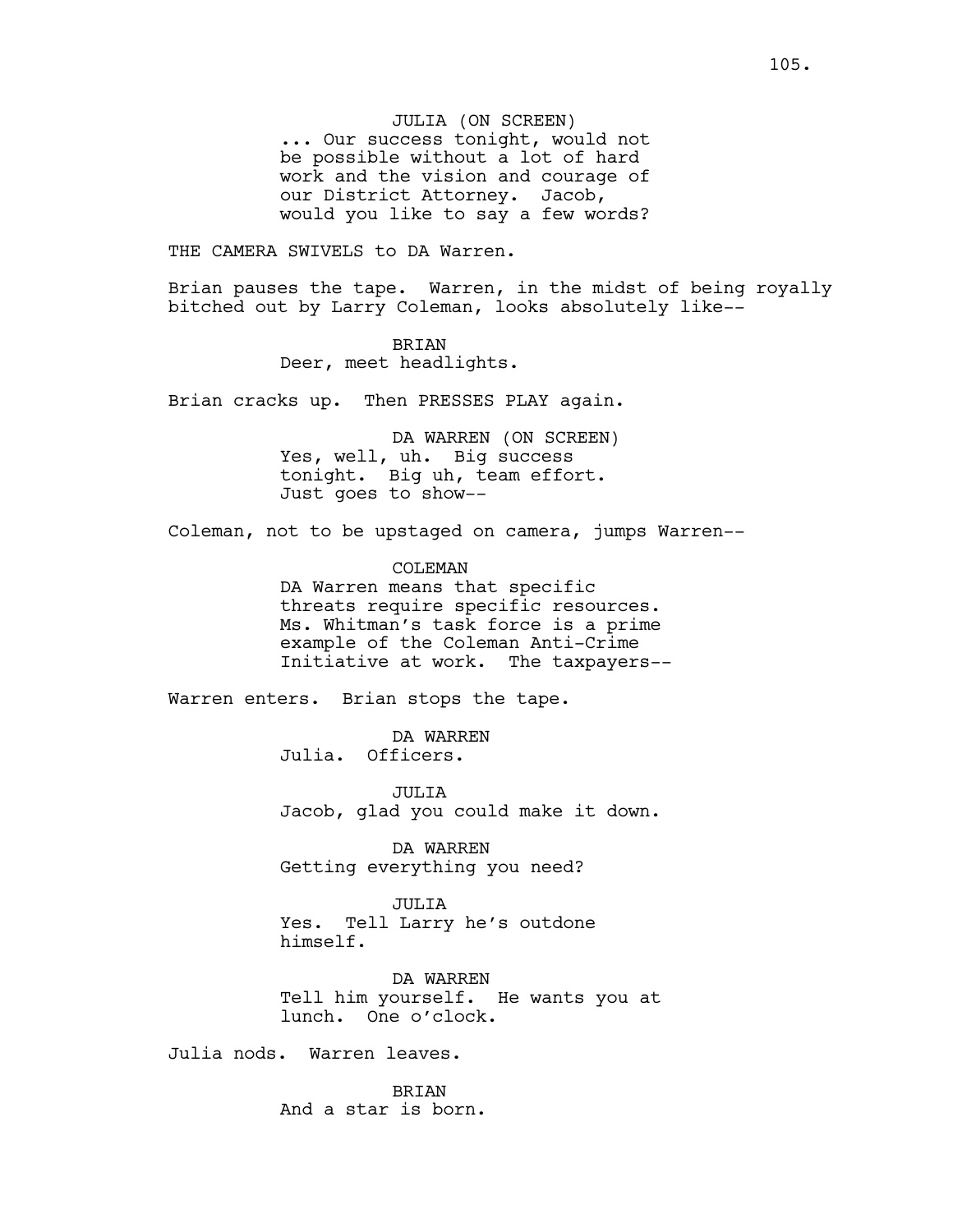INT. JULIA'S STTF OFFICE - MOMENTS LATER Diane enters to find Tim is already there.

DIANE

Tim.

**TTM** Have a seat.

JULIA I've asked Tim to come on board to handle our computer--

**TTM** Data Forensics.

JULIA Right. Sorry. He's been working Ivy Hick's computer. (Off Diane:) Show her.

Tim PROJECTS THE CONTENTS IVY'S COMPUTER on the wall.

**TTM** It took me a little while because I didn't know what I was looking for.

He clicks the MONICA RUIZ file.

#### TIM (CONT'D)

It turns out Ivy was a very busy lass. We're just starting on her machine at the credit bureau. She had access. And worse, she knew what to do with it. A good identity thief can build a whole profile from very little information. Ivy, was great.

Tim pulls up dozens of communications.

TIM (CONT'D) There are hundreds of missing persons sites online. (MORE)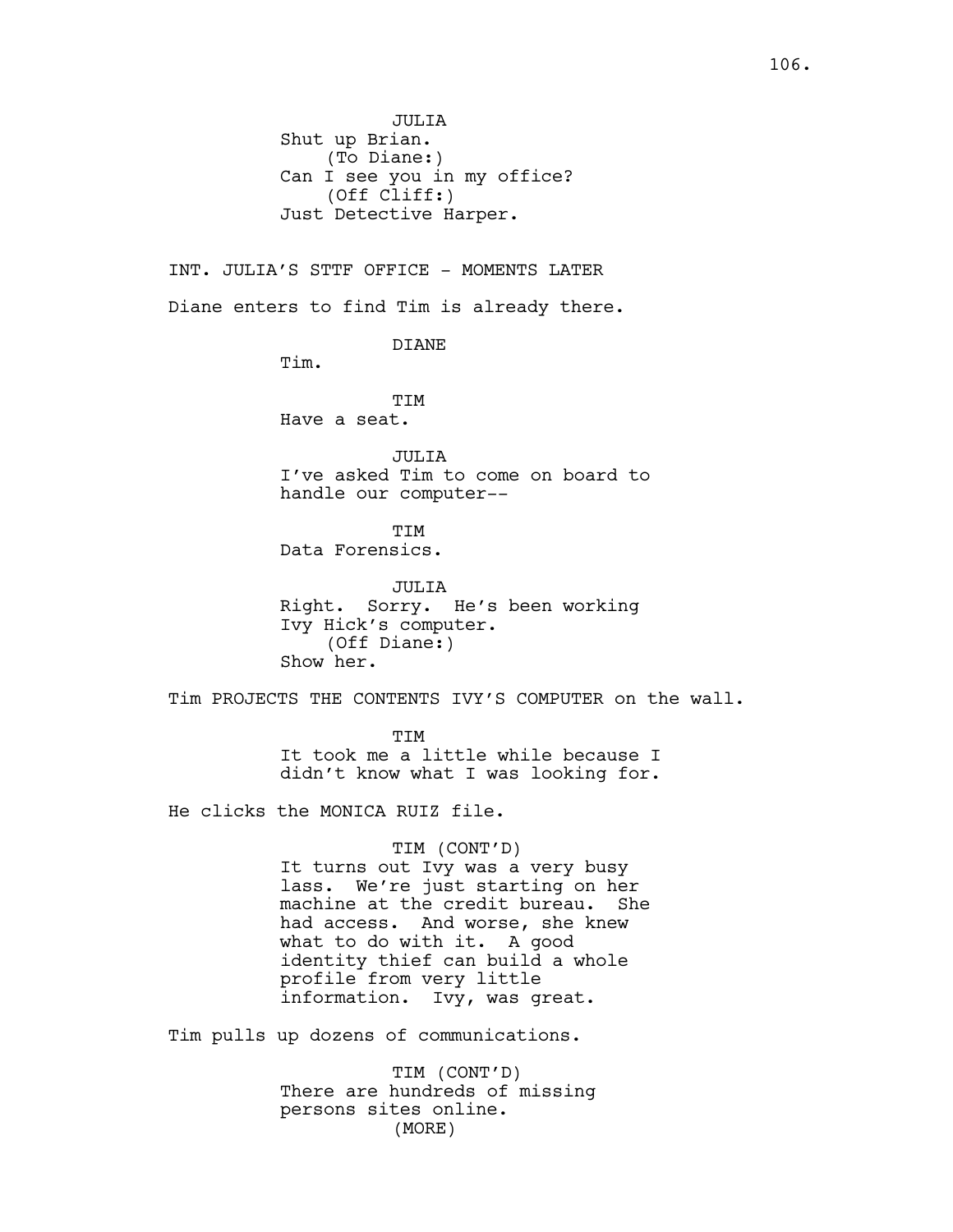#### TIM (CONT'D)

Most of their users are just trying to find someone they know. Someone lost. But some are looking for people that don't want to be found.

## DIANE

I can explain--

### JULIA

You don't have to.

## TIM

Like VengeanceMan323. Ivy communicated with this alias forty times over the past two months. He was very interested in finding--

Tim projects the PICTURE OF DIANE AND HENRY. Diane gasps.

## TIM (CONT'D) Monica Ruiz and her son Alex. She was a cop in New York City until recently.

DIANE (In shock:) Who else knows?

## JULIA I was going to ask you the same thing.

DIANE There's a US Marshall in DC. An Admin in New York. He's a friend.

JULIA

And here?

#### DIANE

Besides you two. One other. The person who handled my transfer. I don't know who they are. It was supposed to be safer that way. Why do you ask?

TIM Because Ivy found out. Somehow.

DIANE So what am I supposed to do?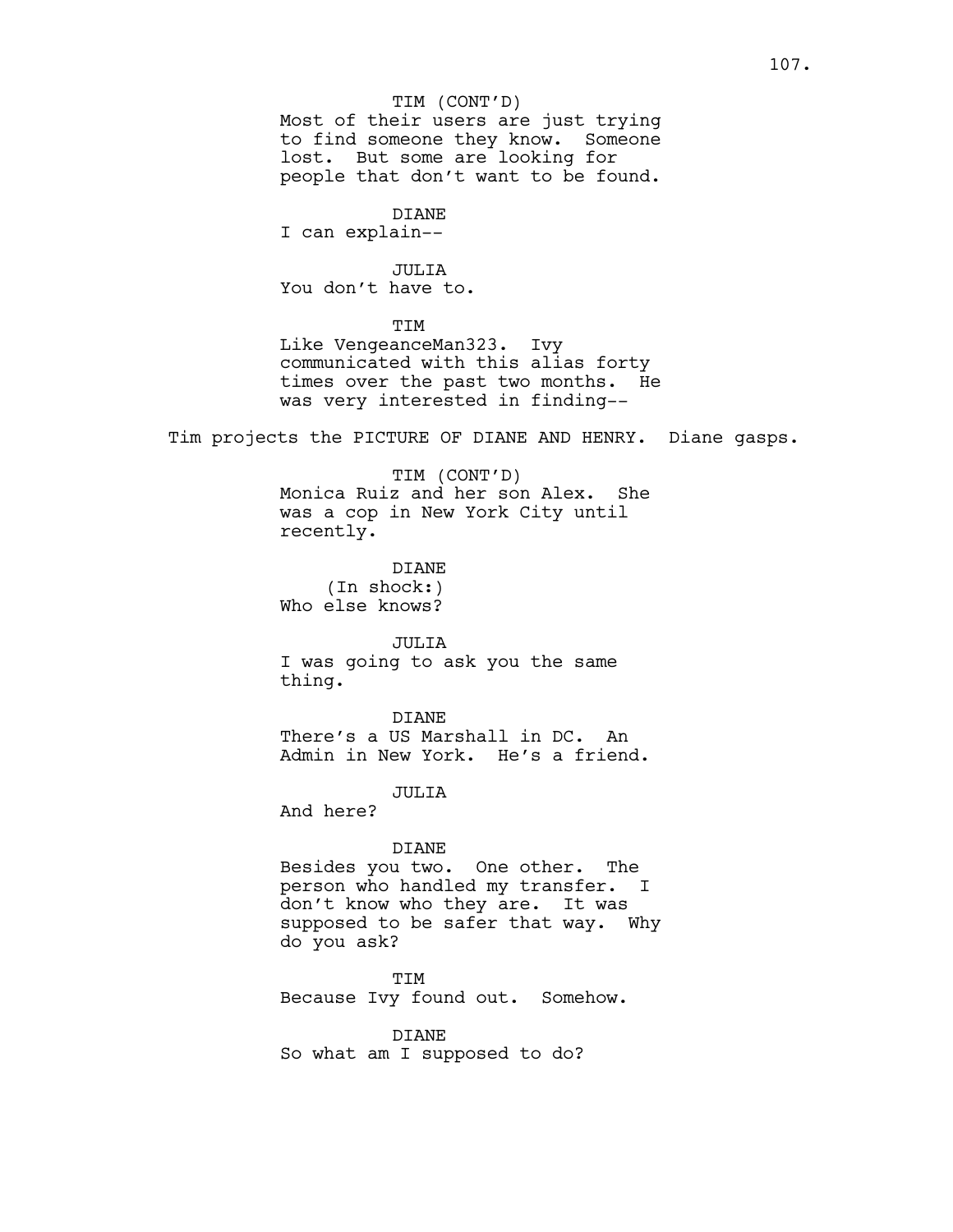A little ceremony, Julia addresses her team: Diane, Cliff, Brian, Cox, Romero, and Tim.

## JULIA

...The violent act that ends in blood and smoke and flashing lights begins, sometimes, in silence. It goes unspoken and unseen. The victims are the lonely ones, the frightened ones, the meek, the ashamed. They suffer at the hands of predators they know, and those they have never met. Each of them waiting, helpless, as their tormentors move ever closer to that invisible line and then... (Beat.) Today, the line is no longer invisible. The line is here. The line is us. We will be what stands between. We are the line. And those who cross us, will find only retribution on the other side. (To Tim:) Turn it on.

Tim hits a button.

**TTM** Phones are live.

Everyone waits... waits... the phones begin to ring, slowly at first, then more calls, and more calls until, the phones are a constellation of flashing red.

> JULIA Well... Pick them up.

The team starts fielding calls. VOICES BEGIN TO MULTIPLY AND OVERLAP, BLENDING INTO A CACOPHONOUS BUZZ AS WE--

PULL BACK FROM LOS ANGELES... DAY TURNS TO EVENING.

I/E. DIANE'S HOUSE - EVENING

From the kitchen, Diane watches Henry, watching Cliff work the backyard grill. They playfully argue like two old fishing buddies. Diane smiles. Cliff is good with the kid.

Diane retrieves two beers from the refrigerator. She's heading back outside when the PHONE RINGS.